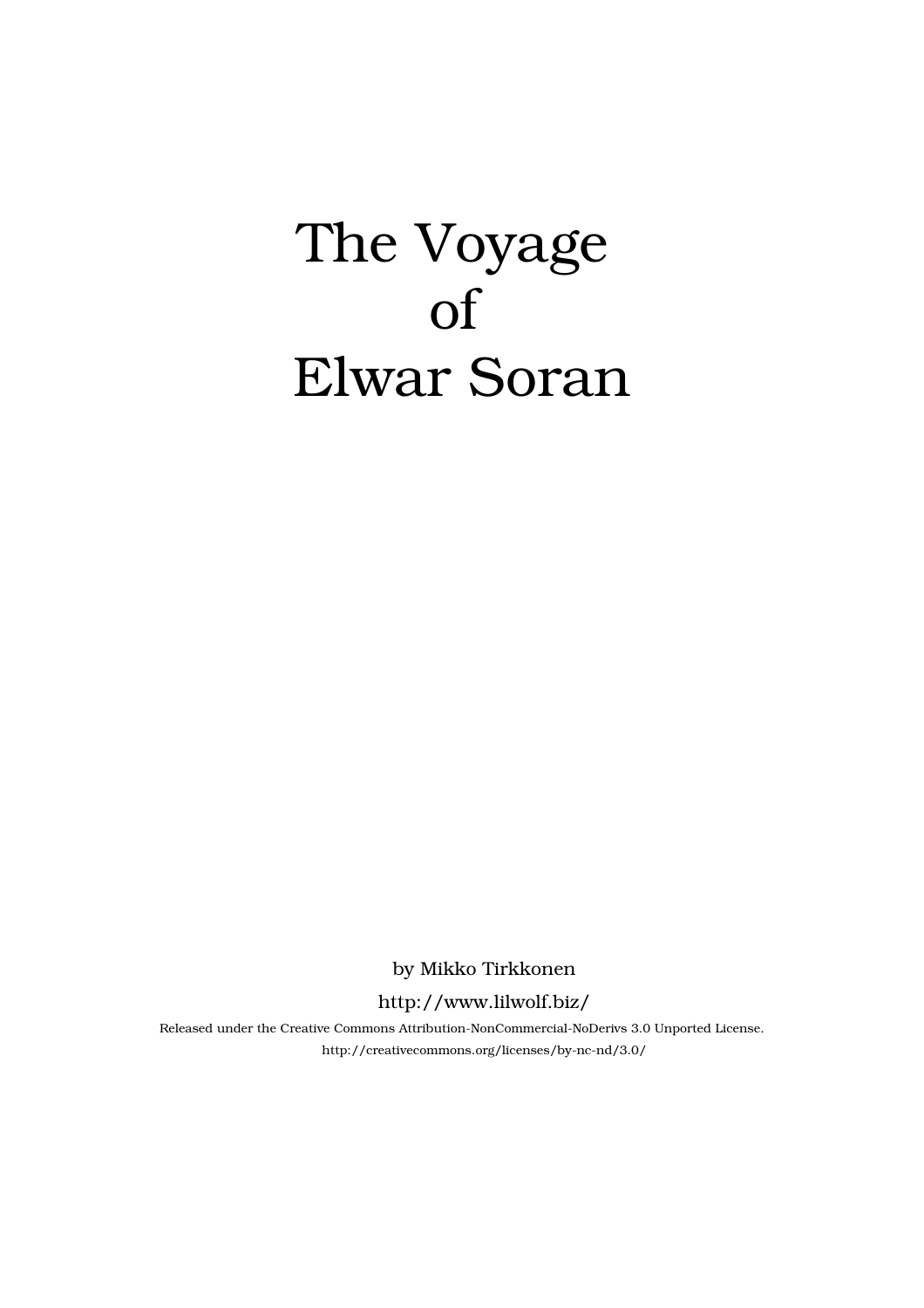## Part Three The Way Home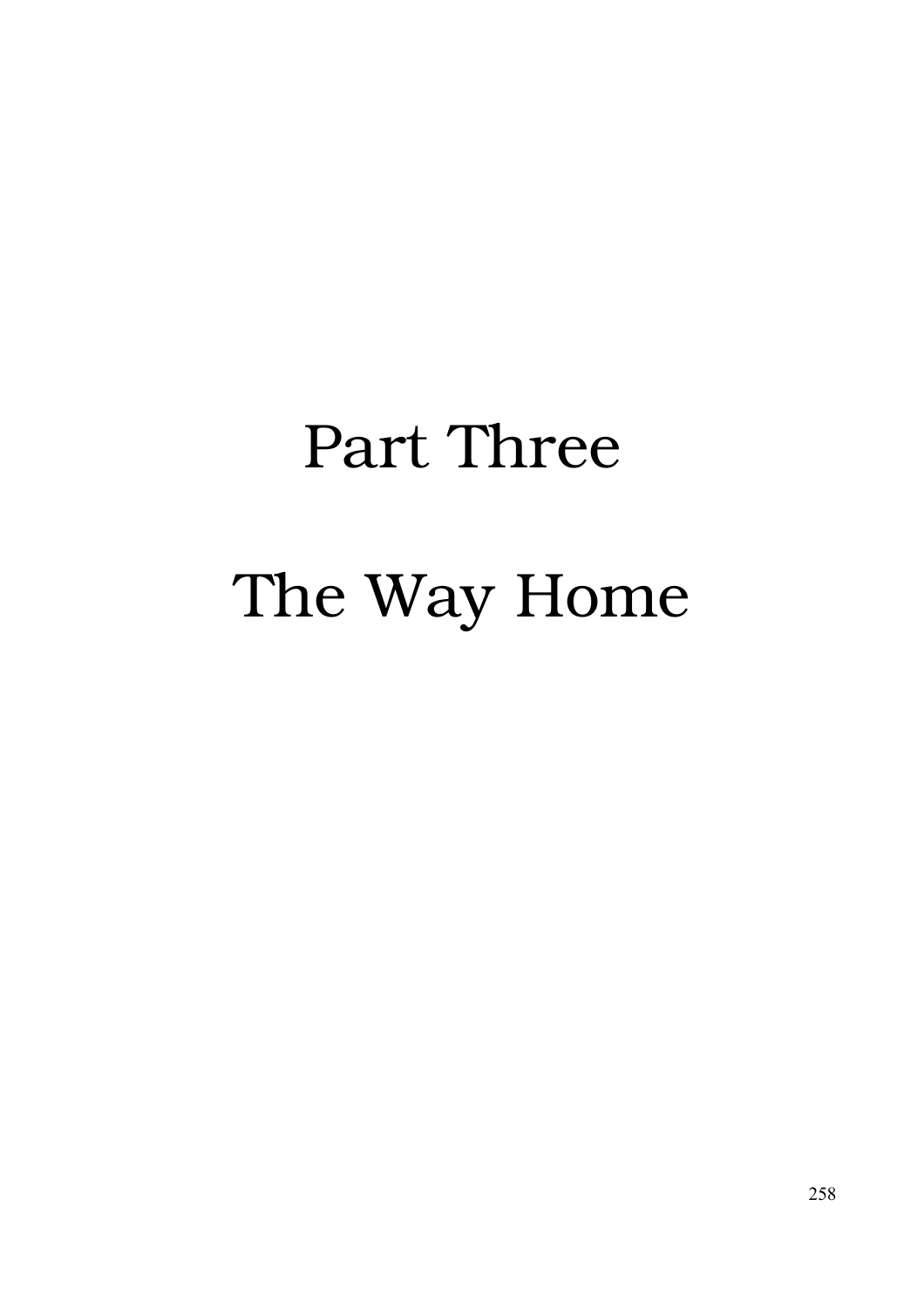## Chapter 15

*Do you ever wake up in the morning and find your arm is still asleep? It's numb and if you move it it's like you're wielding a dead piece of yourself. You can't control it properly and end up slapping yourself in the face with it. Then it starts to tingle, and almost painfully slowly, regains its sense of feel. That is what had happened to us. We had been asleep while the world around us had been wide awake. Now, we were slowly waking up.*

> *Elir Ardanwen Official record keeper*

 $\mathbf E$ lir walked down the corridor with the intent of going to her cabin for a bit of sleep. She had visited the kitchen for some late night snack after spending some time in the command room, watching the ship fly through the darkness.

The crew on the open upper deck had reported seeing lights on the ground seemingly chasing after the ship. It was to be expected that the general would not want them to slip away with what he though of as a great weapon to help rid the world of his enemies.

But those were of little concern. *The Wind Saber* would soon rise above the clouds, making any pursuit a futile venture. If those chasing assumed they would continue on their current heading they would find themselves travelling a long ways chasing something that had changed course and headed in an altogether different direction.

They might, of course, assume that they would be headed for the mountainrange they had been so interested in. The general was not stupid. He would figure it out. Even then it was doubtful he could get anything there in time to meet them in time. The Gardless did not seem to have anything that could match the flying ship in speed.

Even if they did, they could just fly over them and disappear into the clouds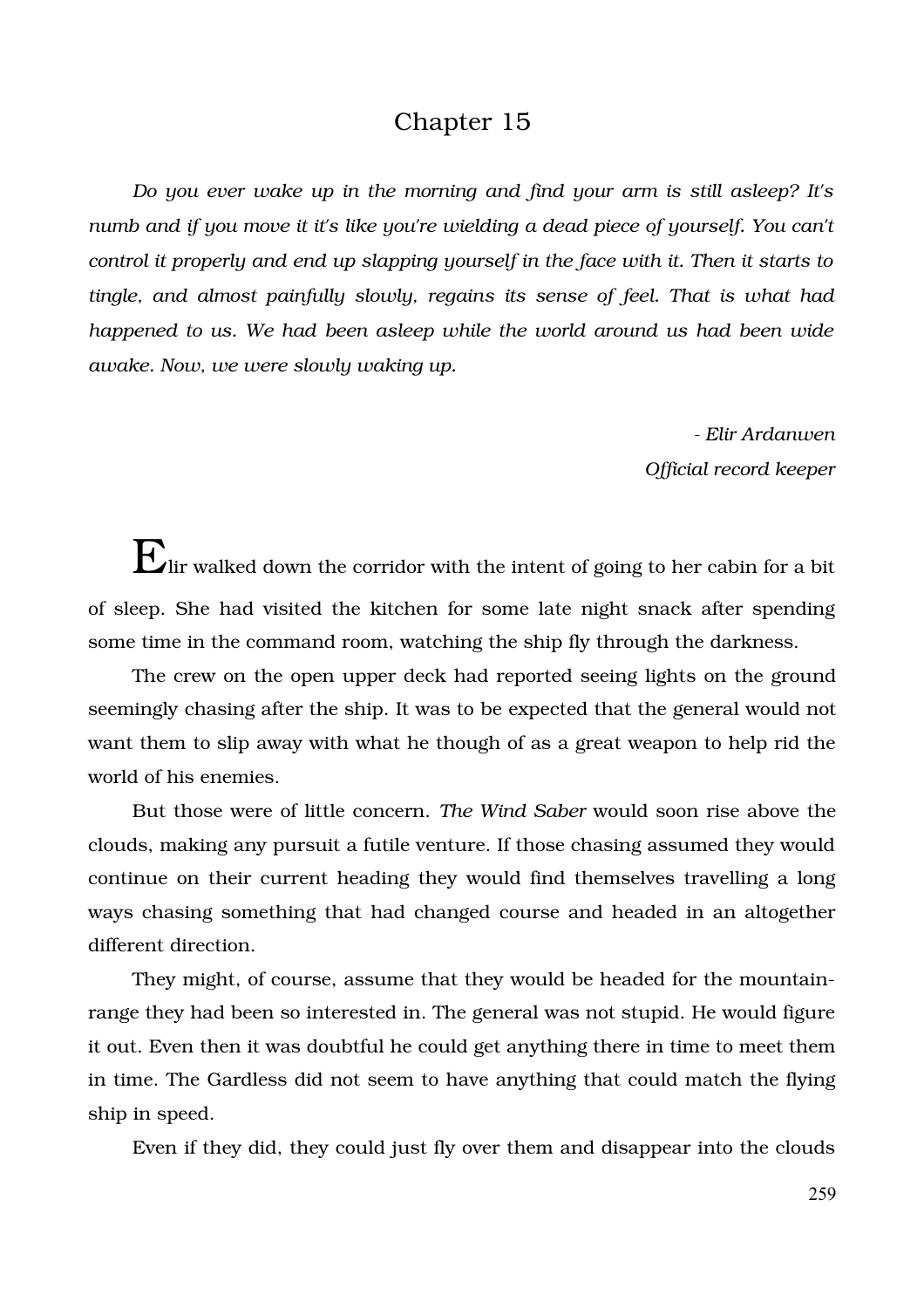again and come back later or approach from a different direction.

No, she felt the ship and her crew would be safe now as long as they did not stop anywhere for too long and were careful to keep hidden while flying.

She had thought about going to visit Yerny before turning in for the night, but seeing how late it was it did not seem likely the gnome would still be awake. She certainly did not wish to wake him up.

She froze as a figure appeared from a room that was supposed to be empty.

"Oh, hello," said Turaiw at the surprised priestess and moved his backpack to a more comfortable position on his shoulder.

 $\star$  and  $\star$ 

"What is he doing here?" asked Elwar and eyed Turaiw who was sitting in a chair with two crewmen on either side guarding him. They were in the empty storage room he had been using during their flight to the fortress.

Troen and Elir were huddled together with the wizard some ways away from the Gardless, though it was an overly cautious thing to do since he couldn't understand a word they were saying in any case.

"He said he forgot his backpack on-board and came back to get it," explained Elir and glanced at the man. "The crew let him on-board only moments before we returned so they thought nothing of it. He flew with us so there was no reason to think he'd be any sort of threat."

Troen nodded. "There is a standing order to let him go as he pleases. I never rescinded that."

"Well, what do we do with him?" demanded Elwar. "Throw him overboard?"

The stare he got from Elir was enough to shut him up.

"We could ask what he wants," suggested Troen. "Explain the situation to him."

"It would be interesting to see whether he shares the generals vision," admitted Elwar. He was curious to find out how prevalent the thinking the general had shown in his speech was among the Gardless.

Elir sighed.

"What?" asked Elwar.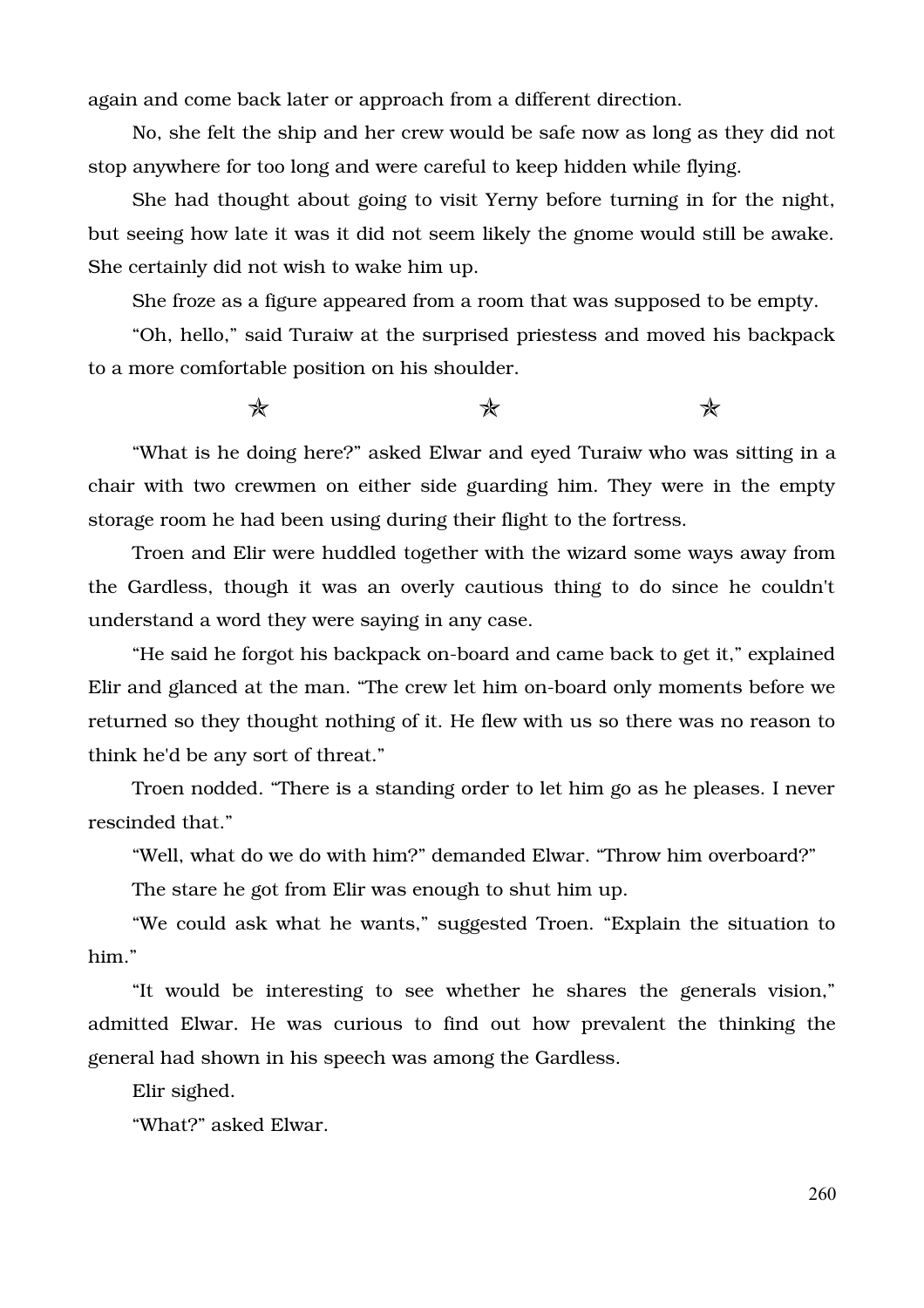The woman waved his hands dismissively. "Nothing. I'm just tired."

"No reason why we can't do it tomorrow," said Troen and looked her over with a concerned expression.

"I'd sleep more soundly if this was resolved," replied Elir

"As would we all," Elwar chimed in.

It took Elir some time to explain everything that had happened to Turaiw. His expression grew grim as she began to describe what the general had said to the troops. As she finished explaining the current situation he was in, an expression of resignation appeared on him.

"It is true that there are many who are like the general," said Turaiw quietly after a short silence. "Those who wish utter destruction. Many of our high ranking leaders are like that."

"Many of the common people must be like that as well. Otherwise the leaders wouldn't be leaders for very long," said Elir in an accusatory tone.

"It's true that there is a large portion that support the leaders, but there are also those of us who do not completely agree with them," replied Turaiw. He took a deep breath. "We all agree the war must end, but some of us think it could be done without one side being completely wiped out."

"And you're part of this moderate minority?" asked Elir after translating his reply to Elwar and Troen.

The wizard examined their prisoner closely. From what he had learned about Turaiw he was willing to believe he was not as crazy as the general was. He had always acted properly and the way he had expressed himself on many occasions lent an air of rationality and calmness to him.

Of course, he could not dismiss the fact the general had projected a similar aura around himself.

Turaiw nodded at Elir's question. She waited for some explanation, but none seemed to be coming.

"What should we do with you then?" she finally asked.

There was a long silence before Turaiw responded. From his facial expression it was clear there was some struggle to reach a decision. "The war is over for me," said the man quietly. He looked up at Elir. "You could take me with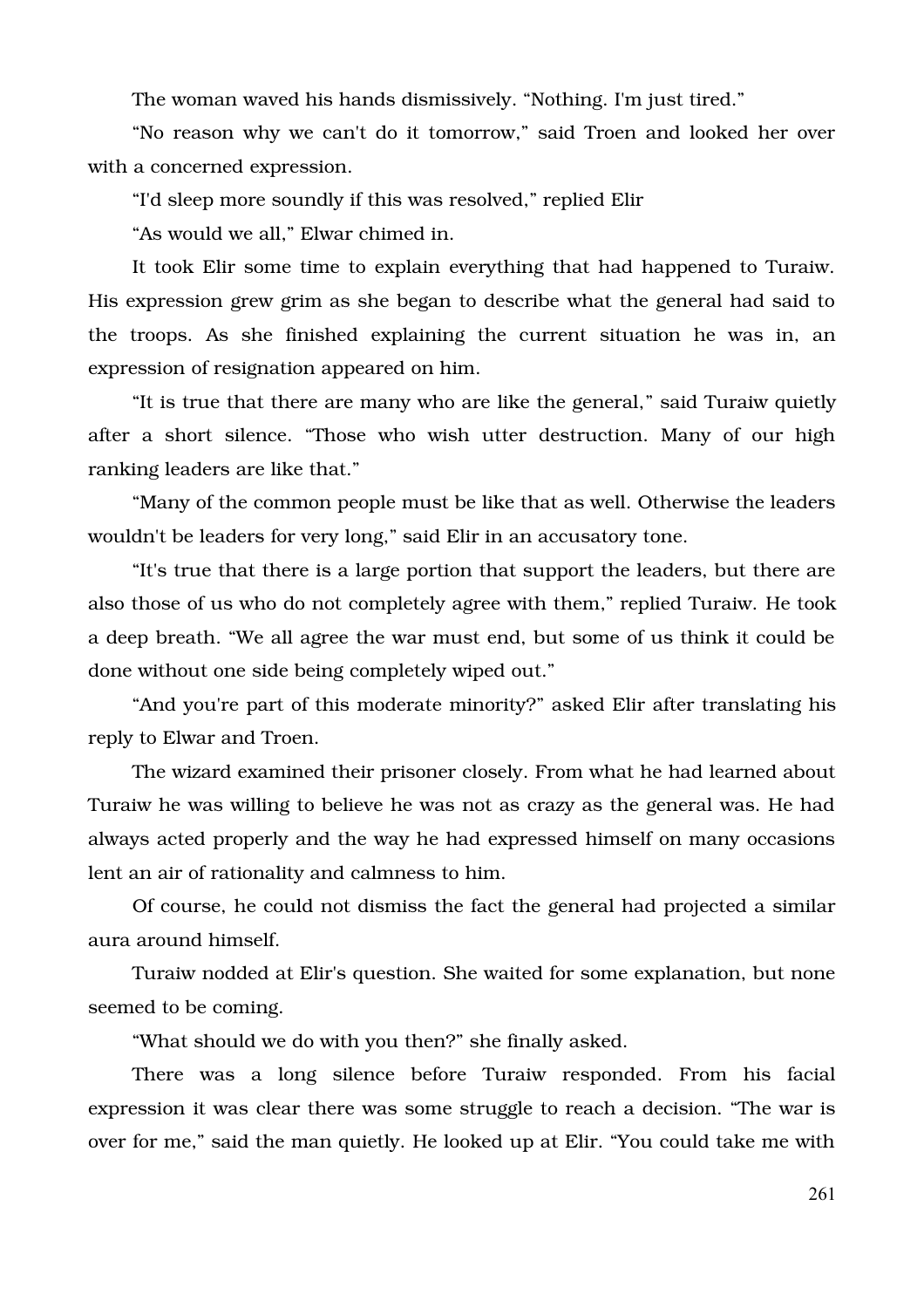you. To your world."

Elir was a bit taken back by what the man suggested. "Why would you want to leave this world?"

A wry smile appeared on Turaiw. "You've seen what it is. Why would I stay? To fight for people I disagree with? To watch the genocide that will no doubt be coming?"

The expression went from a wry smile to an sombre, almost sorrowful look.

"What's there left for me in this world? I was drafted when I was but a kid. My parents died when our town was burned. I don't believe in what my side is doing. I don't want to be a part of the horrific things they will be doing."

It was turn for Elir, Elwar and Troen to be thoughtful of what to do as his words were translated. All of them could sympathize with the man and his position. They could understand him wanting to get away from it all, but could he be trusted not to be working for the general in secret?

"Well, what do you think?" asked Elir as the three of them huddled together.

"He seems sincere enough," said Elwar, though he added grimly, "but then so did the general."

"We can't drop him off tonight anyway," said Troen. "We haven't put enough distance between us and the fortress to risk it. Why not sleep on it?"

Elir found herself nodding at the suggestion despite having wanted to solve the issue right then and there. "At least he seems to be more sane. Keeping him locked here over night shouldn't be a problem."

She glanced at the man sitting in the chair. He had an anxious look about him.

"We're all tired anyway. A bit of sleep will clear our minds and make for a better decision," said Elwar.

With the decision made, Elir gave the news to Turaiw. The man looked relieved even if the decision had been put on hold for some time. At least he would not be dropped off right away.

Having done that the priestess made her way to her cabin like she had planned and dug herself under the blankets for a good nights sleep.

The morning came all too soon for her and with it the decision that needed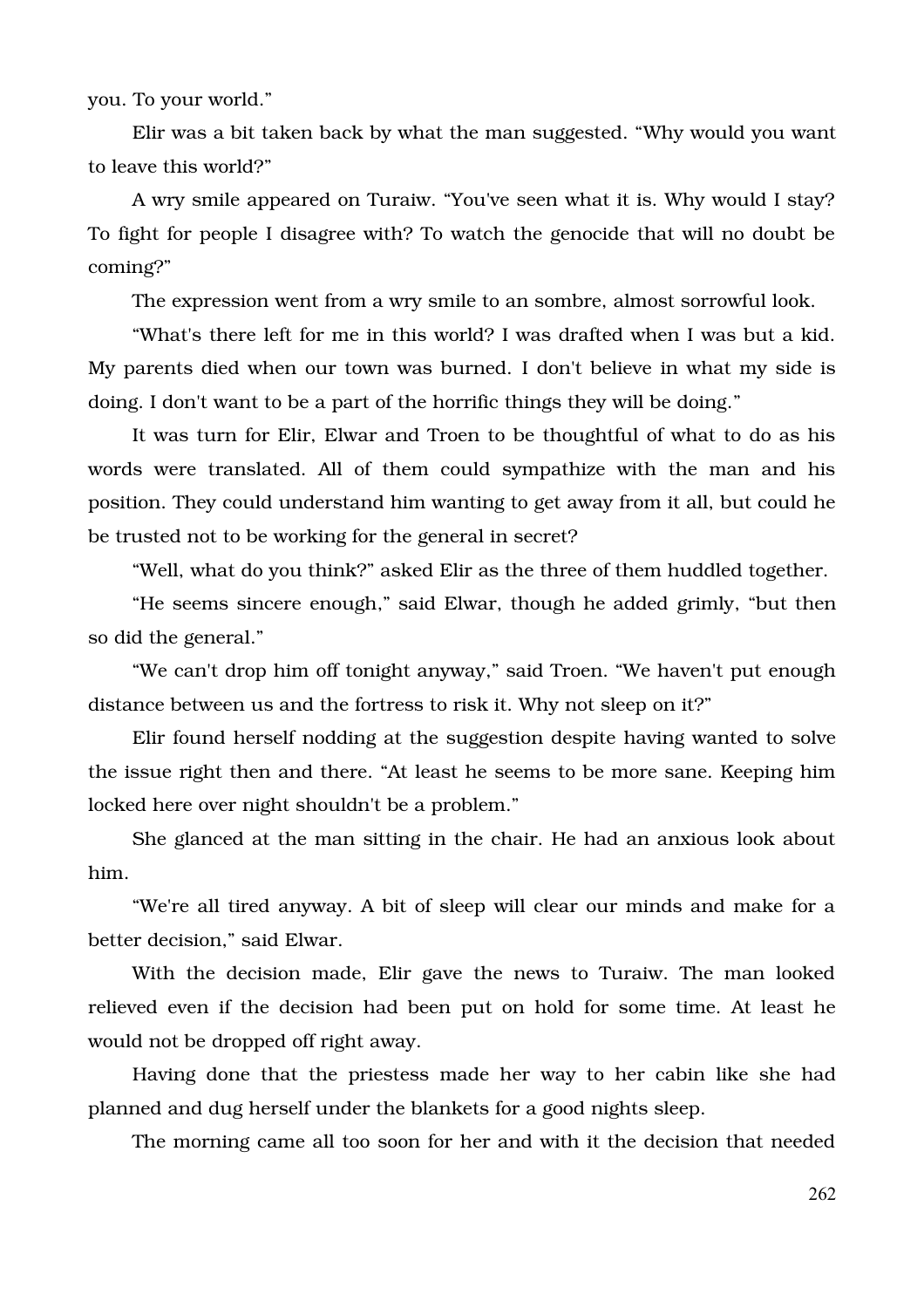to be made. She got herself ready and ate some breakfast by the kitchen before making her way to Turaiw. There were some questions she wanted to ask of him before Elwar and Troen got around and they had to make a decision. It looked like it might be her last chance to ask some questions about the Gardless and the way their society worked.

The two guards were there, outside the door, ensuring he did not leave. She had brought with her some bread and stew for Turaiw, though she knew it was food he was unlikely to like. Perhaps by now he was hungry enough to bend his tastes a bit.

The crewmen on guard quickly opened the door for her and she stepped inside. Turaiw was laying on the floor with a blanket beneath him to offer some minimal padding against the hard wooden floor. He sat up as soon as he saw her and nodded a thank you as she offered the food to him.

The priestess found herself a wooden crate to sit on from a storage room near by and looked on as Turaiw took a tentative taste of the stew.

"Mind if we talk while you eat?" asked Elir.

There was a silent shake of his head in response.

"I've seen a lot of men of your race, but not a single female. Why is that?" It was a question that had been bugging her ever since they got to the generals camp.

"The women do not fight," replied Turaiw and took a bite out of the bread. He looked thoughtful for a moment and then took another bite. "It was a tactic of our enemy at one point. Seek out and kill the women. They figured that since they couldn't beat our military head on they would make it so there would be less of us."

The man took a spoonful of the stew and an expression of brief disgust ran across his face, but he bore through it. "Because of that there are not many women. Those that we have are kept safe in secure locations. If they are not with child they work factories and help make us equipment to fight the war. Those expecting children are well taken care of to ensure the new life is brought to the world safely."

After a moment of consideration, the man added, "Though some of the more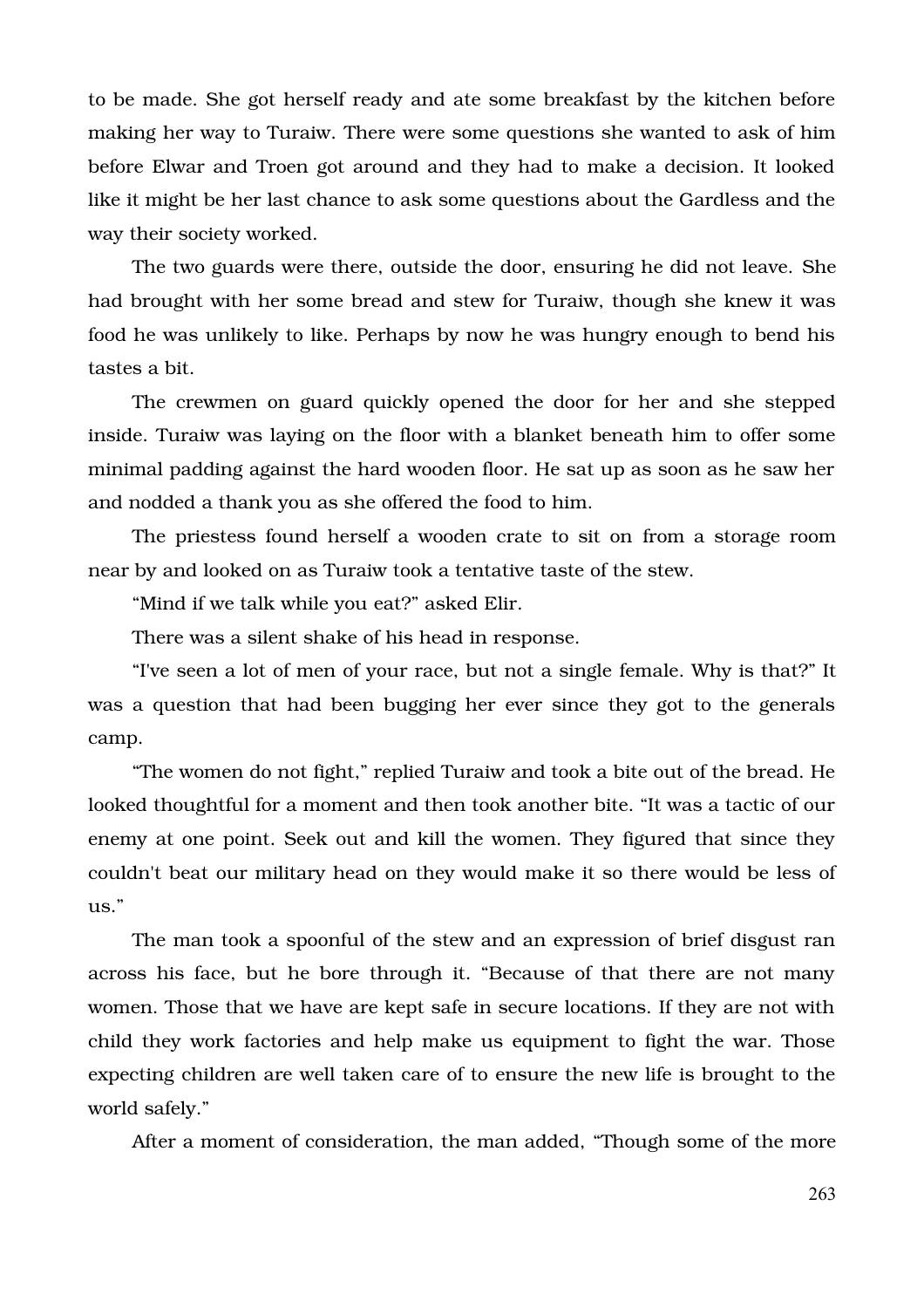far off villages will look much more normal with both men and women around."

It took Elir a moment or two to digest what she heard. "So your women are nothing but a living soldier factory for your people?" There was disbelief in her voice.

Turaiw shrugged his shoulders. "It was the enemy that drove us to that situation. If it were up to us the women would be free to live as they used to, but we couldn't let our enemy just kill our future."

"If the war ended, would the women be treated differently?" asked Elir.

"I don't know," admitted Turaiw. "I would like to think they would be, but with our leaders like they are I fear things would continue as they are." There was a hint of anger as well as remorse in his voice. "We've made many mistakes. Some we can not undo. Some we can. I have not had a choice in most things nor has a large portion of my people."

A sense of dread crept into Elir's mind. "Were there women inside the fortress?" she asked in a weak voice. She knew no enemy had escaped that place alive.

"There were factories there," said Turaiw. The implications of his reply did not escape the priestess.

She almost suggested that taking the women alive would have been a wiser choice, but then realized what sort of a life would have been waiting for them in the enemy hands. She was not all together certain death would be a worse option so she said nothing.

They sat in silence for a while. Turaiw enjoying his food, Elir watching him in silence, thinking about the answers she had received.

"Why do you want to come with us?" asked Elir. "The real reason?"

Turaiw finished the stew and plopped the last piece of bread in his mouth. He took his time chewing it down. He gave Elir an emphatic look. "Were you in my position, would you stay?"

It did not take her long to shake her head.

Turaiw nodded. "The air in this world is toxic because we have made it so. There is little to no future here. There might not be one for me in your world either, but at least I will breathe in air that does not poison my mind and try to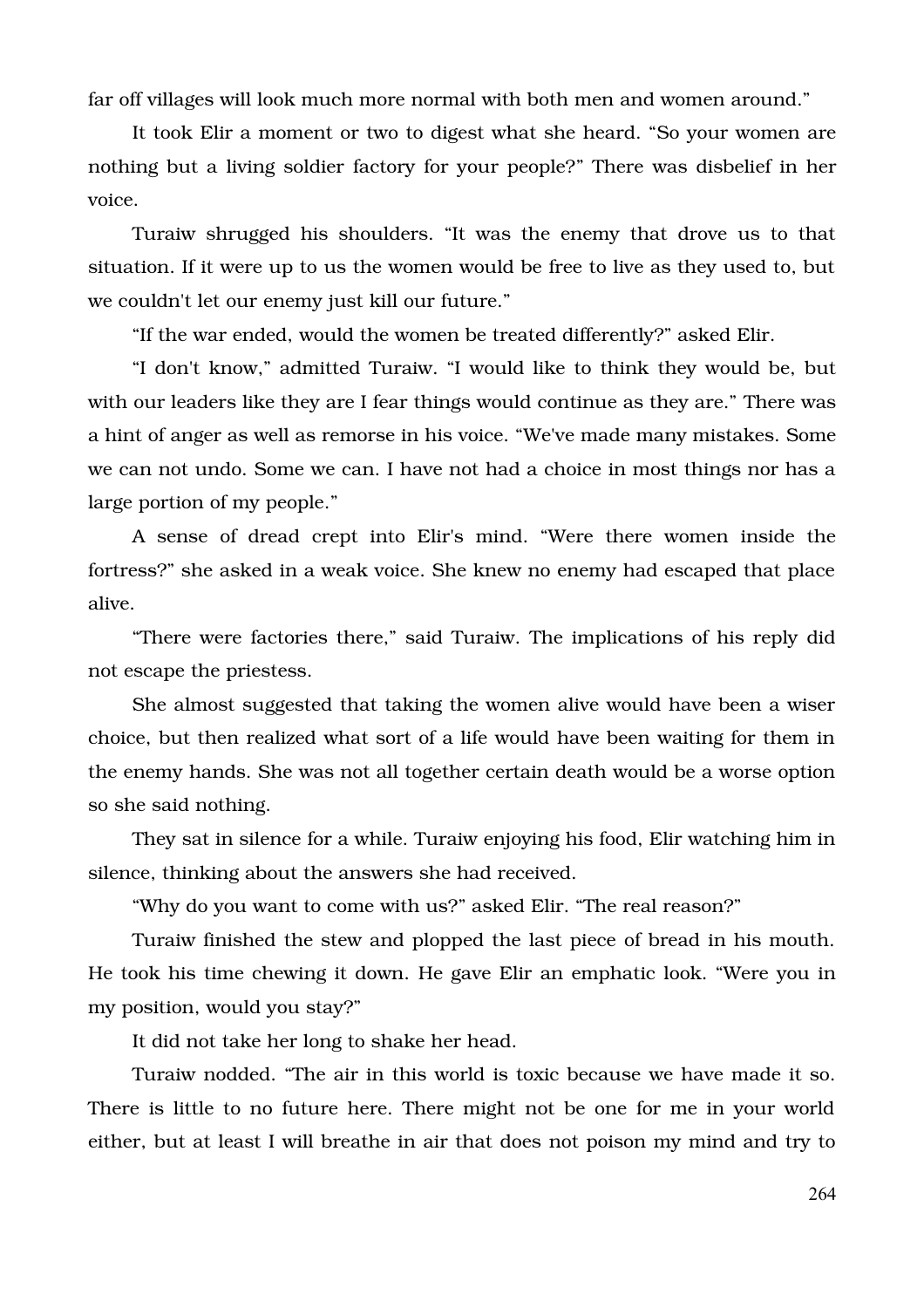make me a machine."

The man caught a small smile on his lips. "And I might be of some help to you on your way home."

There was no denying that having one of the natives with them would perhaps become useful at one point. The question still remained whether he could be trusted enough to make use of him in such spots.

Elir found herself seeking answers from the teachings of her faith. She was certain she did not want Turaiw harmed in any way. Even if he was a spy simply leaving him somewhere would suffice in solving the situation. At the same time she though what the man would have to offer her own world. The stories, the detailed history of his world, a different perspective. There were so many things she had no doubt it would be years worth of work for several people within The Order of Salvius.

And the amount of new knowledge added to the library would be enough to fill bookshelves.

A sting of guilt hit her as she realized she was thinking of Turaiw as nothing more than a source of information. It was not the only thing she was supposed to think of. The betterment of lives was a core value of her faith. Would bringing the man back to her own world improve his life? Would he be happy there as the only one of his kind?

She found herself thinking what Braem would do in her situation. As far as she knew the man had stayed true to the teaching of the Order his entire life without wavering. His teachings had been the cornerstone of her youth and continued to serve as her foundation for everything else in her life.

"Why does a beggar look so miserable?" had Braem once asked her as they had been walking through the lower parts of Ramyn. It was where the poorest lived, where the streets were narrow and packed with people, where stores were nothing but canopy covered inlays in buildings, where the air was stale and rife with the smell of unwashed bodies, sweat, and strange herbs.

"Because they are hungry?" she had asked with the curiosity of a seven year old. Braem had held her small hand and his palm had seemed so large back then.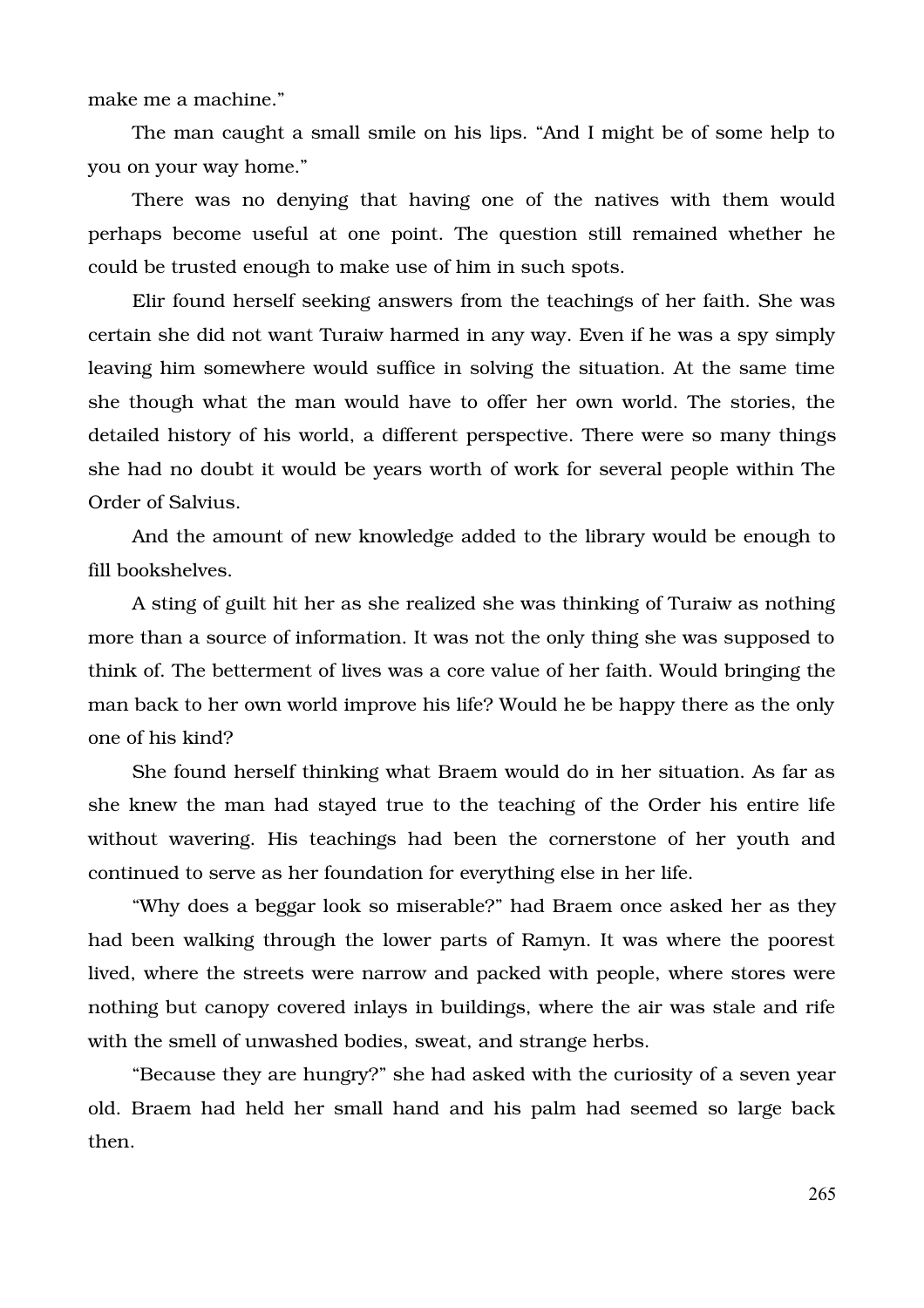The man had nodded. "That is a part of it, yet you see the same ones year after year, so they do manage to feed themselves."

"Just because you live does not mean you are happy," she had replied in a thoughtful voice that seemed out of place for a girl of such young age.

Braem had raised an eyebrow and given her a surprised look. "What would you say if I told you a lot of their misery was acting?"

She had frowned at hearing that. "Why would they do that?" she had asked in a voice filled with wonderment.

"Would you give money to someone who looked happy?" had Braem asked.

"No," she had replied with little hesitation.

"And that is why they act and make themselves look more miserable than they are," had Braem explained.

"But what of those who truly are miserable?" she had asked. "I would not want to give my money to someone who was faking his troubles."

"How do you tell them apart?" had Braem asked.

She had though on it for a while, but had been unable to come up with an satisfying answer. "I don't know," she had finally admitted.

"Would you then stop giving money to all beggars?" had Braem asked.

She had shook her head. "Even if there are those who fake it, I would still occasionally happen upon those whose misery was genuine. I would not wish to rob them of my good will even if it meant some of my money would go to those who did not need it so badly."

Braem had nodded with a smile on his face and ruffled her hair.

It had been a lesson straight from the books of Salvius. Simply because your good will might at times be misplaced was no reason not to give it. At times it was impossible to tell if it was truly deserved, but giving it did less harm than reserving it.

Elir sighed and pulled herself from the memories. She found Turaiw examining her closely.

"What?" she asked and adjusted her robe to distract herself.

"You looked like you had remembered something important," replied Turaiw and turned his gaze downwards.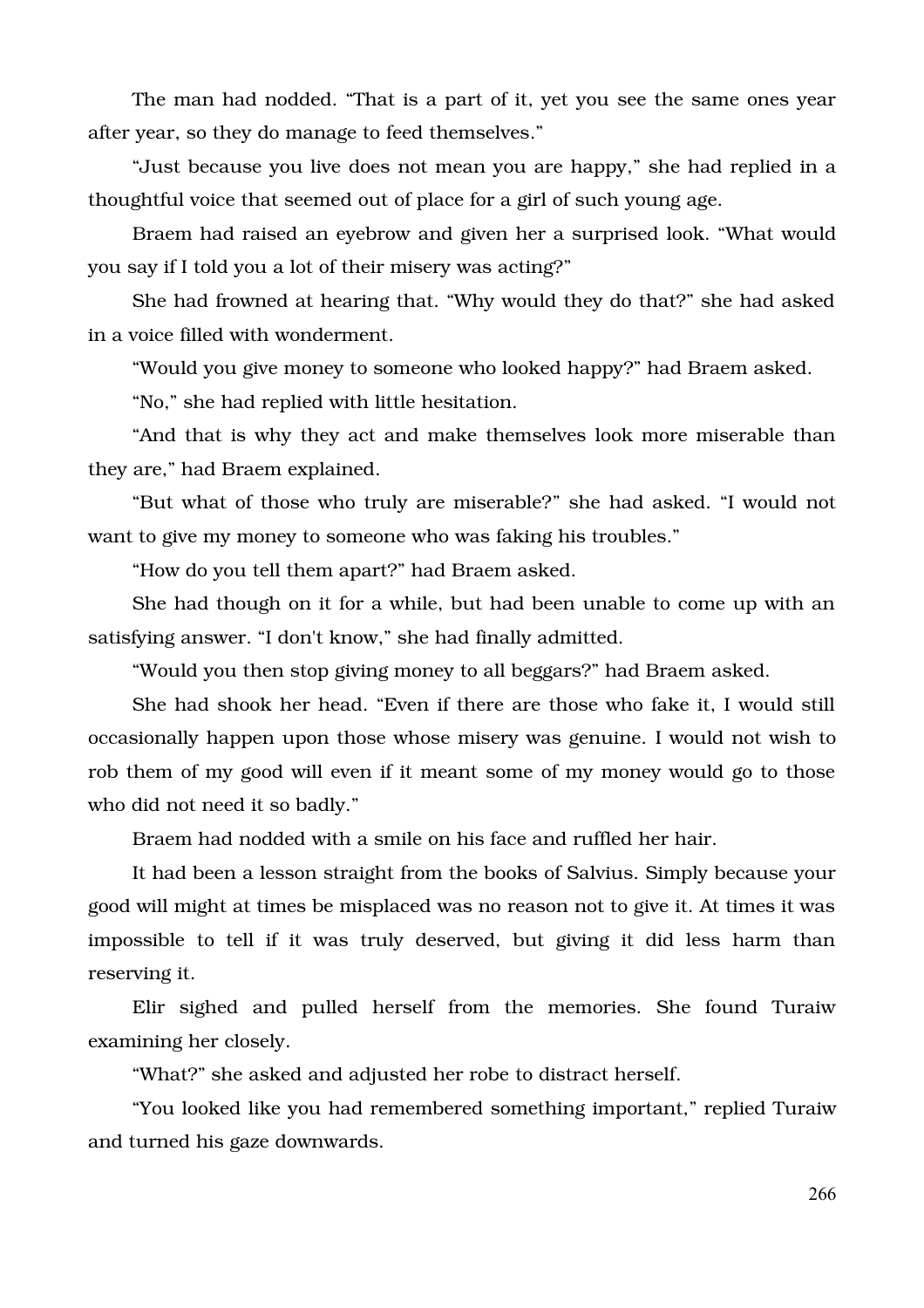"I did," she replied, knowing that she had reached her own decision in what to do with him.

 $\star$  and  $\star$ 

Yerny looked out the window and at the clouds that passed by under them. There were occasional glimpses of the ground, but those were so brief that he could only decide whether what he had seen was green or brown.

He had been surprised to find the ship moving when he had woken up. As far as he knew their intention had been to stay where they were for a few more days to ensure the ship was in working condition and safe to fly with.

Feeling the ship moving had been enough to get him to come out of his cabin. No one had bothered to come tell him what was going on so his curiosity had taken control and made him walk away from the gloominess he had wrapped himself into.

He had had some time to work on the mess of emotions twirling inside him and some improvement had occurred. While his guilt over the death of the crewmen had not been alleviated much, he had come to accept that it had happened and nothing he did now could change it. The only thing he could do was ensure the lives that had been lost were not in vain and that he'd continue to live to the best of his own abilities.

There was much he could still give the world, his friends, and anyone else close by.

He turned away from the window and continued his way towards the command room. He hoped to find Troen or Elwar there so he could get back in the loop on what was going on. The few crewmen he passed greeted him with warm smiles and some commented that it was good to see him up and about once more. Some expressed concern over his long stay in his cabin.

He took their greetings and concerns with a mix of emotions. On the one hand it felt good to know the crew cared for him so much and that none of them seemed bitter towards him for costing the lives of their comrades. On the other hand the attention he was getting made him feel a bit uncomfortable.

He was not used to attention.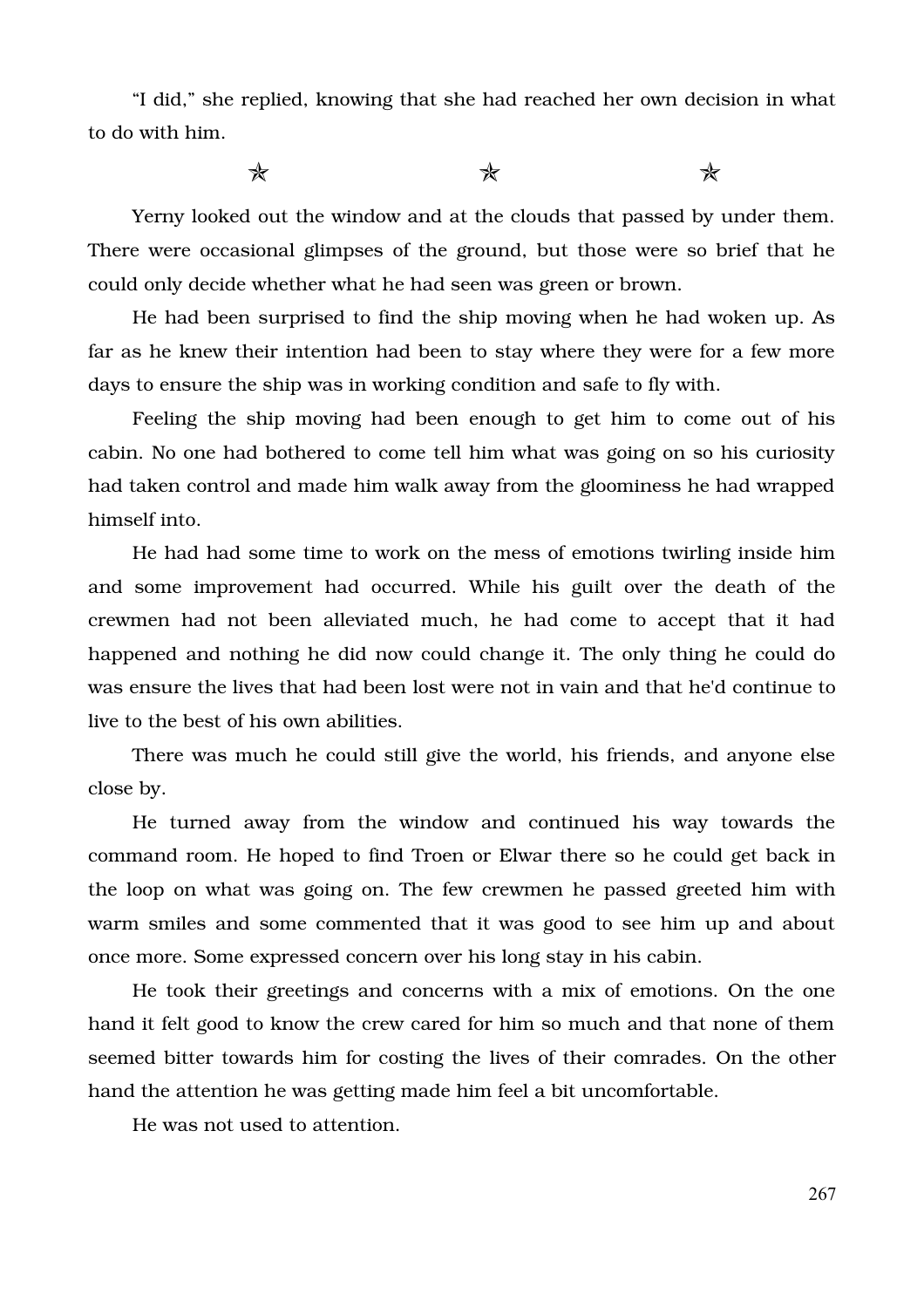For most of his life he had gone unnoticed, working in the shadows of others, locked away in a private room, tinkering with matters mechanical. That was what he was used to. That was what he hoped to return to once they got back home.

For now, he did his best to handle the extra attention. He nodded to thank for the words and gave brief replies to any questions asked. It was clear he was reserved and giving answers only out of courtesy, not any innate desire to let people know what he was really thinking and feeling. But it was enough to satisfy the crewmen who approached him.

The gnome sighed out of relief as he entered the command room. Hopefully there would be less questions asked by the people there. He was pleased to note that Troen and Elwar were both there and in addition there was only only Millard at his usual spot at the communication tubes along with the helmsman.

"Yerny!" exclaimed Elwar sounding a bit surprised to see the small man out of his cabin. His expression clearly told how pleased he was to see the gnome and had he not been busy attending to the ships magical properties he would no doubt have rushed to him and taken him in a bear hug.

"Hello," said Yerny a bit sheepishly and made his way to the windows that offered a view of where the ship was going. All he could see was a white mass of clouds below and a clear blue sky above.

Troen gave the gnome a smile and a nod as a greeting as he walked up next to him. "It's good to see you out and about," said the elf.

"I must admit it is my curiosity that has brought me out," replied the gnome. "I was under the impression we would not be moving for a few more days, but here we are, flying."

Troen got the implied question and explained their current situation to the gnome. He did not seem overly surprised by anything he heard, quite the contrary. It looked almost as if he had been expecting something like this to happen. Then again, he was a cynical little man so he had thought about even worse things occurring.

"I see," said Yerny as the captain finished filling him in on the events of the last night. "And we are now headed for that mountain-range?"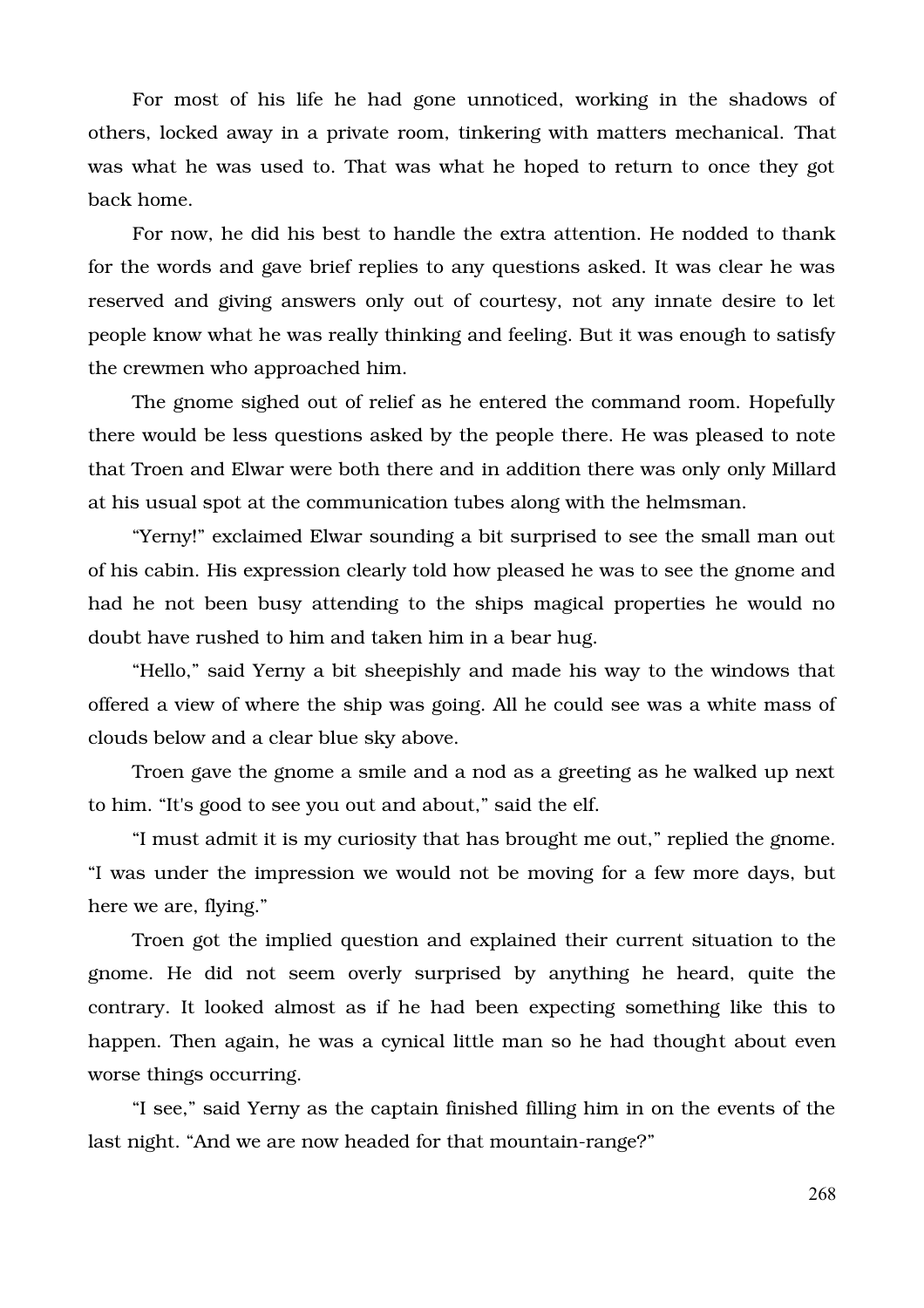Troen nodded. "We had to make a slight detour to fool the general and the men he sent after us, but we're on course now."

"And what of Turaiw?" asked Yerny and gave the captain a questioning look.

"That we have yet to decide," came the reply. "We're waiting for Rodil to get some sleep so he can relieve Elwar and we can go make our decision."

"Do you want to hear my opinion?" the gnome asked.

"We would be fools not to," replied the elf.

"Keep him with us," said Yerny in a firm voice.

"For what reason?" asked the captain, clearly curious to hear the reasoning behind it.

"He will be useful," came the reply. "He knows the lands and the habits. We do not. As long as he is on the ship and closely guarded there is nothing he can do to harm us."

The gnome gazed at the scenery through the windows for a moment in silence before adding. "And I tend to believe it when he says the war is over for him. Even if he isn't, sending him back is something I wouldn't wish for even my worst enemy."

Troen examined the gnome closely and found his expression to be a determined one. He was serious about what was being said.

"You should come with us to make the decision," the captain finally said.

Yerny had to ponder for a moment whether he was ready for it. As he already found himself outside and interacting with others it did not seem like too much of an stretch to face Turaiw and Elir as well.

The gnome nodded in agreement.

"Good," said Troen cheerfully and patted Yerny's shoulder. "But first, let's get us some food."

The gnome found himself being dragged to the small dining area next to the kitchen with the captain sitting opposite to him. A bowl of soup was brought in front of him along with a hefty piece of dark bread and a wedge of wax covered cheese before he could even say he wasn't that hungry. Still, after the first few bites his stomach awakened from its slumber and he ate everything that had been placed in front of him.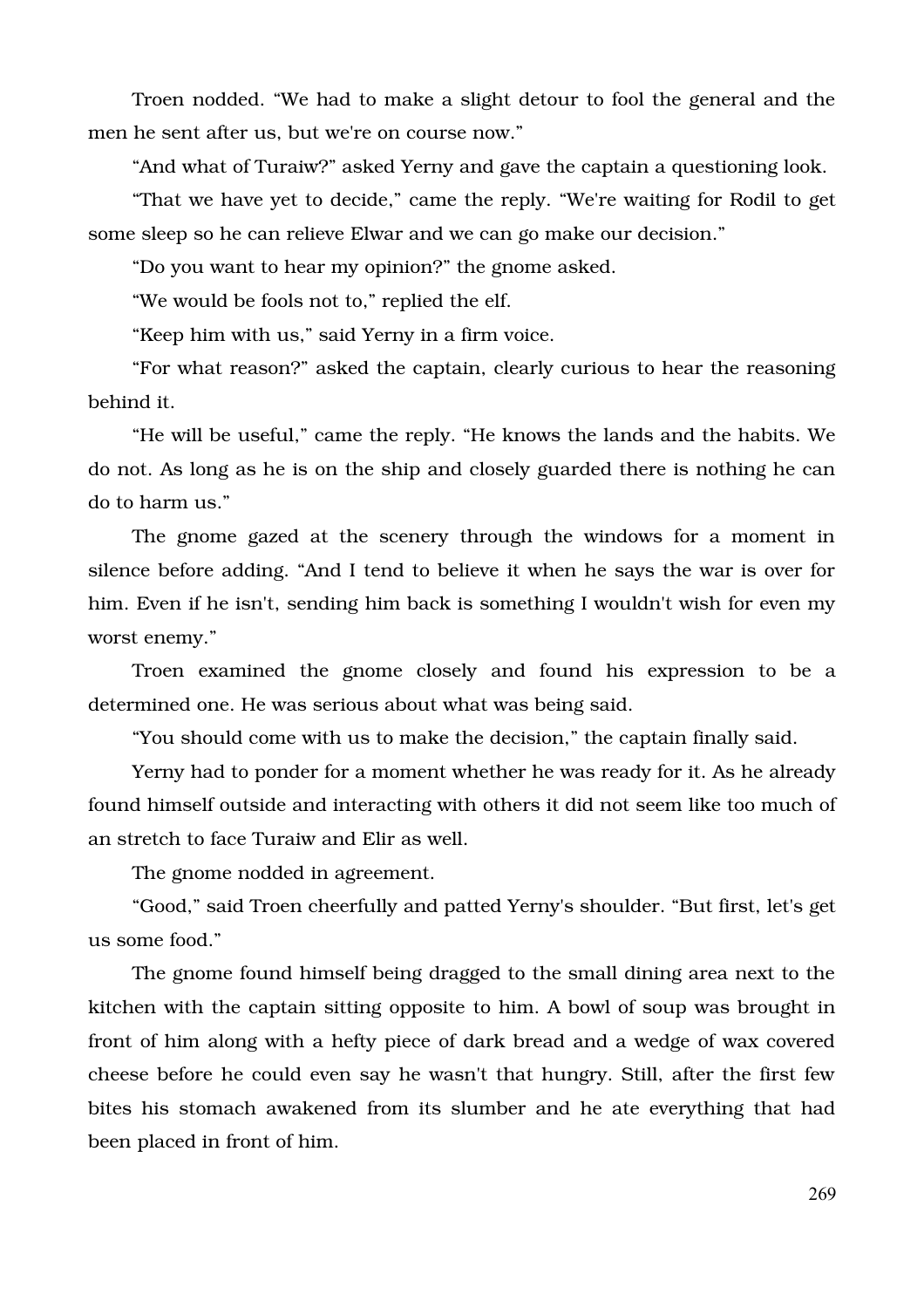Elwar joined them midway through their eating. Rodil had relieved him from watch duty and he was now free to tend to other matters.

The three of them spent a good amount of time talking. They took their time with the food, not being in any sort of rush. Yerny found himself smiling as Elwar recounted the story of the failed flying device they had tested in Ramyn. Troen was similarly amused even if it was having fun at the expense of someone else getting hurt.

For the gnome it was therapy he had not known he needed. Simply talking with his friends and letting the story and laughter take him away from the dark thoughts in his mind was enough to make him feel better about everything. The bad things still lingered in the back of his mind, but they no longer dominated his thoughts.

Finally all their plates were empty and the last pieces of bread had found their way into their stomachs. They stood up and began to make their way to where Turaiw was being held.

They were pleased to find Elir already there, chatting away with the detained Gardless. A wide smile appeared on the priestesses face as she saw Yerny walk in. The gnome gave her an unsure smile in return, but that was more than he had given her any time she had come to visit him in his cabin.

The small room felt cramped with all the people there and made Yerny want to head back to his cabin. It reminded him too much of the room with the torturer and his assistants once they started to get something out of him. There had suddenly been a lot of people in the room bringing in papers and asking additional questions.

He shifted uncomfortably, prompting Elwar to take them to the matter at hand.

"I take it we've all come to a conclusion?" asked the wizard and eyed everyone in the room. Turaiw gave him an uncertain smile in return since he did not understand what he had said.

"I say we take him with us," said Elir without hesitation in her voice. The gnome had to wonder how much the talk she had had with Turaiw before they arrived had affected her decision. By the sounds of things last night she had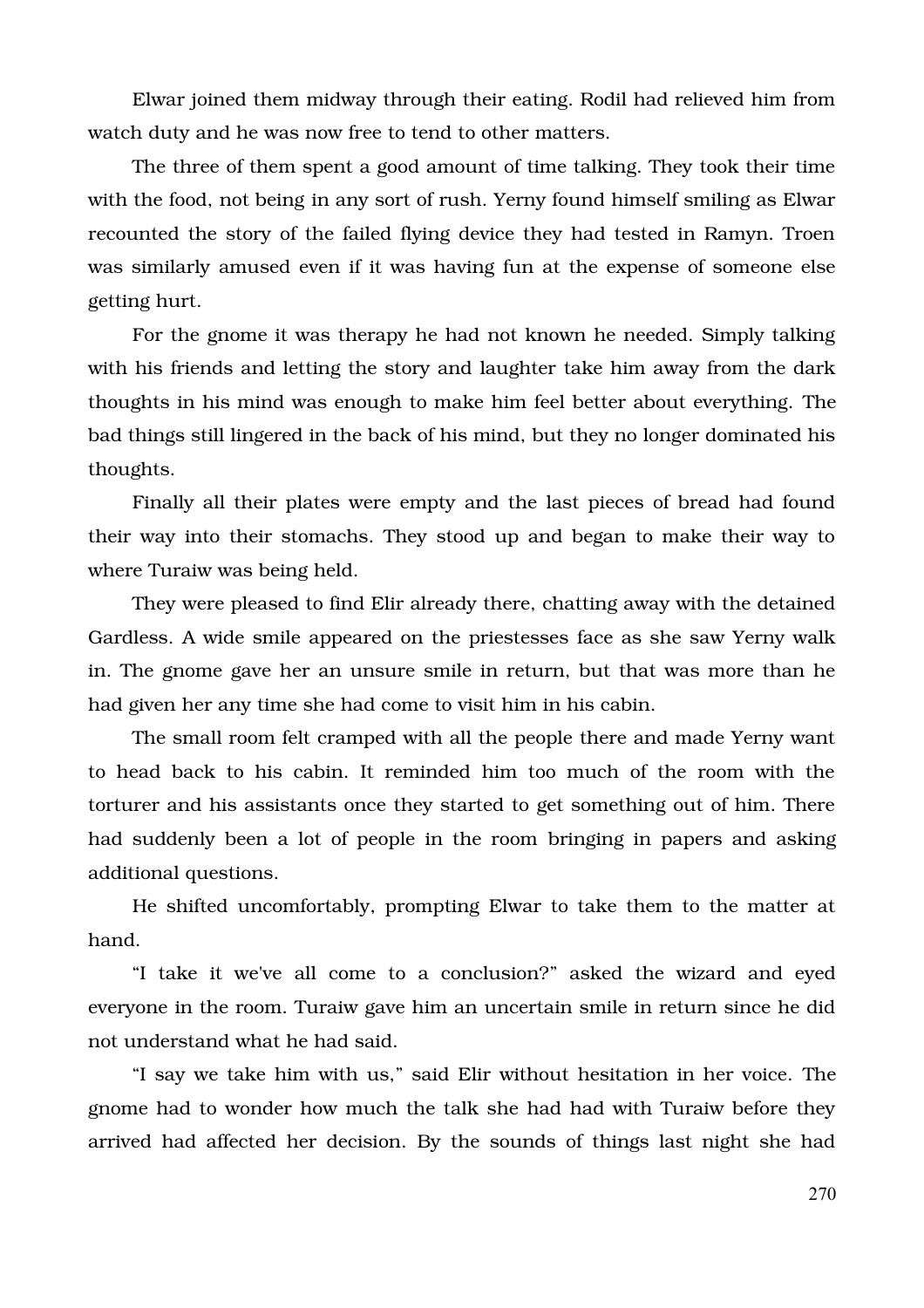almost been ready to kick him over the railing while they were flying over the cloud cover.

Troen and Elwar both seemed as surprised to hear her words.

"For what it's worth, that is my opinion as well," said Yerny. The surprised look on Elir's face made it worth it getting out of his cabin.

The frown on Elwar's face grew deeper and he eyed Troen with some degree of uncertainty. The elf looked as calm as ever now that he had regained his composure after the initial surprise.

Elwar sighed. "Fine. I say we keep him with us as well."

A small grin appeared on Troen. "Then it is unanimous."

"Still, we need to keep him under guard at all times," reminded Elwar in a stern voice. "He might well be everything he says, but we can't take the chance he's here to sabotage us."

"I think none of us expected anything else," said Elir and turned to translate the decision to Turaiw. There was visible relief on the man's face and the words of gratitude did not need translating for everyone in the room to understand them.

As the exchange died down Troen took the opportunity to dig out the map he had brought with him and ask their new found guide and expert a few questions about what lay ahead of them.

The flight to the mountains looked to be a week long trip and it took them dangerously close to a couple of larger cities and settlements before they'd arrive at the small village that nestled at the base of the mountains. Their plan was to try and avoid all the large cities, but depending on the weather that might be as easy as flying over them under the cloud cover and at worst it would mean taking a detour that could end up making the trip take a few days longer.

Turaiw examined the map with keen interest and made special note of one of the larger cities. "This city is called Adynu," he said to Elir. "It is famous for the library it has. In the generals camp there was a soldier who had worked at the library. I talked with him about the valley you were interested in and he remembered seeing a map in the library that showed exactly where it was. If possible you might want to consider stopping there to perhaps find out more about your destination."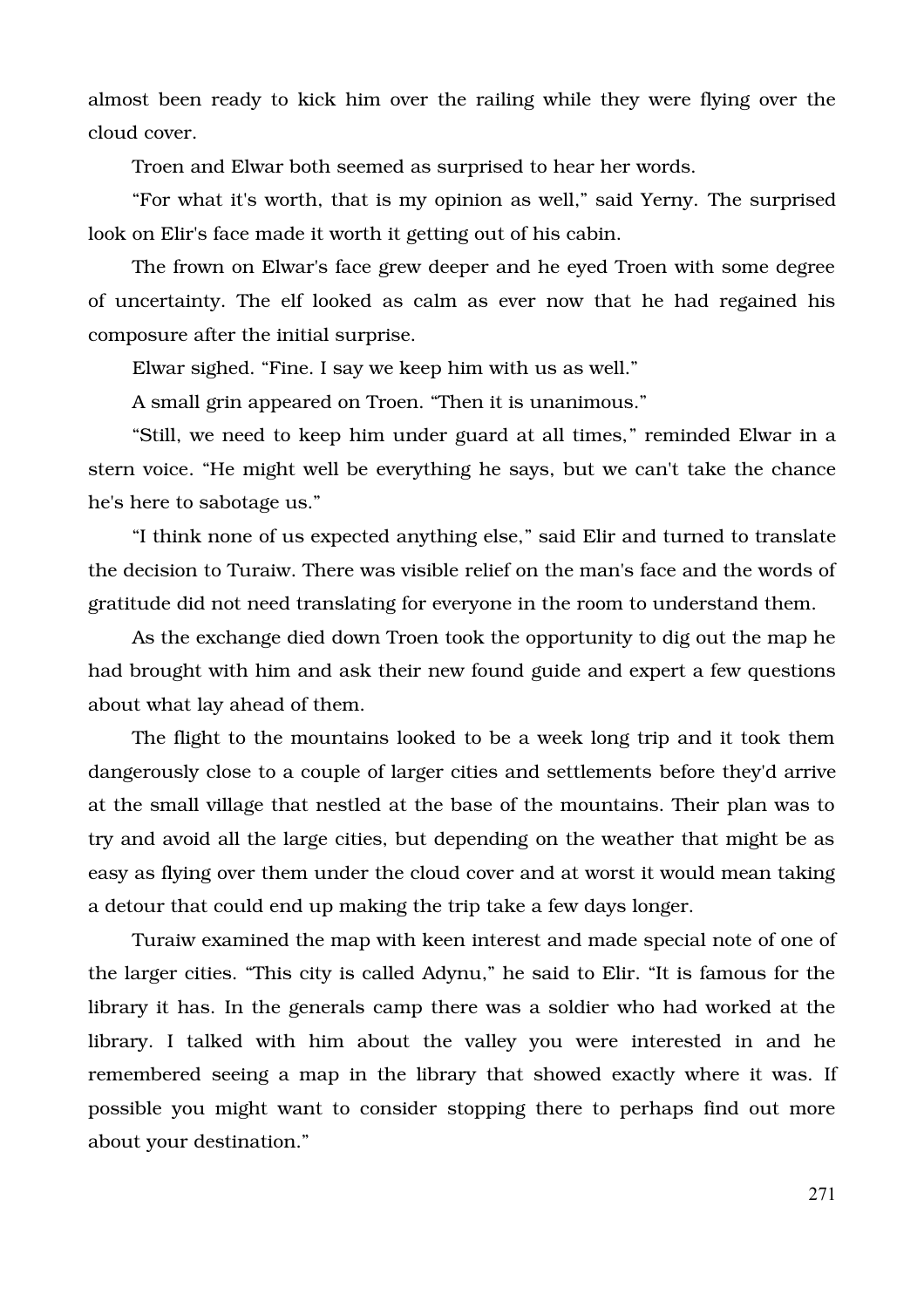"That sounds like a dangerous thing to attempt," replied Elir before translating his words to the others. "We do not exactly blend in with your kind. We'd draw way too much attention. And I might speak your language, but reading it is a whole other matter."

Turaiw shrugged his shoulders. "I never said you'd have to walk in in broad daylight. The city is far away from the most intense fighting. There won't be much in the way of military force there, especially not after the big push the general organized. And I can read the books."

The priestess turned thoughtful looking. The prospect of additional information – an accurate map no less – and an opportunity to see what an Gardless city looked like was a tempting one to her.

"It is also heavy with industry," added Turaiw. "On a good day there is so much smoke in the air you can't see the sky from underneath all of it."

"We'll have to talk about it," said Elir, though her voice revealed she was intrigued by the proposition. She started to translate the exchange to Troen, Yerny and Elwar.

It received a less than enthusiastic reception, but after some thought and argument it was decided they would consider it once they got close enough to see what the city was like. If it looked like it could be done they'd try to sneak in, but if things looked more trouble than was worth it they'd simply bypass the city.

After that Troen had only a few questions more and the discussion died down. Elir explained to Turaiw that he would be under guard at all times, but he would be able to move around certain parts of the ship, such as going to the open decks if they were at an acceptable height and he could go to the kitchen for some food and eat with the rest of the crew. He was not allowed in the command room without permission from Troen and the storage areas were off limits as well.

The man took the limitations to his freedom in stride and did not seem bothered by them at all. Mostly he seemed grateful he had even been allowed to stay on the ship. For now he was happy to get a hammock for himself and get comfortable in the room he had been given.

They left him to do that as one of the crewmen was sent to fetch him an hammock.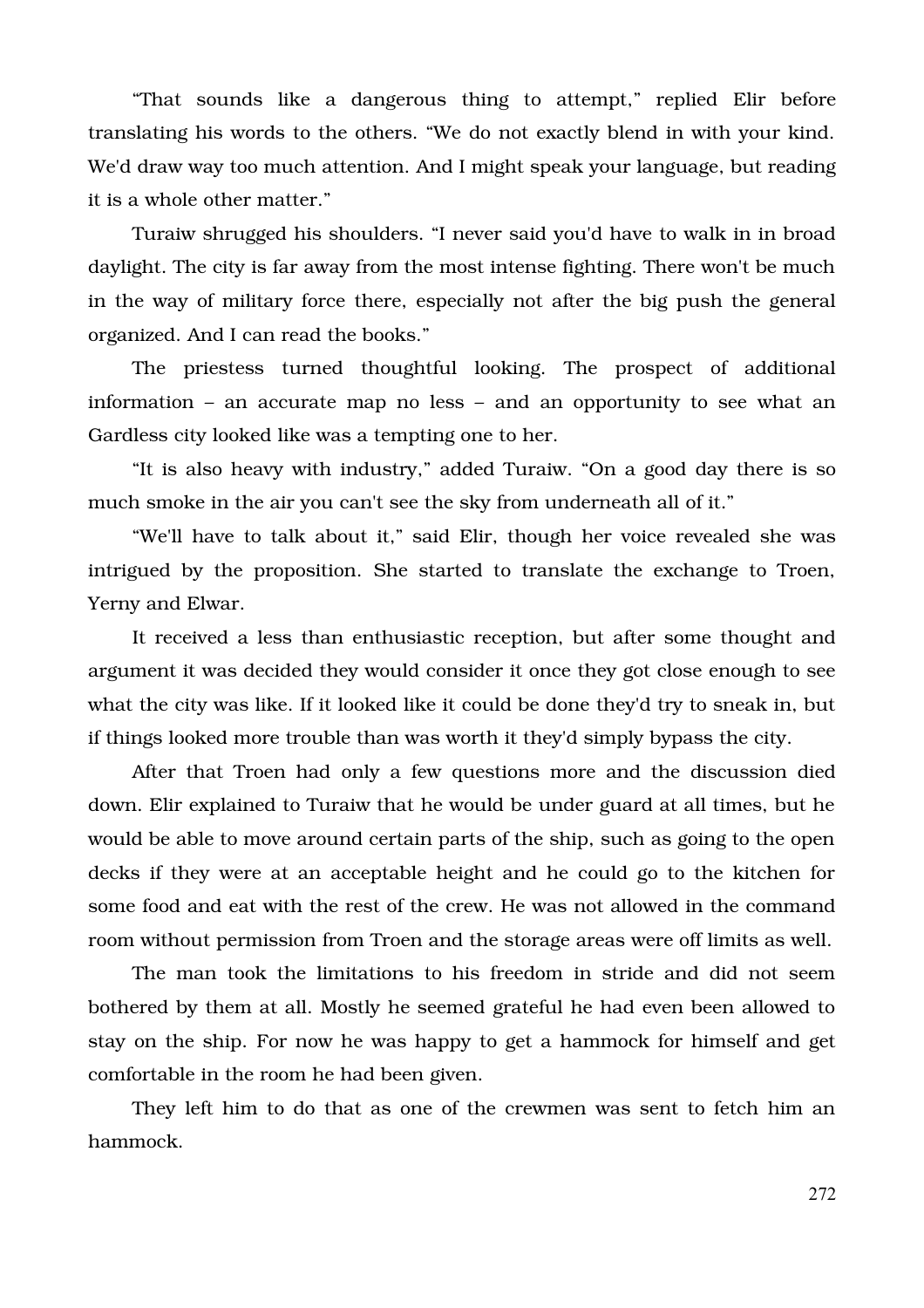Troen headed back to the command room while Elwar headed for his cabin for some well earned rest after a long night.

Elir walked the corridor with Yerny. Neither one seemed inclined to start talking so they passed many doors in silence. Neither really had even a destination in mind so they ended up walking around aimlessly.

"It's good to see you outside your cabin," Elir finally said in a gentle voice as they had finished climbing the stairway that led to the covered middle deck. There were a few of the crew there, but mostly there was empty space that afforded enough privacy for the conversation.

"It feels good to be outside," replied Yerny with a faint smile. "Feels like a weight has been lifted from my chest. All thanks to a few words with Elwar and Troen."

The two of them found a couple of boxes to sit on and rested their legs some. A few spots of sunlight hit the deck from the windows on the wooden cover.

"So you're feeling better?" asked Elir.

"Are you?" countered the gnome and examined the woman next to him. From her visits to his cabin he had gleaned enough to know she had not gone unaffected by the events at the fortress. He knew full well there was a lump of darkness weighing in on her much like there was on himself.

"In the heat of things I had forgotten many things," said Elir with a hint of sadness in her voice. "Years of lessons and wisdom I did not think could help. The very essence of who I am." The priestess turned to look at the gnome and smiled. "But I have found the right path and taken the first steps on it."

"Is that why you supported letting Turaiw stay on-board?" asked the gnome. He was curious to hear the reasoning behind her decision.

"I remembered something my teacher once said to me. A lesson at the very core of my Order. It is what set me on the right path once more," replied Elir.

"I hope the path remains a clear one for you," said the gnome. He truly meant it. The priestess looked like her old self once more; curiosity in her eyes and energy bubbling from her very presence. A far cry from the gloomy woman who had been paying him visits.

"And I hope you don't lock yourself in your cabin any more, but come out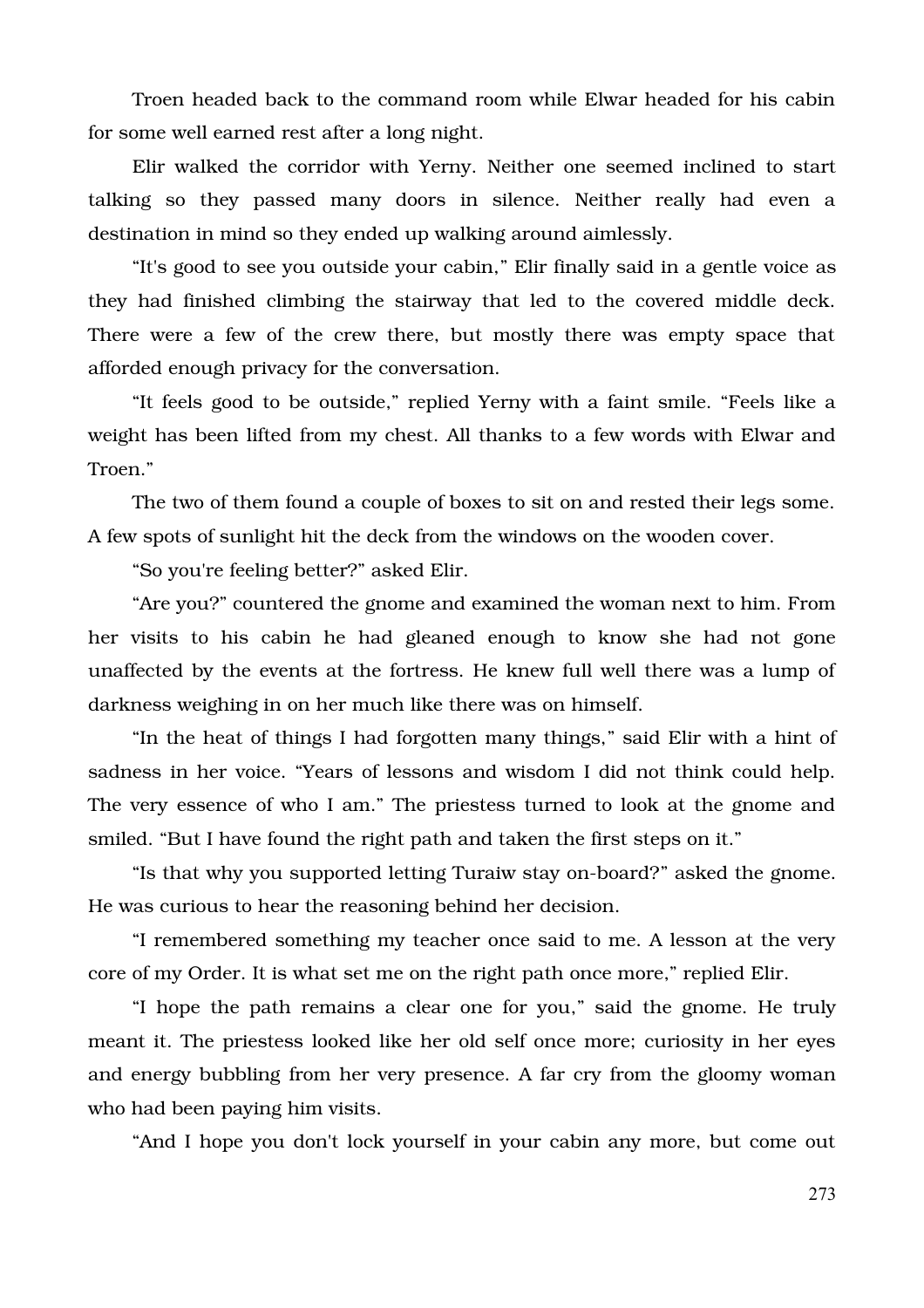and accept our friendship like you did today," said the priestess and gave the gnome a firm look.

"It is like a wise man once said: friends solidify even the muddiest ground," said Yerny.

Elir burst out laughing. The gnome looked at her surprised by the reaction. The surprise soon grew to a frown.

"I'm sorry," said Elir while trying to calm herself down. She smiled. "It's just that the root of that expression is perhaps something other than you think."

"Really?"

Elir nodded. "And I would not exactly call the man who said it wise."

"Well, enlighten me then," demanded Yerny. Having apparently used the wrong expression he was keen to learn the truth of it.

"All right," conceded Elir and grouped her thoughts before starting. "There was once a group of adventurers, friends. The six of them had just robbed the mansion of a lord of little significance. Still, they had scored a hefty amount of loot."

"To make things even better it began to rain. And it rained hard. Like someone was pouring water from an bottomless bucket. The way they had chosen was treacherous even when it was dry, but the rain made it even worse by creating wells of mud and soon their horses were getting stuck in them. Those at the front jumped down from their horses and tried to walk, but they soon had their boots stuck in the mud and soon after that their bare feet."

"The man riding last saw the fate of his comrades and halted in time not to be sucked in. His friends pleaded for him to help them, but instead he dismounted and threw his share of the loot over his shoulder. He could hear the hounds in the distance, the lords guards chasing after them."

Elir went silent for a dramatic pause.

"His friends and their horses had already sunken shoulders deep in the mud. Instead of helping them he used them as stepping stones and made his way across the mud well. By that time his friends had sunken completely."

"It was when the lords guards captured him and questioned him on where his accomplices were that he said that line: 'friends solidify even the muddiest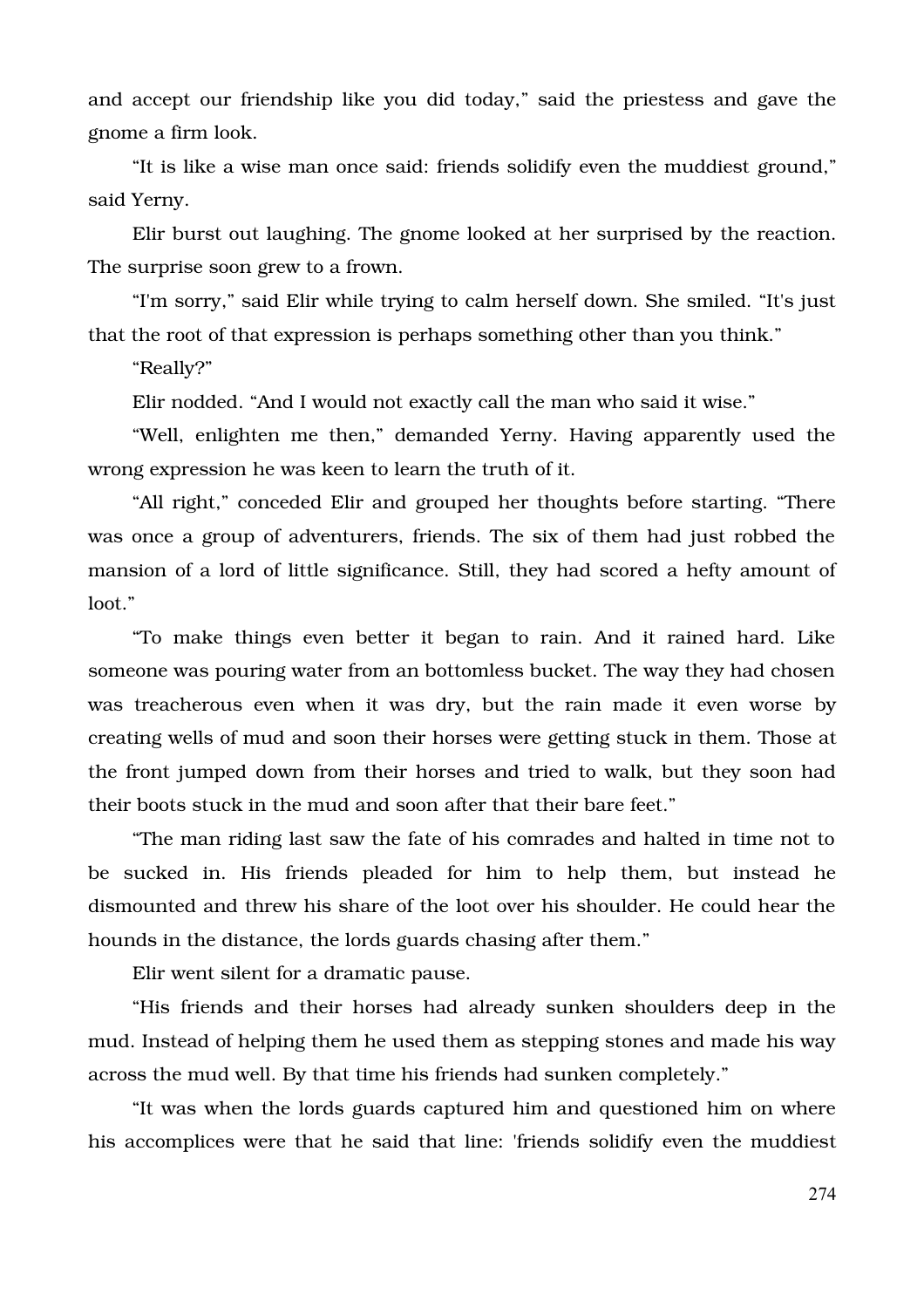ground.'"

Elir grinned at the gnome as she finished the story.

"That certainly put the expression in a whole new light," said Yerny, feeling slightly silly for having used it without knowing the full background of it.

Elir patted the gnome's shoulder. "It is how language works. It is not necessarily the origin of the saying that ends up defining how people interpret the meaning of it. The way you used it is how most people these days view it and I dare say I much prefer it to the original meaning."

Yerny smiled. "We really should talk more. I'm terrified to learn the true meaning of the saying 'a friends hand is better than your own.'"

Elir grinned once more and started to tell the story.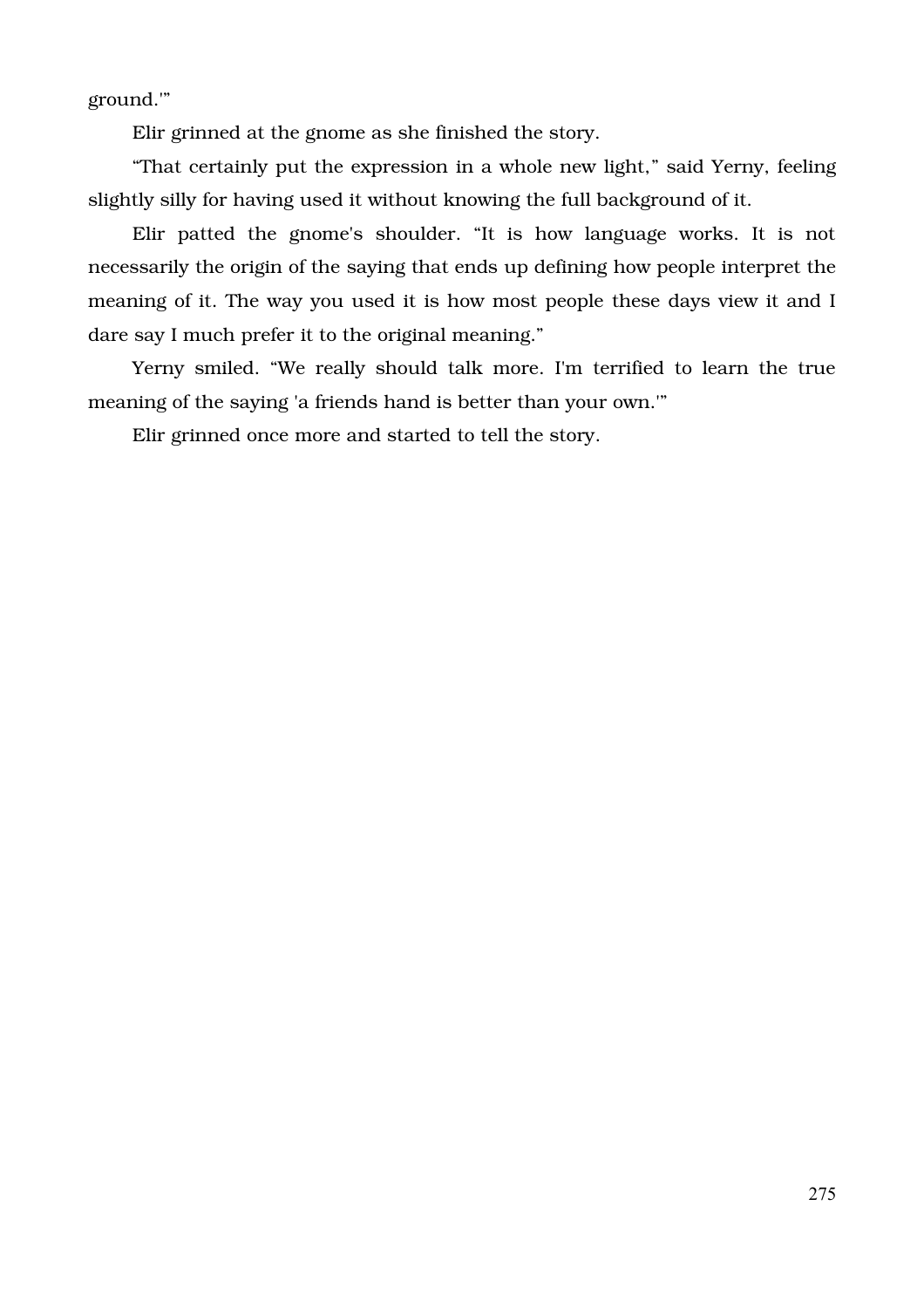## Chapter 16

*A friend can be a powerful thing. His mere presence can make an otherwise unbearable situation a manageable one. His words can be a source of strength and lift your moods from the deepest of pits. His touch can ease the tension in your body and give you solace as well as courage. His laughter can brighten even the darkest of days. Is there anything more powerful than that?*

> *Elir Ardanwen Official record keeper*

For several days *The Wind Saber* flew without encountering any problems more serious than a thunderstorm. Even that posed little threat as they flew above it and could look down from the ships windows and see flashes of light amongst the dark clouds. It was an view none of them had witnessed before and it caught their breath.

For Yerny and Elir it was a time of healing and putting their thoughts back in order. They spent a lot of time together and Elir filled that time by telling the stories of various sayings and other quirks of language than many people did not know or appreciate. For both it was a pleasant distractions and offered a way to interact with a friend.

They sometimes included Turaiw in their conversations and the man offered some stories of his own in return. For Elir those were worth more than the man could possibly have understood. Anything new she learned made her feel that much better about everything that had happened. It gave her a sense that it had all been worth it, though seeing Yerny slowly return to his old self was perhaps the biggest prize she could have hoped for.

Elwar spent many of the days tinkering with the suits and producing more light weight version of them so the crew could be on the open decks even when they flew above the clouds. When he wasn't doing that he was inspecting the ship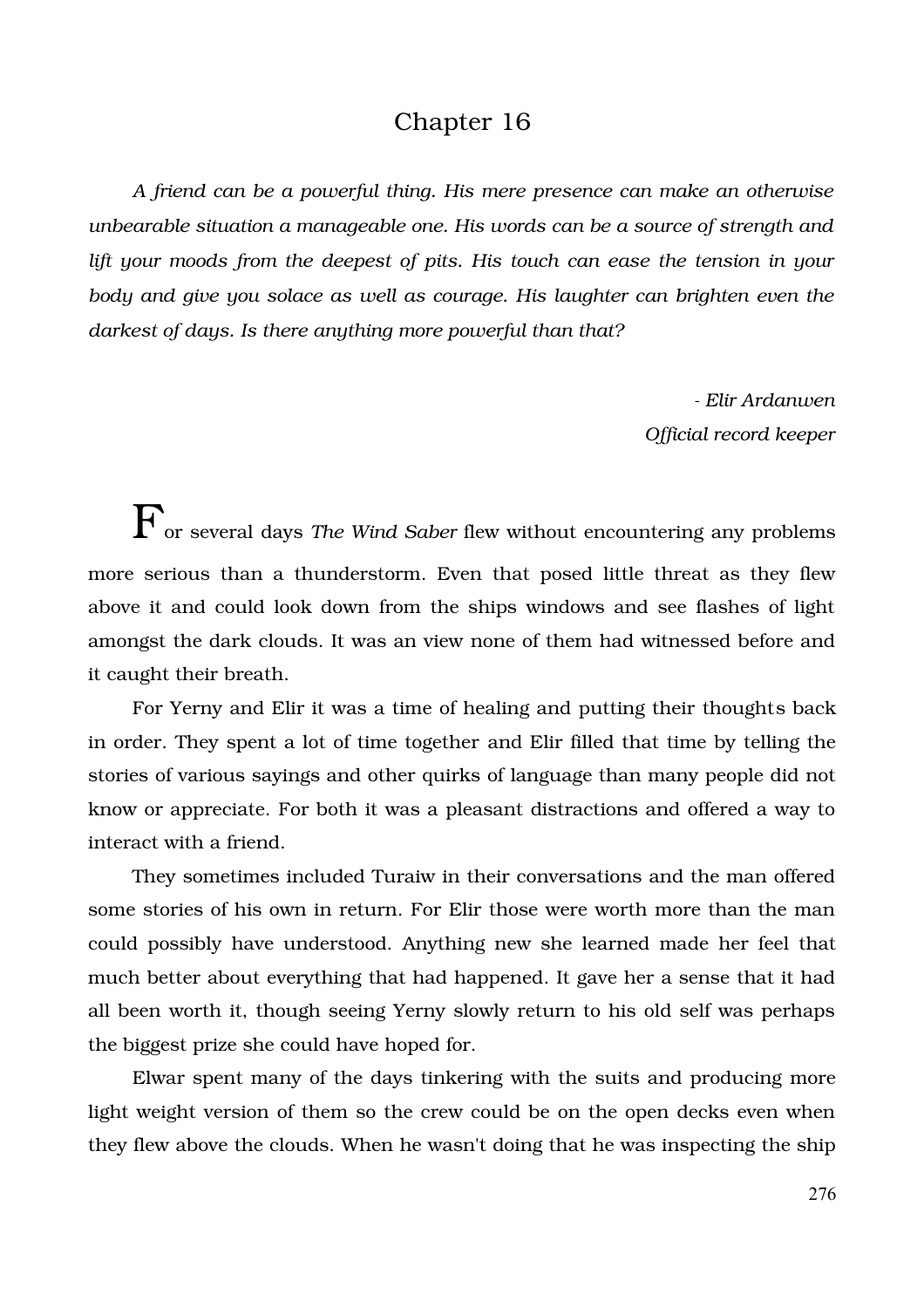and the runes to ensure there were no problems from wear and tear.

During the evenings the ship turned into something else entirely. The crew was largely off duty and free to do what they wanted. Usually that meant a long supper followed by some music and story telling while sharing a few pints of beer. The food reserves on the ship continued to be good enough to allow such lavish behaviour that was uncommon for many ships sailing the seas. The fact they could resupply by landing in a forest and doing a bit of hunting gave them confidence not to start rationing the food overly harshly.

Elir was often absent from those times as she locked herself in her cabin to write down the days events. Yerny on the other hands seemed to seek out the crew and spend time with them as much as he could. It seemed out of place for him at first, but it became ever more apparent that he was living with a new found appreciation for those around him.

Everyone agreed it was a marked improvement over his period of brooding and being locked in his cabin all alone.

For Troen the days were filled with routines. Wake up, eat, go to the command room and oversee the progress of the journey. Make some course corrections and remain vigilant in ensuring the cloud cover held. There were times when they needed to go off course for a while as the winds sent the clouds in a direction they did not want to go.

Sometimes they needed to do a bit of cloud hopping which left the ship exposed for anyone to see, but only for short periods of time. From the ground they would have looked like a small, dark dot. Unlikely to draw much attention, but still possibly enough for being spotted. It was a risk they had to take to continue moving forward.

The first leg of the journey did not take them close to large cities and the countryside below looked to be void of anything but a few farms here and there and some smaller villages. None seemed like anything to be concerned about.

It was when the first large city appeared on their path that they had to be extra careful. From the parting cloud cover they had gotten their first glimpse of it. While there was a very light cover of steam and smoke covering the city they could see it expand in all directions.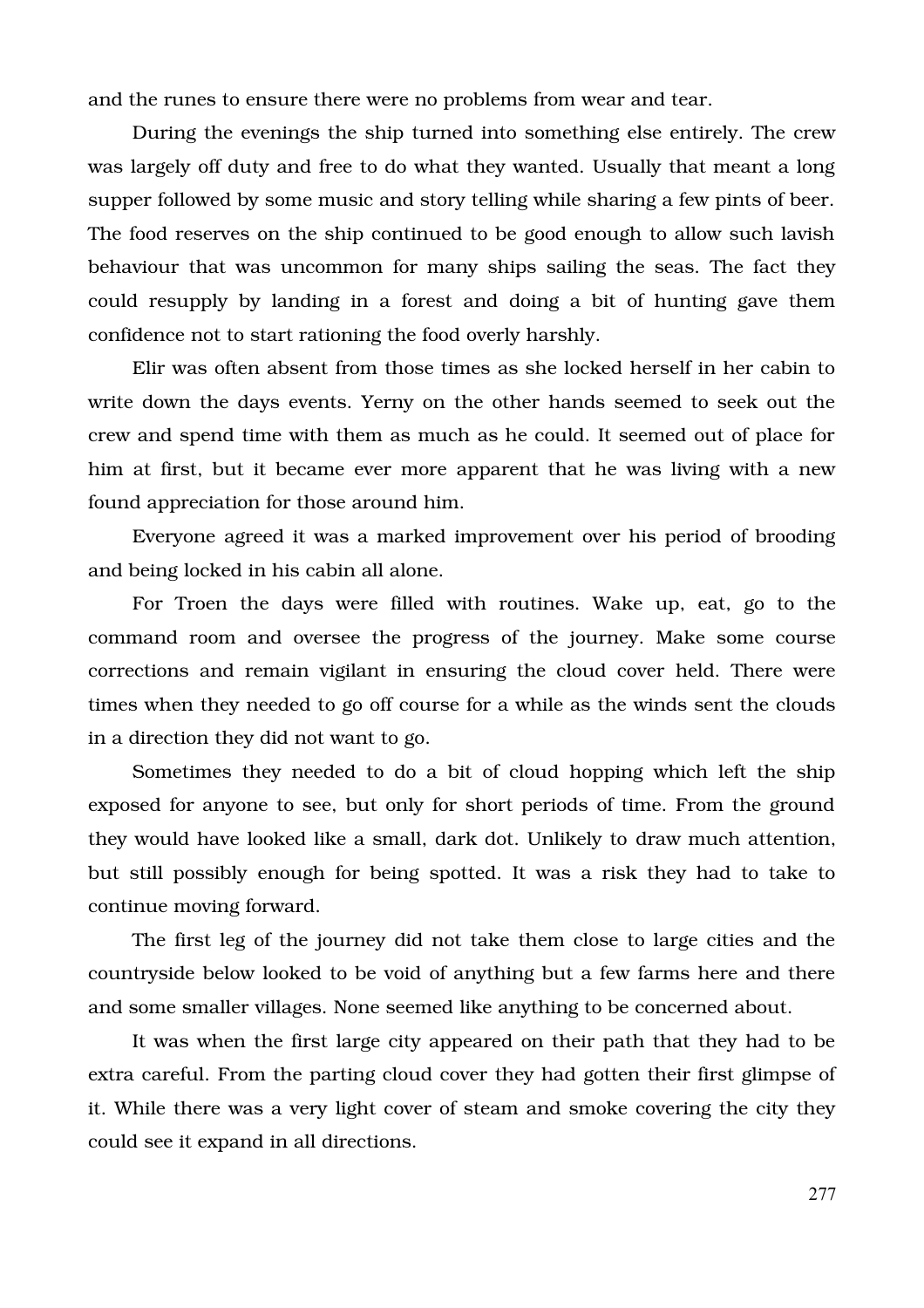Red stone buildings crammed together tightly with narrow streets that left barely enough space for two carts to pass each other. Tiled roofs and chimneys pushing out smoke with the occasionally high rising building that went beyond the two stories that looked to be the standard height for most buildings.

Then there were the large factories that were harnessed to produce weapons, tanks, vehicles and all manner of things needed for the war effort. Their chimneys rose high in the sky and pushed out a black smoke that lingered over the city like a rain cloud.

Elir stood by the railing and looked down on it all while next to her Turaiw was doing his best to not look down. They both wore the modified breathing devices Elwar had worked on so relentlessly. Troen was there as well with a helmet on.

"Is that city anything like Adynu?" asked Elir in a loud voice that the helmet she wore muffled to an almost incomprehensible metallic jumble as the wind added its own effect to it. Unlike the suit form of the system, the helmets were not airtight so you could hear better what the person inside was saying, though the voice did still get distorted.

Turaiw hesitantly made his way to the railing and forced himself to look down. They were right between two clouds which offered them a perfect view of what was down below.

"It's smaller," said Turaiw after taking a moment to examine the city below. He was quick to take a few steps back from the railing. "Fewer factories so not as much smoke cover."

It was hard to make out what he was saying from under his helmet, but Elir did her best to catch it all and convey it to Troen.

"Does he think Adynu will have a thicker cover?" asked Troen as he looked down on the city. Even as it stood he doubted anyone in the city could see them from under the smoke. Even if they did, they'd put it down to a quirk in the smoke cover.

Elir asked the question from Turaiw.

"Most certainly. There are so many more factories that you can barely see the sky when they're all operational," came the reply.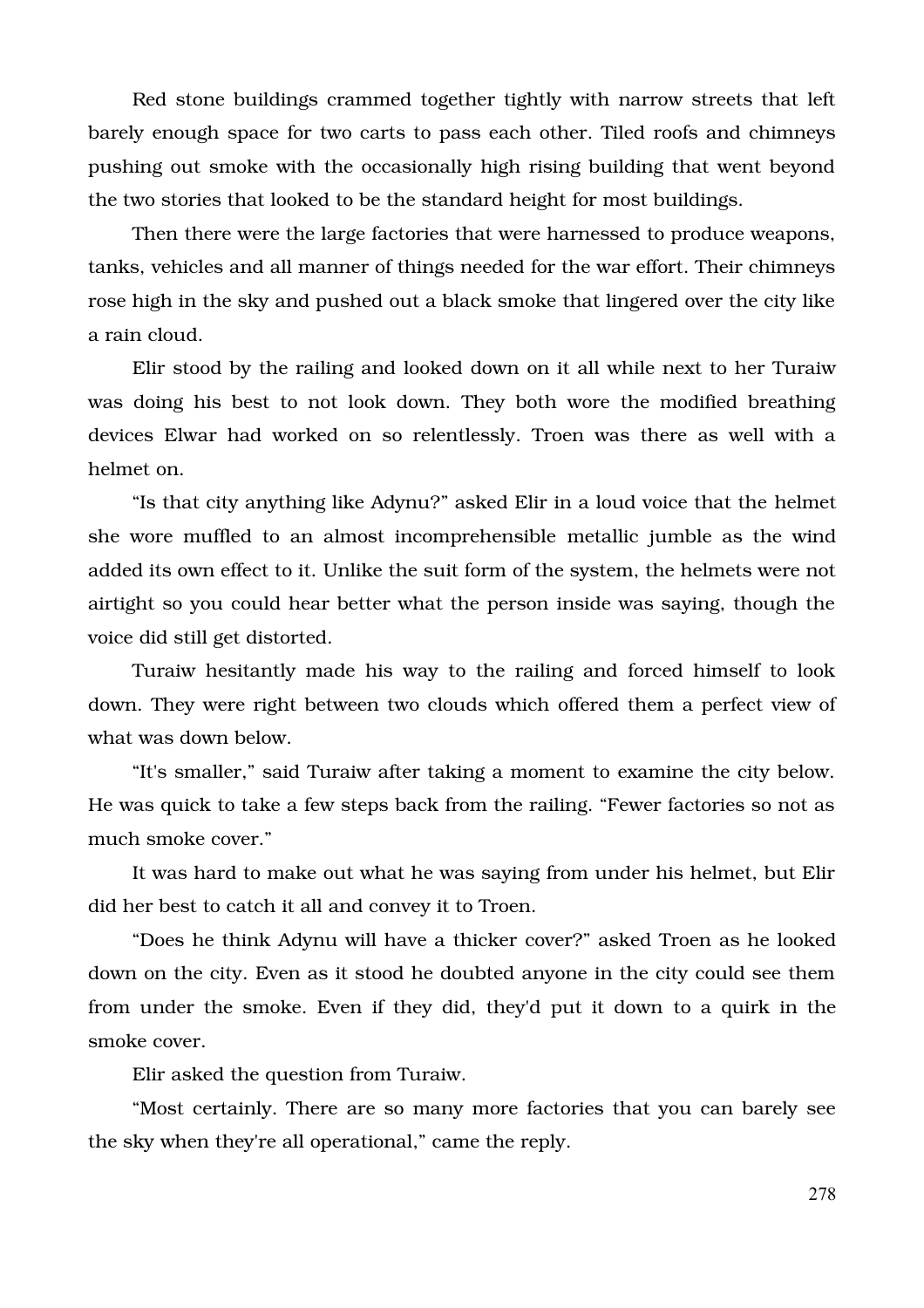"You've been there?" asked Elir.

"A few times," came the short reply as the Gardless took a few more steps away from the railing so he stood pretty much in the middle of the open front deck.

 "Go inside," said Elir with some amusement in her voice. "I think we're about done here."

Turaiw gave her a nod and hastily made his way back to the door and inside the ship.

Elir returned next to the railing and Troen and the two spent a few more moments examining the city before the clouds covered it and they were left with nothing but a puffy white field in front of them.

"I suppose we'll just have to see what the city is like," said Elir as the two walked back inside the ship and took off their helmets in the small chamber that separated the inside of the ship from the outside.

"If we go there when it's dark I think we could have stopped even in this one," said Troen as he hung his helmet and the rest of the breathing system on a hook in the room following the chamber. "Through that smoke no one would have seen us."

"Still, it's risky," reminded Elir. While she wanted to visit one of the cities she was not oblivious that there was always risk involved in everything. She did not want to add another body laying next to the ones they already had in cold storage. Anything she might learn was not worth it.

Troen nodded. "And what we might gain is not certain to be worth it. We'll have to think this through carefully."

There was no argument from the priestess as they walked through the central deck towards the command room. They'd have two days to think on it before they'd arrived in Adynu. From there it would be two more days to the mountain-range and the village at the foot of it. How much longer it would take for them to find the place of legend from there was anyone's guess. It might be days or they might never find it. Maybe it didn't even exist.

None of that mattered though as they had no choice but to follow the only lead they had.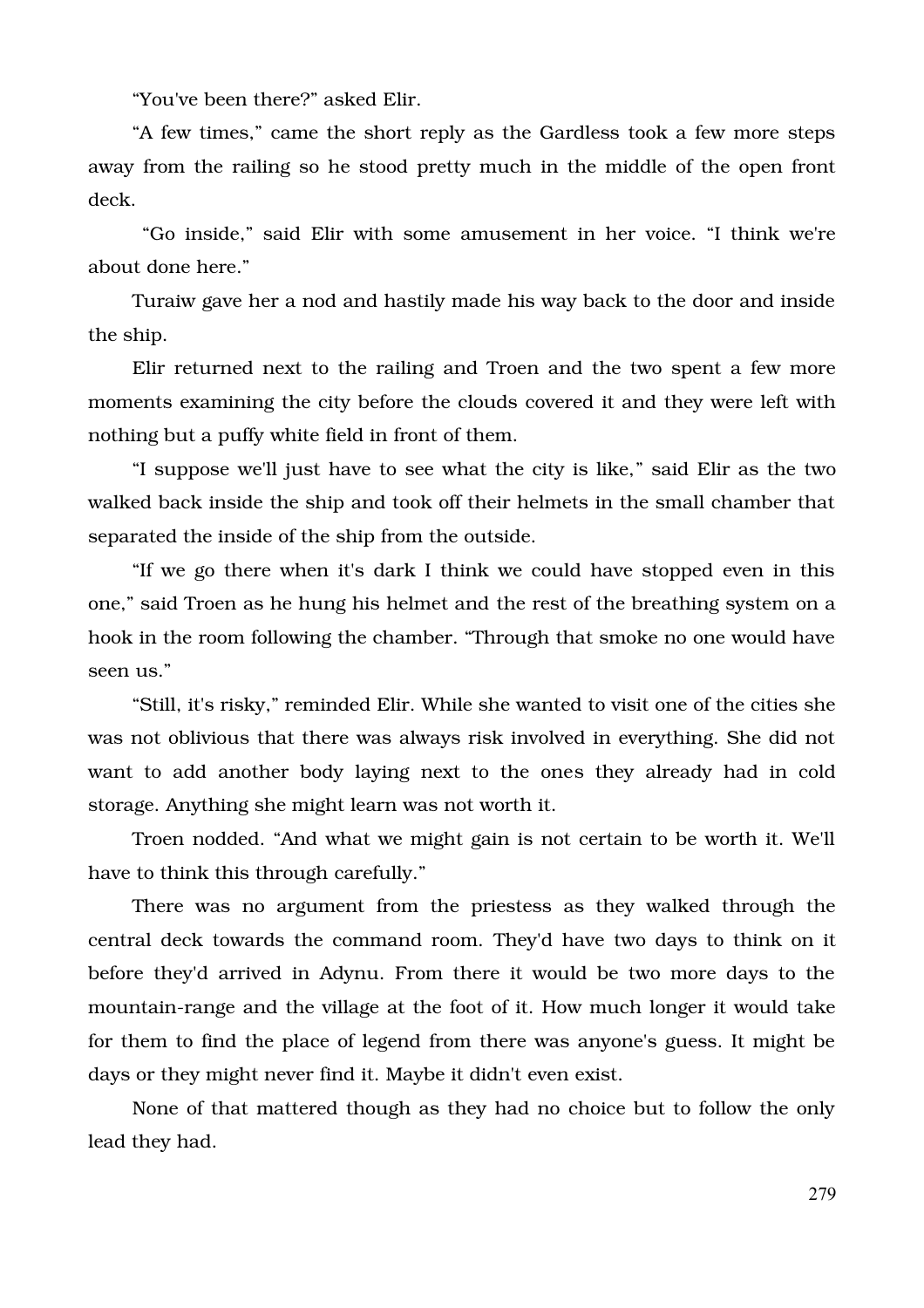They found Yerny and Elwar in the command room along with Millard and the helmsman.

"How did it look?" asked the gnome as the two entered the room.

"Smoky," replied Troen.

The gnome gave the captain a frown at the nearly useless answer and aimed a pleading look at Elir.

"It was like they were making their own clouds to cover the city," said the priestess. "And Turaiw said our target city would be covered in even thicker smoke."

"I still don't like the idea," said Yerny and absent mindedly cleaned his spectacles. He frowned at a small bit of dirt that seemed determined to remain in place.

"Well, there are things I could do with the ship that might make it more feasible," said Elwar. He looked pleased with himself as he said that.

"What do you mean?" asked Troen.

"Well, I can pull energy from the ship to cast my own spells," he replied. "Creating a smoke screen around the ship to blend in with what they're pushing into the sky shouldn't be too hard nor too energy draining."

"Why haven't you been doing that all along?" asked Elir. "If you can do something like that why do we have to jump from cloud to cloud and make detours when we could just fly straight under the cover of your spells?"

"It's not an easy thing to do or maintain when moving as fast as we are," replied the wizard. "Making a ball of light appear is a simple thing and I can do it any time, but anything greater than that runs the risk of draining the ships energy reserves at an alarming rate."

"A cloud of smoke doesn't sound that energy demanding," said Troen.

Elwar sighed like only someone who is dealing with people who think they know something when in reality they have no clue can. "Normally that would be true, but I have to pull the energies from the ship. It's not designed to provide power for something outside its existing rune configuration. There's a tremendous waste of energy during the transfer that, when doing something more complicated, could draw enough energy to make us unable to fly."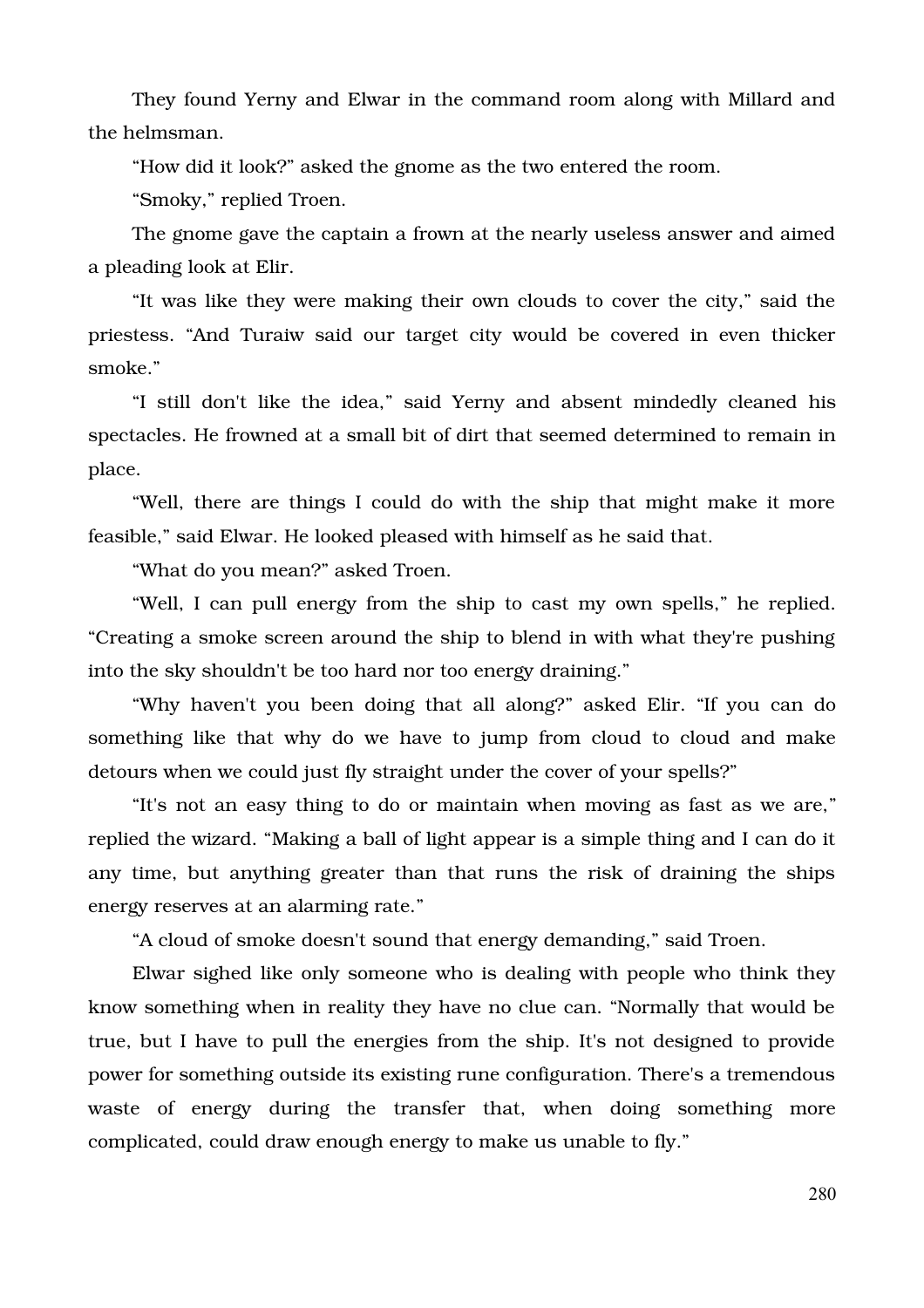"And creating a bit of smoke is complicated?" asked Elir.

"Out of thin air? You have no idea," replied the wizard with a voice that made it abundantly clear that things that might seem simple could be complicated under the surface.

"It doesn't sound like something we'd want to do," said Yerny in his usual pessimistic fashion. Though they would deny it, the rest of them had been missing his viewpoint on things as it kept the rest of them from going ahead without properly thinking of the downsides.

"The risk does seem great," admitted Elir with reluctance. The thought of an extra little something that could have helped them make a visit to the city had been a tempting one.

Elwar shrugged his shoulders. "It was just an idea if we really want to visit the city and its library."

The discussion died down and eventually everyone returned to their normal routines. Elir and Yerny found themselves sitting at the middle deck once more with the priestess telling the origins of various sayings. Some of the crew lingered nearby, drawn in by her stories. It had started only two days ago, but already there was more of an audience than the day before. Word got around quickly on a closed ship and every bit of entertainment was precious.

For Troen his day was filled all the sorts of little things any captains day is. He ensured the crew was doing the regular maintenance on things, such as cleaning the decks as needed and keeping ropes and barrels away from everyone's feet. While that left the crew with a lot of free time the elf did his best to keep them busy so there wouldn't be time to develop any fights or bad blood that could be a ships doom if left to fester.

And so *The Wind Saber* sailed on in the sky above Ardav.

Two days went by without much excitement. Apart from Elwar singeing his beard after some careless experiment with the tools he had in his cabin and the smoke that resulted from it causing a slight panic among the crew as they feared a fire. It was the source for many stories and laughs after the initial scare went away.

The sun was starting to paint the horizon with bright colours as they got the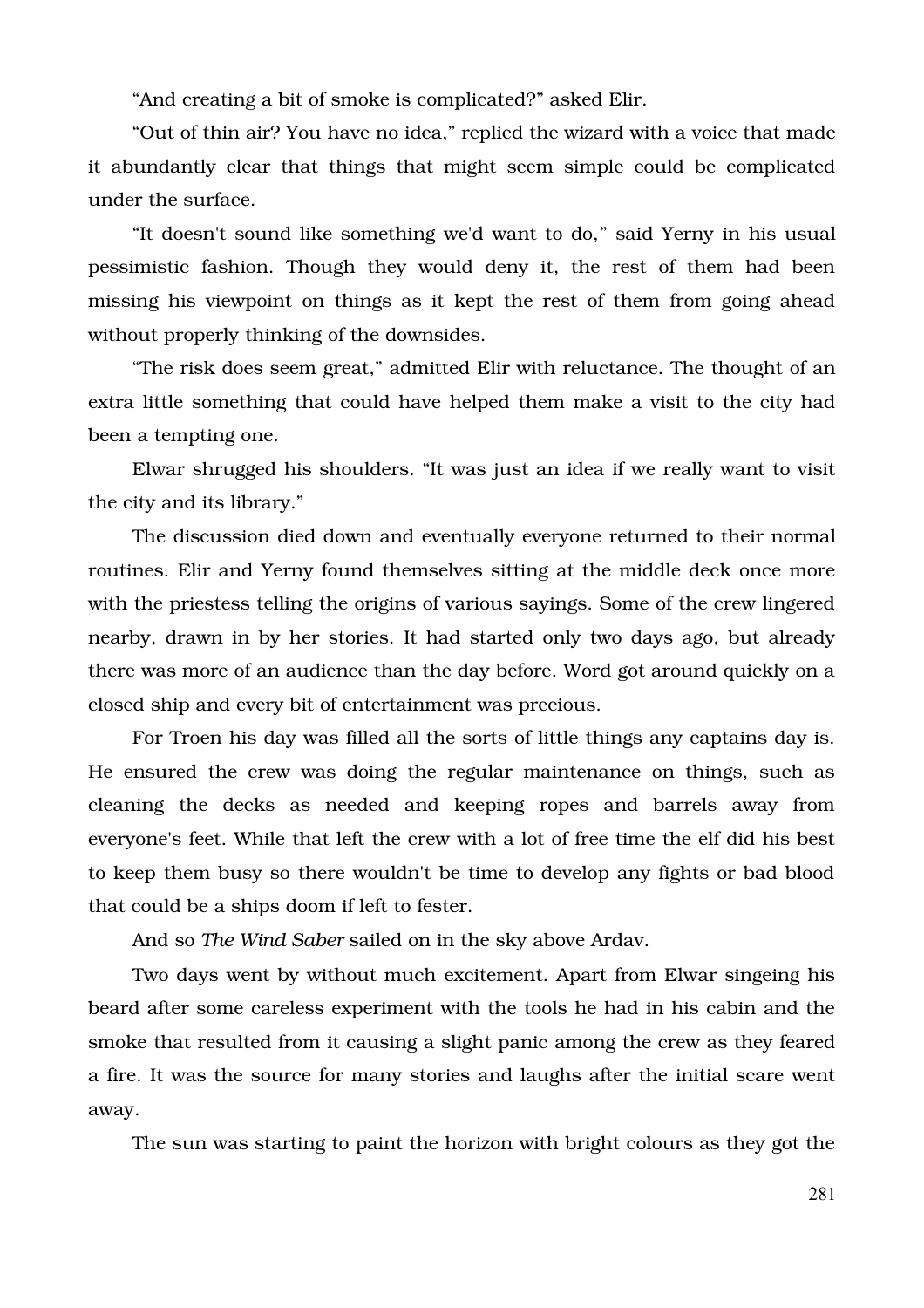city of Adynu in view. The cloud cover had held thick for the past days and there had been heavy rain the previous day. They had to descent with the ship to get a glimpse of the city.

Below the clouds the darkness was more dense and the rain before had turned the ground dark. The city below looked vast and put even Ramyn to shame.

Turaiw had been right that there would be more smoke covering the city. There were a countless number of high rising chimneys and large areas that could clearly be made out to be factories. The smoke they spewed out formed a dark mist over the city and made it hard at times to see what was below them. It was almost the perfect cover for the ship were it not for the fact there were large sources of light roaming the sky above.

The lights came from outside the city and were clearly set up to catch anything flying towards it. The only reason *The Wind Saber* had not been spotted was the fact it had flown over the clouds. To their misfortune they did not react fast enough to the searching lights and one of them caught the ship and painted it as bright as a candle in the night.

It was only a moment after that when rounds of ammunition began flying around the ship. They could only think of them as being similar to those that had been fired at them during the assault on the fortress.

They knew better than to stay within their range.

It was a quick ascend above the clouds and above and then a matter of making some course changes to take them to safety. After that, what caused them the most concern, was the fact it had seemed like their arrival had been expected.

They knew for certain that it could not have been Turaiw. He had been watched closely and he did not have any strange devices on him. The only thing they could think of to blame was the general and that he had somehow gotten word to the city that a ship like theirs might be headed their way.

But how he could have accomplished it, short of miraculously resorting to magic, was beyond them. Even Turaiw could not provide an positive answer, though he made mention to rumours of some sort of device that could transmit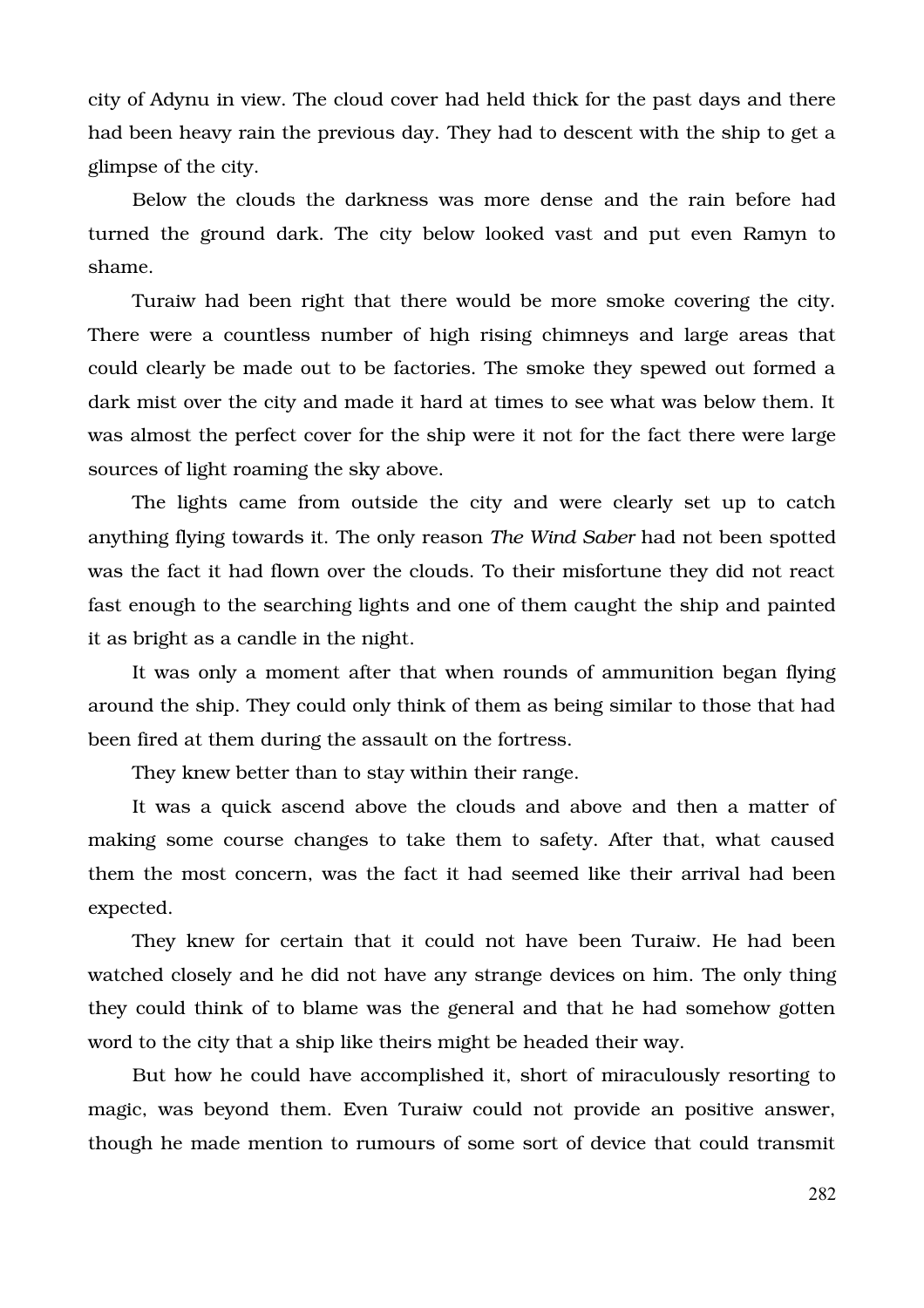ones voice through the air over long distances.

But that was only a rumour.

He had seen no evidence of such a thing for himself, though he readily admitted that the military did a lot of research and the rank and file soldiers were not among the first to learn of – much less get to see and use – the latest in technology. It was possible the general had dug something up from the depths of all the research facilities and made use of it where he could.

What ever the case, they had to abandon the plan of making a visit to the city and its library. For Elir it was a disappointment and the way they had been cut off caused worry that there might be further problems waiting for them. Her greatest consolation was that no one had been hurt despite the close call. Had things gone badly the whole ship could have been nabbed from the sky.

It took almost a day for the crew to return to their normal duties, but there was an underlying tension that could not be ignored. Everyone knew there might be more trouble ahead. Before the incident many had thought they were free of such things.

It was late in the day after the failed visit to the city that Rodil made his way to the command room and found Yerny and Elwar there. The captain was not there which was unusual, but at least Millard and the helmsman were in their usual places.

"Elwar, I've been thinking," said Rodil as the usual greetings had been exchanged.

"Should I worry?" asked Yerny with a hint of amusement in his voice. He received a stare from both wizards and raised his hands.

"Just ignore him," said Elwar. "At first I was happy he was back to his old self, but now I remember how taxing it could be."

"The magical energies in this world are getting pulled to a single place and that place is where we are now headed, right?" Rodil presented a very tight summary of their current situation and both Yerny and Elwar nodded.

"But we don't know exactly where that place is," added Rodil, prompting another round of nods. With being unable to visit the city they had lost the chance to get the map they had desired.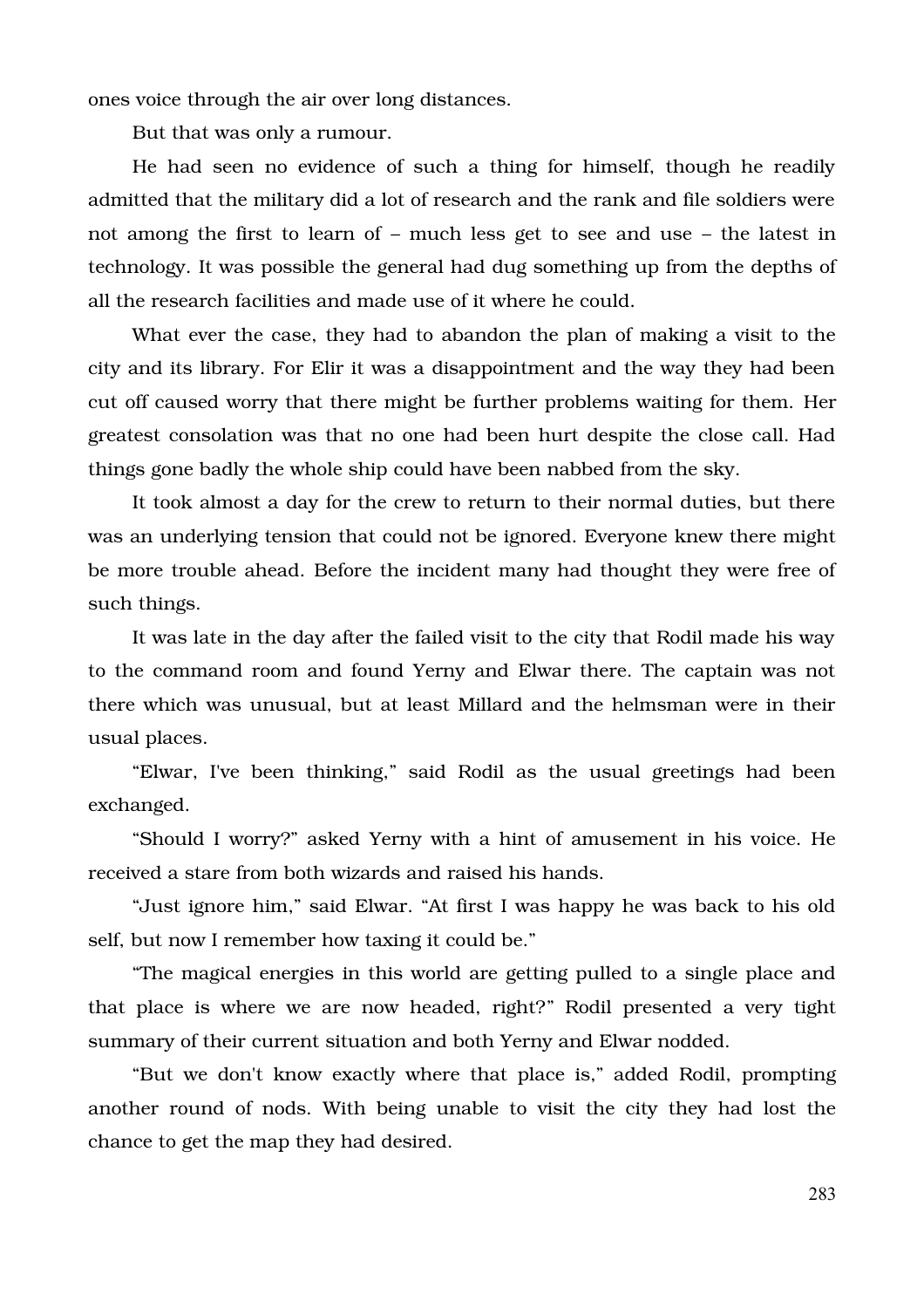"Would it not be possible to trace the location by following where the magical energies go?" asked Rodil. "The closer we get the stronger the effect should be and the more energy there should be."

Both Yerny and Elwar seemed stunned. It was such an simple idea that it seemed ridiculous they had not thought of it earlier.

"Can we actually track the energies?" asked Yerny, sounding eager. He did not know enough of the way magic worked to know whether what was being suggested was even possible, much less how easy or difficult it would be.

"We can sense the magical energies only faintly," said Elwar hesitantly and shook his head. "That's not enough to get anything but a very general direction."

"What if I had a possible solution to that?" offered Rodil, unable to hide how pleased he was with himself.

Elwar raised an eyebrow. "What sort of an solution?"

"Well, when I was studying in the Towers, my master made this experiment," started Rodil, wanting to give them the full background of his idea so they would understand it was not only his idea and that it was based on experiments that had already been done.

"His theory was that the magical energies are nothing more than tiny particles that we are unable to see," continued Rodil with his explanation. "So he built a device he believed would make them visible."

"You're talking about the Auska device, aren't you?" asked Elwar. He had read about it while investigating some things for the flying ship. Essentially it was a pair of spectacles with certain runes etched into them combined with a small sphere of iron with another set of runes. When those two were held by the same person they could see certain thing more clearly.

Rodil nodded. "While it didn't reveal what my master wanted, it did make the energies somewhat visible. You could see them floating around in the room under certain circumstances, such as when you were performing a spell that demanded great amounts of energy."

"There's a whole lot of energies floating around this ship," admitted Elwar. The amounts needed to keep the ship in the air as well as the amount which it drew in was large enough to be visible with the device. Since some of that energy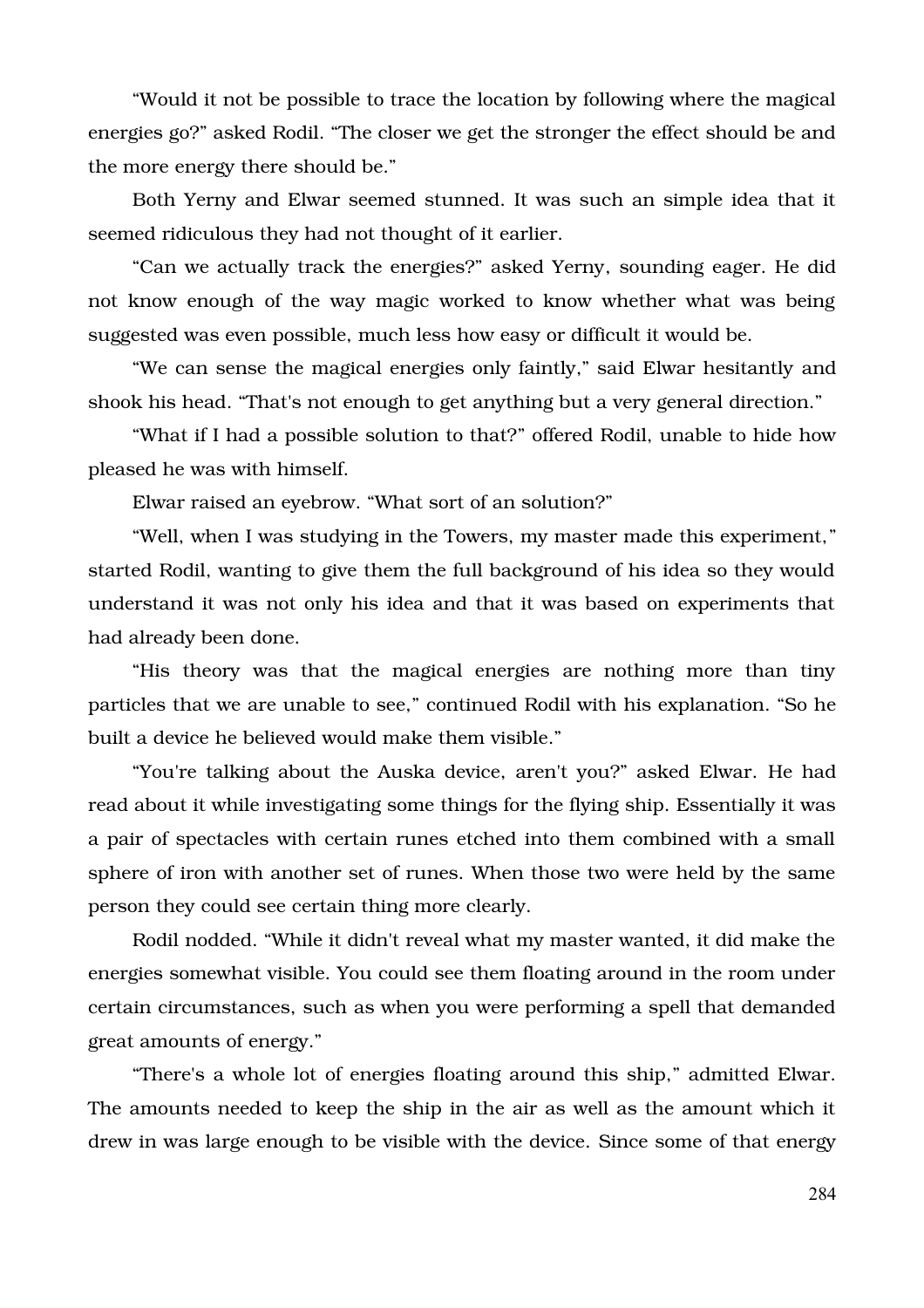was drawn out by what ever it was that stole everything in this world, they might well be able to see in which direction some of the energies were being pulled into.

"It might work," he admitted finally and Rodil smiled as wide as anyone he had seen.

"I assume you know the runes for it?" asked Elwar and Rodil nodded in response.

"The problem is, where do we get the spectacles?" asked Rodil.

After a moment of thinking both wizards turned to look at Yerny.

The gnome sighed and dug out his spectacles from his vest pocket. "Fine, but I'd better get those back and they'd better still let me read," he said in a stern voice. He did not reveal that he had an extra pair stashed in his cabin. Things broke so having an extra pair was the only sensible thing on a journey like theirs, even if it had cost him a fair bit of money to get the new pair.

"Don't worry. They'll be as good as new when you get them back,"said Rodil with a confident voice as he took the spectacles from Yerny. "Now all we need is a bit of iron and we can start working on it,"

"How long do you think it'll take to put in the runes?" asked Elwar.

"A day, maybe," replied Rodil hesitantly. "I've gotten a lot better at it, but this is precision work since the runes need to be so small."

Elwar nodded approvingly. "Let's get to it then. I'll get the iron you need."

 $\star$  and  $\star$ 

Millard lowered himself into his hammock and took a swig from the bottle. It was running alarmingly low on content.

"What a past few days," complained Reyes as he stretched out in his own place of sleep. "We've barely had time to sleep."

"Aye, the captain works the three of us to death," said Millard.

"Just means he thinks highly of us," said Travis from his own corner.

A silence fell into the room. Only the sounds of ropes brushing against the wood and the occasional burp from Millard broke it.

"Should never have trusted those Gardless," Millard finally muttered and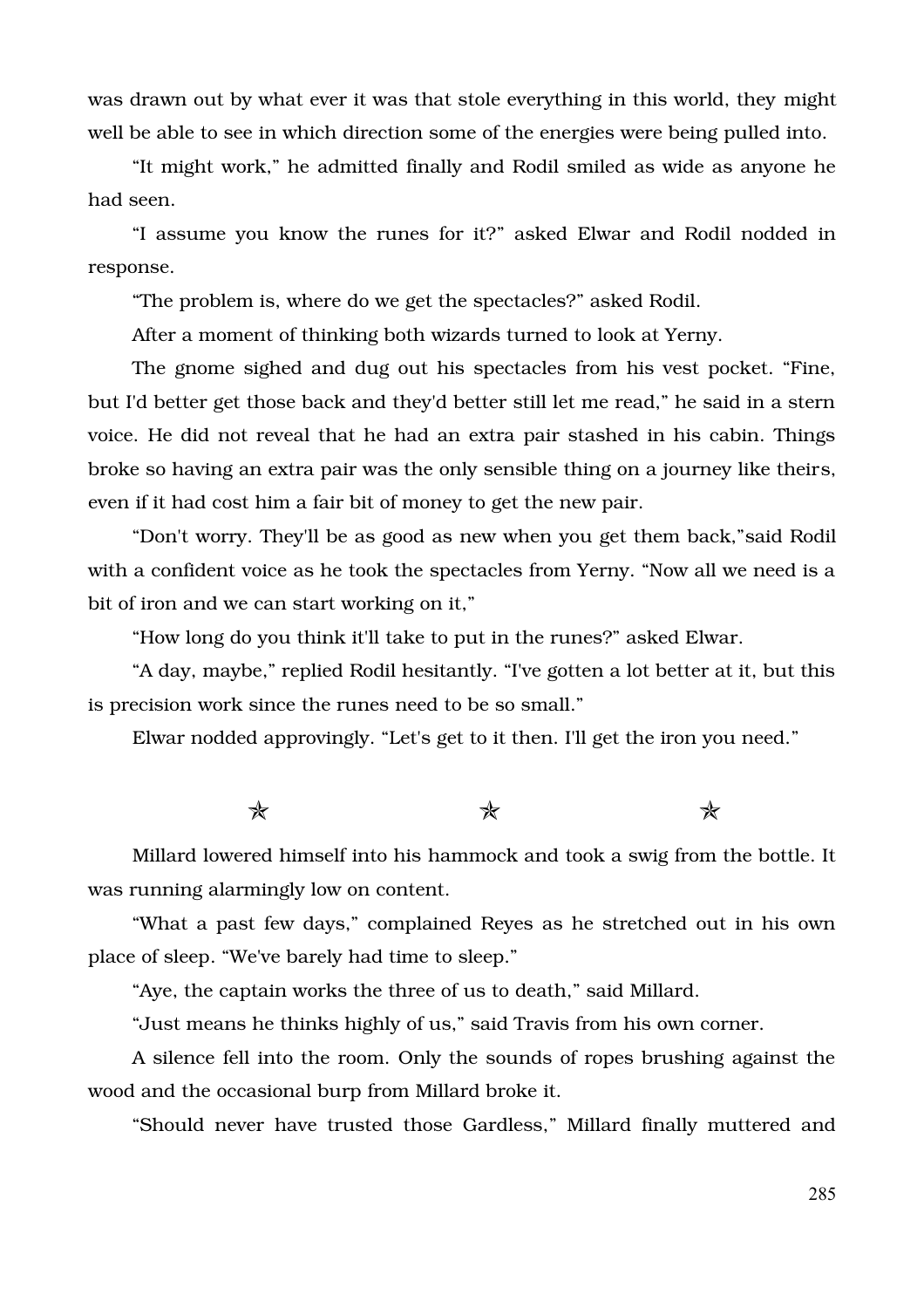took another swig from his bottle. "Look where it got us. Three dead and gods know what's waiting for us in the future."

"How did they know we were coming to that city?" asked Travis. "No way they have anything that goes as fast as our ship."

"Damned if anyone knows," replied Millard. "That Turaiw tried to offer some explanations, but they all sound like a bunch of hogwash to me."

"At least we've managed to keep Elir safe," said Reyes. Him and Travis had not really talked much of what had happened in the fortress. It wasn't that they'd consciously avoided the subject. There just had not been time for more than exchanging words about what was happening right then and there.

"That attack on the fortress was pure madness," said Travis quietly. "I can't believe the Gardless have been fighting like that for centuries."

"It's no wonder they ain't right in the head," said Millard. "They've grown up killing each other so they place no value on life. Bunch of monsters. Worse than orcs."

A silence fell into the room once more. They heard footsteps go by as other members of the crew found their sleeping places.

"Turaiw isn't half bad," said Travis finally. "I've spent some time with him and he seems to be quite gentle in his ways."

Millard snorted. "That general of theirs was all nice and comfy too before he opened his chest of madness and showed us what he really was."

"They can't all be like that," protested Travis. "Just like we ain't all cut throats and murderers."

"So you're saying they're all murderers and cut throats, except for the select few who feel differently?" asked Millard.

The young man nodded in response.

"Well, that's such a screwed up thought that it just might be true," replied Millard with an amused voice. He raised the bottle in his hand as if to salute. "I'll even drink to that." He took a long gulp of the fiery liquid inside.

"Best we just make our way home and have as little to do with the Gardless as possible," said Reyes. He put a little swing to his hammock with his foot. "The way I see it we ain't going to understand them and we don't need to. We just need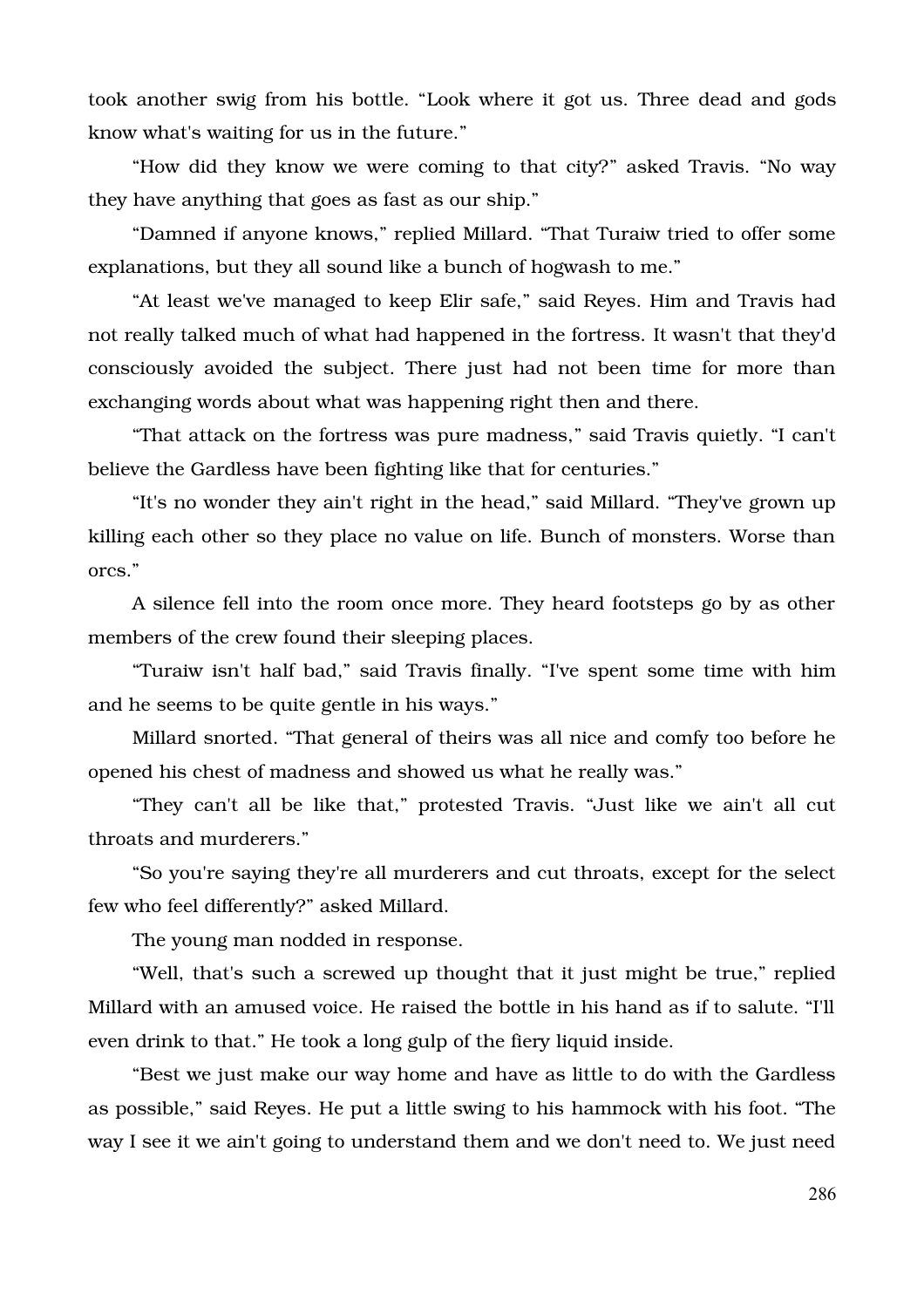to get home. Anything else is just a distraction and a waste of time."

"Couldn't agree more," said Millard grimly and wiped his bald with his hand.

"But do we know where we're going? Weren't we supposed to get some sort of map from that city?" asked Travis. Word got around on the ship quickly. Even conversations that were supposedly secret and between just the four leaders eventually got around to the crew.

"I heard the wizards talking today. They've got some solution in the works," said Millard.

"Oh? That's good," replied the young sailor with audible relief in his voice. Having even a little hope was better than nothing.

"They're wizards. Saying their solution will be good is a bit premature," reminded Millard. He was clearly in a grumpy mood, though he never had much kind words to say about wizards and their ideas. Elwar he tolerated better than most of his colleagues because the man had so far not caused too much trouble, apart from the whole idea of exploring a new world, but that could be viewed in the same light as exploring an unknown land back in their home world.

"Have some faith. Elwar and Rodil have both caused no problems," said Reyes. He was interrupted mid sentence by a long yawn, but he continued as if nothing had happened.

"What about that time Elwar almost burned down the ship?" demanded Millard pointedly. None of them had forgotten the moments of terror the thick smoke coming from the wizards cabin had caused. There had been a loud bang that had attracted the crew and upon seeing the smoke they had called for a fire alarm. Luckily the fire had been small and the amount of smoke had been misleading.

Still, it had been enough to make the captain mad enough to order Elwar not to do experiments for the remainder of the journey. The wizard had looked sullen at hearing that, but in the end Elir had managed to turn the whole affair around so that the wizard was happy he had been relieved from yet another workload and he could fully focus on keeping the ship in shape and in the air.

"Well, there's that," admitted Reyes. "But ignoring that.."

"How do you ignore something like that?" demanded Millard in a slightly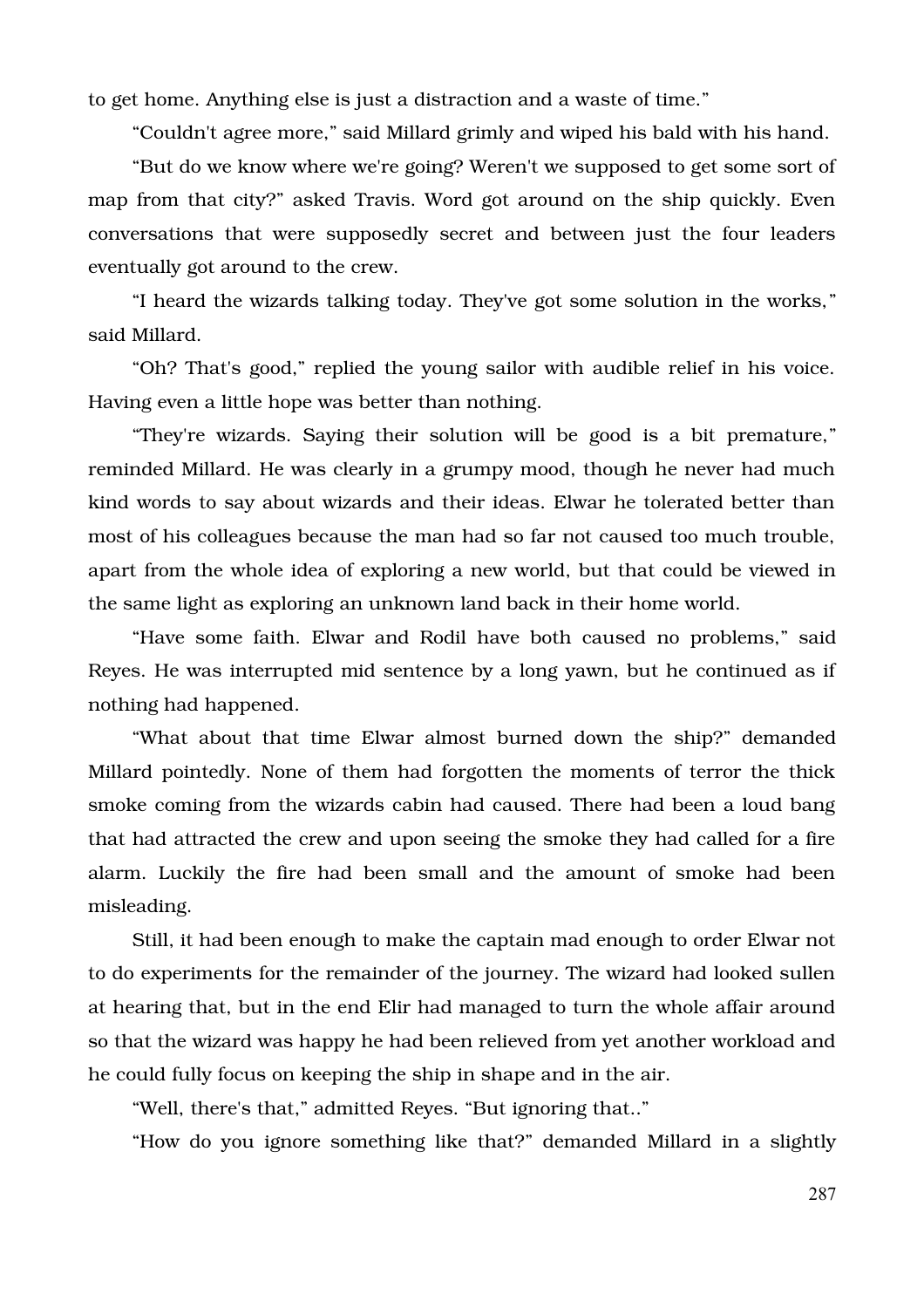raised voice. "That's like ignoring an arrow in your chest and giving the shooter a gold coin for a good shot."

Travis chuckled at the debate, causing both men to fall into silence and give each other gloomy glances from their respective corners. Reyes gave himself a bit more swing with his foot. Millard shook the bottle and his expression grew grimmer as he realized there was barely any left. He put the bottle down on the floor, deciding to save what little was left for another time.

"Don't worry," consoled Travis as he saw the bald man put the bottle down. "The cook has something brewing in one of the storage rooms. There'll be booze to drink."

Millard sputtered. "That swill will be so bad even a dwarf wouldn't drink it. Ain't no comparing to this stuff."

"But it'll get you drunk," said Travis and gave the bald man a knowing look.

Millard huffed and turned his back to the young man. "Maybe if things get desperate enough."

Reyes and Travis exchanged grins. They knew the bald man well enough to know he'd be one of the first ones to bother the cook about scoring a bottle or two of what ever he was brewing up. Calling him a drunkard would have been wrong, but he was keen on a few swigs in the evening to help him sleep. Never had it prevented him from performing his duties so neither of his friends were too concerned about it.

"How long do you think it'll take for us to find a way home?" wondered Travis and gave Reyes a questioning look. It was a question that was on the mind of many in the crew.

Reyes shrugged his shoulders as best he could while laying down. Failing that, he rubbed his stub covered chin. "I don't think anyone can answer that," he finally said slowly. "Maybe what ever the wizards are cooking up will make it faster, but I wouldn't bet on us being home tomorrow. Still, if anyone can do it, they can"

The reply was not exactly what Travis had hoped for, but it wasn't a disappointment either. He had not expected Reyes to know the exact time. He knew full well no one knew it, not even the captain. What the answer had given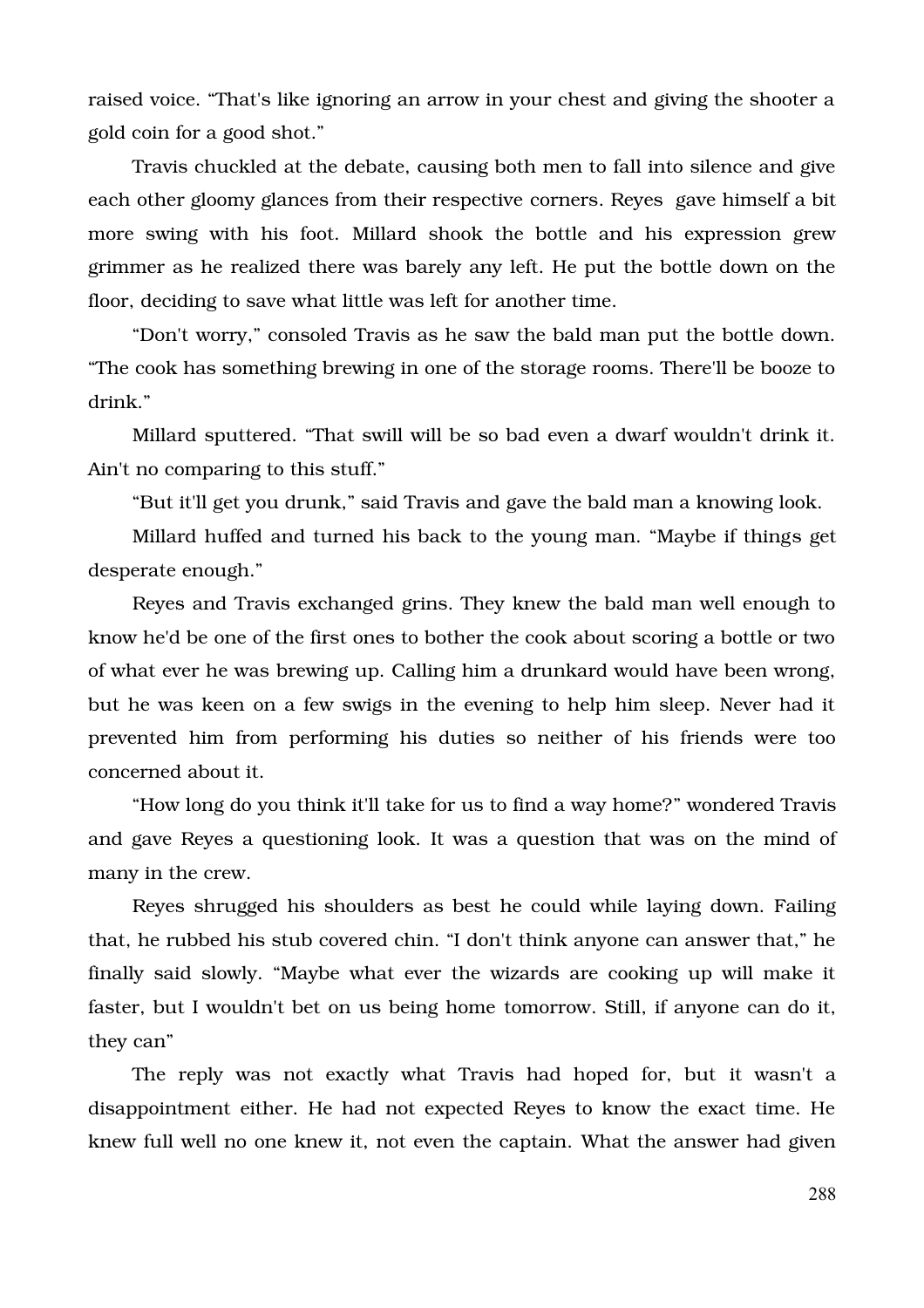him was reinforcement for his own views that the two wizards would be able to get them out of the strange world they had stumbled into. Whether that happened in a week or a month didn't really matter that much to him.

"What do you think will be waiting for us in the mountains?" asked Travis once more. He was starting to feel like an five year old with all the questions, but he was unable to contain himself. He'd always been the type to ask questions and it had driven his father mad at times. His mother had been much more understanding and patient of questions.

"Who knows?" pondered Reyes. "You've heard what Turaiw has said about their legends. What ever it is I doubt it'll be as simple as us flying there and going home."

The man sucked in air through his teeth and breathed out heavily making a whistling noise. "With our luck there will really be those..what did he call them?"

"Fireborn," said Travis helpfully. "At least that's what Elir called them."

"Right, them. With our luck they'll be real and not pleased to see us drop by," Reyes finished his thought in a grim voice.

"What do you think.." started Travis, but was interrupted by Millard.

"By the gods boy, does your mind never rest?" demanded the bald man grumpily from his hammock. "Some of us are trying to get some rest."

"Sorry," said Travis a bit sheepishly.

"Let the boy ask questions," interjected Reyes. "It's the only thing keeping a bit of conversation going."

"Instead of flapping your mouths you should sleep. Failing that you better go some place else to talk unless you want my boot so deep up your ass it'll come out of your mouth," there was little amusement behind the harsh words of Millard.

Reyes rolled his eyes and gave Travis a mischievous smile.

Neither wished to make the bald man any grumpier though so they stopped the conversation and turned to sleep as well.

 $\star$  and  $\star$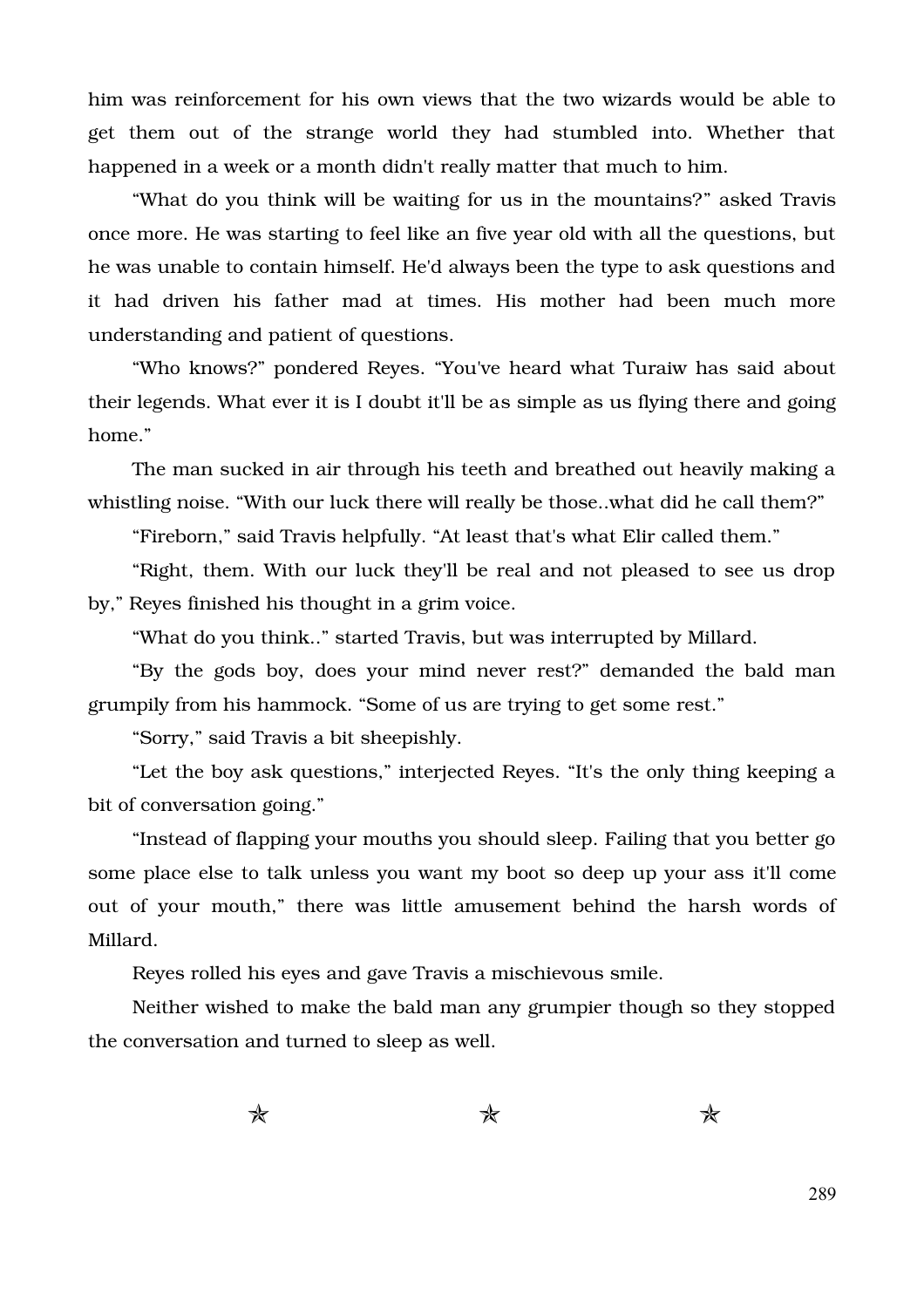Elwar squinted at the small runes Rodil had etched onto the spectacles. The lenses had to have been the hardest part. The runes needed to be so fine as to not inhibit the vision of the person wearing them and at the same time you needed to be extremely careful not to scratch them. He'd done a magnificent job on the frames as well and Elwar could not help but be impressed at the quality and precision. He could not find anything wrong in the work quality nor the form of the runes.

He did a similar inspection to the piece of iron he had acquired for the purpose. It had similar runes and the quality did not fall short of those on the spectacles. He was amazed Rodil had managed it all in a day and a half.

"This is exquisite work," he said as he handed the items back to Rodil.

They were in Elwar's cabin waiting for Yerny to arrive. They were his spectacles after all and not the right size for anyone else to wear. It would be the gnome who would wear them and tell what he was seeing.

"Thank you," said Rodil with a smile on his face. It never felt bad to receive compliments on work done and the respect he had for Elwar made it feel all the more uplifting.

"Have you tested them?" asked Elwar.

"I've looked through one of the lenses." admitted Rodil. "The size just makes it impossible to see any details. It's all fuzzy, but I believe I saw enough to know they work."

Elwar nodded. "Well, Yerny will be here soon so we'll be able to know for certain."

The wearer did not need to know magic to make use of the device. The runes could be activated by someone else while allowing the wearer to see the energies it would reveal.

The two waited for the gnome and talked about other things, like how the runes around the ship were holding up and of other matters that belonged to their domain. The pace had calmed down during the days of flying so both of them were getting regular sleep once more. It was a welcome change compared to the hellish rhythm they had had to endure while fixing the ship. It felt good to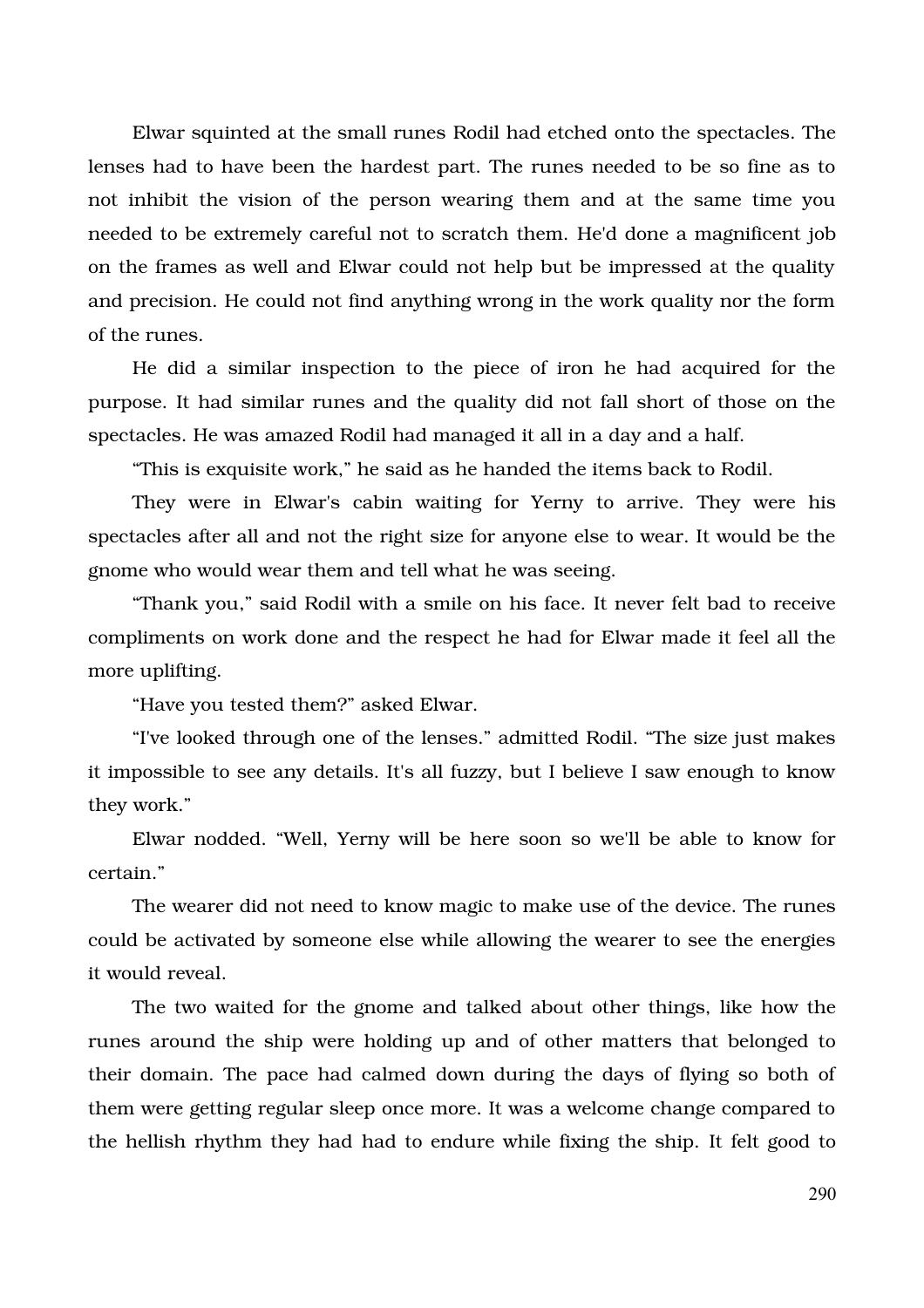actually have time to sit down with a friend and just talk about things that were on the mind of both of them.

It didn't take long before Yerny entered the room after a knock. The gnome wore his customary leather vest and looked like he was back to his usual old self. Gone was the gloomy atmosphere that had surrounded him after being rescued from the fortress.

The gnome inspected the spectacles with great interest and tried them on without the runes being activated. He was pleased to note he could still see through the lenses without any problems and that the runes etched onto them were pretty much invisible as he looked through them.

"Good work," he finally said, giving Rodil another reason to feel good about himself and the work he had done.

"What do you say we put them to the real test?" asked Elwar and stood up from his chair.

"We can't test them here?" asked Yerny.

"Better to do it outside," replied Rodil. "Just in case."

"What do you mean?" demanded Yerny. When a wizard used words like 'just in case' it usually meant there was danger of something exploding or possibly someone losing their arm. Seeing as the glasses were worn on the head the gnome had some understandable reservations about putting them on if there was some risk involved.

Elwar chuckled. "They're not dangerous," he reassured the gnome. "It's just that inside the ship there aren't going to be much energies just floating around. They're all focused in the runes."

Yerny could not argue against that and followed the two wizards out of the cabin and into the command room where they had a short conversation with Troen about lowering the ship below the clouds. They were drawing close to the mountain range so it was time to take a peek in any case so there were no objections.

Soon the three of them were on the open upper deck with Yerny putting on the glasses and holding the piece of iron in his hands while Rodil activated the runes.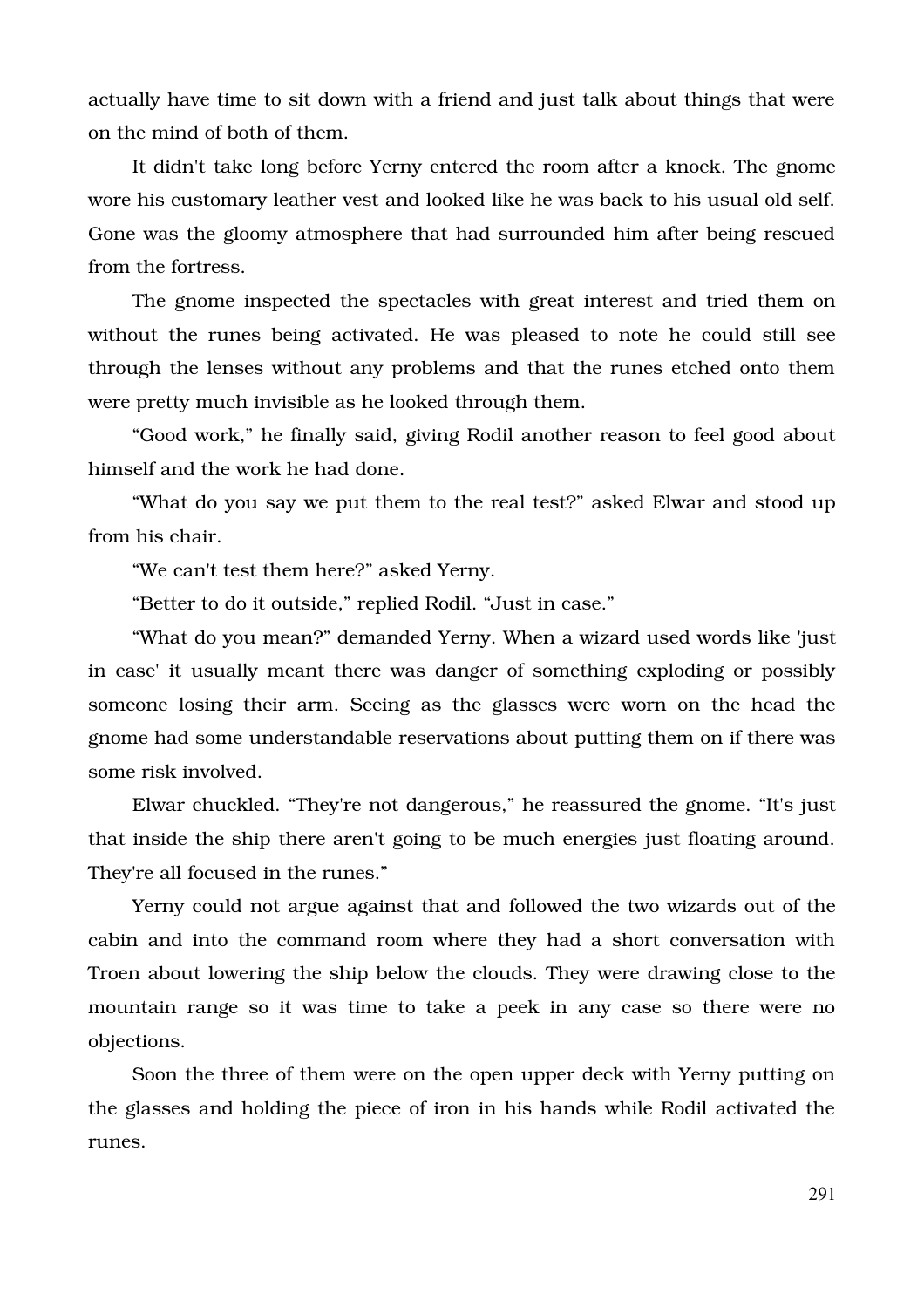It was not what the gnome had expected as the runes started working. He had expected some sort of fog like streams to appear, but the magical energies he saw around the ship were more like streams of water. They looked so tangible he could almost touch them.

It was not an explosion of different colours either like he had expected. The energies were almost colourless yet still clearly visible with the spectacles on. He could see faint hints of blue, red and green occasionally, but those were a far cry from any colour he had expected.

It seemed the colour of magic was more complex than a simple assortment of different shades.

He looked around himself and saw the streams of energy flowing into the ship where the runes were pulling it in. It was like the ship was in the middle of an lake of magical energy.

As he looked beyond that and towards the front of the ship he could see streams of the energy flowing away from the ship and towards the mountain range that loomed in the distance. His vision of the streams was limited by his position, but he figured if he climbed to the lookouts nest he could see at least far enough to make a meaningful course for the ship to follow.

"Well, what do you see?" asked Elwar impatiently and glared and the gnome who seemed to be in a world of his own.

Yerny blinked, ripped from the mesmerizing sight of the flowing energies. "Ah, sorry," the gnome said, sounding a bit confused. "The sight of it just draws you in."

"So you can see the energies?" demanded Elwar with enthusiasm.

"I can," replied the gnome and gazed through the spectacles once more. "It's pooling all around us like water and I can see streams of it going into the ship, but I can also see rivers of it flowing into the distance."

"So you can tell where the energies are being drawn to?" asked Rodil with a hint of relief in his voice. It seemed that despite his earlier confidence there had been some doubts in his mind whether the device would work as intended.

"From here I can only see a short ways ahead," replied the gnome. "But if I go to the lookouts nest I'm certain I'll be able to get us a course to follow."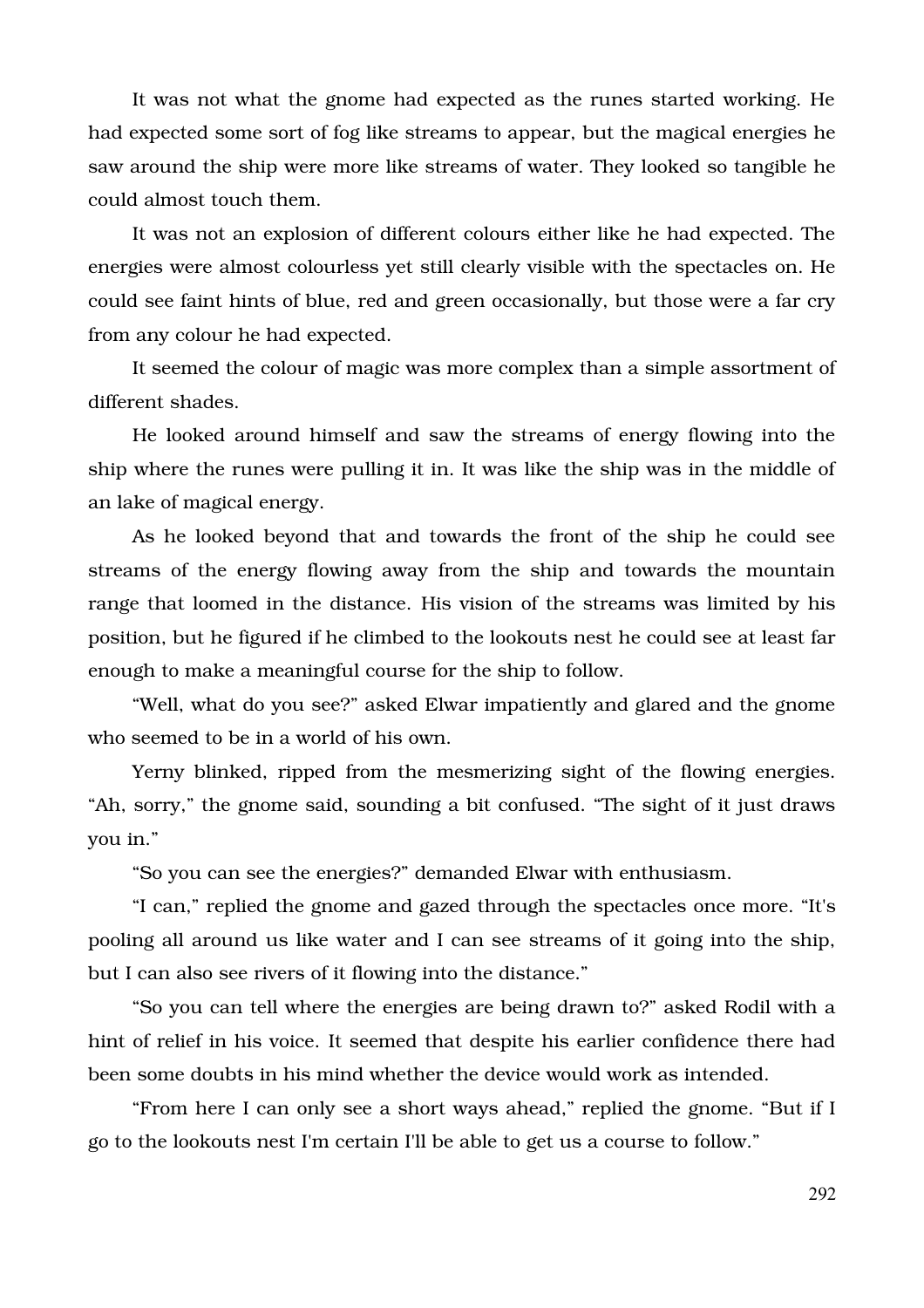Knowing that they were mere hours away from the village the expedition the general had told them about had set off from it was welcome news that they now had a means to determine where to set their course from there.

Elwar grinned just as widely as Rodil did as they heard the confident declaration of the gnome.

"Best we tell the captain and Elir then," said Elwar and patted the gnome on the shoulder. "Finally some good news for us."

Yerny nodded and took the spectacles off and carefully stashed them in one of his vest pockets. The piece of iron he tucked away in a different pocket, causing the device to shut down.

He felt confident they would remain secure where he had put them. After all, he had stored his spectacles in that pocket for over an decade and they had survived some of the roughest patches in his life. Neither wizard objected to him retaining control of the device.

The three of them returned to the command room to spread the good news.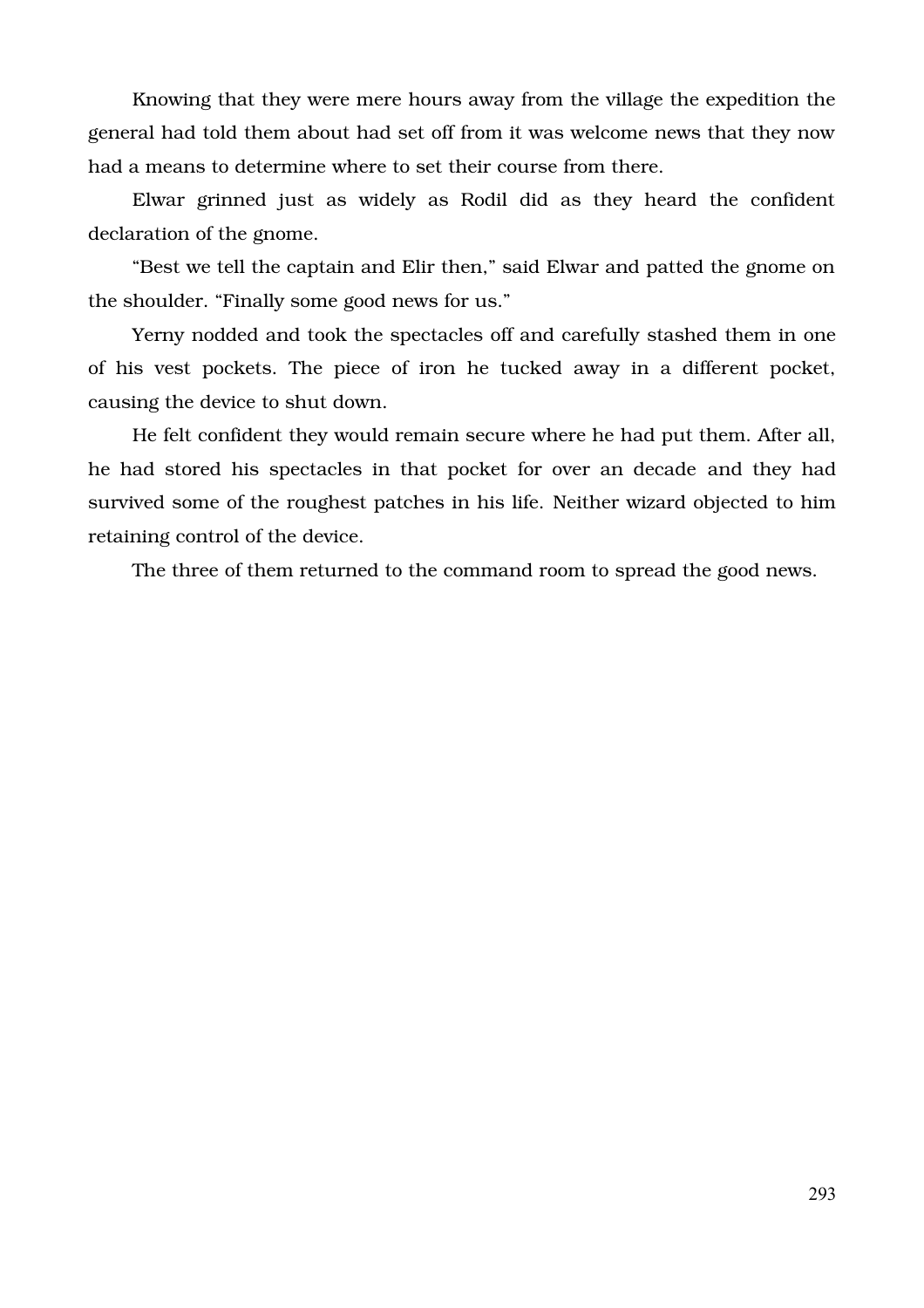## Chapter 17

*Sometimes you think there is nothing more surprising or horrifying that you can run into. You think you've seen the worst the world has to offer. What you do not realize is that the world is much more complex and has an infinite number of surprises it can throw at you.*

> *Elir Ardanwen Official record keeper*

 $\rm T$ he village looked tiny and ordinary from afar. Having heard the tales of it there was a certain temptation to go and visit it, but with the experience they had with trying to visit the city they decided it was best to just continue flying on the course Yerny set them on.

The gnome had spent some time in the lookouts nest with the spectacles and determined where the energies were flowing. He had a clear course for the ship to follow and the few corrections he conveyed down during it ensured they remained headed for the hot spot that they could only hope would offer them a way home.

Elir spent her time writing down a detailed description of the device Rodil had put together. There was certain to be applications for it later on, and if not, it was an important piece that directed the journey they were on. If things went as they hoped, it would be the key to the door that led home.

Elwar and Rodil returned to their usual routine and maintained the runes on the ship and oversaw that everything remained as it should as the ship flew across the skies. The mountains below were snow capped, rocky and void of any place where the ship might have a soft landing should anything go wrong.

Seeing as they were over mountains void of any habitations they flew below the clouds, though as some of the mountains towered higher than that, they found themselves having to make some evasive moves and fly around them.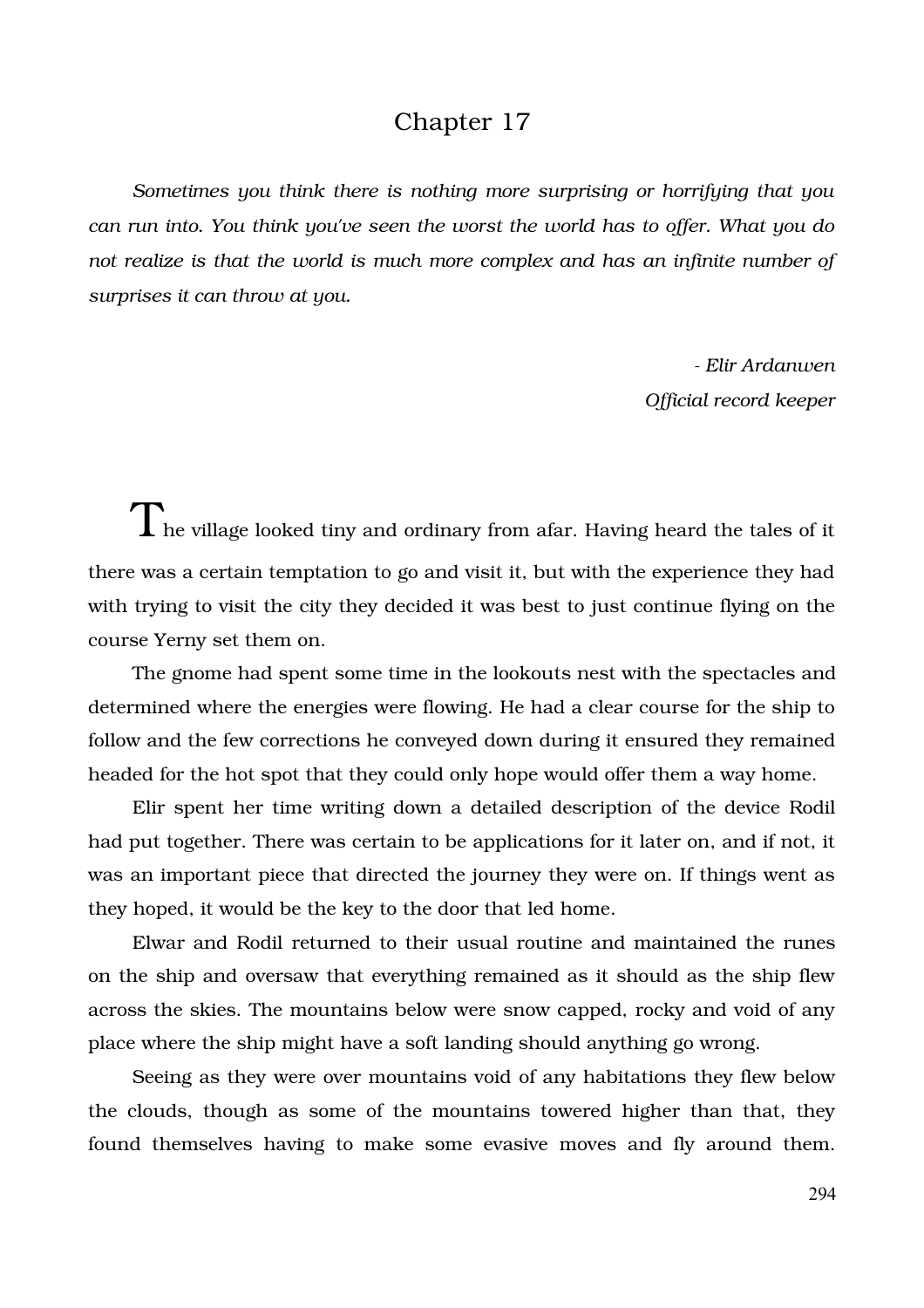There was little risk of being seen by anyone of consequence.

The biggest danger they faced was the weather. The mountains funnelled air and caused strong currents of wind that gave *The Wind Saber* perhaps the toughest challenge it had faced so far. Keeping it flying steady and a safe distance away from any mountain face it could smash into made for a full time job for the crew. Even at night they had to struggle at times to retain control.

But the crew had had time to make itself familiar with the ship and how it behaved. Even the strongest gusts of wind were met with calm composure as everyone knew what they needed to do and where they were needed. The crew worked furiously to keep the sails from ripping and folded them up as needed while the two wizards worked the runes to keep the ship stable and the helmsman kept the heading straight.

There were a few moments of horror as some lines broke and the main sail went flapping with the wind, but even that was brought under control by the quick and skill-full action of the crew.

For Turaiw the days spent flying across the mountains were the worst he had experienced on the ship. Despite their best efforts the ship rocked and sometimes seemed to free fall enough to cause a small jolt. It was worse than being in a ship on water. Every time he feared the ship would crash down on the unforgiving ground below.

He locked himself in the small quarters he had been given and laid in his hammock. That seemed to help smooth the ride a bit as it went along with the movements of the ship slightly better than standing on your own two feet. Even then it was enough to make him lose his appetite and turn his skin in a grey colours that made him look sickly. His only consolation was the book he had with him.

It was the third day after they had parted from the village. The winds had calmed down as they had gone deeper into the mountains. It was almost unbelievable to see the rocky peaks continue for so long.

Yerny had climbed to the lookouts nest once more to ensure they were on course. Rodil had activated the runes on the spectacles and the piece of iron so that he could make use of the device. The nest was of comfortable size for the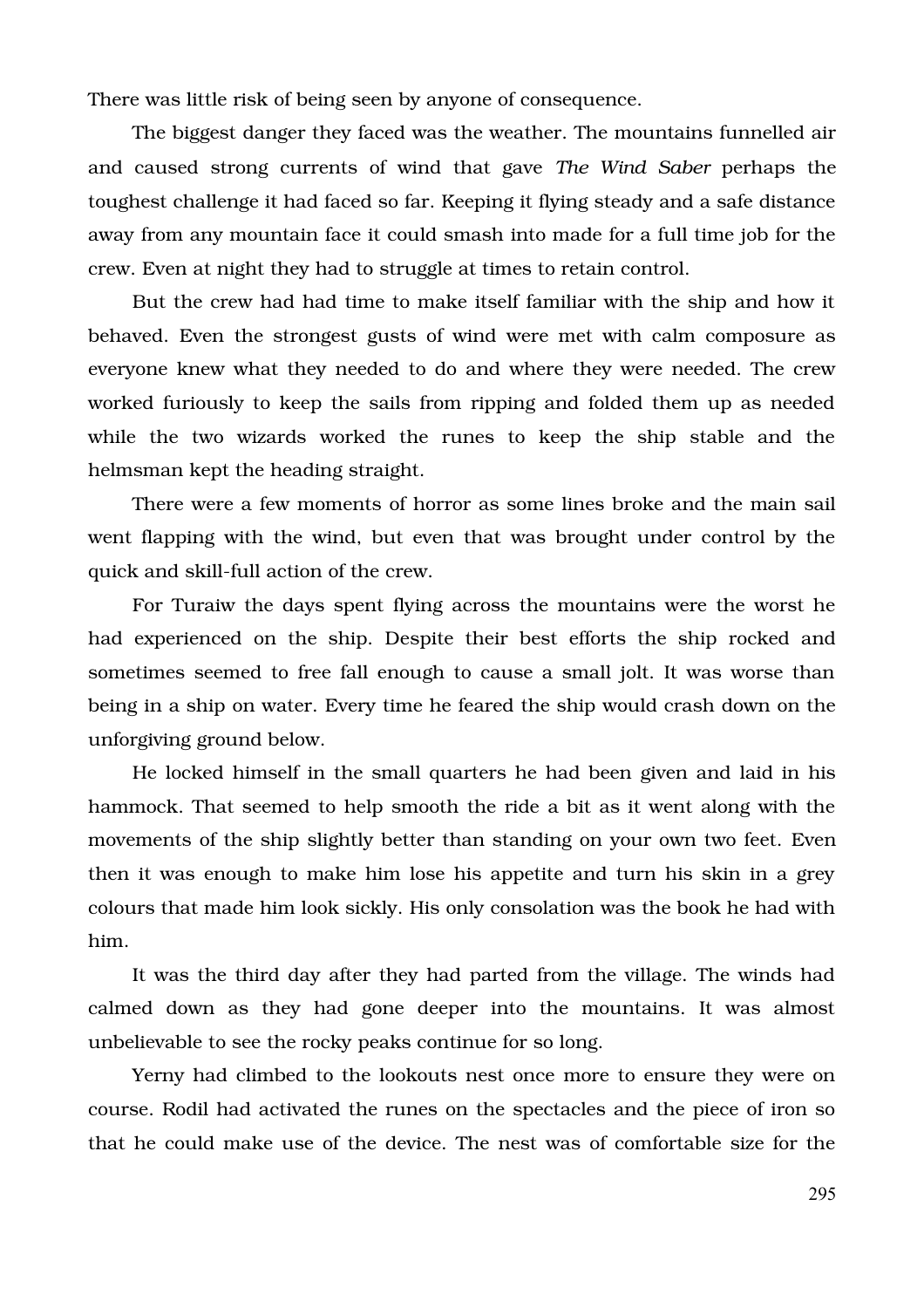gnome, but for a normal human it would have been barely enough space to be comfortable. The enclosed space made a circle around the main mast so the lookout could see in every direction while being protected by the rune covered outer shell. The windows offered a perfect view to the outside and the gnome could see mountain tops all the way to the horizon.

He looked on as the ship navigated through the maze of canyons and lower ground between the sky touching mountain tops. Through his spectacles he saw the streams of energy and the way they flowed from all around and merged into a great river that slithered on in the maze.

He was wholly unprepared for the sight that appeared before him as the ship turned a bend and arrived at what looked to be a valley several versts across. The mountains sloped down and eventually evened out to an unnaturally smooth slate with only a few rock formations blemishing it.

But that was not what caught the gnome by surprise.

It was the structure that dominated the valley. The dull grey of it gleamed in the sunlight that bathed the valley. It was obviously built of metal and rivalled the surrounding mountain tops in height. He could see several extensions emerge from the rounded shape of it and form what looked to be platforms reserved for landing ships that dwarfed *The Wind Saber*. You could have fit six of the magical ships on one of the platforms and still have plenty of space for people to walk around and unload cargo.

There were no obvious signs of life that the gnome could see, but more importantly he could see that the magical energies were flowing straight into the structure. As he looked into the distance he could see rivers of energy flow to the valley from all directions. There was so much of it that it pooled into something resembling a lake that rose high around the structure.

They'd found what they had been looking for.

Yerny went to the communication tubes, but realized the ship was already coming to a halt. He decided it was best to just climb down so he could see what the others thought of it. Having put on his helmet just in case, he opened the hatch and started to climb down the mast, closing the hatch after getting out of the nest. The wind grabbed him and made him cling tighter to the handles and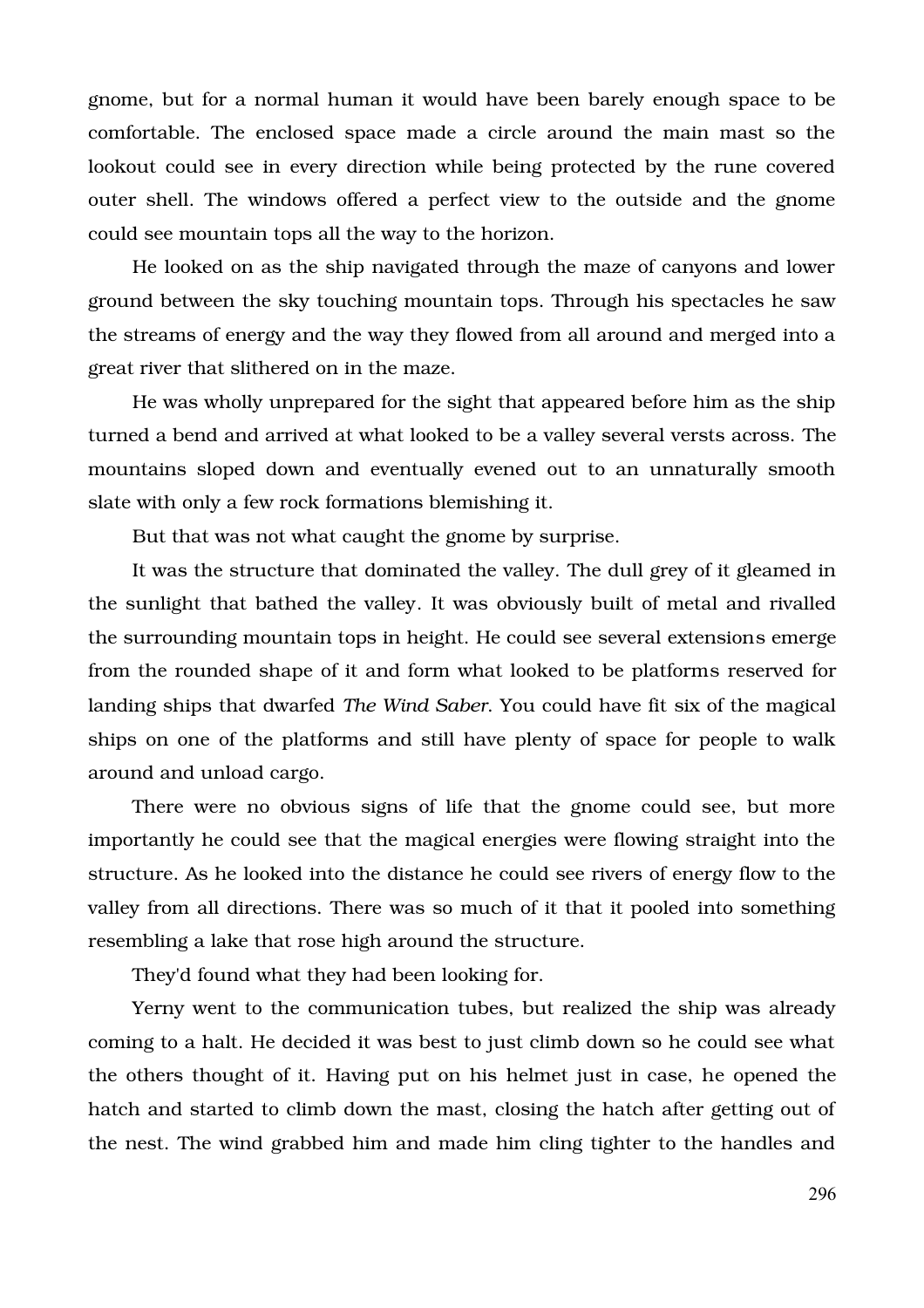stairs leading downwards.

Below he could see crew gathering on the front deck to get a closer look at the structure and the valley. He hastened his pace and made it down to the shell of the middle deck and made his way to the lower deck and from there inside the ship. The crew he encountered were abuzz with what they had ran across and a few tried to ask him some questions about what he had seen from high up. He had to politely refuse to answer and plead that he was in a hurry to the command room to let the captain know.

He rushed through the ship and up the stairs to where he hoped he would find everyone. He was pleased to see Elir standing next to the captain, looking out the windows. Elwar was still at the control though he was glancing outside as well to catch a view of the structure. Even Millard had made his way to the windows, away from his usual post at the communication tubes. The only one fully focused on his duties seemed to be the helmsman.

"It's what we've been looking for," said Yerny.

Everyone turned to look at him.

"What did you say?" asked Troen. He looked slightly amused.

It was only then that Yerny realized he was still wearing the helmet. Cursing, he removed it and repeated what he had said. The news were received with excitement, but at the same time the uncertainty was visible on everyone's face. None of them had expected to find such an structure at their destination. Of course, they had expected something, but not a structure that seemed impossible to build and dwarfed everything around it,

"Well, that's good news," said Troen firmly, hoping to instil some positive vibe to the situation.

"There seemed to be a bunch of landing platforms on the side of the tower," said Yerny with the implication that he thought they should land on one of them and go explore the structure more closely.

"I wonder who built that thing," said Elwar as he walked away from the controls and to the windows to get a better look at the thing.

Elir and Yerny exchanged looks. It was obvious they were both thinking the same thing. The legends of the Fireborn just might prove to be true.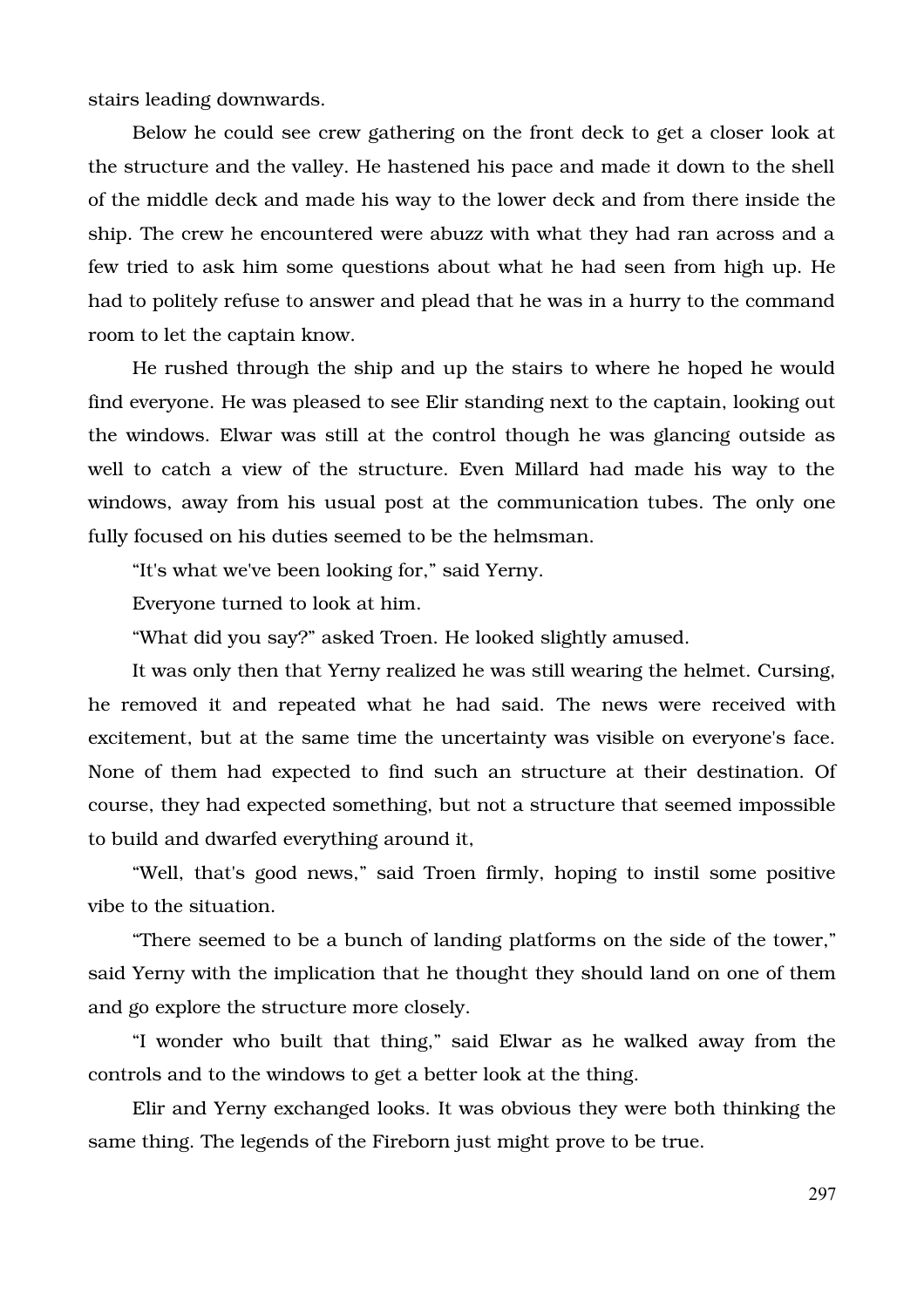"More importantly, now that we're here, will the ship recharge enough to open a portal home?" asked Elir to steer the conversation to more pressing matters.

"Not very quickly. Not while that thing is active," replied Elwar. "Assuming it is what's causing this."

"There's an entire lake of magical energies below us," said Yerny. "Even if we land in the middle of it that wouldn't be enough?"

Elwar considered it for a moment. If there was an excess amount of energy that what ever was gathering it could not take in then it just might be possible to siphon enough of it to power the opening of a portal. But the ship would still need to contend with the power that drew the energy. It would be slow and he was uncertain whether the ship would be able to contend with the siphoning power at such close range.

Finally, he shook his head. "I think our best chance is to try and stop the energy siphoning device."

"Investigating that structure seems like the thing to do then," said Troen with a slightly worried voice. It was not hard to understand why the hint of it was there. They had no idea what the structure was, who built it or what was inside it.

One thing was obvious to everyone in the command room; the Gardless were not capable of building such an structure. In fact they were uncertain anything they knew could have erected such a structure.

Looks were exchanged and one by one everyone nodded to the idea of exploring the building. It seemed like the only logical choice and leaving the tower unexplored while they waited for the ship to recharge, which could take weeks with the tug of war it had to deal with, was most certainly unwise.

The captain ordered the ship to move forward once more. He wanted to get closer to the structure and circle around it a few times to get a closer look at it. Landing right away did not seem like the wisest choice given the uncertainties involved.

Having given the instructions the group moved to the open upper deck so they could observe without obstructions. The air in the valley seemed thicker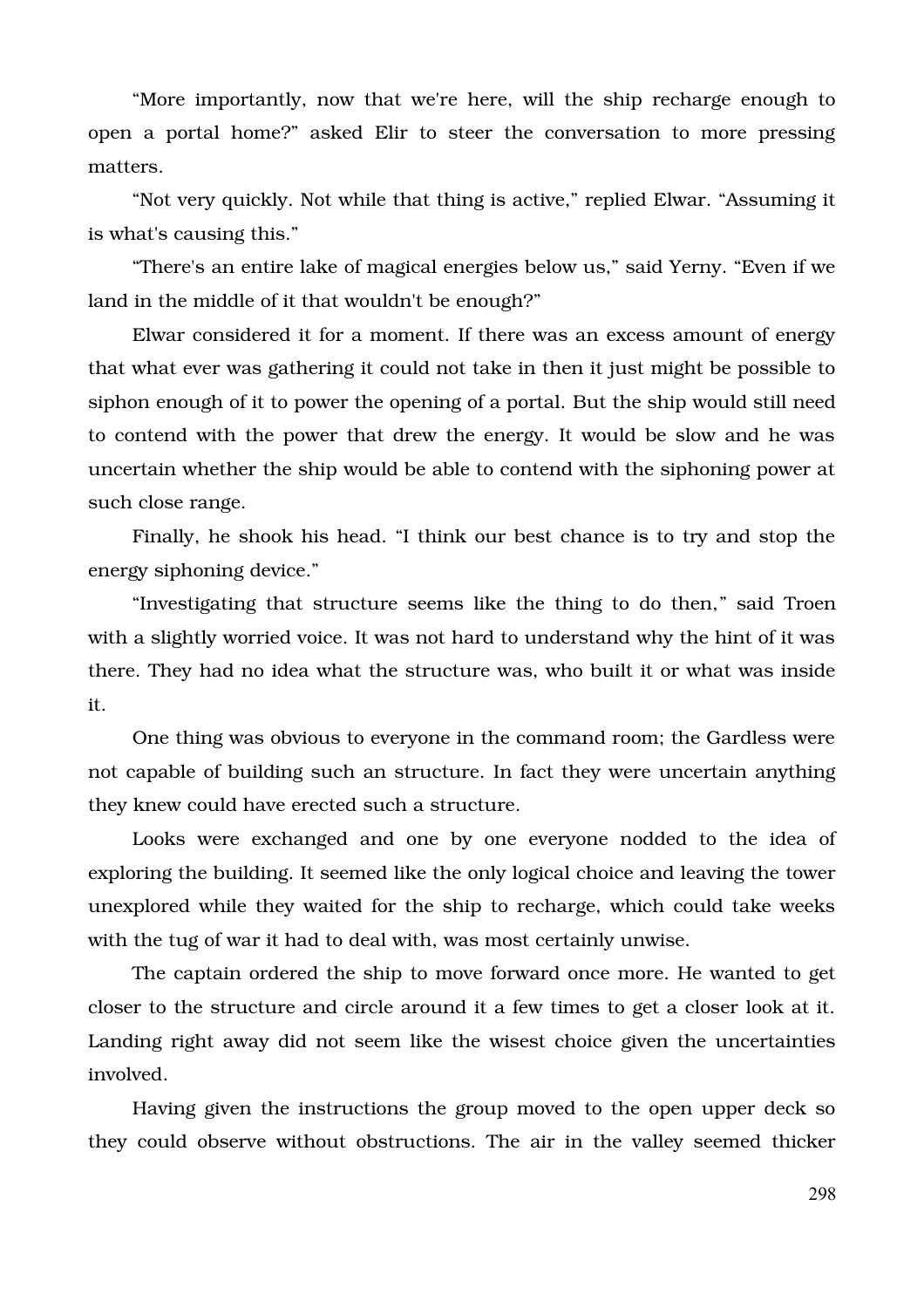than elsewhere in the mountain range, possibly because it was much lower than the mountain passes they had flown through. Not having to wear helmets was a relief as it left them much more free to look around.

At the same time each one of them wished they had more clothes to wear. The wind made the air seem even more chilly than it really was and even though many of them were wearing at least two layers of clothes they felt the wind sneak in and brush their skin.

They gathered at the ships railing and examined the structure as the ship circled around it. They could all see the extension poke out of the building and make a round landing platform that looked designed just for that purpose. There were even some markings to help spot it and land a ship in the middle of it. It made them even more suspicious as to who had built the structure.

The Gardless had no flying vehicles that would need a landing platform.

They could see windows dotting the side of the structure all around it. Some had light shining out of them while others were dark, but they all had one thing in common; they could hardly see anything on the inside. Part of it was the distance they were flying at, but there also seemed to be something in the way the windows were made that rendered them almost impossible to see through from the outside.

Elwar could feel his skin tickle as they flew around. He could feel the surrounding energies that wallowed in the valley. It made him feel uncomfortable as if he was underwater trying to gasp for air. He did his best not to think about it and distracted himself with the examination of the building in front of them.

As they began their second turn around the structure they had a much better idea of the scale of it. A quick estimate by Elwar and Yerny had the structure at over three thousand feet high, which was enough to put it from the base of the valley to rival the tops of the near by mountains. The diameter was a much harder thing to estimate as the structure was much wider at the base than at the top, but even the base had to be a thousand feet wide. At the height they were circling it the diameter was still measured in hundreds of feet.

The massive scale of it was hard to comprehend or appreciate.

Exploring the entire thing would not be a small task. If they could even get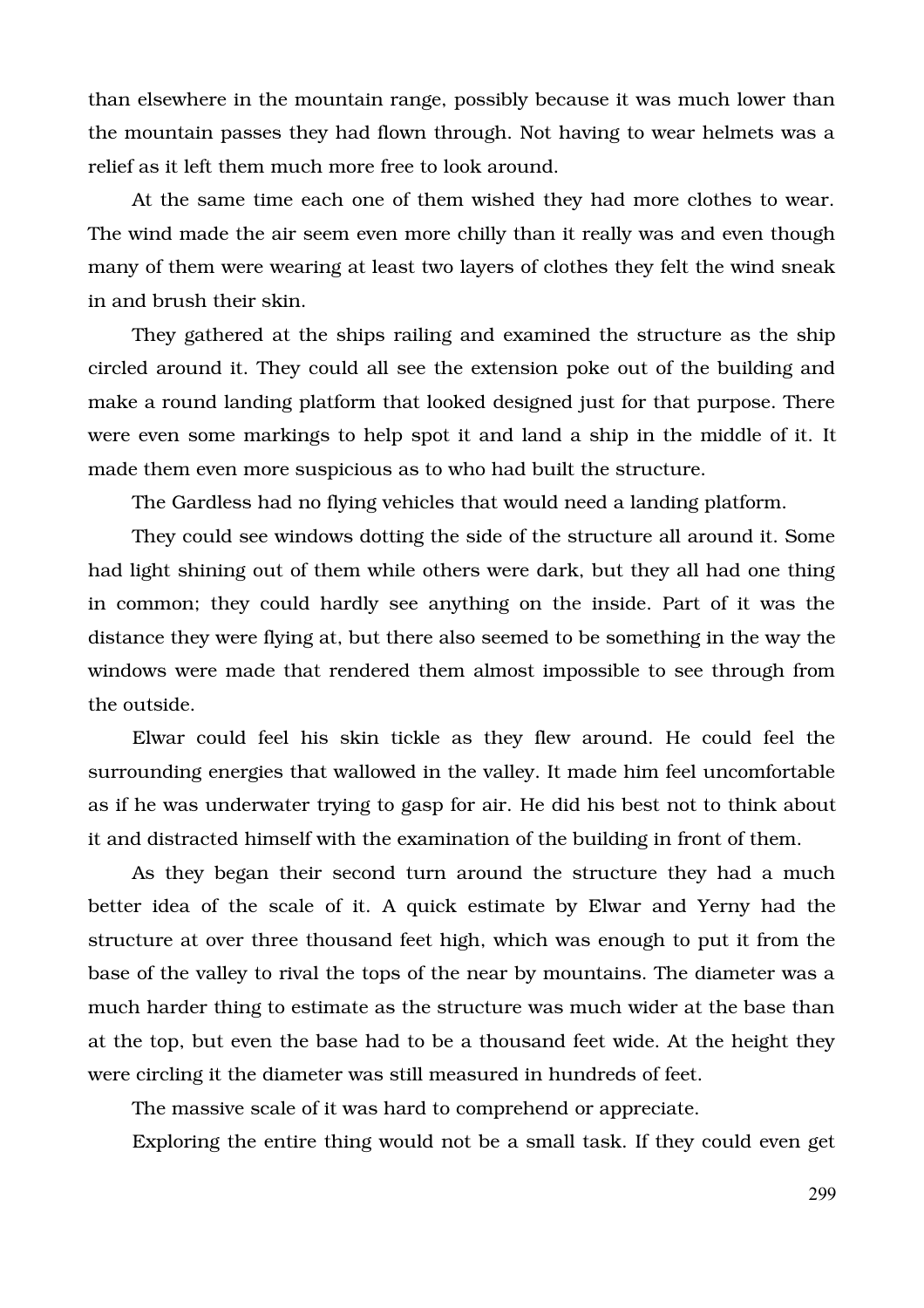inside it. So far they had not spotted any obvious way inside, but the landing platform likely had some way inside. That is, if they were such things.

"That thing really eats away your determination," muttered Yerny.

The others couldn't argue against it. It seemed a daunting task. If the means to shutting down the device were inside the structure then it could take them weeks just to find it. After that who knew how long it would take to figure out how to do it safely.

The way Elwar figured it there was so much magical energy focused around them that simply destroying the structure or the device could bring about catastrophic results. It was something even he was not willing to risk. They would have to figure out some legitimate way of accomplishing the shut down instead of using brute force.

They completed the second round around the structure. It didn't offer them much new information so they decided to forego the third round and instead head for one of the extensions that offered a place to land.

They watched as the grey metal structure got closer and closer. They could start telling apart little details of it; seams between plates of metal, nuts and bolts that held everything in place. Seeing those put them slightly more at ease. They were familiar things and anyone using them could not be that different from them.

The wind made the landing a bit tricky and they had to adjust their position several times and wait for a strong gust of wind to pass before they could land the ship. More precisely, get it close enough to the metal surface below them that they could tie the ship down and leave it floating. The first of the crew to step foot on the structure did it with ropes in hand and tied the ship down to metal rods that were sticking out at the edge of the platform. Other than those the platform looked as smooth as an icy lake.

It took a while longer for the actual exploration team to set foot onto the platform.

In her cabin, Elir changed out of her robe and back into the trousers and shirt she had used during the excursion into the fortress. She hesitated as she took the Rune Caster out of its box. She had not touched it since she had put it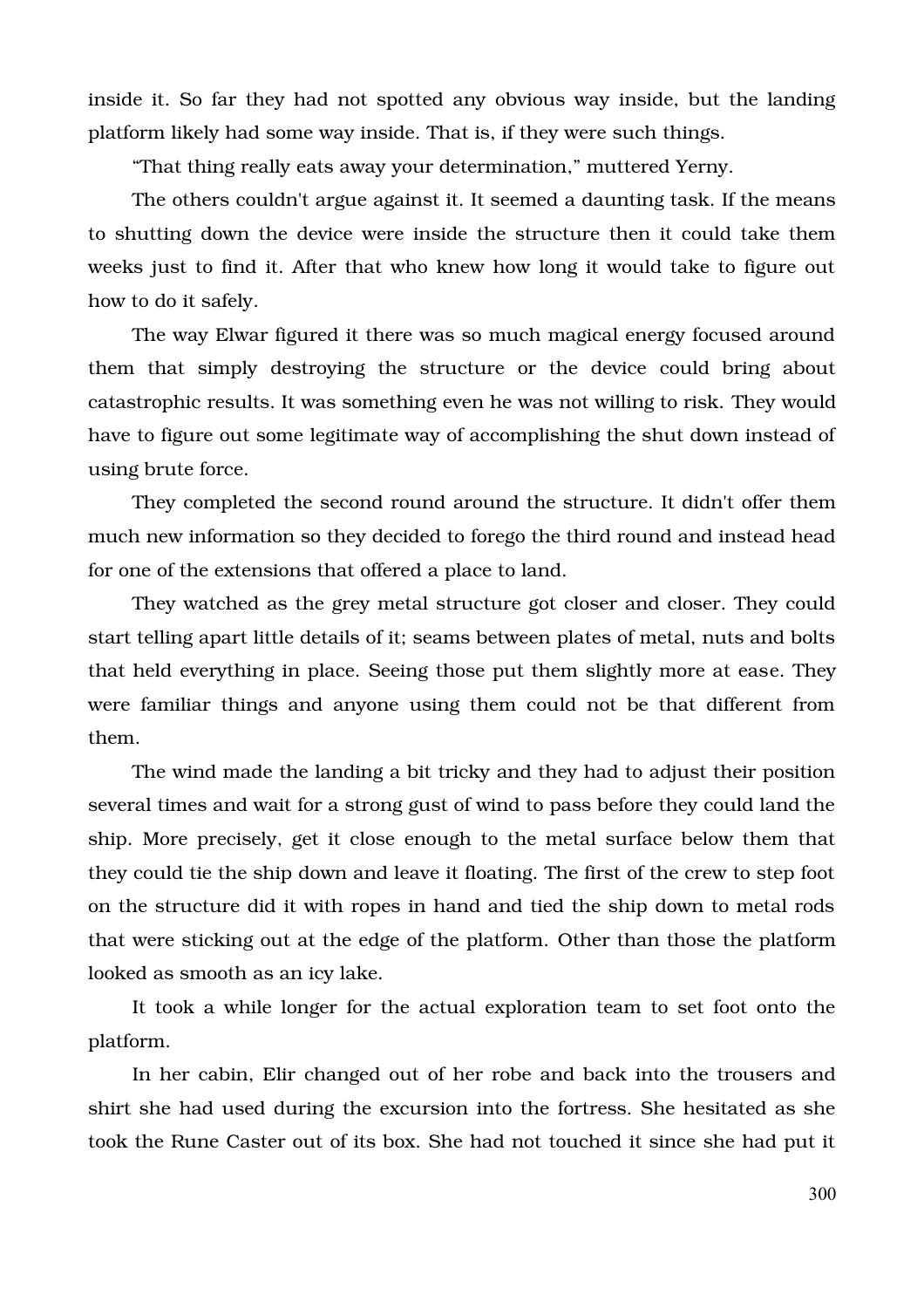away. She wanted to leave it behind, but knew well enough that it could be the difference between someone from the group getting back alive and seeing someone die once more.

She stuffed the weapon in its holster and strapped it around her waist. She picked out several pieces of ammunition for it and stashed those in the leather loops on the belt and the pockets of her cape.

Having made her preparations she made her way to the open front deck where the others had already gathered. Turaiw was there along with Yerny, Elwar, Reyes, Travis and a few other sailors. They all had weapons with them; swords, bows and some even had the Gardless weapons they had been given by the general. There was still some ammunition left for them and they were far superior to bows and swords.

Elir took a moment to explain the situation to Turaiw and why he was being asked to come with them to explore the structure. They hoped he would be able to tell them whether something was made by the Gardless and perhaps he'd have some idea who had built the thing.

The man looked nervous and his eyes were wandering all around the scenery. Elir figured he was remembering the legends about the place and fearing they would be facing the same fate as those who had wandered into the territory before. She could not deny that the stories were in the back of her mind as well, though she doubted they would turn to be true.

"Everyone ready?" asked Troen and gave everyone an appraising look.

There were nods and a few short agreeing answers and no objections so the group headed out and lowered themselves onto the platform.

It felt odd to walk on a surface made entirely out of metal. The ring of everyone's steps sounded unnatural compared to the soft voice of the ships wood. The howling wind did not make matters any better as the group gathered together and started towards the structure. They could not see any obvious entrance in the wall they were going towards nor were there any windows near by that they could look through.

It was slow progress as they were extra careful and took their time to inspect everything they ran across. They'd formed almost a wedge with the crewmen in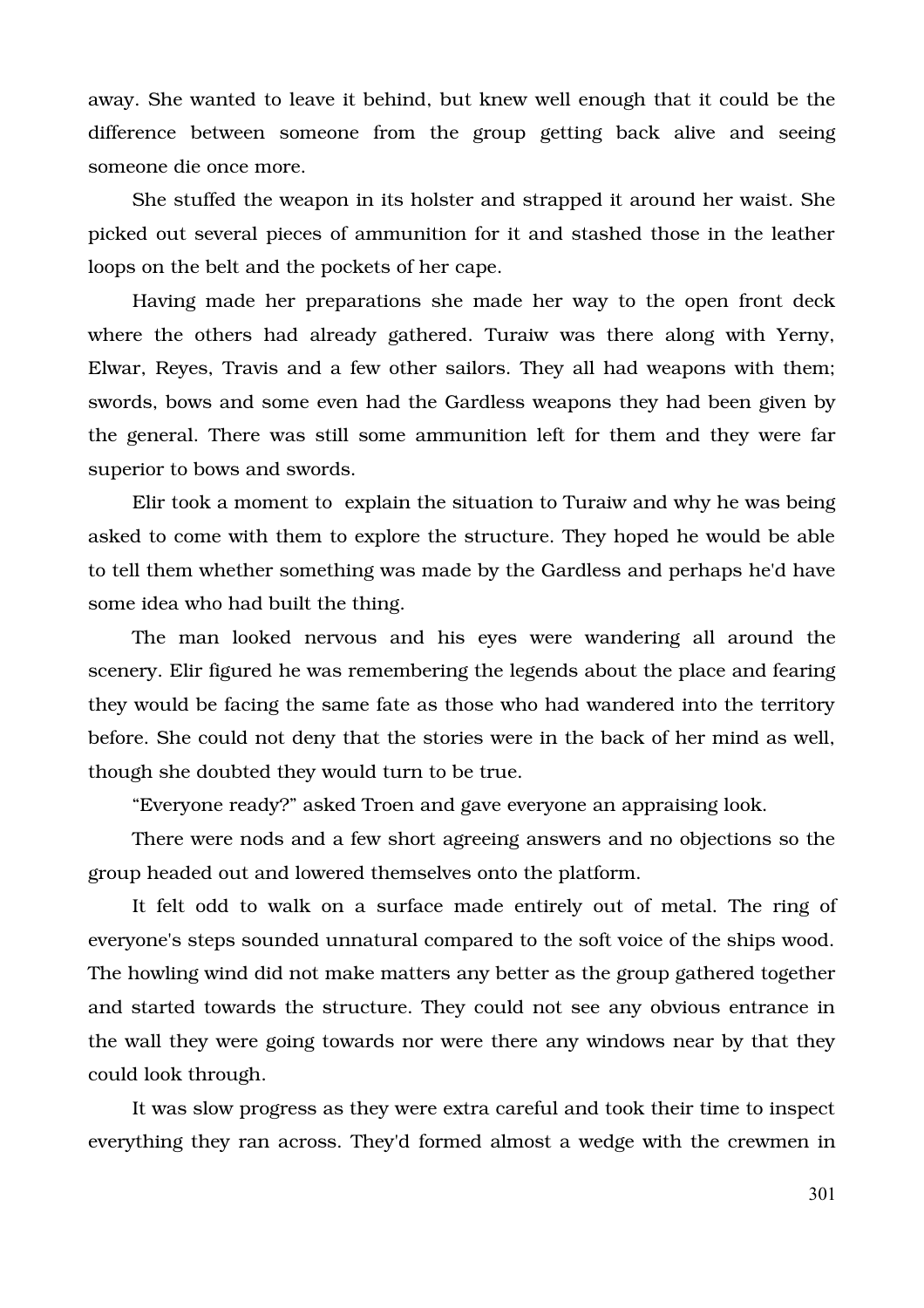the front and everyone else in the middle, protected by the bodies of those in front. It was not an intended formation, just something that happened on its own due to the personalities involved.

Even with their careful approach they were all caught by surprise when a portion of the wall before them slid to the side, opening a doorway. The surprise was further enlarged by the figure that stepped onto the platform from inside the structure.

Its steps rang out heavily as metal hit metal. The suit it wore was made of grey plates that covered the entire body of it. There were small seams in between plates, but it was impossible to tell what the material beneath was made of. It wore a helmet that made it impossible to make out any features of the wearer. The rounded helmet had two black pieces of what looked to be glass in the front, no doubt serving as points of vision for who ever was inside the suit. The neck area was covered in the same material as the joints between each plate. It flexed as the head turned to get a good look at the entire group standing no more than fifty feet from it. It was an imposing figure that stood as tall as any man Elir had seen.

Before the group could gather itself the figure reached down to the belt it had around its waist and pulled out what looked like a weapon. It pointed it towards the group and fired.

A blue ball of crackling energy shot out and and hit one of the crewmen standing at the front. The man burst into blue flames and screamed in pain and horror. He ran away from the group in panic while two of his friends followed him, trying to put out the flames.

Elwar did not even realize he had began drawing runes in the air even as the orb was still on its way. He completed the web before their new found enemy could fire another round and a cone of fire shot out towards it. The flames engulfed it completely.

He had to admit to being slightly surprised his reaction had been so quick and even more that the spell had worked. Apparently there was enough magical energies around to allow even runes drawn in air to work.

He turned to look at the crewman who had been lit on fire and saw him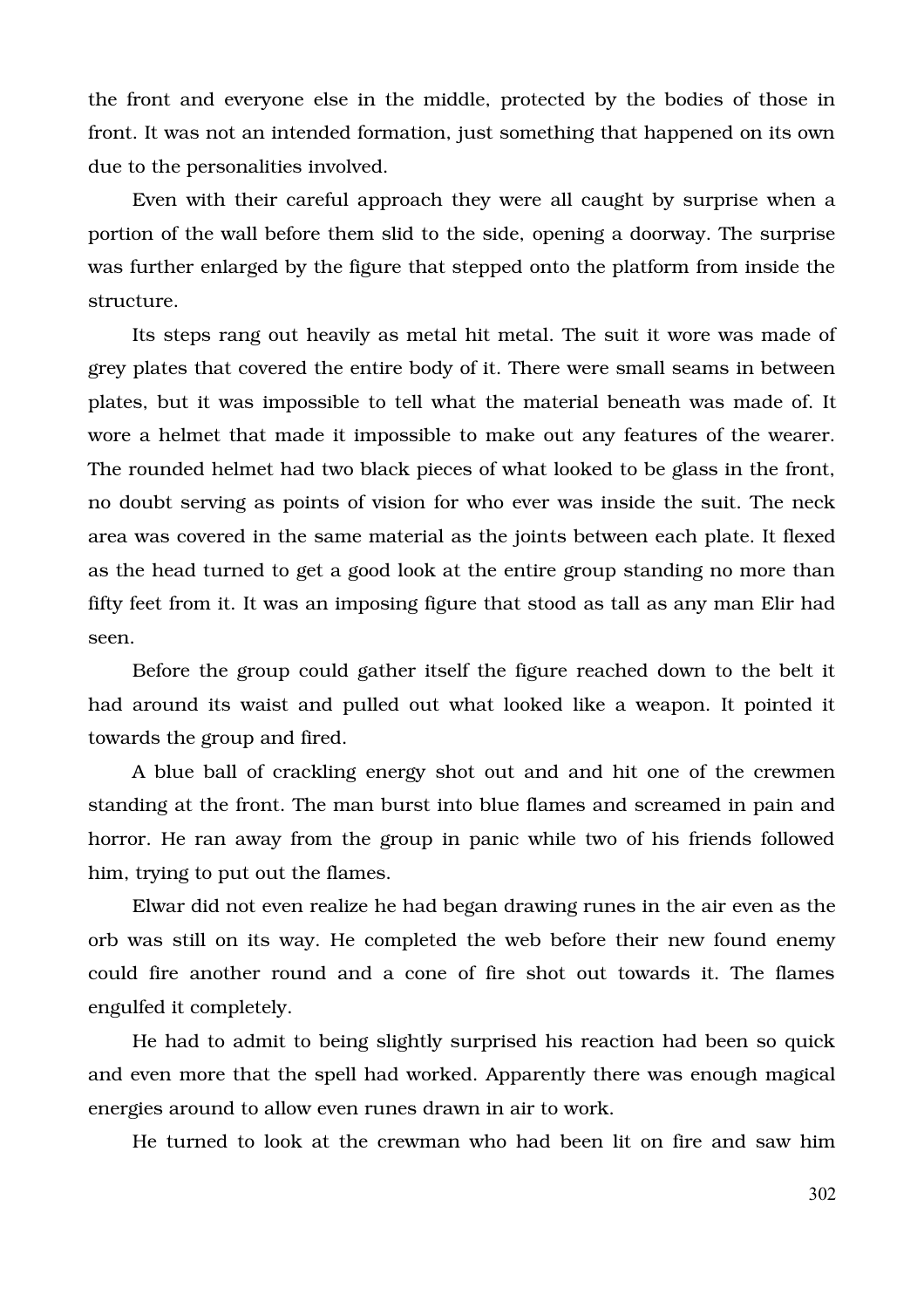rolling on the ground while his friends tried to stifle the flames with their shirts. It looked like their efforts were not having much effect. He began weaving another web of runes, hoping to douse the man with water.

He was so focused he did not see the figure emerge from the flames.

Elir's hands were already in motion as were the others in the group. Weapons were pointed, bowstrings pulled back and arrows let loose. None of them seemed to have a noticeable effect on the figure and the bullets and arrows bounced off like they were hitting a solid rock wall.

The priestess grabbed one of the bullets from her belt without looking which element it was for. She did her best to load the weapon as quickly as possible. She was somewhat hindered by Travis fussing over her and ensuring she was not in the line of fire for the creature. Finally, she managed to put in the bullet and ready the weapon. She took aim at the suited figure, hoping she would hit it squarely in the chest. A moment of panic hit her as she saw it raising its own weapon once more as it cleared the flames.

Saying a quick prayer in her mind she pulled the trigger and sent the bullet flying. Unlike all the rounds she had fired before, this one did not activate before striking its target. There was an audible rush of air and the figure was sent flying through the air. The flames behind it were put out as the air pushed it backwards.

With a loud bang the figure struck against the grey metal of the building, some forty feet from where it had stood before. The wind held it upright against the wall for a moment before dying down. The figure slumped to the ground limply.

"Quick! Tie it up while it's down!" shouted Troen the moment he saw the effect Elir's attack had had.

Men rushed to the suited figure and quickly tied its hands and legs with sturdy ropes. They looked around nervously and while they acted quickly they made certain to be careful with their knots. They could only the rope would be enough to restrain it.

A splash of water finally silenced the screams of the crewman who had been on fire. They were replaced by low moans of agony. Elir rushed to get a look at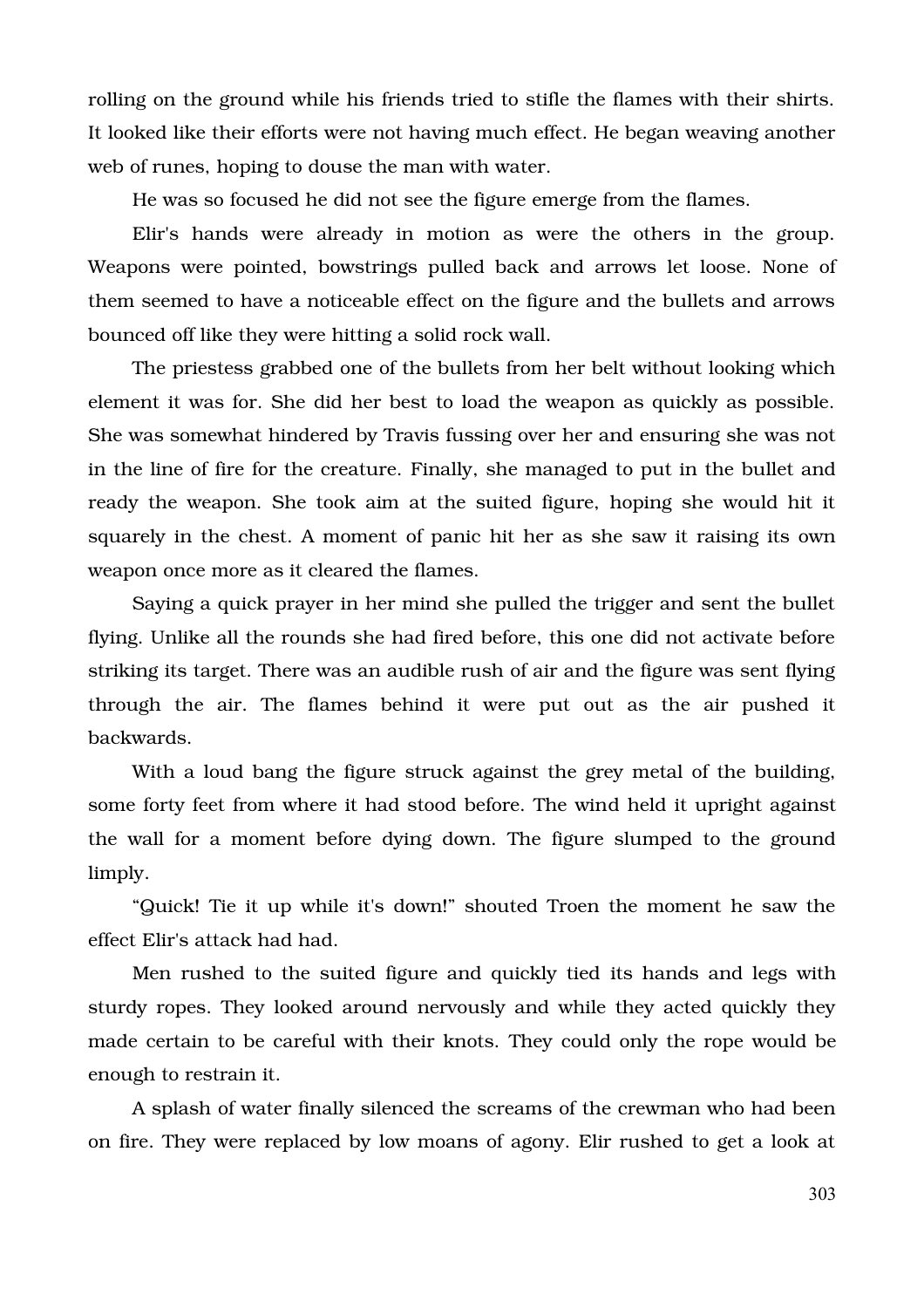how bad the injuries were. The moment she laid eyes on the man she knew he would not live long. His body looked much like those she had used the fire bullet on. She was horrified that the man was still alive. The pain must have been beyond anything she could imagine.

The expression on the men gathered around him told everything. They knew they would be losing another comrade.

"Is there nothing you can do?" asked Troen from Elwar as the wizard got to the gathered group. "Your magic works once more, right?"

The wizard took one look at the charred man laying on the platform. He shook his head with sorrow. "There's a limit to what can be done," he replied. "All I can do is ease his pains."

The man on the ground let out a loud moan and his hands and legs shook. Elwar quickly knelt down beside him and drew some runes in the air. The soft glow of them seemed to ease the pains and he slipped away into a peaceful silence.

They watched in silence as his breathing calmed down then began to slowly become less frequent and finally stopped completely. Elwar let the runes disappear as it happened and stood up. The men around him muttered prayers for their fallen comrade.

Troen looked ready to cut off some heads as he turned to look at the still unconscious figure that had emerged from the structure. Three men were guarding it with swords in hand, their blades pointed at the neck of the thing.

"Carry him back to the ship," instructed Troen and the men quickly found some pieces of clothing to wrap the charred corpse in and began to haul him to the ship. With four bodies their storage space for the dead was getting uncomfortably full.

Elir and Elwar followed the captain to where their attacker laid motionless. Reyes and Travis followed them.

Turaiw and Yerny were already there, the gnome inspecting the weapon that had been used against them. Turaiw looked shaken up and was crouching next to the slumped down figure. It looked like he was trying to see inside the helmet.

"Can we get that thing off it?" asked Troen after taking a moment to examine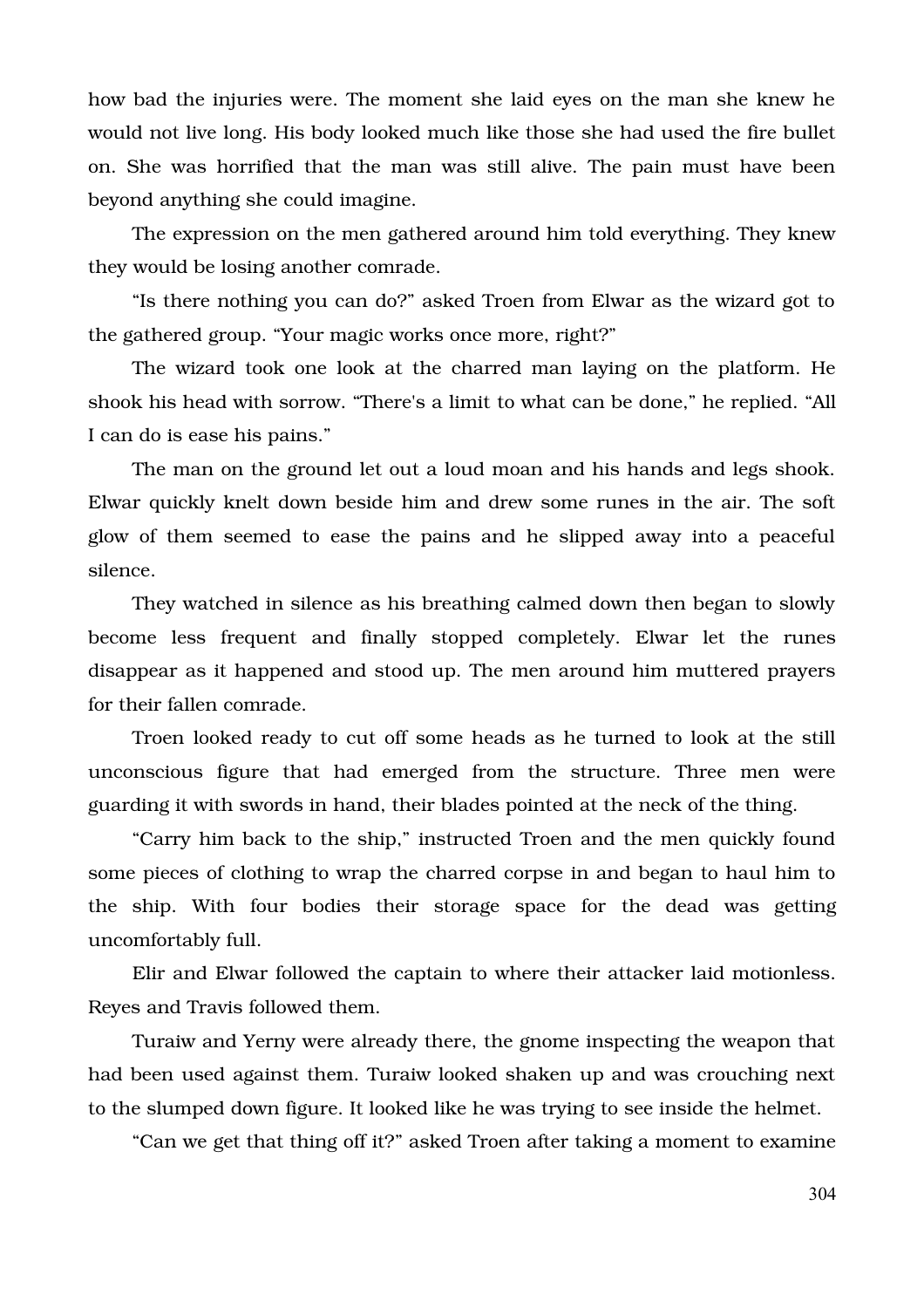their fallen enemy.

Yerny put down the weapon. It did not look that dissimilar from the Rune Caster Elir had been wielding. The gnome began to inspect the suit along with Elwar, hoping to spot some mechanism that would allow them to at least remove the helmet.

The flexible material around the neck seemed like the best place to start, but upon closer inspection they found it to be seamless and offering no place from where to start taking the suit apart. Finally, as they turned the figure over, they found cracks on the back of the helmet that opened into latches and allowed them to open the suit.

With great care and caution they undid the bindings that held the helmet in place and lifted it off. It was surprisingly heavy and it took with it the material around the neck.

The blast of heat from inside the suit made everyone close by take a step back. It felt like their hair would catch fire just from the heat of the air. The wave passed quickly and those nearest took a curious step forward to see.

What was revealed underneath had all of them worried.

It looked like it had a skin made of brown stone. It had cracks in it and through them it looked almost as if there was a fire burning inside. Its eyes were closed and there did not seem to be any hairs. It made its face seem like as emotionless as the rock its skin resembled.

It did not take much for everyone to realize what they were looking at. Those that did not figure it out on themselves only had to get a glance at the horrified face of Turaiw to realize it.

Fireborn.

"I hope those ropes are strong," said Yerny as he realized what they were dealing with. Like some of the crew, he began to look around nervously. Who knew how many more there would be and when they would appear and attack.

A couple of the crew instantly inspected the ropes and ensured they were properly tied.

"What do we do with..it?" asked Elwar and eyed their prisoner with a curiosity that many of the others were lacking. Only Elir was as open minded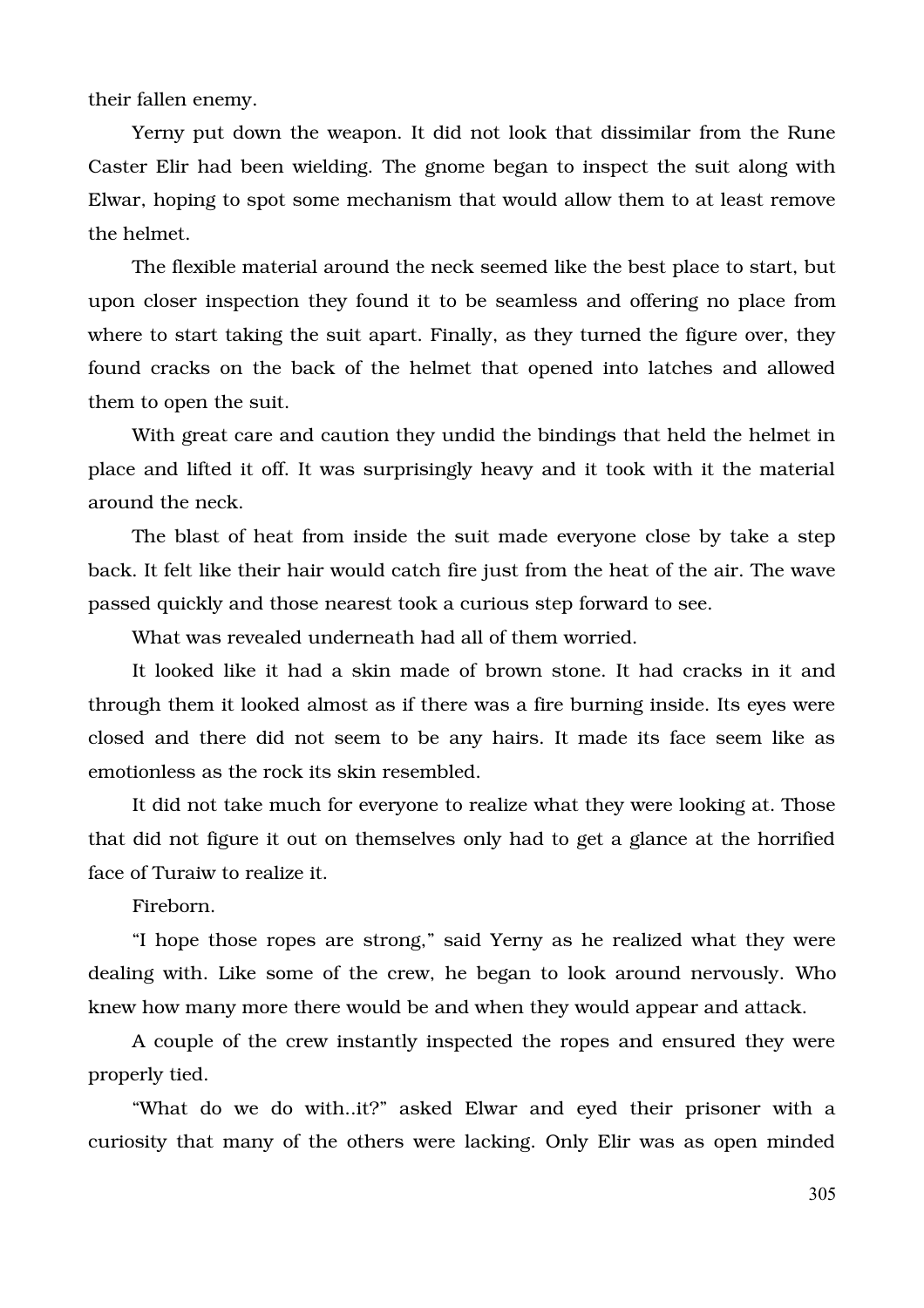about the situation as the wizard.

Troen looked around. They were right next to the wall of the structure and there was a ways to walk over open plane to the ship. Dragging their prisoner there would take some effort and there was no telling whether it would have friends coming to help. Then again, the ship would at least offer some protection while remaining where they were would leave them open against all sort of attacks.

"Perhaps it's time for a strategic withdrawal," the captain finally suggested. "Drag that thing with us to the ship and we'll fly off with it so we can think on things a bit."

It did not take much to get everyone to agree to that proposal. The sudden attack had shaken everyone and dampened their desire to explore the structure. They would need some better preparation to do that and perhaps their prisoner would offer them some helpful information.

It took four crewmen to drag their prisoner with any sort of speed while the others formed a protective circle around them. Everyone was on edge and looking around a bit wild eyed. Worst off was Turaiw who was mumbling to himself. Elir tried to make sense of it, but could not hear clearly enough what the man was saying. If she didn't know better she could have sworn they were prayers.

They were halfway back to the ship when the crewmen carrying the captured thing yelped out and let it fall down to the platform. It soon became apparent why they had done it.

The prisoner had woken up.

Flames licked its skin from the cracks of its skin and the ember like eyes examined its captors with what could only be considered murderous hostility. There was a frightening sort of beauty about the creature as the flames formed into what almost looked like hair. It struggled to get free from the ropes, but thankfully the knots held and it didn't have enough strength to break the bindings.

They could only hope the suit would contain the flames so the ropes weren't burned.

It noticed Turaiw and nailed its eyes on him. The man let out a small yelp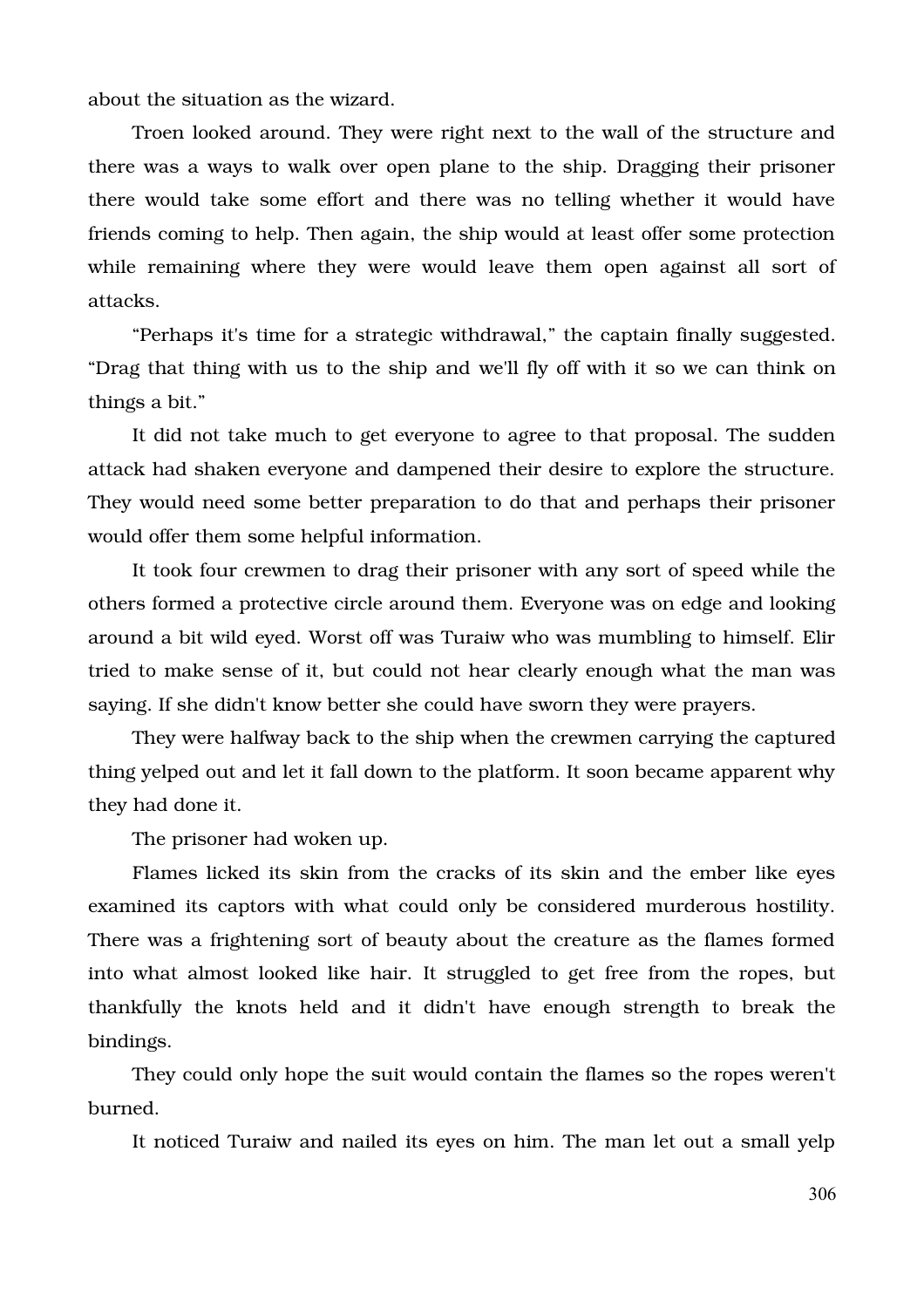and looked petrified.

"*Morhenra*, why are you here?" the creature said in almost perfect Gardless. Only the first word was something neither Turaiw nor Elir could understand. Its voice was deep and had the sort of hum that any large fire produces. It took another look around at the stunned faces surrounding it. It turned to Turaiw once more. "Why have you brought these others with you? They are not of this world."

"Why did you attack us?" asked Elir. The others turned to look at her, but she could only shrug her shoulders. The question had left her lips without her thinking.

The Fireborn laughed, or at least that was how they interpreted it. It was like someone had thrown a sap laden log into a fire. "This is a place of the *Naredain*. You have no business here."

Elir translated the response to the others all the while the Fireborn stared at her with its glowing eyes. It was unsettling to say the least. Finally it turned its attention back to Turaiw and repeated the original question.

"As you said these others are not of my world," Turaiw replied with a shaky voice. "They came from another world and are now stranded here." The man swallowed hard before continuing. "It is this structure that is the reason why they are stuck and why they are here."

Again, the Fireborn laughed. It looked past the Gardless and at the ship hovering behind him. "Such primitive use of the energies. Such waste. You do not deserve to go home."

"Deserve it or not, we are going home," said Elir firmly after translating its words. "If you wish this structure to stand after we are done you will help us by shutting down what ever is pulling in all the magical energies."

"You have no idea what you are dealing with," the creature replied and the flames on it flared up a bit. A sign of irritation?

"Then why don't you tell us so we can decide for ourselves?" the priestess demanded. She met the Fireborn's gaze with steady eyes and did not back down an inch.

"You are nothing but specks of dust to me," it replied with a crackling in its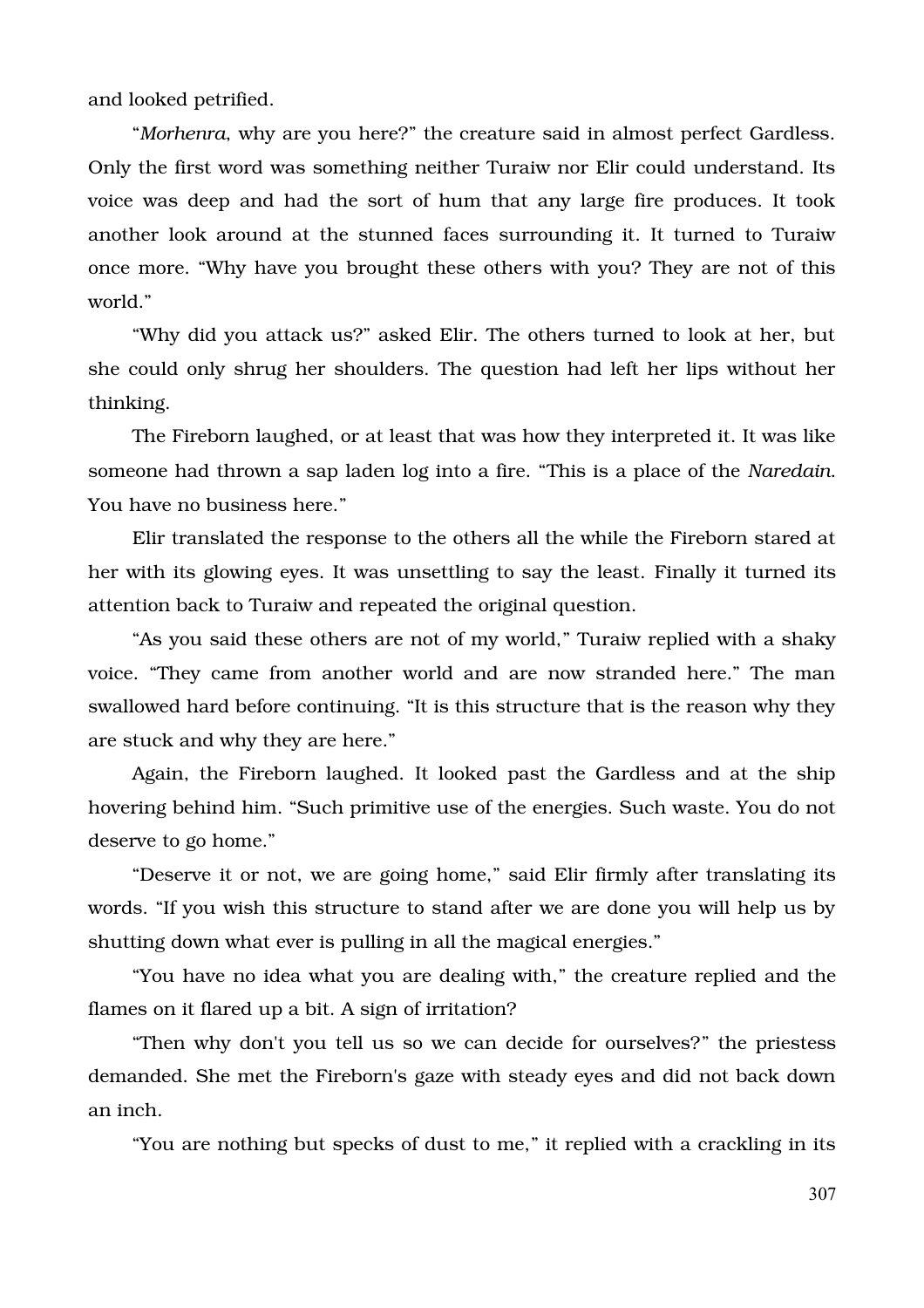voice that could have been a sign of amusement.

"Well these specks of dust beat you and tied you down," said Elir calmly. "We are capable of much more than that."

Her words were once more received with laughter.

"Elwar, why don't you conjure up some water and dump it on this thing?" asked Elir. It seemed like the logical assumption; a being of fire fearing water. It would partly explain why it wore such an elaborate protective suit. A larger part was likely that it offered protection against any and all threats its wearer might face.

"What? You want to torture it?" asked Elir in a surprised voice. It sounded highly uncharacteristic of the priestess.

The look on Elirs face was one of shock. She had not expected her suggestion to be seen in such light. "No, you dolt," she replied quickly. "I just want to scare it."

"Why not just use this then?" asked Elwar and produced a water container from under his robe. He shook it and the sloshing water could clearly be heard even by their prisoner. Its eyes nailed themselves to the container that very moment and you could sense a change in its attitude. The arrogance had melted away some and a little bit of humility took its place.

Elir took the container from the wizard and opened it. She took a long gulp of water from it, ensuring their prisoner got a good view of the flowing water. She turned to the Fireborn and grinned. "You want some?" she asked in Gardless.

The flames flared up a little, but settled down quickly. "You would not dare," the Fireborn replied. Clearly it had thought about the situation and reached the inevitable conclusion in its mind. Elir was pleased to note that its voice had toned down the arrogance.

"Wouldn't we?" asked Elir. "We are stranded in a world that is foreign to us and you hold the key to our way home. You think there is anything we wouldn't do to get home?" her voice was void of emotion. It was an act, but she performed masterfully at it.

The Fireborn seemed to think on it for a moment and gave Elir the opportunity to translate their exchange to the others.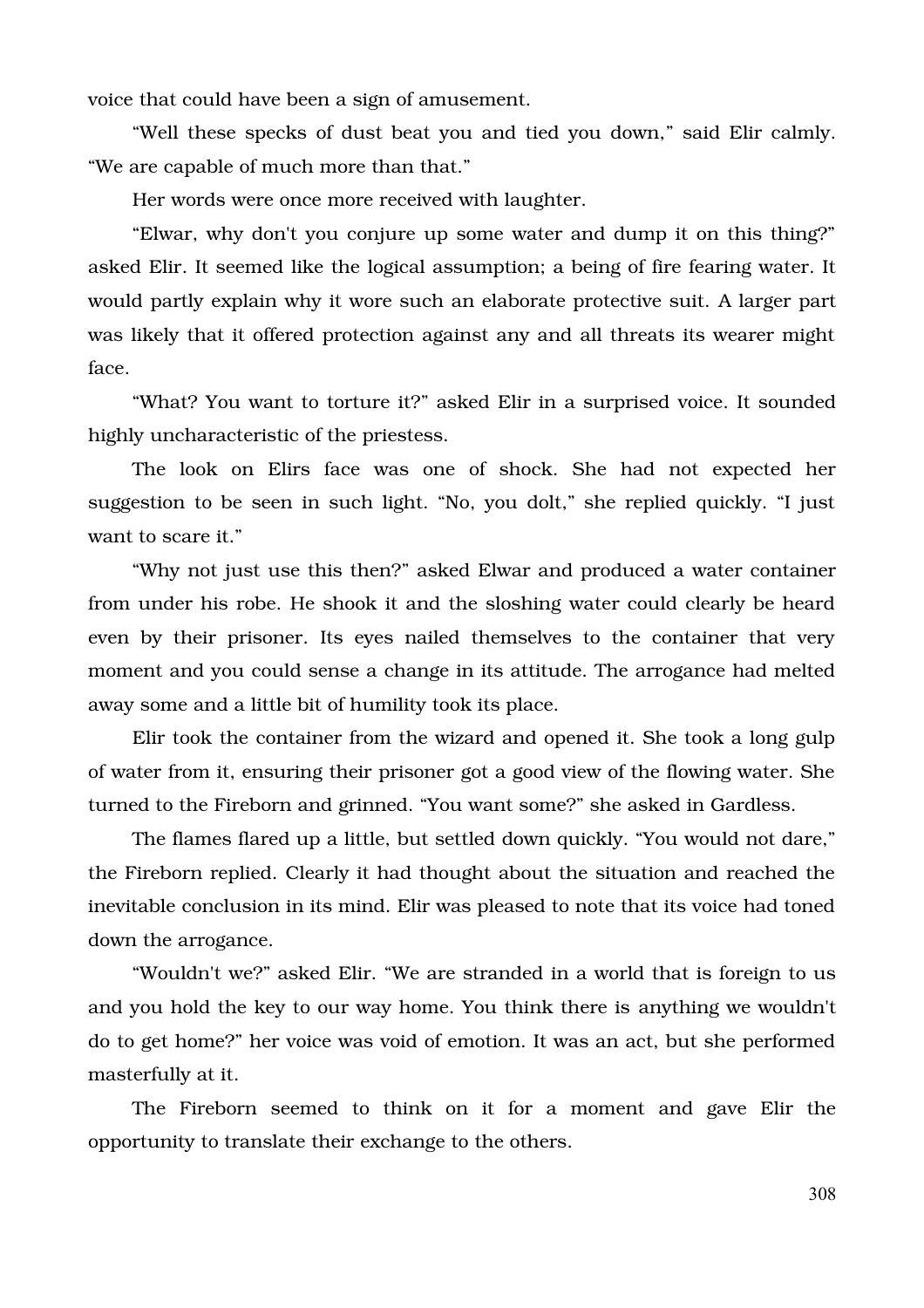"Do you think we'll really get something out of it?" asked Elwar as the priestess finished her translation.

"We have to try," she replied and got a nod of approval from both Troen and Yerny. Turaiw was still looking horrified at the entire situation while Reyes and Travis seemed to take everything in stride.

"What if we get nothing?" asked Elwar. "Will we really resort to torture?"

Elir hesitated. She had meant it when she said it was only a threat. But what choice were they left with if the flaming figure didn't co-operate? They would be stuck in this for far longer than any of them wanted. Still, she had to rely on the teachings of her Order. There was no room to torture anyone in them, not even someone who just killed one of your comrades.

Finally, the priestess shook her head. "I don't think that is who we are, is it?"

"Not after all we have been through," added Elwar with a relieved voice. He had worried that his friends might have grown cold and willing to do such things after everything. And they were so close to getting home that desperate measures might suddenly have become acceptable.

"Let's hope the threats are enough to make our prisoner talk," said Troen and aimed his eyes at the fiery creature. He glanced around the group with a slightly worried expression. They were out in the open, even more vulnerable than they had been by the wall.

"If he doesn't talk soon we'll drag him to the ship and take our time with it," he added. The words made some of the crewmen feel more at ease. They had began to fear they would be standing out in the open for the rest of the day.

"What do you want from me?" asked the Fireborn. There was more curiosity in its voice than fear.

"We want to know how we can shut down what ever it is that's gathering all the energies into this valley," replied Elir.

There was a laugh once more from their prisoner.

"You can't shut it off," it said with glee. "You will have to destroy the entire structure and die in the explosion that will inevitably come from it."

"Why have you made it that way?" asked Elir with genuine curiosity. It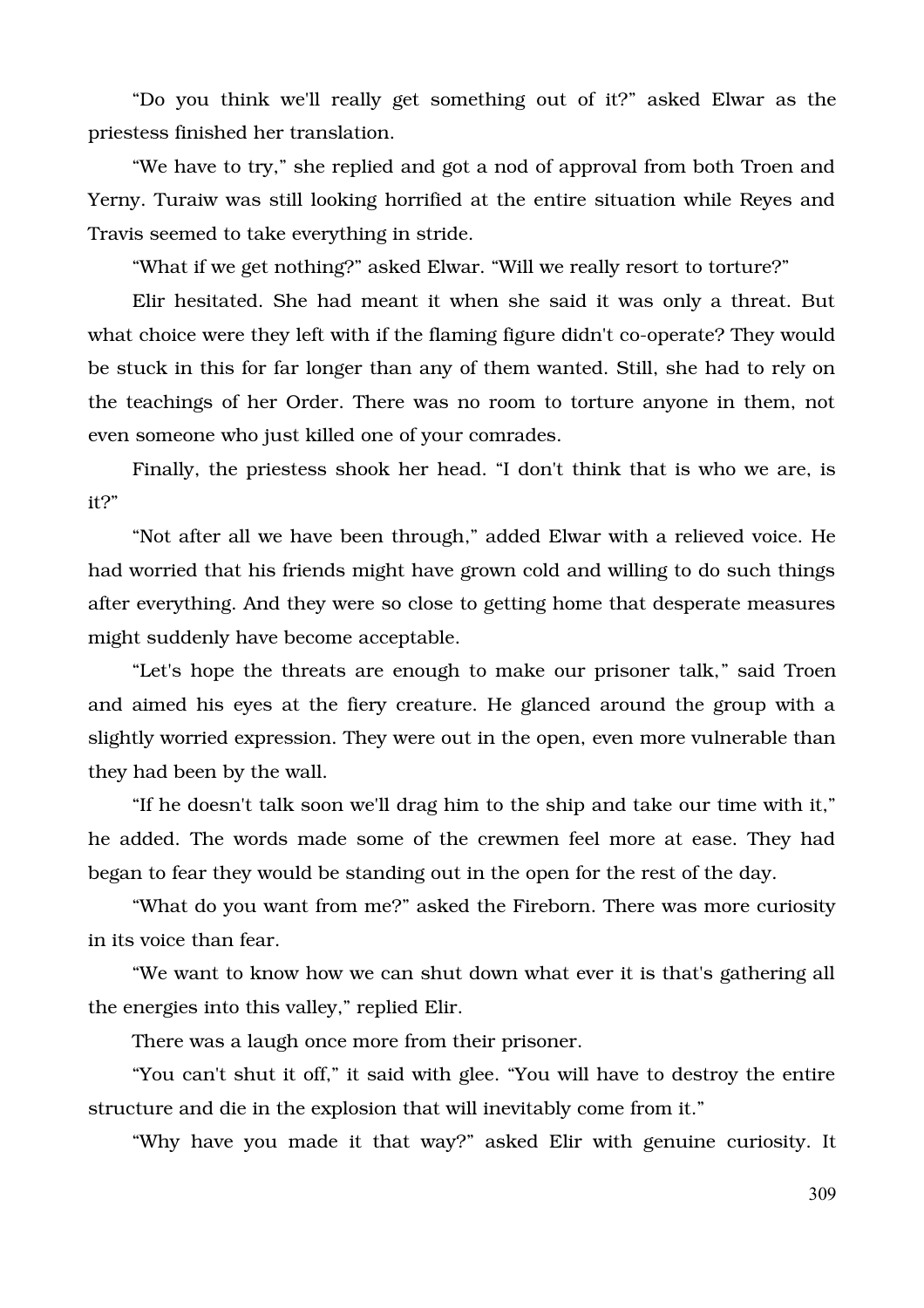seemed like madness to construct something you could not shut down.

"That is the degree of our commitment to gathering the energies for our use," replied the Fireborn. Its eyes burned as it stared at Elir.

"What do you need the energies for?" the priestess demanded. What could demand such massive amounts of it?

"To make the world whole again," came the reply from the prisoner.

Elir turned to look at Turaiw as the man let out a whimper. The horrified look on his face was beginning to borderline on madness. She turned her attention back to the Fireborn, hoping the reaction by Turaiw to be based on simple myth and not reality.

"What do you mean by that?" she demanded.

There was what she could only believe to be a sigh. "You do not know. None of you do," the Fireborn shook his head. "The world was shattered when it began. Where there had been one there were now many. The elements split into their own worlds while some seeped through to this one. We used to be of the plane of fire, but we were spat into this cold world by a series of unfortunate events."

"We gather the energies from many places so we may make the world whole again. We need the energies to bring the plane of fire here. After that we will have enough to bring all the other planes together into one. That is how it should be."

The sheer scale of the Fireborn's plan was hard to comprehend, let alone the full implications of it, but even on first hearing of it it was clear that what they were aiming to do would mean the destruction of the world as it currently stood.

It took a moment for Elir to fully recover from the stun the story had delivered. A bit hesitantly she began to translate it to her friends and as she did the same sort of expression grew on each of their faces. Not even in their wildest nightmares had any of them seen such an possibility open before them.

It would be utter destruction if the Fireborn could deliver on their plan.

"Grab that thing and let's get back to the ship," ordered Troen grimly. He looked less disturbed by the threat than anyone else in the group. His words pulled the rest together as well and the crewmen grabbed the prisoner and began hauling it towards the ship.

The rest followed, the story of the Fireborn weighing in their minds, but still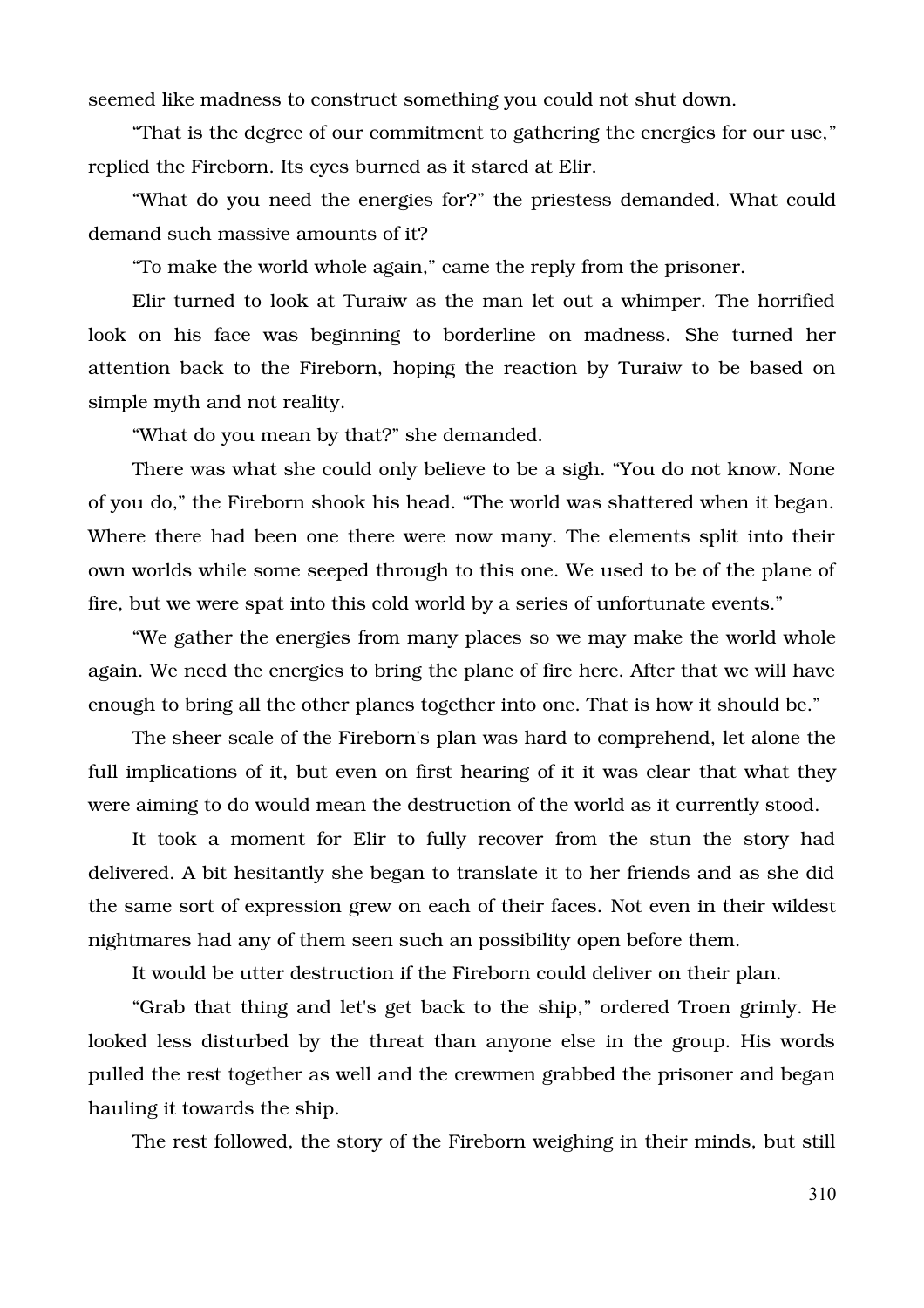more worried about finding a way home.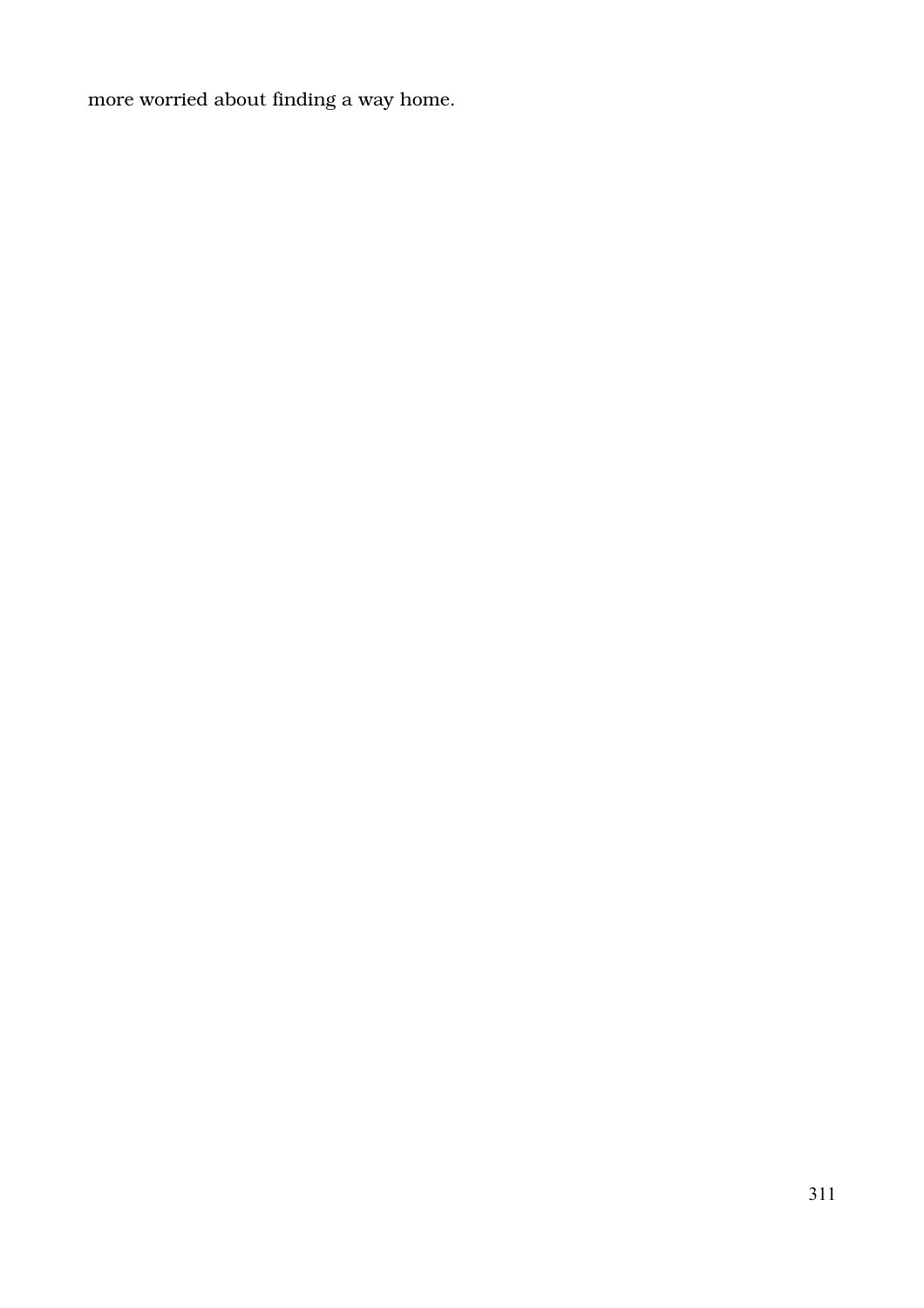## Chapter 18

*How do you react to the knowledge that someone is looking to destroy all that exists in all the worlds? All the planes of existence? When you know they just might have the means to do it? The scale of such an event is beyond any one persons imagination. You can not wrap your head around what all it entails.* 

*So you end up not worrying about it. You focus on things you can actually do.*

 *Elir Ardanwen Official record keeper*

"So what do we do?" asked Troen. It was a question that had been thrown around a lot in the hours following their return to *The Wind Saber*. Few were the times it had received any sort of an viable answer.

They had taken off from the platform as soon as everyone had gotten onboard. The crew had taken the loss of yet another member with a certain degree of apathy which was a bit worrying. Were they getting used to losing their friends?

The ship now circled the structure at a safe distance. Some features of the structure had become more apparent as they rose up to the same level as its top. Looking at it downwards revealed it to be a bit like an artichoke in that there were multiple layers to it and the central section was the tallest. On top of it they could see an array of long, metal poles and discs. What they were was anyone's guess, but no one though them to be mere decorations.

There had been no visible response from it to the capture of one of its inhabitants. It was almost as if there was no one else there. Or maybe they just did not care about the loss of a single member. It was unlikely that the incident had gone unnoticed by others inside.

The leader group had gathered in the command room to ponder what to do. Their prisoner had been secured in one of the empty storage rooms and was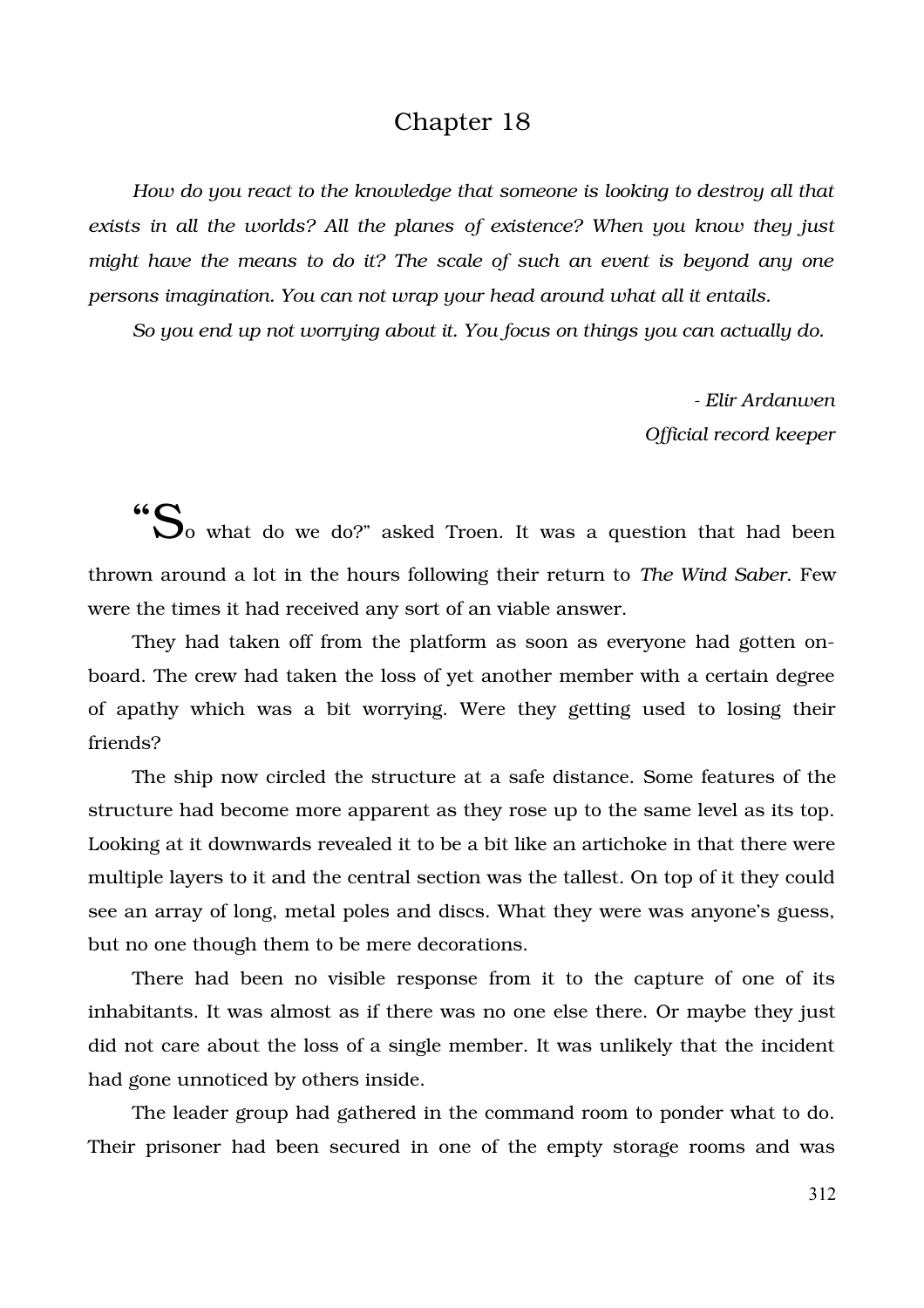under heavy guard with buckets of water nearby. They still had no idea whether water had any effect on the Fireborn, but at least it seemed to unnerve the creature so they kept lots of it close by, just in case.

Elir and Elwar had spent a few hours questioning it further, hoping to get some hints on what they could do to make it home. They had basically ignored the revelation of them wanting to destroy everything in existence. That was something they could do nothing about in the current situation.

It had not been a completely fruitless conversation. They had learned some important things and a few nuggets of information that just might give them a chance to get home.

"Our reluctant passenger did give us a few bits of information," replied Elwar while looking on at the structure from the windows.

"Such as?" asked Yerny. The gnome did not look overly shaken up by the events. Not like Turaiw, who had closed himself in his quarters while mumbling prayers.

"Well, for one, that we can't shut down what ever that thing is," said Elwar and pointed to the large metal structure.

"That's not exactly helpful to us," pointed out Elir and brushed away her braided hair. It had dangled down her chest.

"It does remove an option from us. We don't need to waste time to consider it any more," said Elwar. "But more importantly, we did learn that there are *some* controls inside that structure."

"How does that help us?" asked Troen.

"If there are control that means we can direct the energy gathering process in some way," explained the wizard enthusiastically. "We might be able to direct more energy to the ship. We might be able to use the controls to open a portal with the structure instead of our ship."

"That is if we first get inside that thing and then have time to figure out the controls," pointed out Yerny. Even the first part seemed like a tall order considering the earlier events. For all they knew there could be hundreds of Fireborn inside the structure, all armed and armoured similarly to their prisoner.

They would have no chance against such force.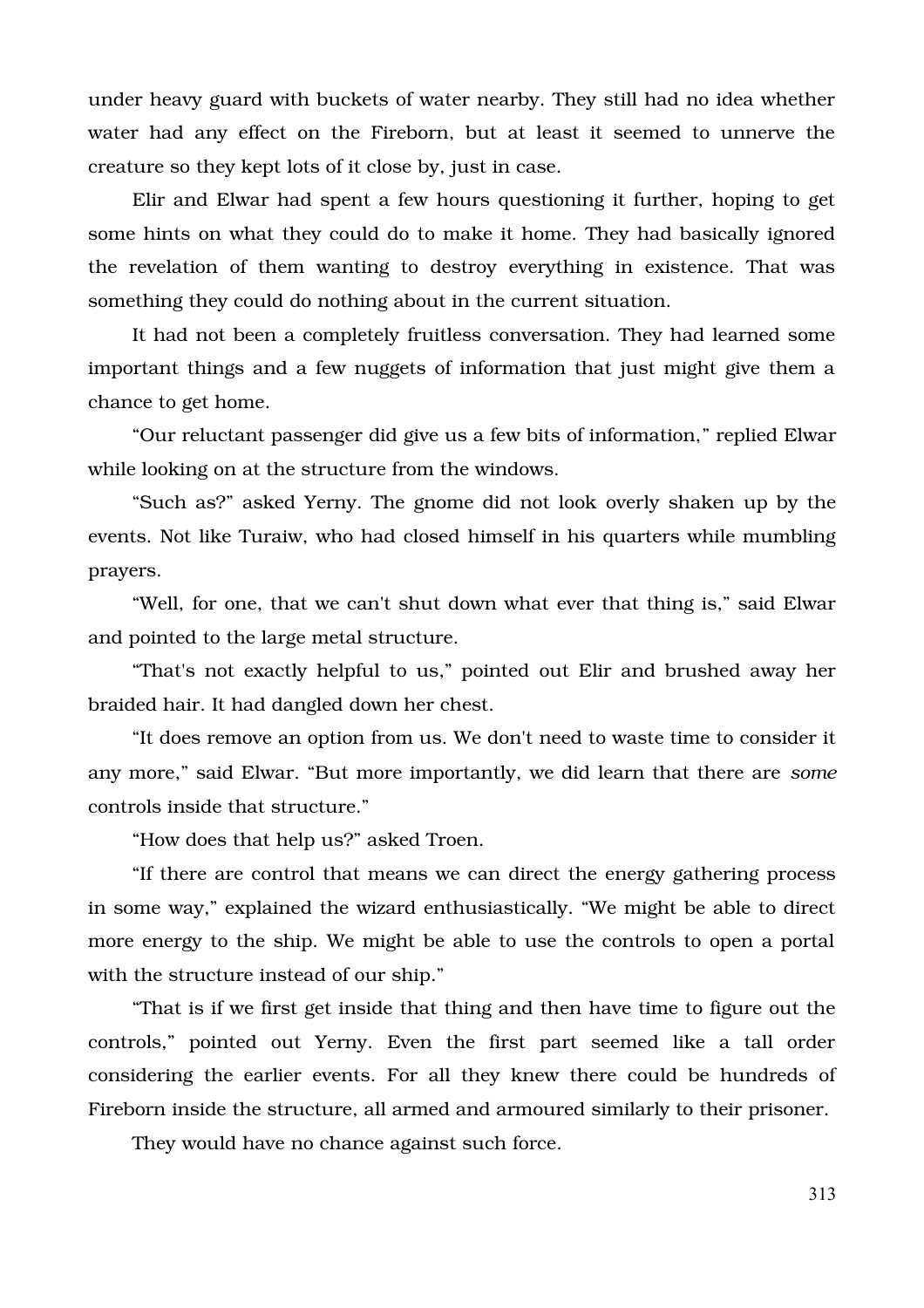"We have to try, don't we?" asked Elwar. They had little options left. They had found what they were looking for and now they had to figure out how to make use of it. They had no other leads, no other places to go look for a key. This was their only way home.

The others looked a lot more hesitant than the the wizard. They knew that any attempt to get inside the structure was likely to lead to more deaths. How many would they be willing to sacrifice to get back home? They were not the Gardless who could throw hundreds of lives away just to gain a foot of ground from their enemy.

"How would we get inside the structure?" asked Troen, hoping finding the answer would take the thoughts away from the second part of the plan.

"We know there's a door," said Elwar. "It's only a matter of finding it and figuring out how to open it. And we have someone who can tell us all of that."

"I doubt we'll get that information just by asking," said Yerny pointedly. While the prisoner had given some information, there were subjects that were met with a stone wall of silence. The only reason the controls had been mentioned was because it was unlikely they would get inside in the first place.

"It doesn't hurt to try, does it?" asked Troen.

"Not like we have anything to lose," added Elir.

There was a moment of silence as everyone contemplated the situation. They needed a decision on what to do for they could not keep circling the structure forever. Either they would try and enter it or they would have to fly away and search for an alternate way of getting home. The latter of the options did not look too appealing to any of them.

In the end the decision was made.

They would try and get the information from the Fireborn.

 $\star$  and  $\star$ 

The group cautiously made its way towards the tower. The Fireborn walked in the middle of them, its hands tied, but they had made the concession of letting him walk on his own. They could not afford to waste time in carrying it and at the same time they were forced to take it with them.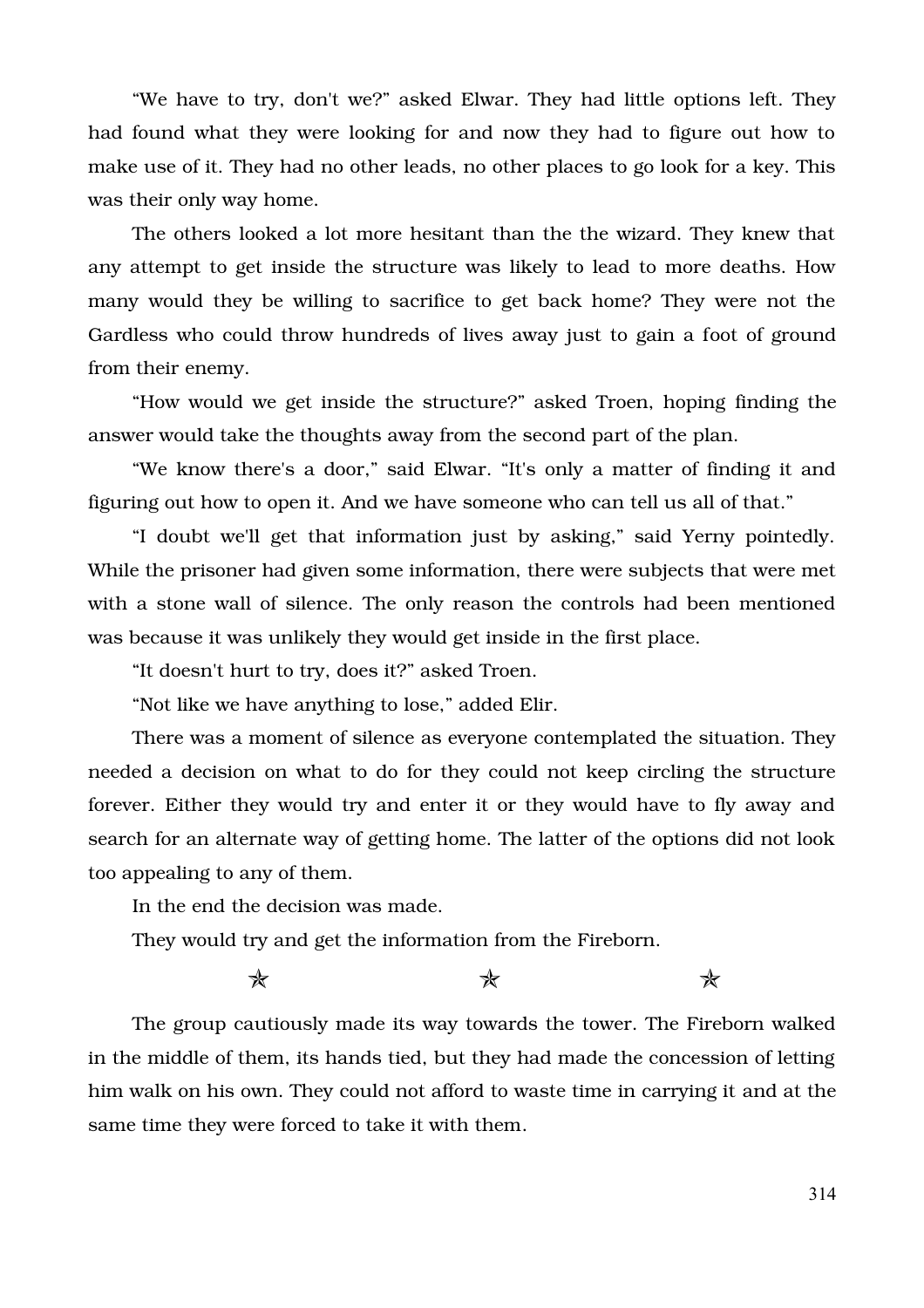No one else could open the door.

Getting the information had taken countless hours of persuasion and intimidation from Elir and Elwar. Even then they were not entirely certain they were not being lured into a trap by their prisoner. He – at least that's the conclusion they had come to as for its gender – could well have planned to lure them inside so his comrades could set him free and, in turn, take them as prisoners.

Reyes and Travis led the group and were closely followed by the usual leadership crowd and the rest of the crewmen who'd been chosen for this incursion into the tower. They looked around nervously, weapons in hand. They were determined not to be surprised this time.

Elir had the Rune Caster drawn and loaded with a water element infused bullet. Her customary adventuring clothes were seeing use once more and her braided hair was tied tightly behind her so as to not get in the way.

Elward had made preparations and had several spells at the ready that he could throw at anything coming their way.

Yerny was perhaps the least prepared in the group. He did not have any weapons nor could he wield magic. Then again, it was unlikely he'd be much use in battle anyway due to his size. That, and he was not exactly the fighting sort of personality.

Troen stepped along with confidence and void of the reluctance some the crewmen were showing. Of course, it was an act to give the men a good example to follow. Deep down the elf had all the same doubts and fears as the rest of them.

They had tried to get Turaiw to come with them, but the man had refused to leave his cabin. He was terrified of the consequences going into the tower would have on them and even tried to talk them out of it. He reiterated many of the legends surrounding the Fireborn and how few if any ever returned to tell the tale of encountering them.

In the face of not being able to get back home, his argument fell on ears that had already heard the arguments and discarded them. So they moved without him.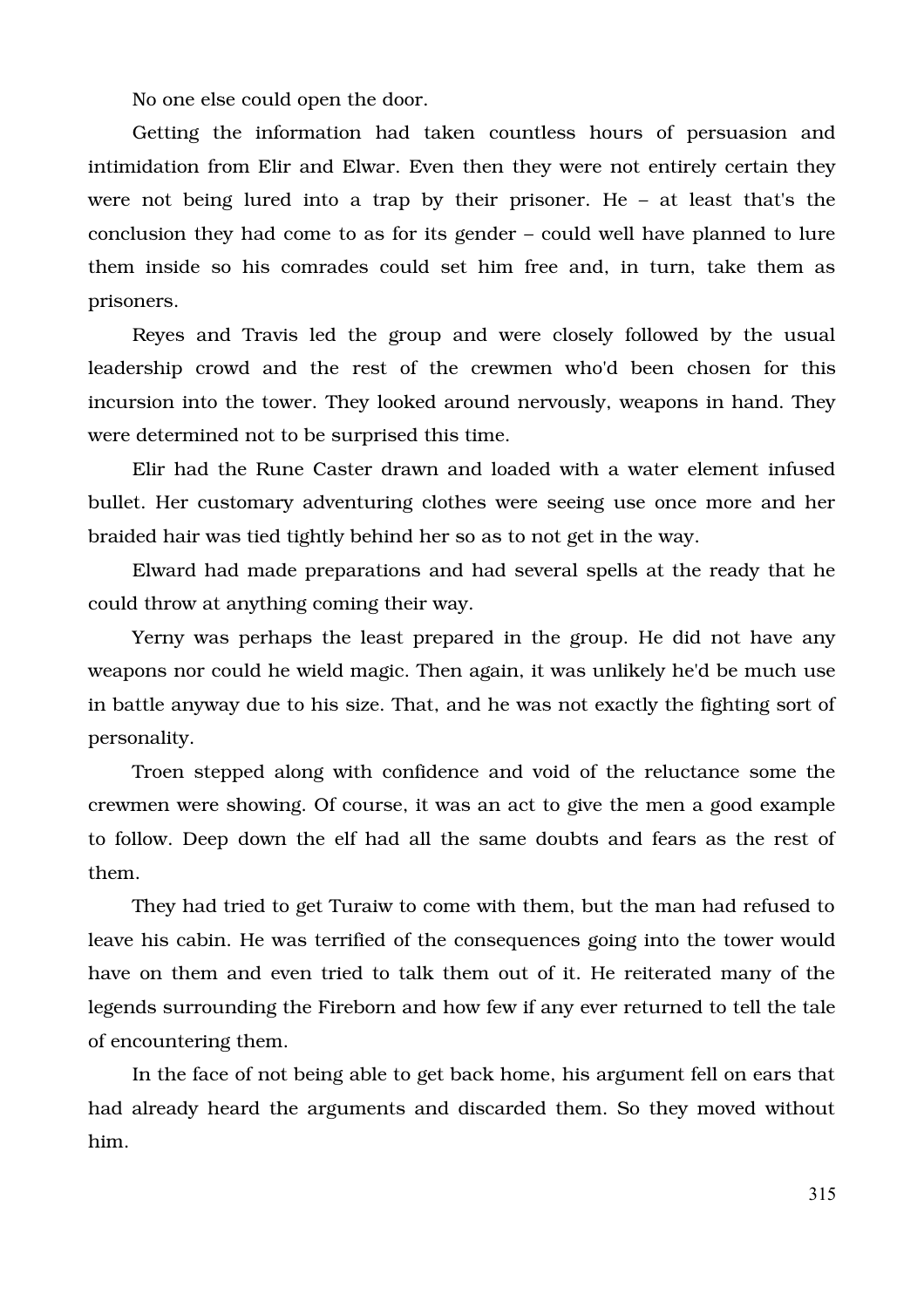They reached the grey metal wall without incident and quickly spread out so everyone was hugging the wall. They left an space where the door was and Elir instructed their prisoner to do his thing and open it.

He had claimed his suit combined with himself was the only way to open the door. If they took the suit off him completely it would not work as it required the heat produced by him as well as some intricate control that even Elwar would be unable to achieve with any sort of fire magic.

The prisoner pressed his suit covered hand against the wall and focused. The flames around his head flared up and began a mesmerizing dance until they calmed down as quickly as they had started.

The door opened up silently.

The group entered cautiously. They were pleased to find that the room they entered was large and well lit. There were metal crates and and shelves lining the walls which made sense for it being the first room out of a landing platform.

The full extent of the Fireborn's plan and reach still eluded them, but what they had uncovered was enough to make them realize they were not dealing with a group that was confined only to Ardaw.

To the Fireborn sailing through the darkness was as ordinary as sailing the seas. They were spread out over a multitude of worlds and used each of them to harvest the magical energies. The exact numbers eluded them, but the sense that they were dealing with something far greater than any of them could imagine remained strong for all of them.

"Where's the control room?" demanded Elir from the prisoner. There were two doors leading out from the room, in opposite directions. The crewmen had already taken aim at both, ready to take down anyone coming through.

Reyes and Travis flanked the priestess, both looking grim. They did not like her coming along, but as always it seemed she was irreplaceable to get things done. It was a trait they were starting to hate as it made it that much harder – and dangerous – to uphold the promise they had made.

The prisoner nodded towards the door on the left. "That will take you to an corridor that will lead to the control room." His voice crackled like a fire made from wet wood. Clearly, he still had reservations about playing his part in the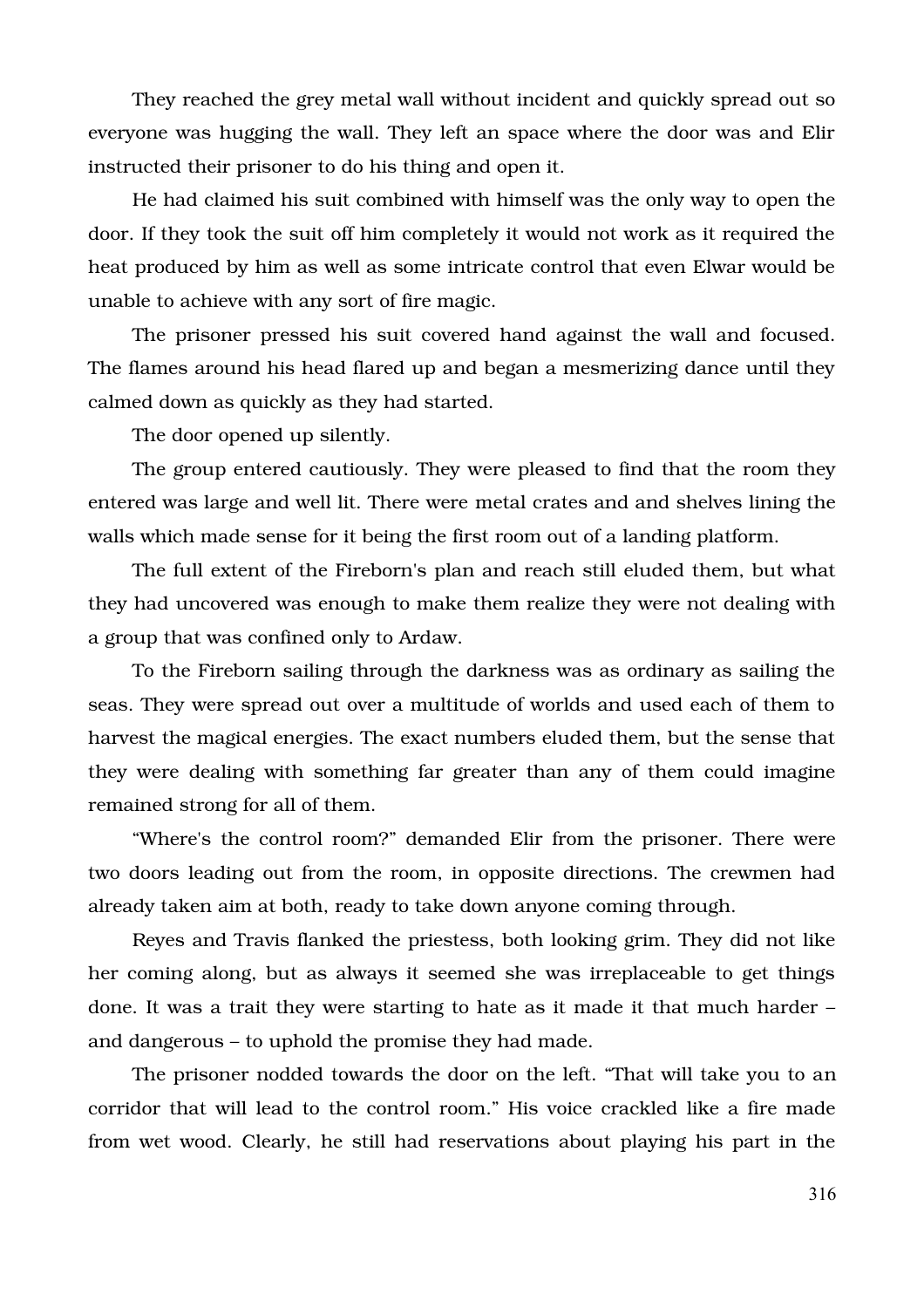whole thing.

They moved on though the door. It slid open without their prisoners assistance and without anyone touching it. All they had to do was get close to it and it opened itself. Had the Fireborn not insisted that nothing they did used magic they would have not believed it to be anything else but that.

Now, they wondered how it was done.

The door led to a corridor wide enough to let five people walk next to each other. There were lights on the ceiling that lit up the entire length of the way. They saw windows that showed them the outside as clearly as if there was nothing in between them. How they could make it so you could not see inside from the outside was a mystery, one that Yerny found most intriguing. He examined the windows as closely as he could without falling behind the rest of the group.

There were doors lining the inside wall. The group took great care as they passed them so as to not cause them to automatically open. They did not wish to find themselves facing even an surprised Fireborn who could still raise an alarm.

There was an odd feeling atmosphere inside the structure. They could hear silent humming noises all around them and there was a smell in the air that was foreign to them. Contrary to their expectations the inside of the structure was not hot and it seemed as if though there were devices in place to keep the air from getting too warm as they could see grated openings in the walls that pushed out cooler air.

It made for a comfortable feel.

"Why is it so cool in here?" asked Elir of their prisoner in a hushed voice. "I'd have thought it'd be hot."

"Hot or cold doesn't really matter to us," replied the Fireborn in its crackling voice. "For many other things it does and a cool temperature is something a lot of things can handle."

She had to wonder what other things he meant, but did not ask. It was not exactly the ideal place to start a conversation and she had already drawn a frown from Troen as their prisoner had answered in his normal tone of voice instead of a hushed one.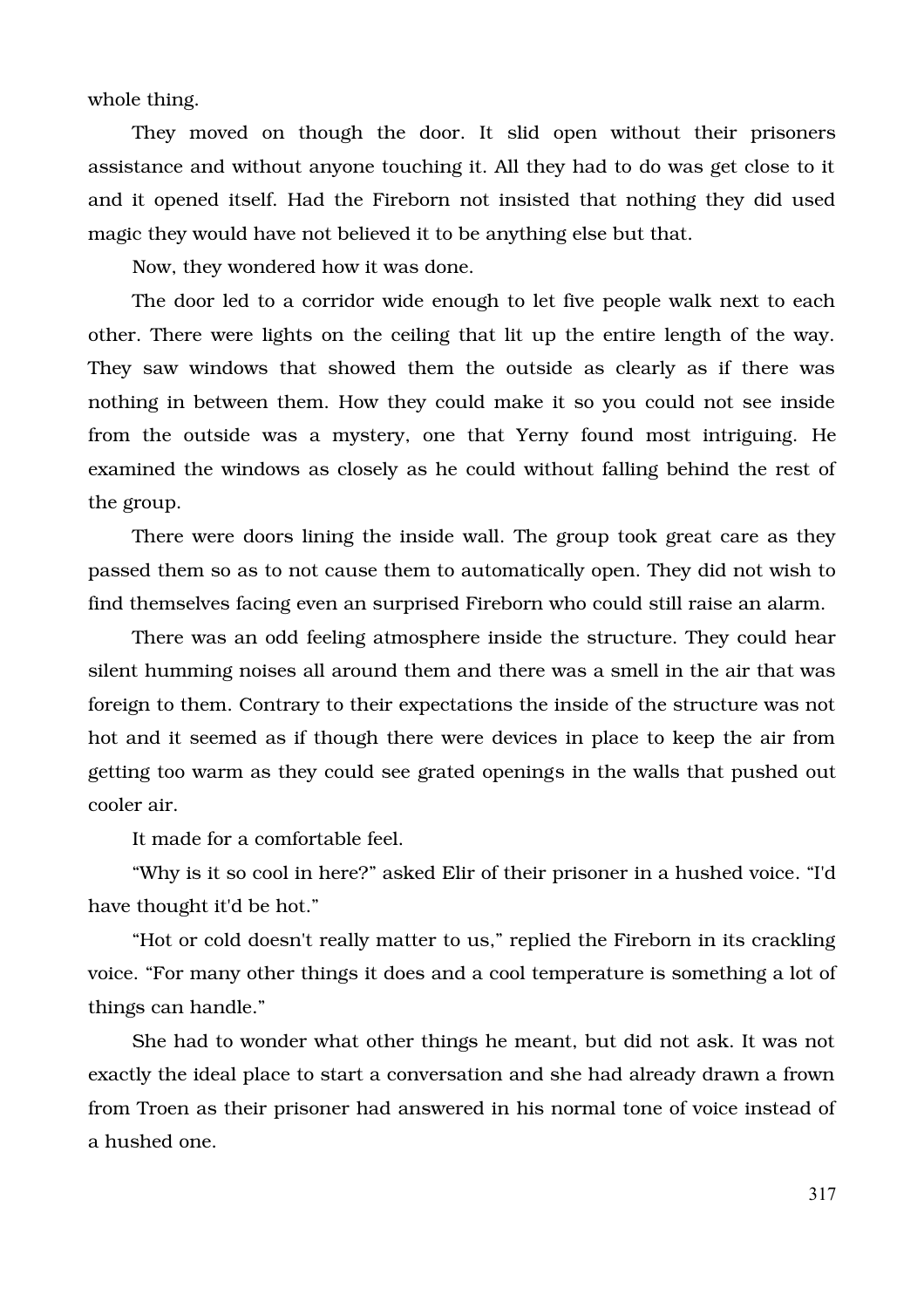The hallway curved along with the outside of the building and seemed to continue on around the entire structure. They were starting to suspect that if they walked on long enough they'd end up right back where they started.

"Where's the control room?" demanded Elir at the behest of Troen as they had walked for what seemed like forever.

"Just two more doors and we'll move off the corridor," replied the Fireborn.

They advanced nervously and entered through the door they were pointed to. There were strange writings on a sign that was very visibly attached to the door, but even for Elir it was impossible to interpret what it said. It led to a small room with a table and some chairs. It was striking to see the creatures of fire still used similar sort of furniture, albeit they were made from some other material than wood or metal. All they could guess was that they were made of some sort of ceramic material that was more sturdy than simple clay.

The room had one door leading out of it on the opposite side, which would take them deeper to the core of the structure. There was barely enough room to fit the entire group to where they were now so they quickly proceeded further ahead, following the instructions of their prisoner.

The following room was much larger and reminded them of some sort of an assembly hall a royal palace might have. While it lacked the abundant decorations any such place would normally have, there was the unmistakable atmosphere that you were waiting to see someone – or something – important.

The roof was high above them and even in the well lit surroundings it was difficult to tell the details of it.

"We have to go up," said their prisoner, jolting everyone out of their awe of the room they had entered.

"How do we do that?" asked Elir. There were no staircases visible.

"We use those lifts," replied the Fireborn and pointed to a group of cylindrical tubes that disappeared all the way up through the roof above. They were large enough to fit ten people in at once and there was a row of five of them on the wall.

Elir conveyed the message to the group and they advanced on the strange looking contraptions. They found one of the tubes empty and without a floor. As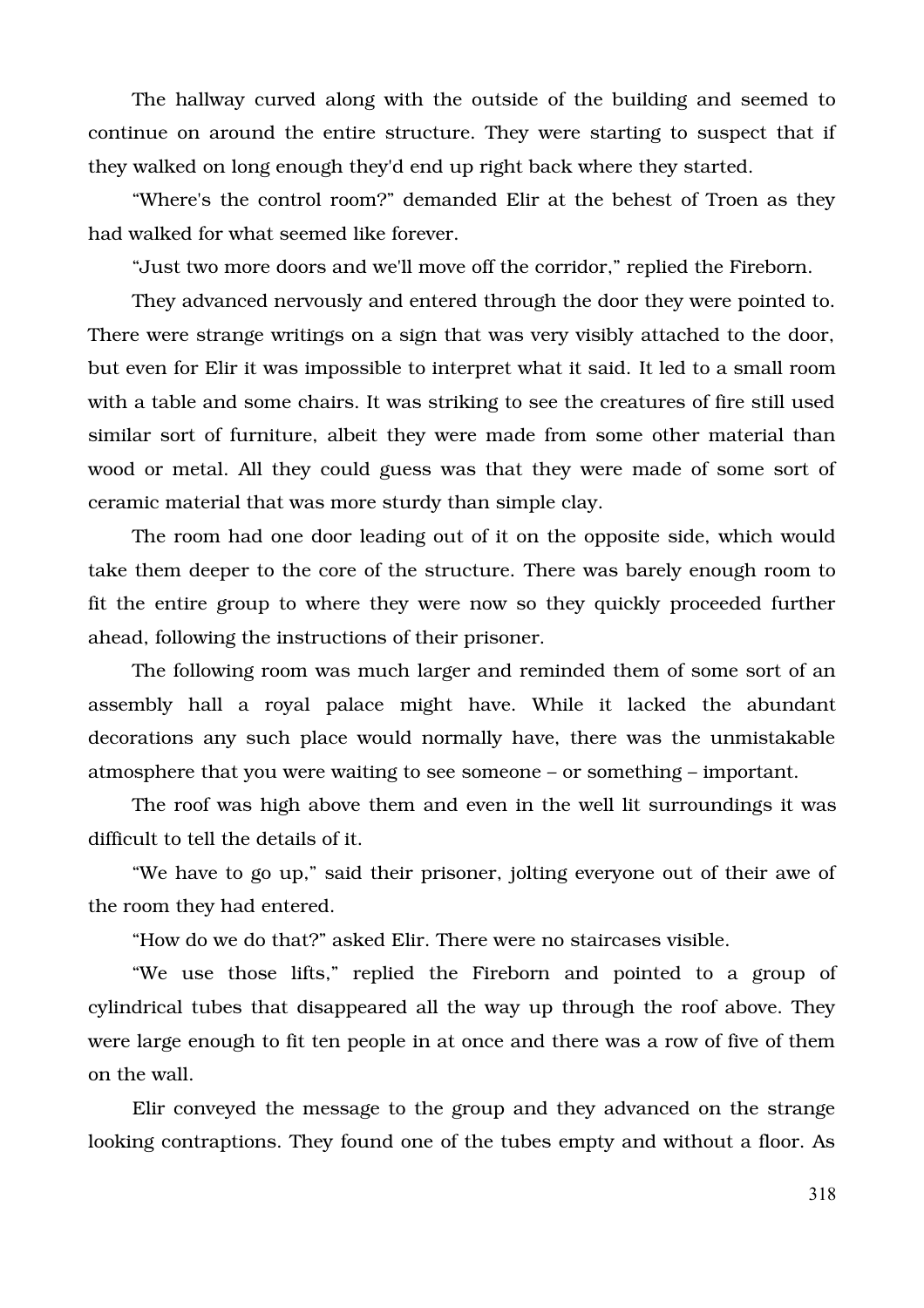Elwar braved it and looked down, he had to say he could not see where the bottom was nor where the roof was.

On all the others they found a platform that fit the tube so perfectly it might as well have been the permanent floor. They crammed as much of themselves into a single tube, but even then they had to split up. At the same time, both groups pressed the button they were instructed to on a control panel on the wall.

The floor began to push upward, taking them with it.

"Not that different from the transport discs we have at the Towers of Magic," noted Elwar as the disc hummed upwards at a speed that made them all feel the pressure at the bottom of their feet. The Towers of Magic used stone discs that were moved by air elementals to transport people up and down the tall structures. "Of course, ours work without buttons," he added with a slight feel of superiority.

The remark made Yerny roll his eyes.

Still, it was yet another impressive thing that worked without magic. Another mystery that would nag all of them for accomplishing such feats without the use of magic seemed impossible.

The lifts came to a halt and everyone moved out cautiously. Both of the discs arrived at about the same time which was a good sign. It would have been a perfect opportunity for their prisoner to try and separate the group.

They had arrived at a room that looked almost identical to the one they had left, albeit it seemed smaller, which made sense since the structure narrowed down as it went higher. Still, it gave them a moment of pause to consider whether they had actually moved at all.

"How much further is it?" demanded Elir as the crewmen spread out to secure every inch of the room.

"Just two more doors," replied the prisoner once more. It seemed their destination was always two doors away.

"You better not be leading us to another 'two doors away'," said Elir in a voice that teemed with suspicion and accusation. Yerny was close enough to hear her words and gave her a concerned look despite not understanding the words. She simply shook her head to indicate there was nothing to worry about.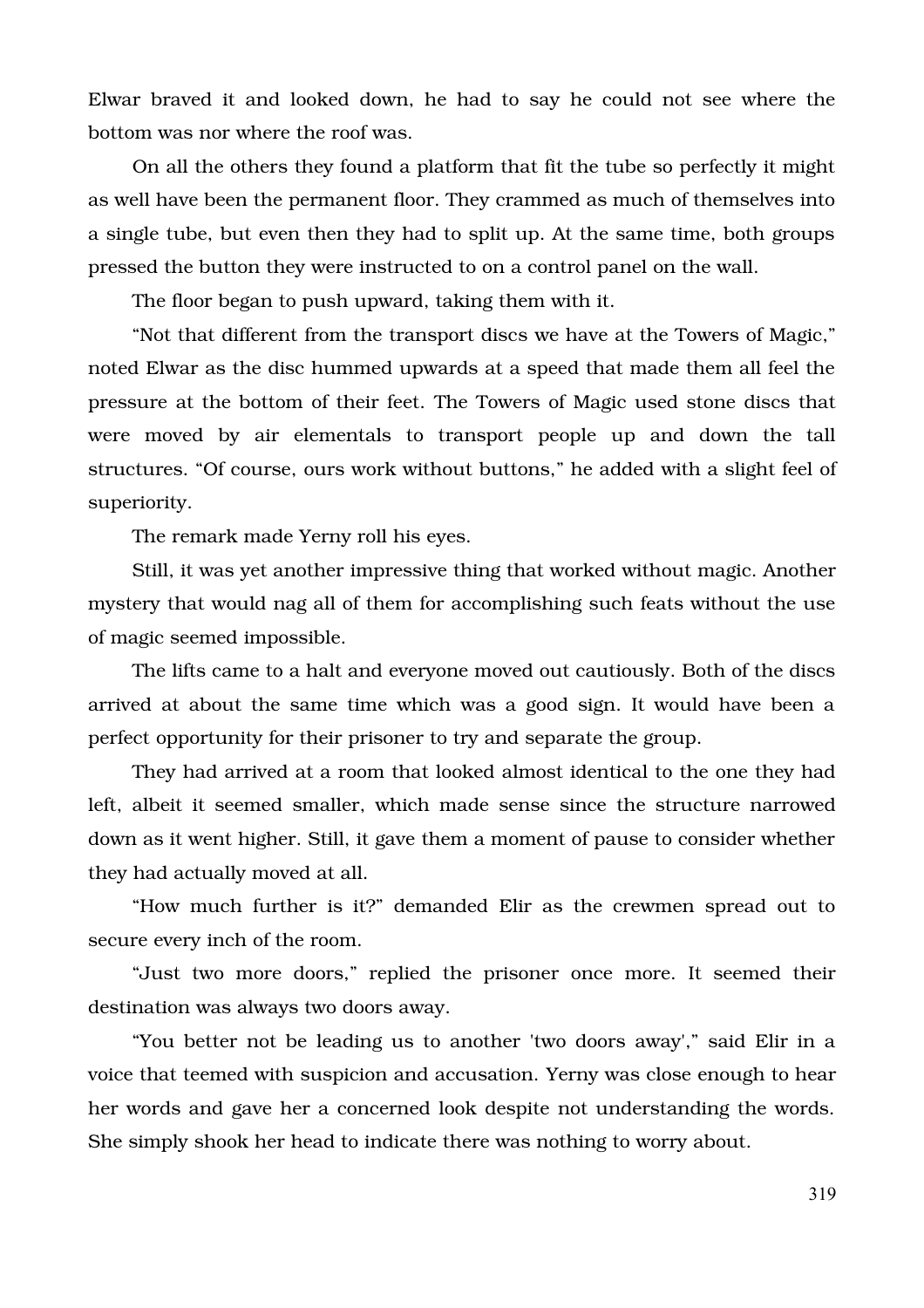The Fireborn seemed to smile briefly and the flames danced around his head a bit more vigorously, but other than that there was no reaction out of him, save for pointing out the next door they should go through. There were five doors to choose from so they were lucky to have him along to guide them. Otherwise they would have ended up wandering the corridors for who knows how long.

"This place gives me the creeps," whispered Travis as he and Reyes made their way towards the door. They were the lead in securing any doors they had to pass through.

Reyes could not help but nod in agreement. "It's way too empty for something this big," he whispered back. "How come we haven't seen anyone else?"

"Exactly," agreed Travis as they got close enough to the door for it to open. "It's like a ghost ship drifting at sea."

They hushed down as the door opened and peered through. Both gripped their Gardless provided rifles tighter. It was another small room with tables and chairs and other furniture you might expect to find in any merchants office.

"Empty," muttered Travis. "Why are they always empty?"

The two moved into the room to ensure it really was empty. They looked under the tables and prodded every corner that might hide something or someone.

They found nothing.

"You think our prisoner's the only one here?" asked Reyes as the two motioned for the rest that it was all right to come in.

Travis spluttered. "Wouldn't put it past it seeing as how things have been so far."

Both men got a meaningful eye from Troen as he walked past them. His sensitive ears had heard every word they had said. While he shared some of the same thoughts they had been too noisy to his liking. He expected better from the two men.

The room only had a single door leading out of it which meant their goal was behind it – assuming their prisoner had not lied to them. Elir found her heart racing as the men began to move towards the door to open it. What was behind it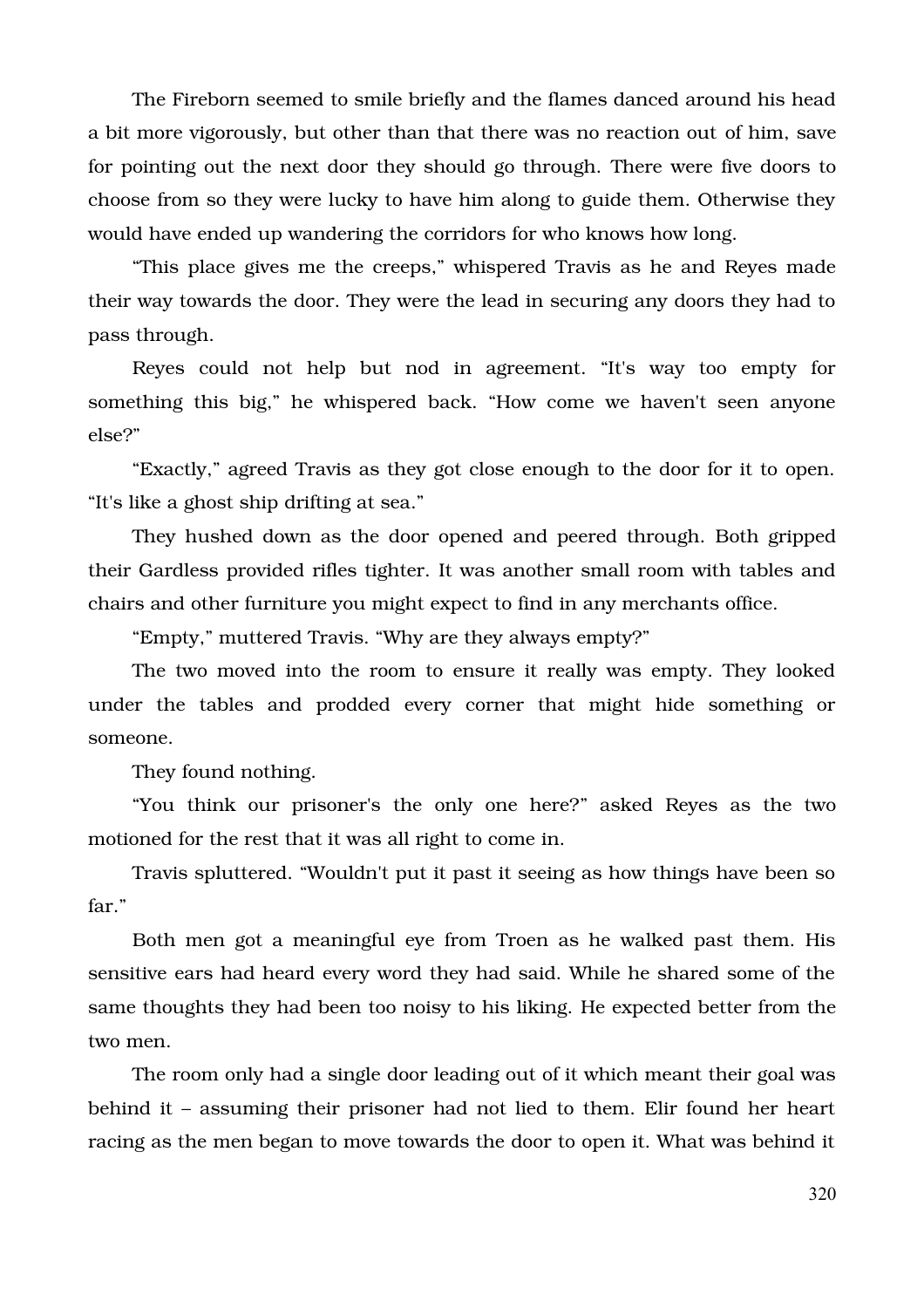would be their salvation. Provided they could figure it out.

She glanced at Yerny and Elwar, the two who were most likely to have a chance at cracking it. The Fireborn would be unlikely to offer them much assistance in figuring out the controls. A few hints was the best they could hope for and even that would be stretching it. Given that Elir was having trouble reading even the signs on the doors it was unlikely she would be able to read any sort of instructions that the controls might have on them.

But they had to try.

The sound of the door sliding open pulled her from her thoughts and forced her to focus on the present once more. She saw Travis and Reyes enter the next room and a few moments later they signalled the rest of them to come through.

The room was nothing like they had ever seen before. The wall opposite to the door was dominated by a huge window that gave a panoramic view of the outside. They could see there was a large landing platform right outside, much larger than the one they had landed on. You could have fit ten *Wind Sabers* on the platform, back to back, and still have room for more.

Why had the Fireborn not instructed them to land on it? It looked to be closer than the one they had used. Elir shook her head. Too many things to distract her from matters at hand.

The room itself was staggered, slowly descending in sections. Each section had rows of tables and chairs as well as images and text seemingly floating in the air. They could see lines of text run by on one screen and images from empty corridors flick through on another.

Each table had all sorts of buttons on them, some flashing, others a dull grey. Much of it was incomprehensible to the small group that had barged in. They felt like ants as they began to realize how large the difference between them and the Fireborn truly was.

"Which ones are the controls for the energy gathering?" demanded Elir of their prisoner after having come to grips with what she was looking at.

"All of them," came the amused answer from the Fireborn.

Elir's heart sank. There were tens of stations that could each need tinkering to get the result they had come seeking. Even the most optimistic person would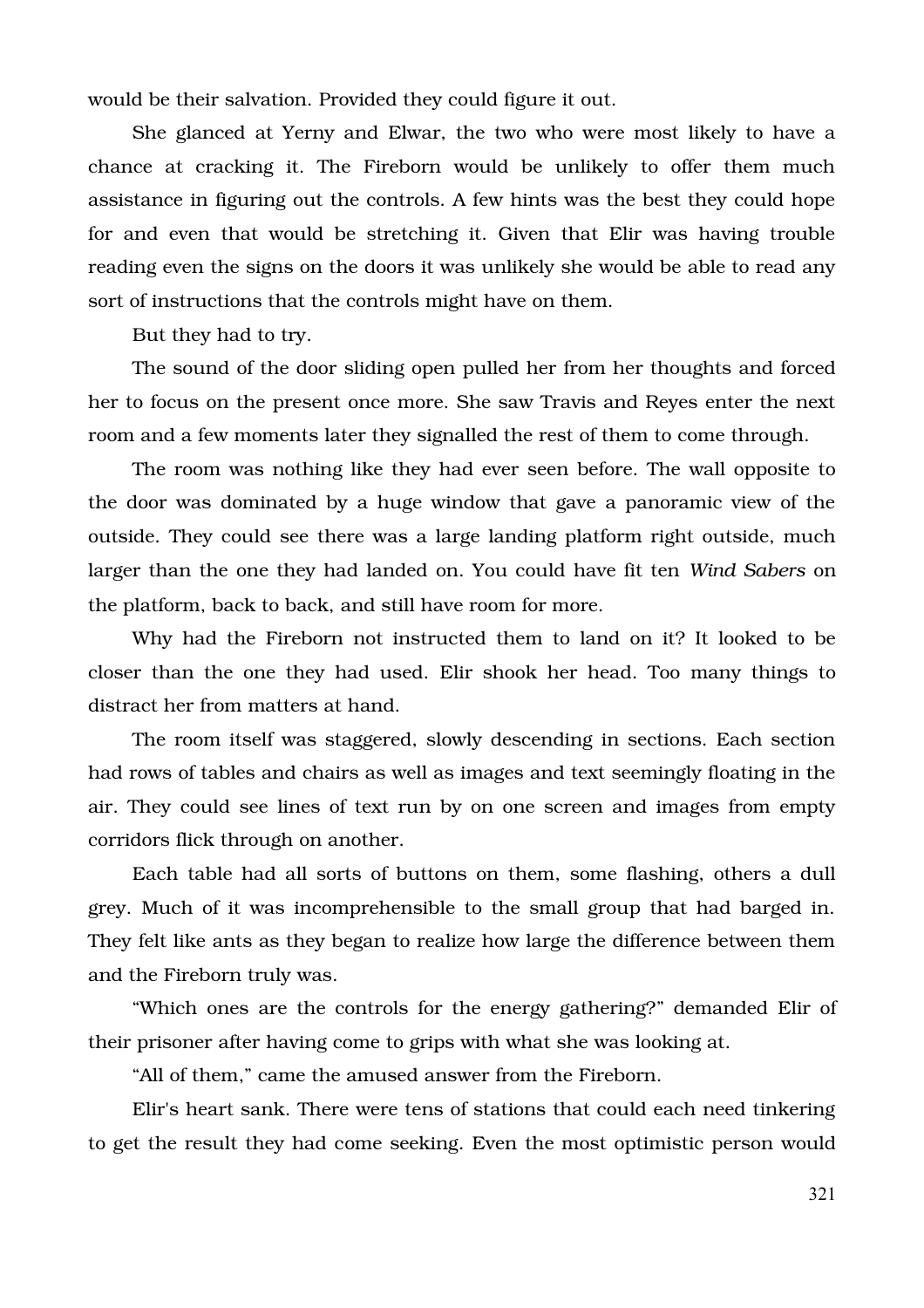have broken down in tears upon hearing it. There was no chance they would be able to change anything according to their desires.

She shared the grim news with the rest of the group and watched as Elwar and Yerny went over some of the controls. She tried to make sense of the writings on the see through screen and buttons, but it was no use. The text was nothing like she had seen before.

"How are we supposed to figure this all out?" she asked of Elwar and Yerny.

The two exchanged concerned looks, a clear sign neither of them was feeling overly certain they could figure it out. "We've only been at it for a few minutes," said Elwar trying to sound calm and certain. "It could take days to get to the bottom of it all."

"Do we have that much time?" asked Elir. She could not help but think they were not really alone in the structure and that staying for any prolonged period was certain to call trouble to them.

"We'll have to make enough time," said Yerny firmly. "We have no other choice."

"And how do you propose we do that?" demanded Elir. She was not happy about how uncertain and poorly planned the expedition had become. They had expected much simpler controls that were concentrated into one or two spots. The complexity of it had thrown all the plans out the window along with the bath water.

She looked around herself and saw various crewmen exploring the large room. Some had gone to the large window and were looking out at the scenery and the huge landing platform. She saw Reyes and Travis standing together and talking, no doubt sharing the same concerns she had about their long term stay.

"We'll just have to take things as they come," said Elwar in a calming voice. "You can't plan or prepare for everything. That much we should have learned on this journey."

The priestess had to admit that if the journey had one lesson it had taught them, it was that plans could fail no matter how well they were thought out and prepared for. Something unexpected could always happen that yanked the carpet from under you.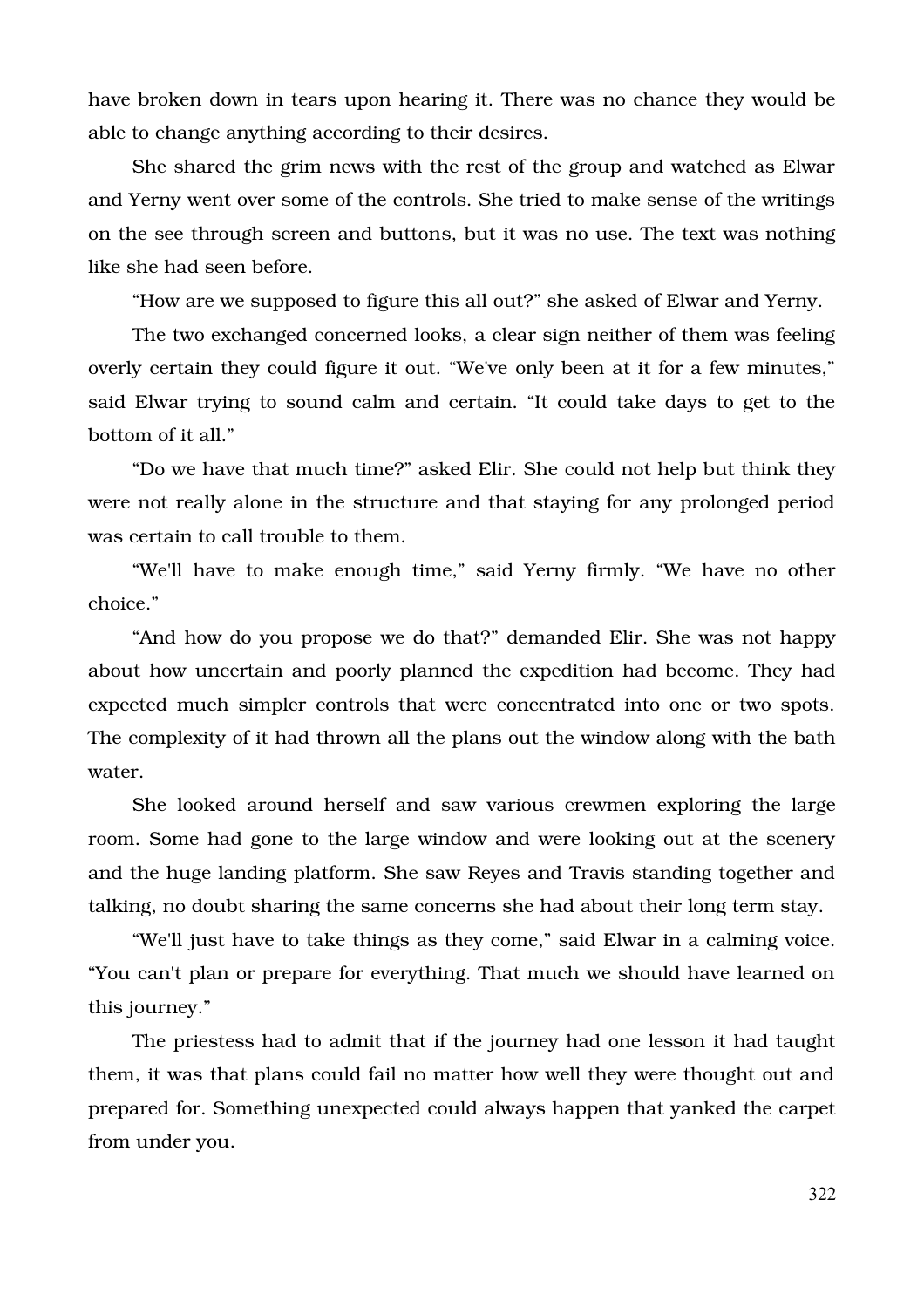"I still don't like being forced to improvise," replied Elir grumpily.

"Come with me," said Troen as he got next to her. "Leave the two of them to work in peace."

Reluctantly and with a deep frown on her face she followed the elf to the large window that offered a spectacular view. Even in their present situation she could appreciate it.

"Don't worry. We'll figure this out," the captain said and gave her an encouraging smile. "They'll figure it out," he added and looked towards Elwar and Yerny who were busily hovering over the control stations.

"If only our prisoner was more co-operative," sighed Elir and scowled at the Fireborn. There were four crewmen nearby it. It seemed more interested in what Elwar and Yerny were doing than anything else. Perhaps it feared they might actually figure out the controls.

"Well, there's not much we can do about it," said Troen, knowing full well that they could use the water threat, but that the morals of the people involved would not allow for it. No matter what the Fireborn were or what they were planning, torturing the information out of him did not sit well with any of them.

"I could still try talking to him," said Elir with slight hope in her voice. "It's not going to hurt anything."

Troen nodded and watched as the priestess made her way to the prisoner. He doubted she would get anything new out of him, but like she had said, what would they lose by trying? Only time and that was something they had enough to spare.

"How are things looking, captain?" came a question from behind him. He did not need to turn around to see who it was. The voice of Reyes was familiar enough for him.

"It's looking like it'll take a while," he replied and turned to look at the man. He found Travis standing there right next to him as well, which was no surprise. The two seemed nearly inseparable and given everything they had gone through, it was not surprising such a comradely had formed between them. Add in Millard and you had the three men of the crew who would stand together against anything thrown at them and they'd do it with equal determination.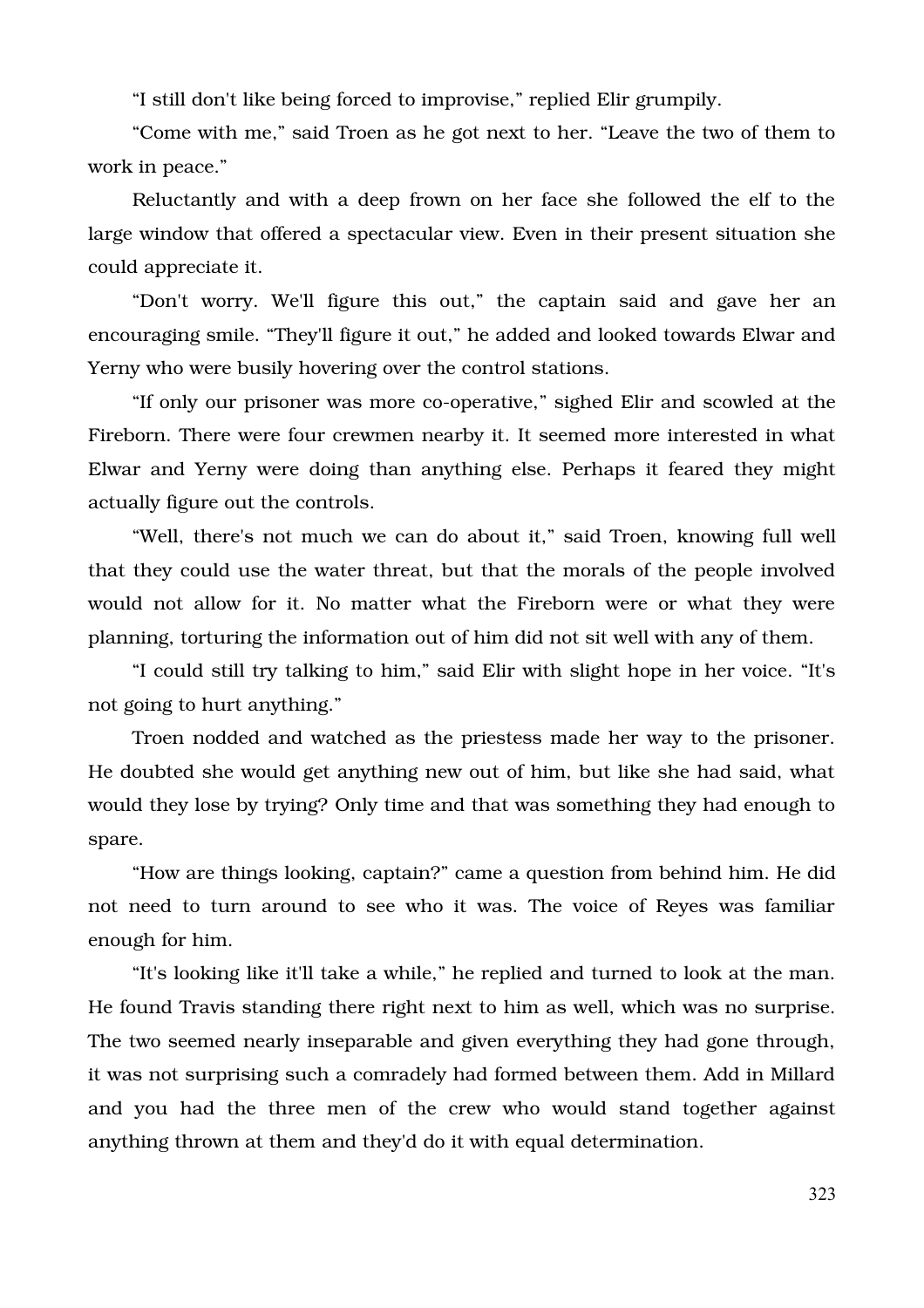Troen considered Elir to be lucky that she had gotten such men to feel so protective of her.

"Do you think this'll be our ticket home?" asked Travis as he looked out the window. There was a mixture of anxiety and wonderment on the young lads face.

"I hope so," replied the captain, not wanting to give false hope to the men. Being too optimistic had a way of landing you in trouble later on.

The answer seemed to satisfy the young man and they stood is silence for some time before all of them noticed the same, worrying thing.

A ship was landing on the platform outside the window.

It was not made of wood nor was it a sailing ship. In fact, calling it a ship at all seemed misleading. It looked to be made of the same material as the structure they were in. It was hard to tell the shape of it as it started to cover much of the view the window offered. By their estimate it left almost no room on the large platform it was landing on.

The best they could determine was that the craft was vaguely triangle shaped with bumps and out reaching parts to it. It was landing with one of the long sides towards the structure while the nose looked to be pointed away from it. They could see hatches open at the bottom of it and metallic legs protrude out of them to make it stand on the ground.

There were no visible windows on. They could see small jets of fire rush out in places, no doubt to slow the ship down as it neared the platform. Had they been outside the roar of them would no doubt have been deafening.

"So much for having time," muttered Troen in awe as he watched the craft touch down.

The rest of the expedition began to notice the landing monstrosity as it blocked the sunlight that came through the window and slightly dimmed the room. Everyone dropped what they were doing as their attention was drawn to watch in awe at the massive flying thing.

"What is that?" demanded Elir from their prisoner as she recovered from the initial shock.

The Fireborn laughed. "My crew," he responded in a voice that sounded like a raging forest fire.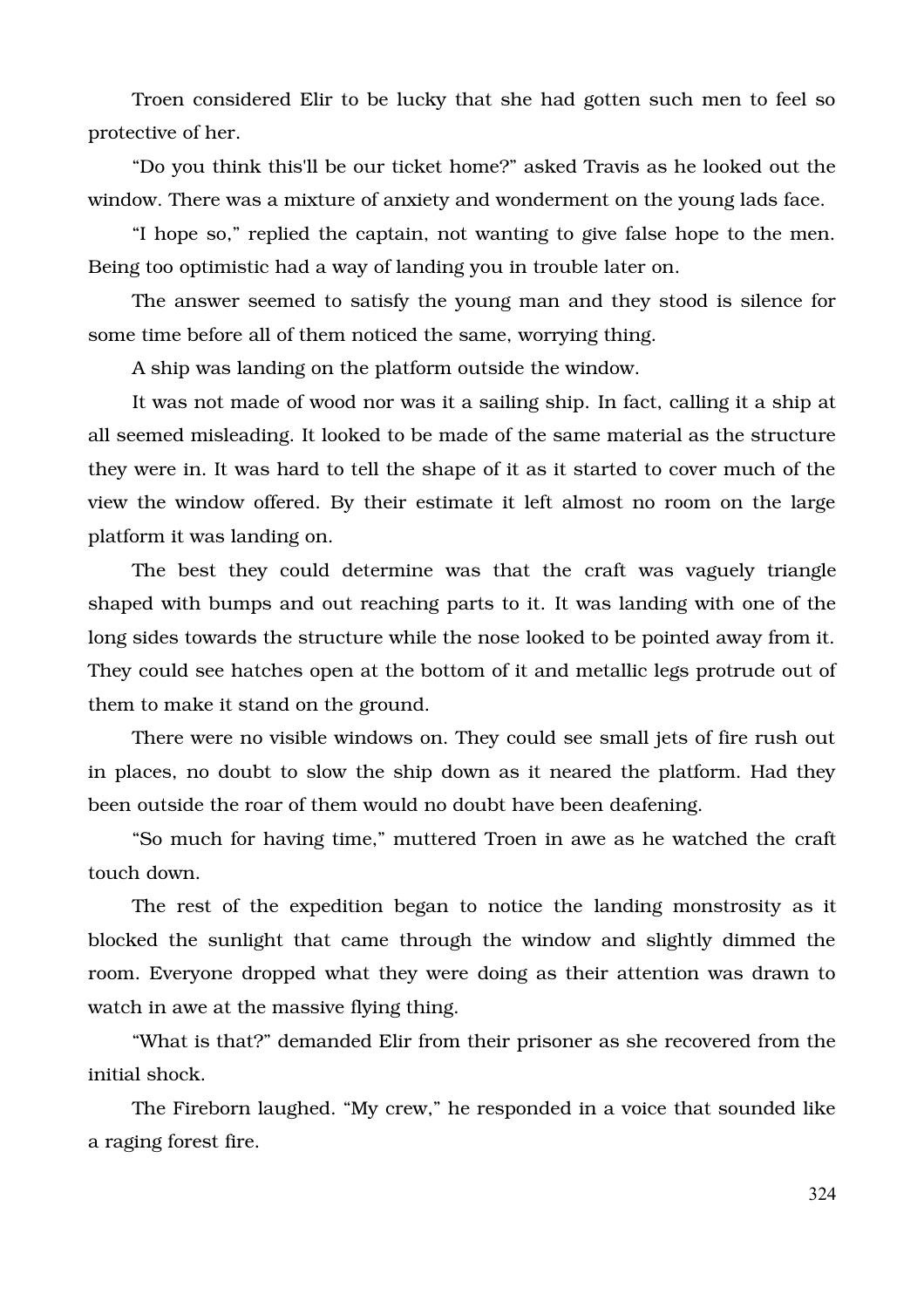"I don't understand," said Elir. "Explain."

"I was here alone," admitted the Fireborn. "I was the lone guardian because the rest of the crew was needed elsewhere to tend to an..emergency. Now, they have returned."

Cold shivers ran down the priestesses spine. They had been played for time. They had been lured away from their only means of escape and split into two groups that were unlikely to hold against so many on their own.

It all made sense now.

How it had been so easy to fly to the structure and how they had seen no one despite circling around it several times. With all they had seen she had no doubt they would have something that could have shot down their ship with little trouble. Why they had not encountered anyone else was instantly explained and made her feel like a fool for not questioning that fact more.

"You lied to us!" she accused their prisoner, though she knew it to be futile. It would not change anything.

The Fireborn simply laughed.

Elir looked around herself helplessly. She saw the crewmen point out the window at the craft and many of them gathered in small groups. To her relief she saw Reyes, Travis and Troen walking towards her.

To her surprise it was Reyes that first spoke.

"Is he talking?" the man demanded with a voice full of foreboding.

"No," admitted Elir with slight worry as to what the man was getting at.

Reyes held out his hand and Travis placed a water container on it. The man popped it open looked at Elir with as serious an expression as she had ever seen on anyone.

"Tell that thing that unless we get what we want I will pour this water on him," said Reyes with certainty in his voice.

"You can't be serious," said Elir in a firm tone. She was not about to condone the use of such tactics, even in the face of the current situation they were in.

Reyes grinned wickedly, "I'm as serious as I get. Either you tell him or I pour the water without giving him the chance to save his skin."

Elir gave Troen and Travis a pleading look, but neither of them offered any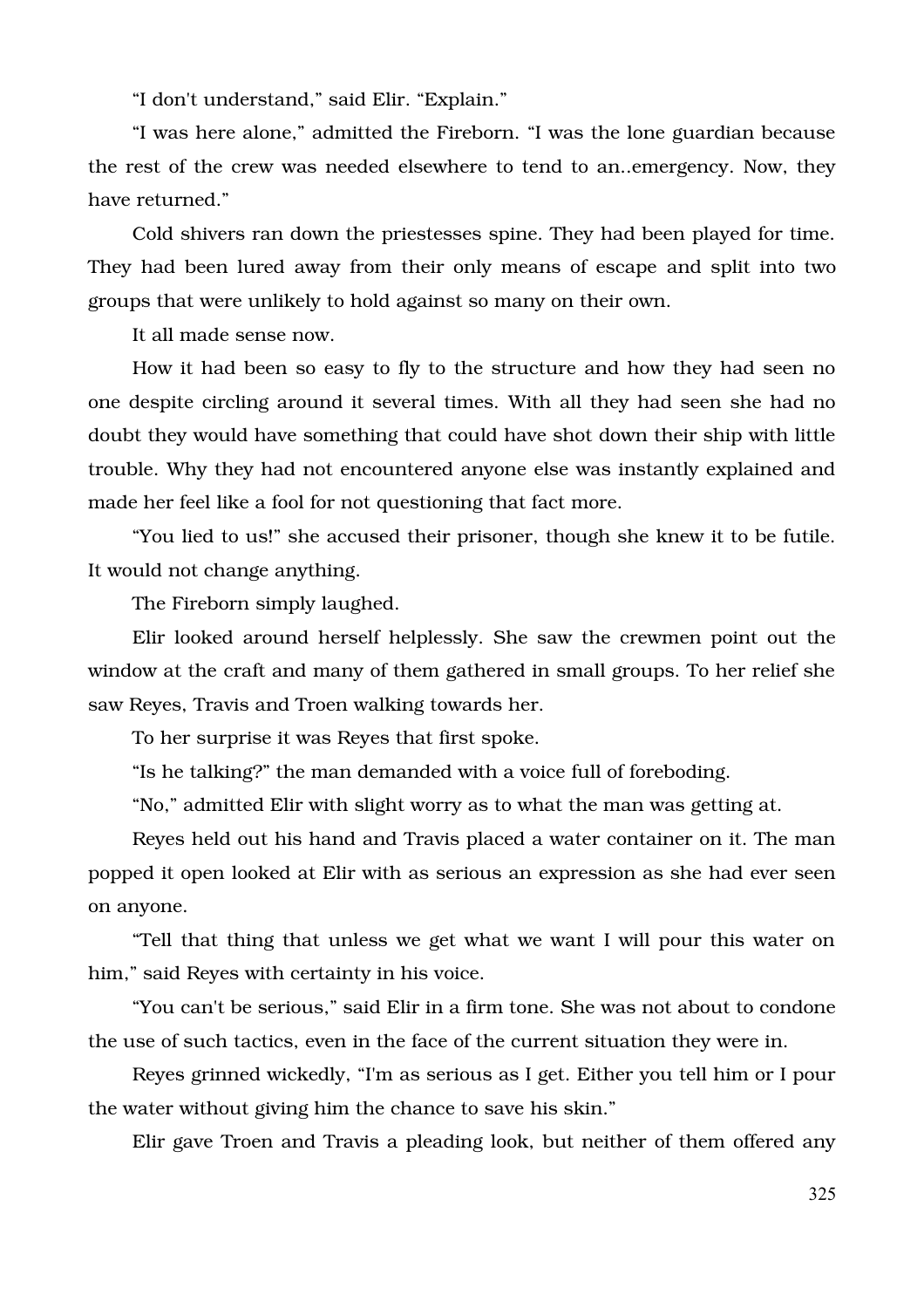sort of support to her position. They were both in cahoots with Reyes it seemed. She had thought she knew all three of them to be better men than that, but it seemed that when it came right down to it, they would falter on their principles.

If they even had them to begin with.

"Fine, I'll tell him," she said in a voice that left no doubt in the minds of the men that she was not pleased.

The Fireborn turned apprehensive as he heard the threat, but refused to offer any more assistance to them. Elir told the three men as much.

"Fine, if that's the way he wants to play it," muttered Reyes and brought the water container over the Fireborn's head and poured out some water. In sizzled as it hit the flames and the Fireborn seemed unconcerned, but as the water kept pouring and found its way to the cracks of its skin the effect was immediate and drastic.

The flames around its head puttered out and screams of pain began to emerge from its lips. Where the water was being poured, new cracks appeared on its skin and made the water even more effective.

"Stop! Stop! I'll help you!" the prisoner screamed and Elir quickly told Reyes to do so.

"How do we get enough energy to our ship now?" asked Elir from Elwar who had walked over as the screams had started. The situation had changed and they no longer had the luxury of being able to wait around for the ship to recharge in a normal fashion.

"If the structure can draw energy it would make sense that it can put it out as well," pondered the wizard. "Our best bet is to have it point as much energy as it can to *The Wind Saber*. That should make the re-charge process much quicker."

Elir nodded and started to ask the prisoner the questions. As she did, she glanced out the window. The craft had now fully landed and a door had opened with a ramp that led down to the landing platform. She could see several suited figures emerging from inside, though it did not look like they were in a hurry.

"Yes, yes, it can be done," the Fireborn muttered, his otherwise fiery voice sounding muddled. The flames around his head had not returned. Instead, there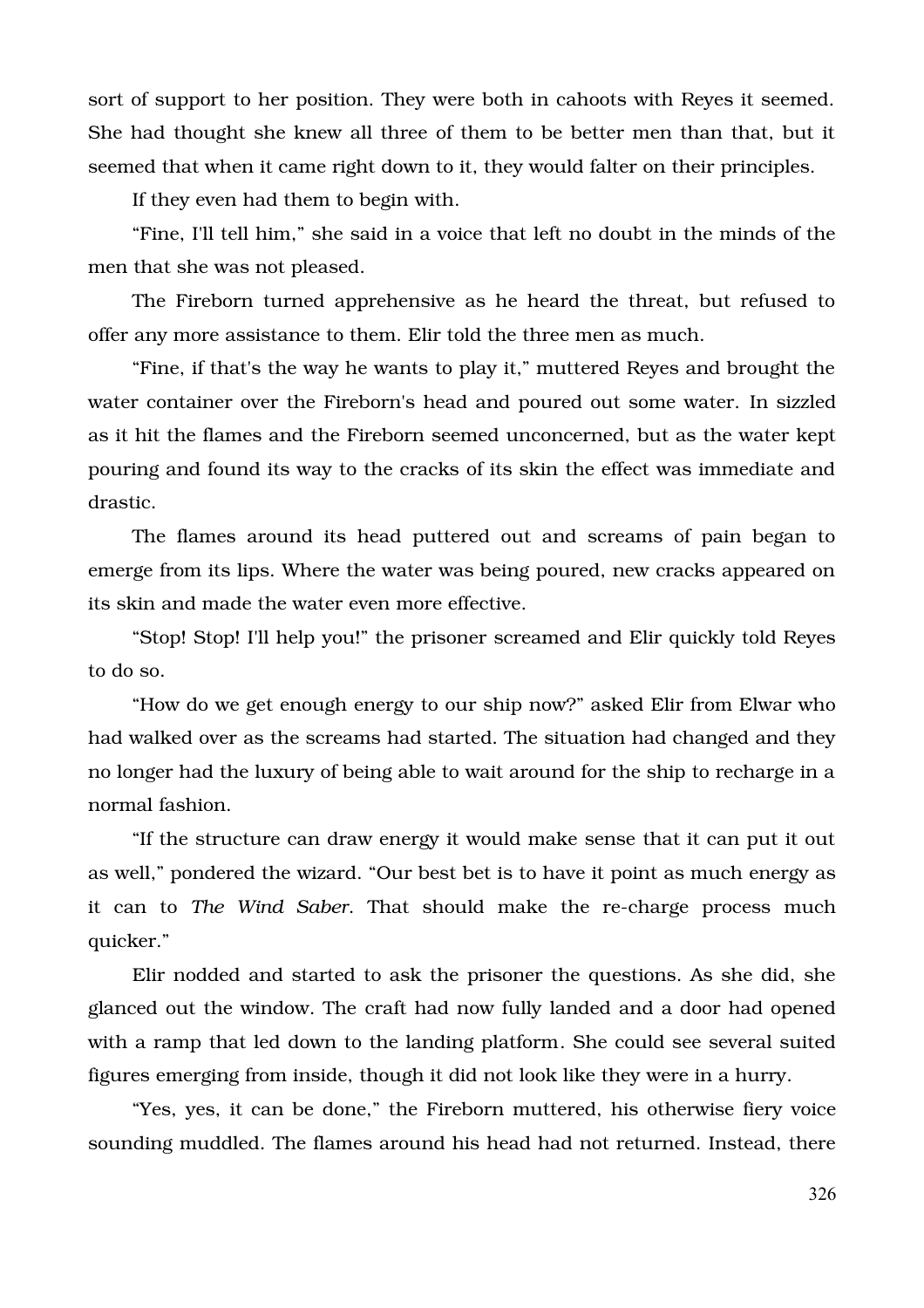was smoke rising from the cracks in his skin,

"Then make the needed changes," said Elir in a firm voice and allowed Reyes and Travis to lead the prisoner to the controls. "And don't try anything clever," she added as the Fireborn went to work pushing buttons and entering commands that quickly scrolled away at the screen before them. "We've got plenty of water."

It disgusted her to fling such threats, especially after seeing the effect the water had, but the dice had been rolled and fighting against it would only be detrimental in the present situation.

She was not about to become the person who prevented their return home.

The Fireborn grunted something she could not make out and continued to work. They moved to another control station as he indicated his work to be done on the current one. Thankfully it did not seem to take him long to put in all the commands that were needed.

The crewmen looked around nervously and guarded the door as their prisoner worked to send them home. They were wary whether he'd come through for them after being treated in such a way, but there was no choice left.

It seemed they never had much in the way of choices.

Perhaps even more nervously the crewmen at the windows looked on as more and more suited figures emerged from the craft. So far they had counted thirty of them and it did not look like the vessel was even beginning to empty out. How many were there? Given the size of the thing and the structure there could be thousands and when even a single one could give them enough trouble. They would have no chance against all of them.

"He done yet?" demanded Yerny as he looked on nervously at the army that was marching out onto the platform. He had no desire to encounter even a single one of them and they were quickly running out of time to sneak out unnoticed.

"One more left," replied Elir as they moved to the last of the control stations. It was apparent in her voice that she shared the same sense of urgency as the gnome did.

"How are we going to get back to the ship?" asked Yerny, directing the question to Troen.

The elf had a moment of concerned look on his face. Would they be able to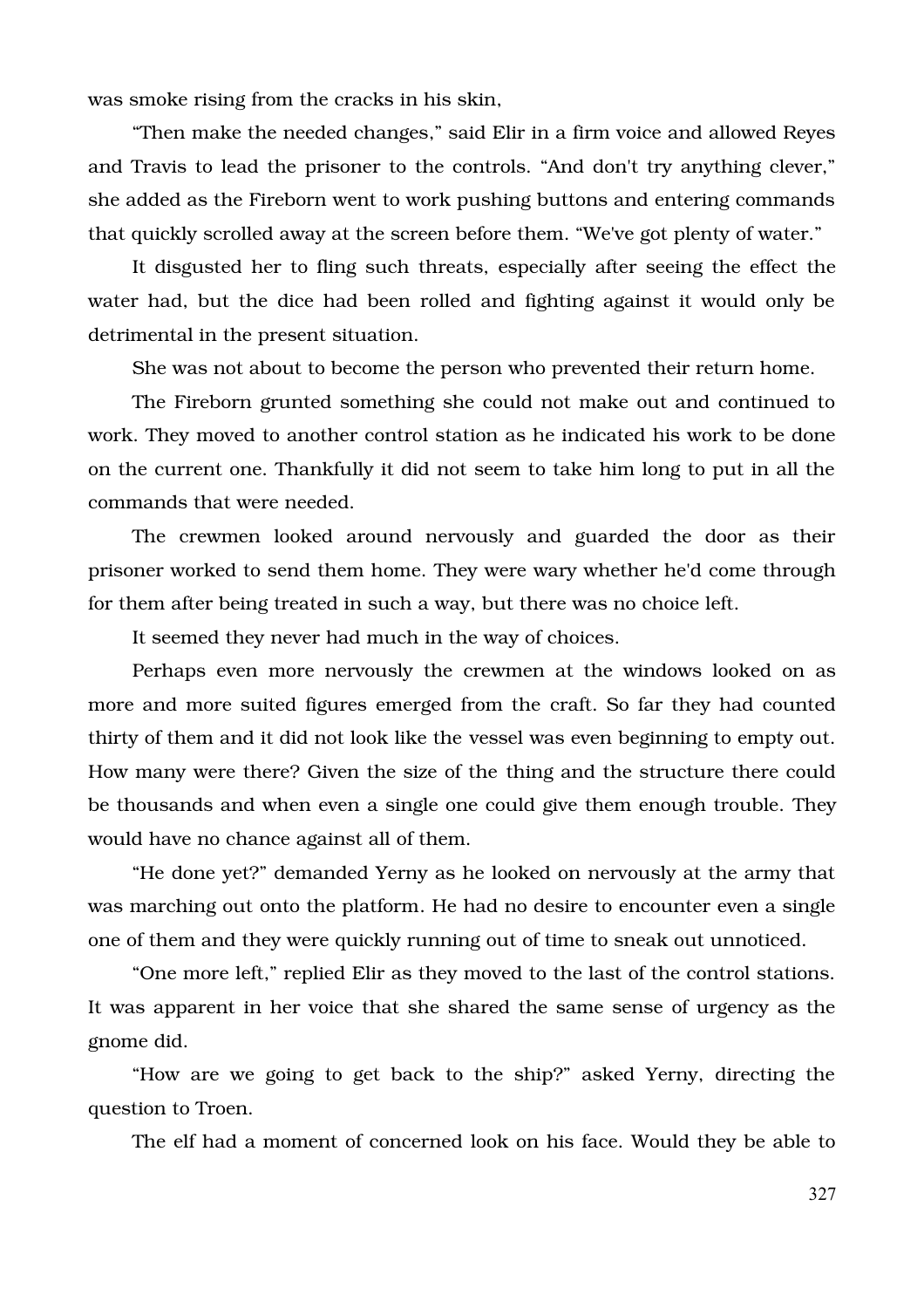return the same way they came in without running into the returning Fireborn? Then again, what other choice did they have? They knew of no alternate route and trusting their prisoner to guide them through another way was risky at best. If there even was another way.

"We'll just have to re-trace our steps," the captain finally said. "I'll send a couple of men in advance to ensure the route is open." He was quick to gather a few volunteers and send them off ahead. It didn't look like the main group would be much behind as the Fireborn was working surprisingly fast now.

"Let's hope those on the platform stay there for a while longer," said Yerny. He was relieved to hear the crewmen at the window say that so far they had seen no one enter the structure. It seemed they were all just gathering on the platform and not in any hurry to get inside. Maybe they wanted to stretch their legs after a long flight.

Yerny knew that feeling all too well after being on *The Wind Saber* a long time without solid ground to walk on.

It was a tense few moments as they waited for the unwilling prisoner to finish his work. The only noises in the room were the steady humming of the various machines, the tapping of the keys as the Fireborn input the needed commands and the few nervous words exchanged by the crewmen.

"I'm done," their prisoner finally said and took a step back from the controls. Elwar stepped in to examine what he had done, though he was far from certain that he fully understood what had been done. Some of it had been very familiar and he could grasp what was being done, but some had been so far beyond what he had ever seen that there was no way to be certain the Fireborn had done what he had said he would.

Still, maintaining some resemblance of understanding might keep him on the straight path.

"What energy the structure collects is now being directed at our ship?" demanded Elir to ensure their wishes had been understood and executed as hoped for.

The Fireborn nodded. The flames around his head were slowly starting to return, a sign that the damage done by the water was slowly but surely being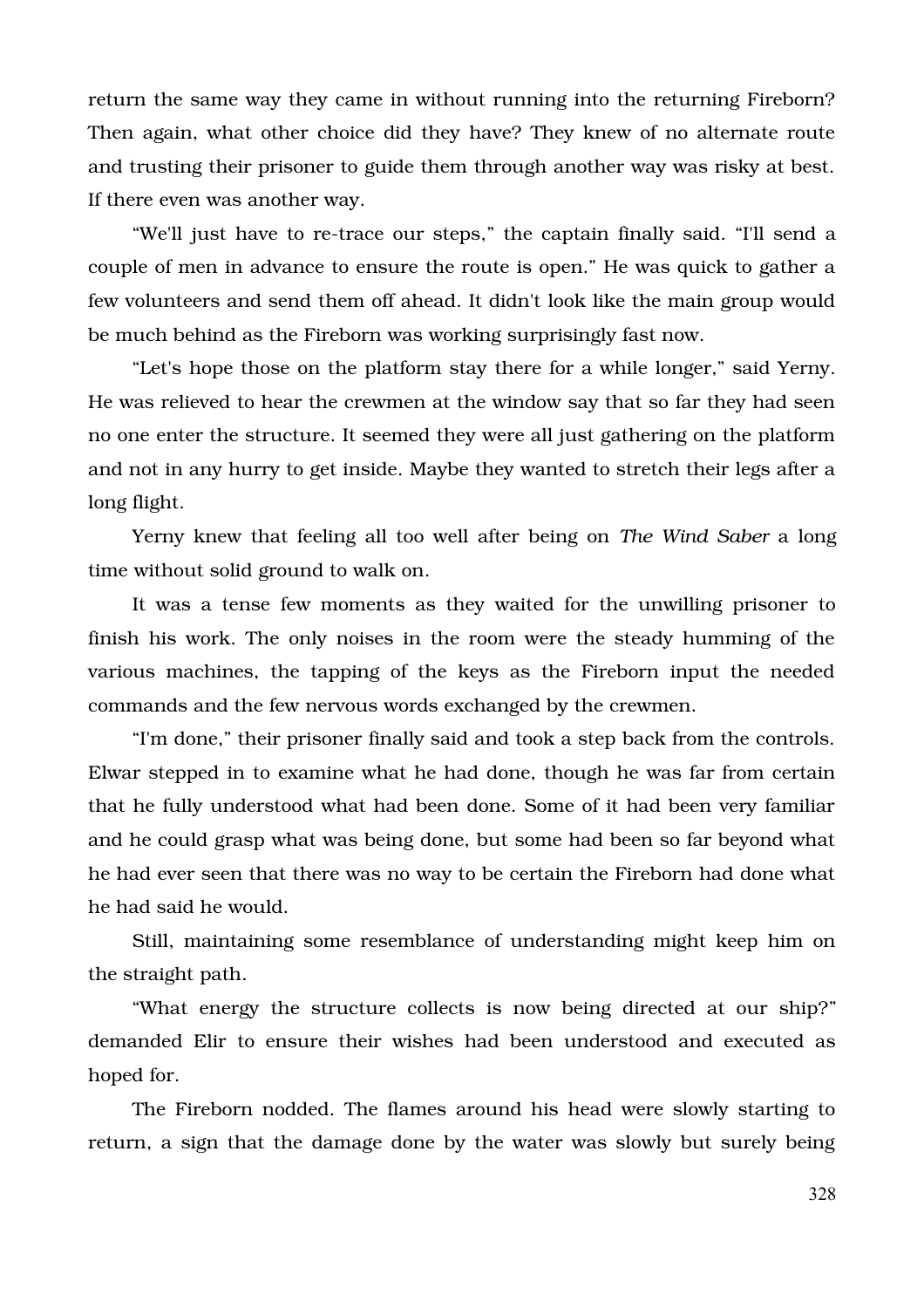undone. Still, the new cracks in its skin remained.

Elir glanced at Elwar, hoping the wizard would be able to confirm that their prisoner had indeed done what was promised. She got a shrug of his shoulders as a response along with a less than certain nod.

"How long until we can open a portal with our ship?" asked Troen from the wizard.

"With the energy amount this structure moves about, we probably already can," came the reply. The only reason it took *The Wind Saber* weeks to gather enough energy to open a portal was the fact it had to pull in the energy from its surroundings, which usually had a very limited amount of it. Here, the very air was saturated with it and now that the structure was actively pushing it all towards the ship, it would not take long to recharge fully.

The captain nodded with approval. It was likely they would have to get moving the moment they got on-board the ship.

"Let's get moving then," he said and the crewmen began to take formation.

"What do we do with him?" asked Elir, referring to their prisoner.

"We take him with us," said Reyes in a grim voice. "If it comes down to it, we can maybe use him to get through his buddies."

Troen nodded approvingly. "At least as far as our ship. After that, I don't think we have a need for him."

The crewmen surrounded their prisoner once more and began to shove him towards the door. Elir looked on helplessly as the situation went further and further away from her comfort zone. Torture, using a prisoner as a shield; these were things she would have expected from lowly orcs or other creatures more close to beast than man, but here she was among men who she had felt immense respect for, doing these very things. She could not help but feel shame for it.

In a gloomy mood, she followed Reyes and Travis out of the room and through the smaller one into the large hall. Before leaving, she took a last glimpse through the window to see yet more Fireborn coming from the craft. She could see a large crowd of them already standing on the platform.

It was a crowd she did not want to face and it made her think that perhaps taking their prisoner with them was not such a bad idea after all. It might save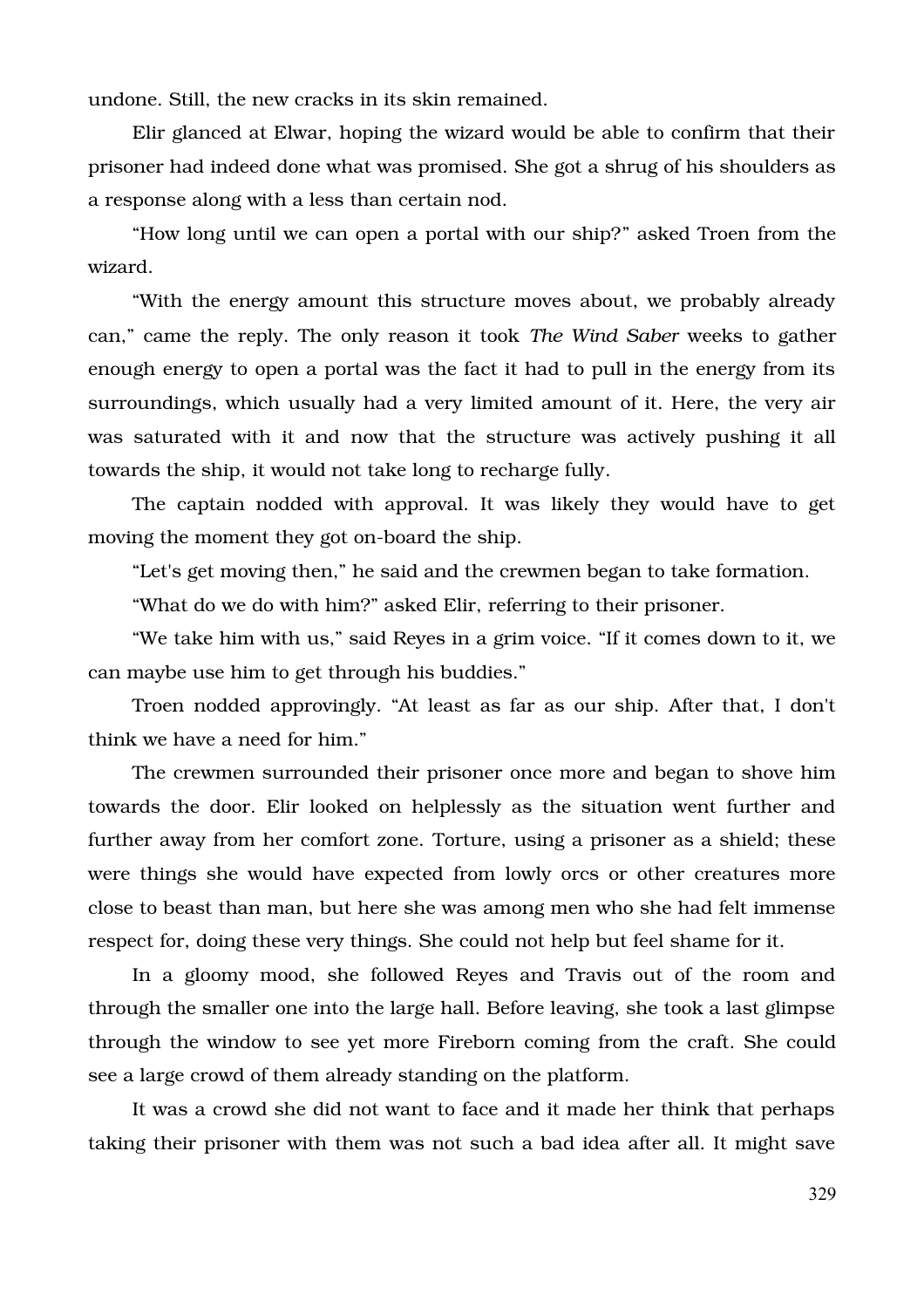everyone's life.

They went down with the transport tubes just as they had gotten up with them. All the way the nervousness grew as they knew the further they got the higher the chance they would run into the returning Fireborn.

The fact they had not already come into the structure was a miracle unto itself. They had to have seen *The Wind Saber* parked at one of the landing platforms. Maybe they assumed the single guardian they had left behind had dealt with the matter. They had little reason not to think that.

There were sighs of relief as the transport tubes came to a halt and they found the large hall as empty as when they had passed through it the first time. The crewmen quickly spread out and went on to ensure the way was clear. It was a small miracle they remembered which door they had come through. They had passed through so many in places looking exactly alike.

They did not linger as they had when coming inside. Now, they wanted out as quickly as possible so there was no time to stop and admire something. At a brisk pace they made their way across the large hall and off through the small room to the corridor that led back to their ship. All the while they were alert and on their toes for any sign of the returning Fireborn.

As they passed the windows dotting the corridor they glanced outside despite knowing the platform where the craft had landed was high above them and could not be seen from there.

They were all a bit surprised they made it back to the small room that separated the platform they had landed on from the inside of the structure. Given that the Fireborn had landed much higher it was perhaps expected that they had not had time to get to the lower levels of the structure yet. Maybe they had even missed *The Wind Saber* and that's why they had not been in a hurry to get inside.

"Finally a bit of luck," muttered Yerny loud enough for everyone in the room to hear him. The remark was met with relieved laughter as they began to realize they had made it. It relieved the tension that had been building up all through their venture inside the structure.

Still, as the crewmen opened the door and the familiar shape of their ship came to view, Elir could not help but feel that home was still far away.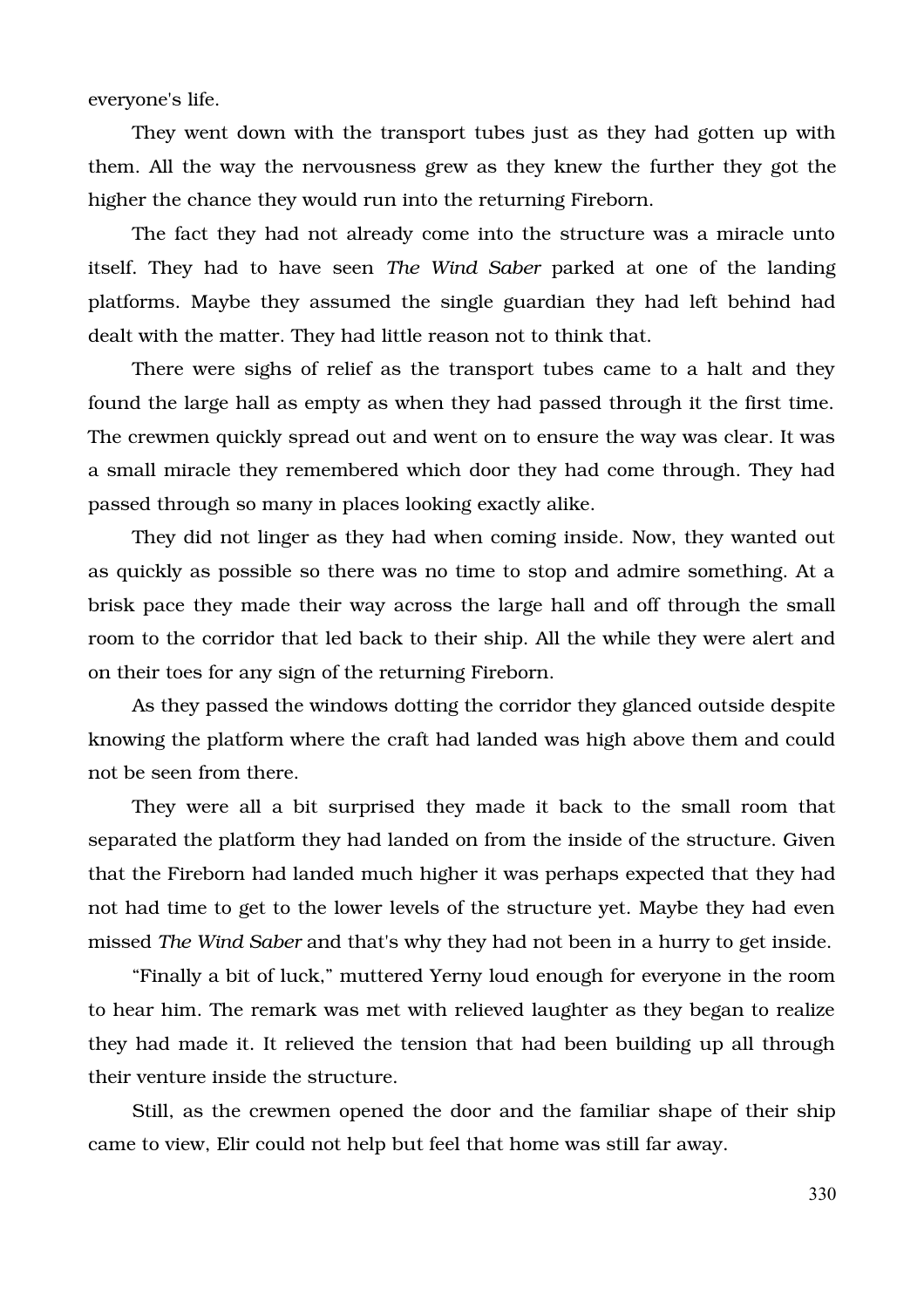## Chapter 19

*The Fireborn were a mystery. Their claim of not using magic made everything they had accomplished that much more jaw dropping. They were doing things we could not even dream about. One can not help but feel like a newborn baby when faced with the advances they have made by using mechanical devices instead of the power of magic.*

*I can only hope they never find our world for it would spell disaster for us all.*

 *Elir Ardanwen Official record keeper*

 $\rm T$  hey had abandoned their prisoner outside on the platform. He was once more tied down so that he could not move, but his comrades were bound to find him sooner lather than later. They would certainly be curious where the sole guardian had disappeared and begin a search immediately.

It had not taken long for the exploration group to board the ship and fan out to their usual positions. As they did so those that had remained on the ship shared how they had seen the Fireborn vessel approach and land high above. Millard and Rodil had had to use some stern words to keep a few of the crew at bay for they wanted to fly out the moment they saw the huge craft appear on the horizon.

Every crew had such men; those willing to abandon their comrades to save themselves. Usually a few stern words were enough to give them the courage they needed to face what they wanted to run away from.

"How do our energy levels look like?" demanded Elwar as soon as he got on in the control room. Elir, Yerny and Troen followed closely behind him.

Reyes and Travis had both gone on to see to their normal duties in getting the ship ready for flight.

"It's amazing," said Rodil sounding perplexed. "One moment they were as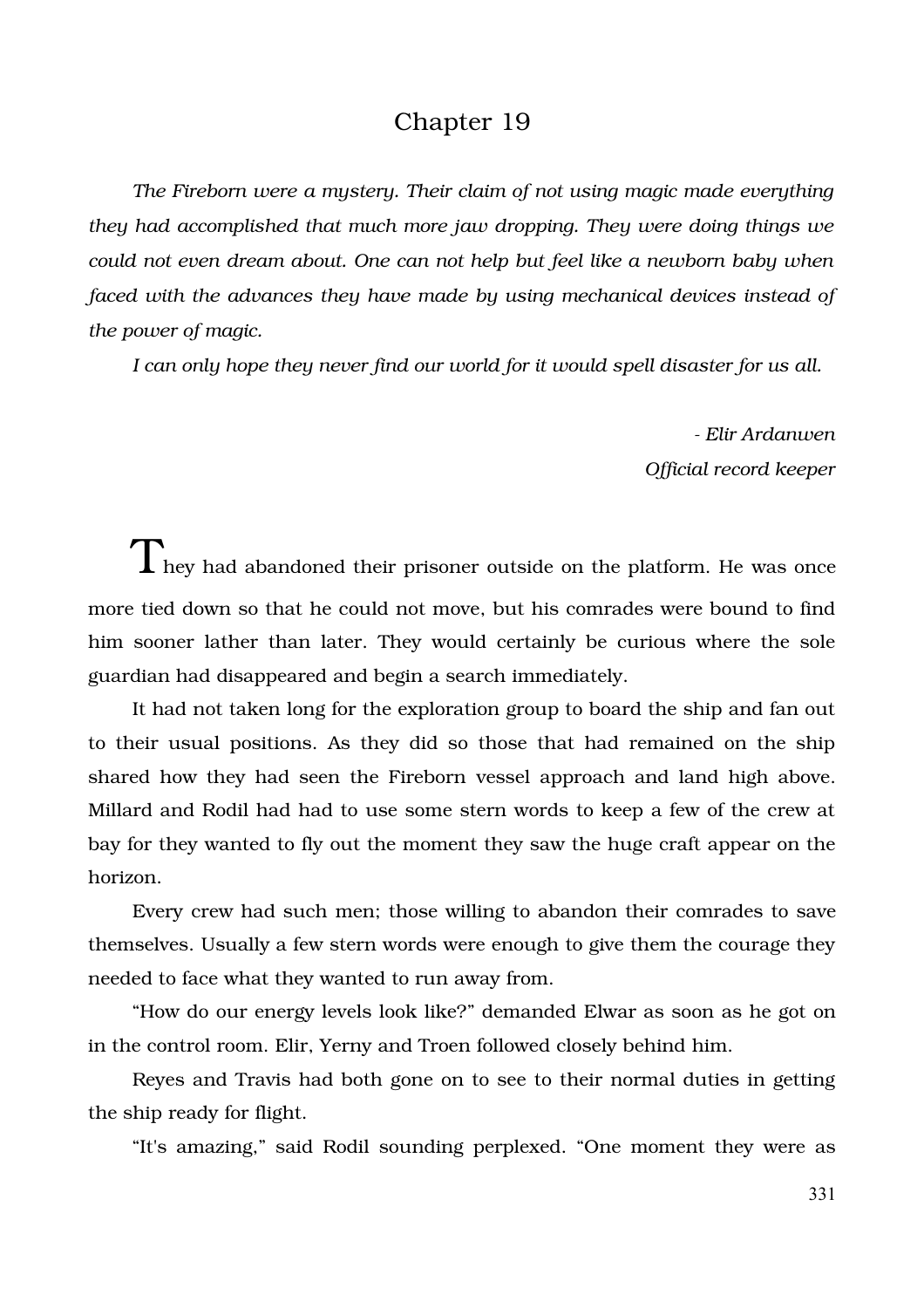level as always then the next they shot up and went all the way to the top within minutes."

"Well, it seems our prisoner was not lying after all," said Yerny. The relief was evident on the faces of everyone in the room. They could well have been tricked and now they would have been stuck in this world for who knows how long.

"You made it happen?" asked Rodil, still sounding a bit surprised. Clearly, he had not put much faith in the expedition being able to accomplish it so quickly.

"I'll tell you all about it later," replied Elwar and pushed himself to the metal sheets and examined what the runes were telling him.

"Get the ship in the air," ordered Troen and took his customary place by the windows.

"Aye, captain," echoed Millard and began to convey the orders. It did not take long for men to be buzzing along the deck and climbing the masts to unfold the sails. They could only hope they would be able to slip away unnoticed by the Fireborn. Who knew what they would be able to throw at them.

"I suggest giving the protective runes as much power as we can spare," said Elir. "We don't know what they can shoot at us."

Troen nodded at the suggestion and Elwar did as instructed. The runes outside shone a bright blue as power rushed to them. The wizard actually had to be very careful in how the energy was being distributed. The structure was pushing so much of it at them that overloading the metal cubes was a distinct possibility. The quick recharge might have already weakened some of them so he took no chances and applied every change only after careful consideration.

"All decks reporting ready," came the voice of Millard.

It had only taken a few minutes for the crew to get everything ready. It was an testament to their abilities as well as to the situation they were facing. No doubt everyone had squeezed out every last drop they had in them to get ready as quickly as possible.

"Let's get airborne then," said Troen and gave Elwar a nod. The wizard took a moment to adjust some of the runes and then activated the ones that would lift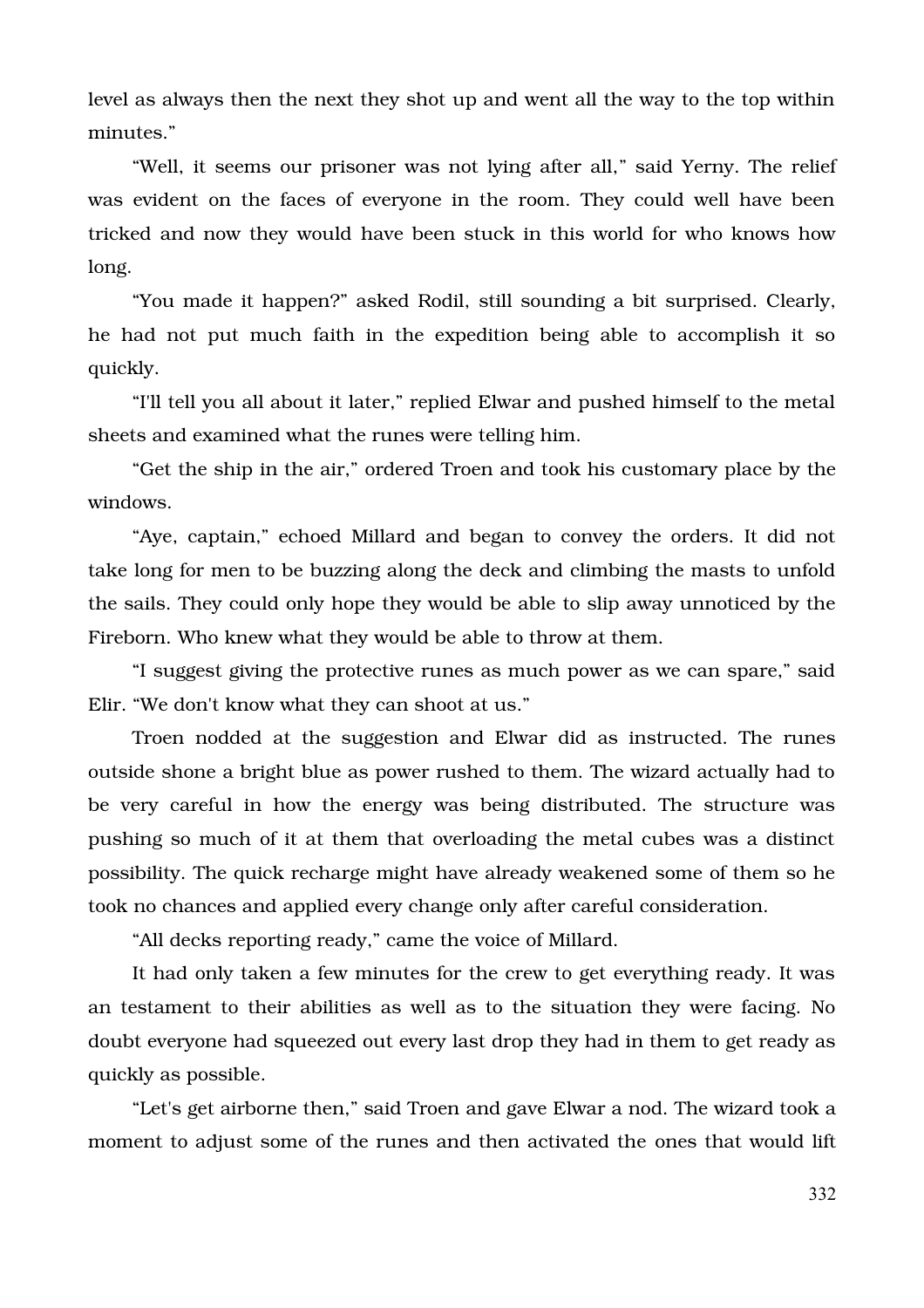the ship from the ground.

It was not the gentle climb they had grown accustomed to. It was a forceful lift that felt like it pushed their innards to their feet and forced them to grab a hold of what ever they could to remain standing. The strong push lasted for only a moment for Elwar was quick to struggle to the controls and adjust the power, but it was still enough to send many of the crew to their knees and staggering around the decks.

"What happened?" demanded Troen from the wizard who was furiously adjusting the controls.

Elwar shook his head. "The structure keeps pumping energy to us and it's causing some surges in power. It's difficult to contain them without risking breaking something."

Troen cursed under his breath. "All right. Just try not to get us killed," he finally said and directed a stern look at the wizard.

"I'll try my best," replied Elwar and returned to monitoring the metal slates with Rodil. It looked like it had turned into a two man job with the problems they were facing.

During the short burst the ship had risen a considerable amount and the platform had been left far below. The wind picked up and snapped the sails to their usual puffed out curve and pushed the ship onward. The helmsman had already put them on a wide turn that would take them away from the structure and towards the mountains they had come from.

Suddenly, the ship was rocked by what sounded like an large explosion. It tilted enough to send men sliding down decks and making others grab for anything solid they could hold on to remain upright. It took a while for the ship to correct itself once more and allow the crew to get back to their posts.

"What was that?" asked Elir as she pulled herself up from the deck. Her shoulder hurt like someone had brought a smiths hammer to it thinking it to be red hot iron.

Yerny groaned and tried to get up, but after his vision blurred for a moment he decided it was best to remain laying on the deck for a bit longer. His head throbbed, telling him he had hit it hard on something. "That's what I'd like to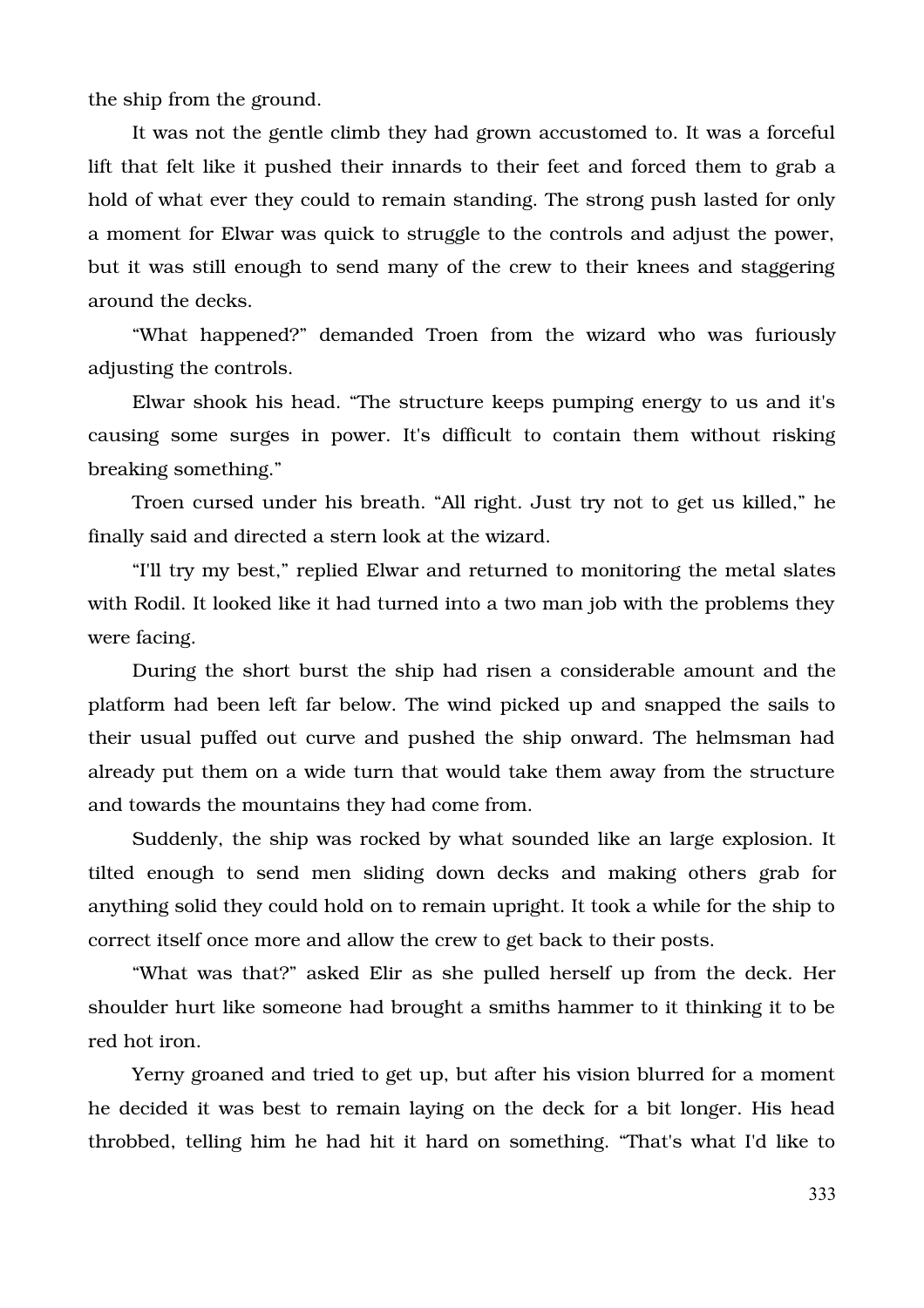know too," he muttered.

Elwar and Rodil were scrambling to get back to the metal slates. They had both been thrown from them and they had slid against the wall in a pile of limbs and robes. They checked over things with a quickness that could be brought about only by circumstances that felt life threatening.

"What happened?" demanded Troen, adding his voice to the chorus wanting to hear an explanation. "Has the ship been damaged?"

"We got hit by something," said Elwar with a concerned voice. "But the protective runes are holding. Mainly because of the extra power we're getting from the Fireborn structure."

It was a disturbing thought. Had they not been receiving the extra energy, would the ship have been damaged?

"Report from the front deck," came Millard's voice. The bald man had a scrape on his head that was bleeding, drawing a red line down his forehead, past his right eye and down his cheek all the way to this chin.

"Let's hear it," said Troen.

"The Fireborn structure has opened fire on us," said Millard and listened for more of the metallic voice echoing from the communication tube. "It's the same sort of energy our former prisoner used against us. It hit us, but the protective runes seemed to be able to repel most of it. They're reporting injuries due to the tilting of the ship."

"They're onto us then," said Troen in a grim voice. Their hope of getting away unnoticed had been crushed. It meant the ship would be under fire until they got far away enough from the structure to open up a portal home. It also meant they would not have much time left until they figured out they were feeding energy to the very ship they wanted to pluck out of the sky. They would shut it down the moment they figured it out and that would mean the ship might not be able to withstand the fire coming against it.

"How long until we can open a portal home?" demanded Troen.

"A couple of minutes and the ship will have made the full turn," reported the helmsman.

The front of the ship had been facing the Fireborn structure. To open a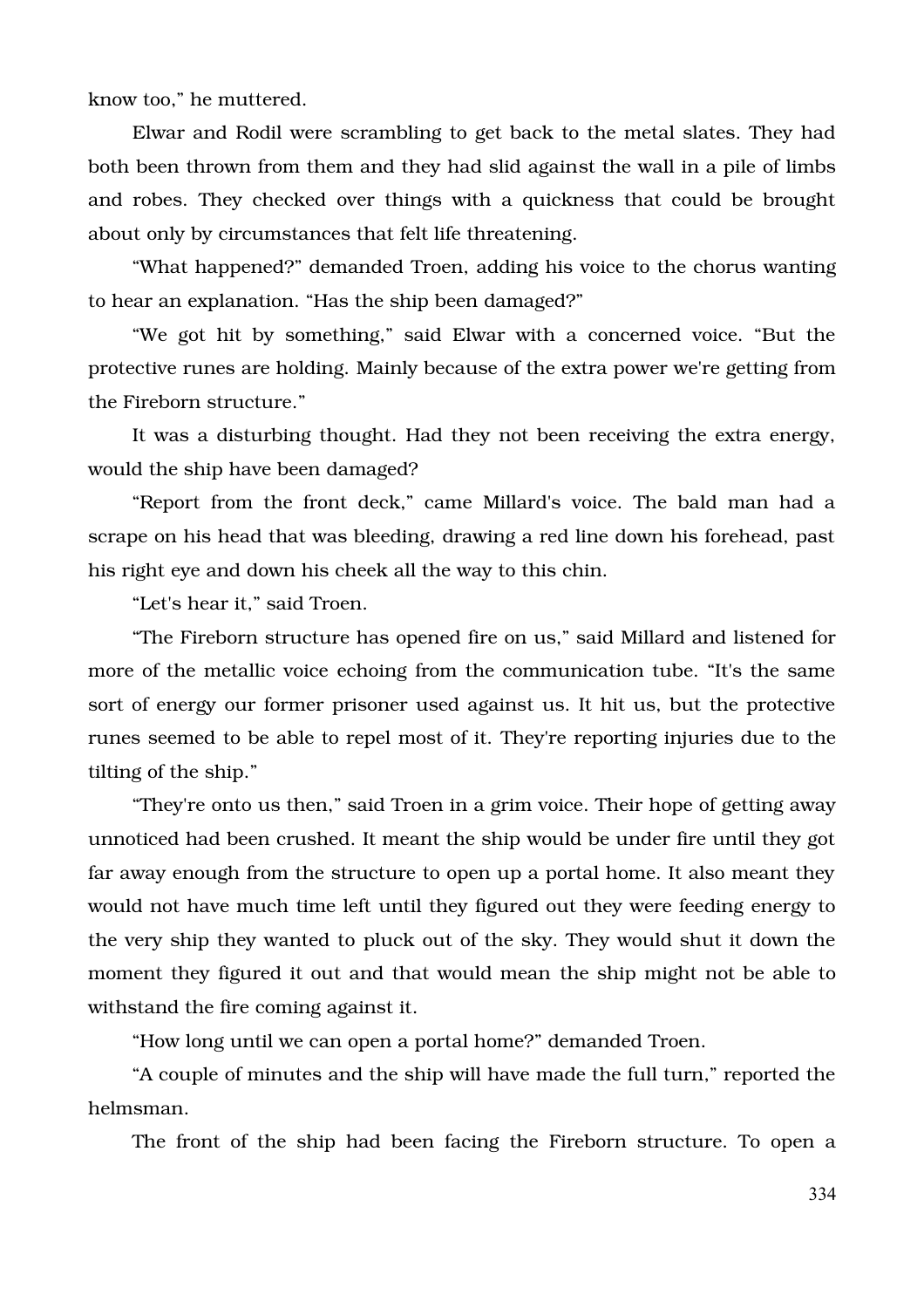portal they needed open space. They could not open it when facing something solid like a mountain face or the metal structure. It just would not work and could result in some catastrophic, unforeseen consequences that no one would like to see.

"Do your best to avoid their fire," instructed Troen and returned to the windows to try and get a look at what was going on outside. The helmsman did his best to carry out the order, but he had limited speed and space to work with  $$ more hits were likely to land on the ship.

The ship shuddered and tilted once more. Troen and Elir could see an energy flash across the wooden cover of the middle deck. The runes shone brighter than they had ever seen and – as far as they could tell – they had escaped with no damage once more.

Yerny groaned on the deck floor and pulled himself up. The blurred vision did not come this time and he managed to pull himself up to the windows in time to see last of the energy dissipate from the middle deck.

"The power they wield is frightening," he muttered, catching the attention of Elir and Troen.

"Not enough to take us out," said Troen confidently. He watched as the ship slowly turned and the structure began to slip to the side. It seemed to take forever for them to clear it and the increasing rate of fire they were being subjected to did nothing to help that feeling.

Elir had trouble mustering as much confidence in their situation as the captain did. She could not help but think they were not subjected to the full power the Fireborn could throw at them. They were probably surprised the ship had resisted their actions thus far.

The ship shuddered as yet another energy bolt struck it, followed closely behind by another. The rate of fire was increasing and made for a bumpy ride, but the protective runes seemed to be holding steady. The structure was now almost completely off their field of vision and they were faced with nothing but the mountain range in front of them.

"Can we open the portal now?" demanded Troen. Despite his confidence in the ships ability to survive what was being thrown at it he did not want to risk it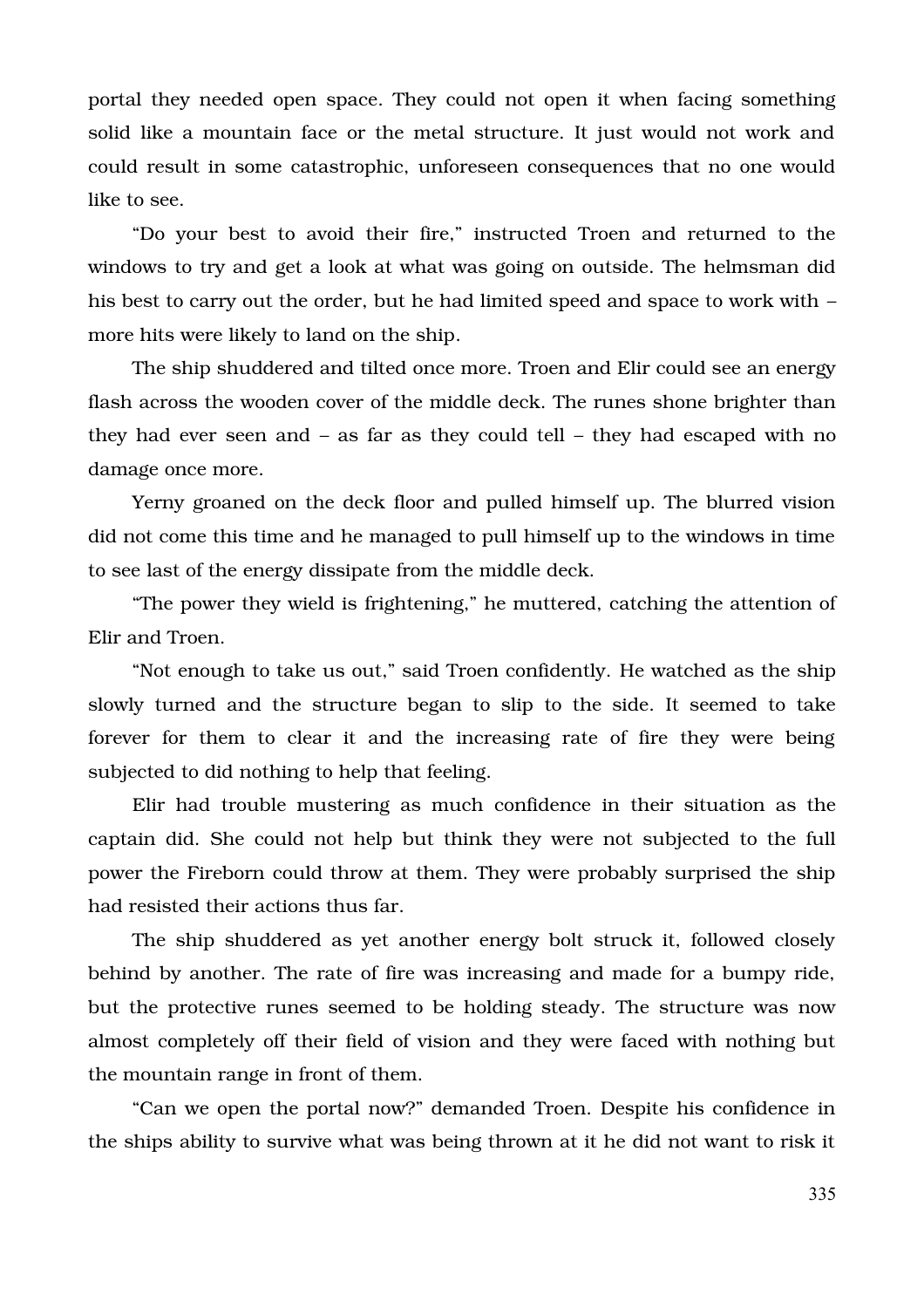and a quick escape was the best option available. Besides, getting home was high on everyone's list.

"Just need to finish up the calculations," replied Elwar as he worked furiously with Rodil over a sheet of paper riddled with numbers and all sorts of figures.

"Do it quickly. We don't know what they'll throw at us next," said Troen. He was worried because the Fireborn had stopped shooting at them. The silence and smooth flying felt eerie after the rough ride they had had.

An uncomfortable thought entered Yerny's mind and he hobbled over to the metal slates. While he knew little of magic, he did understand the controls. Elwar and Rodil were too busy with the calculations to pay proper attention to what the controls were telling them.

It was as he had feared.

"They've reversed the effect of the structure," he said in a grim voice and loud enough for everyone to hear.

"What?" demanded Troen as Elwar and Rodil abandoned their paper and took a look at what the gnome had pointed out.

"It's true," admitted Elwar after a moment. "They're now pulling energy away from us instead of feeding it."

"At this rate we'll be where we started in no time," added Rodil grimly as he watched the energy levels sink lower and lower.

Troen cursed. "Make sure we open the portal before we run too low!"

The two wizards returned to finish their calculations. The ship was shaken by an energy blast and even in the command room they could hear the sound of wood snapping. They were no longer protected by the additional energy and the protective runes were not enough after the constant barrage they had endured earlier.

"Are you ready yet?" the captain demanded as another bolt of energy shook the ship. Luckily, this time they did not hear the sounds of wood breaking.

The wizards spent one more moment on the paper before replying. "We're ready," said Elwar loudly to overcome the sound of yet another strike hitting them.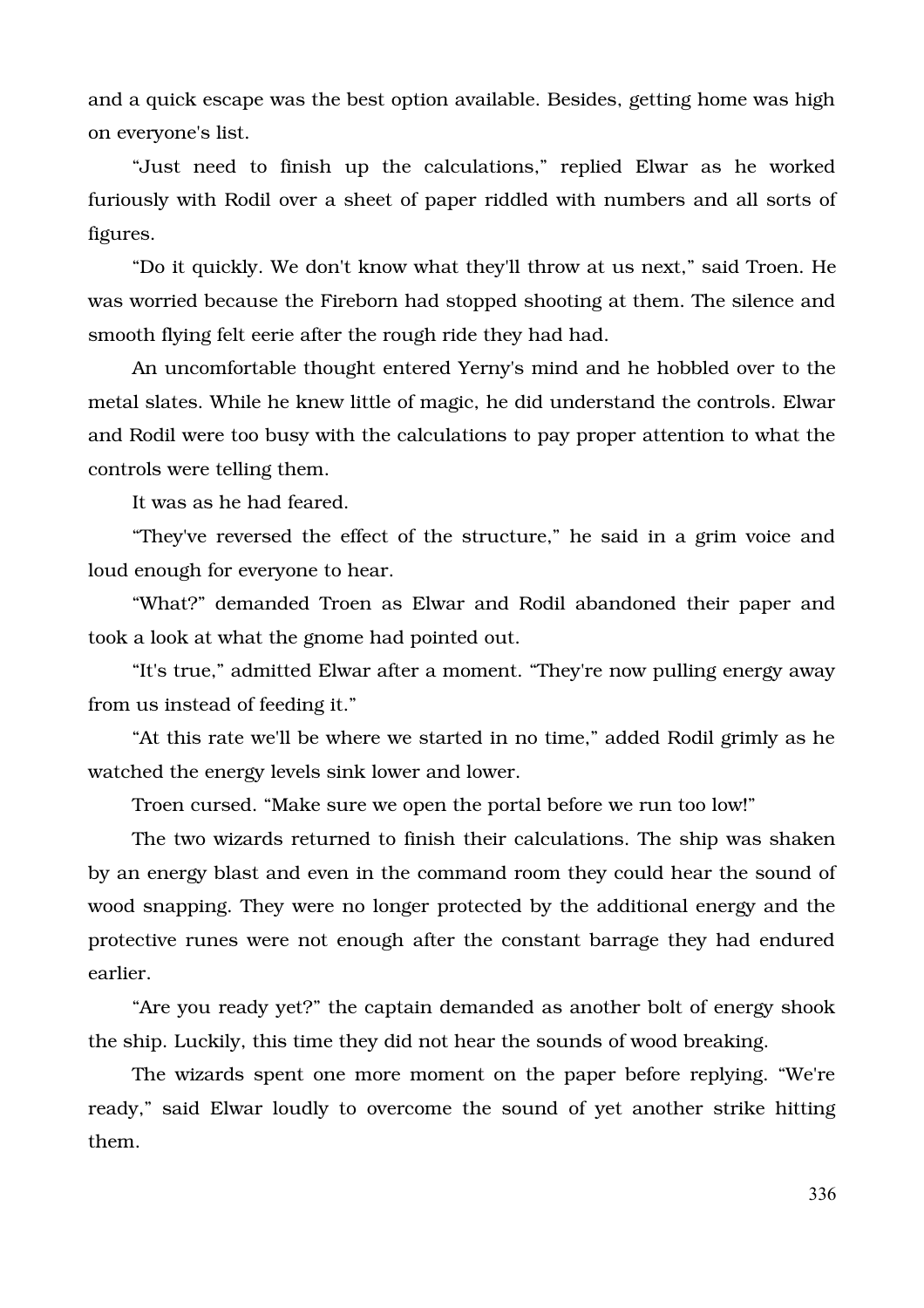"Then open the damn thing and get us out of here!" shouted Troen. There was actual concern in his voice as it was becoming clear the ship could fall apart any time. The constant bombardment had done its job and weakened places sufficiently.

Elwar quickly put in the needed commands while keeping an eye on the energy levels. They were getting close to being too low to even open a portal so he worked as quickly as he could and hoped that would be enough.

As the blue shimmer of the portal opening began to appear in front of the ship everyone felt a wave of relief go through them. Now it would be too late to stop them, and more importantly, they were on their way home. After enduring everything the new world had thrown at them, they would finally get to return home.

The Fireborn continued to fire on the ship, but it was not enough to stop what had started. The portal opened completely and *The Wind Saber* slipped into it like a lover would slip from under the bed sheets on a cold morning.

It was not until the ship was completely inside that most of the crew realized they were safe and headed home. Even Elir felt a bit surreal as she watched through the windows at the swirling blue through which they were travelling.

Then it disappeared and she had to blink a few times to get used to the lesser light. As she regained her vision the sight before her almost made her tear up.

There were the familiar floating layers of Ramyn; the high walls, tower tops and the majesty of the imperial palace. The sun made the river below glitter like newly fallen snow.

It was home.

She couldn't help but let out a laugh with a mixture of disbelief and joy. She could hear everyone else in the room let out similar noises and finally it turned into genuine laughter of joy. Turning around she saw Elwar hugging Rodil and laughing as if he were a twelve year old boy who had just seen his little ship made of bark survive the torrents of the local stream.

Even Yerny could not hide his delight and he was shaking Troen's hands vigorously with a wide smile on his face. The captain looked equally pleased to be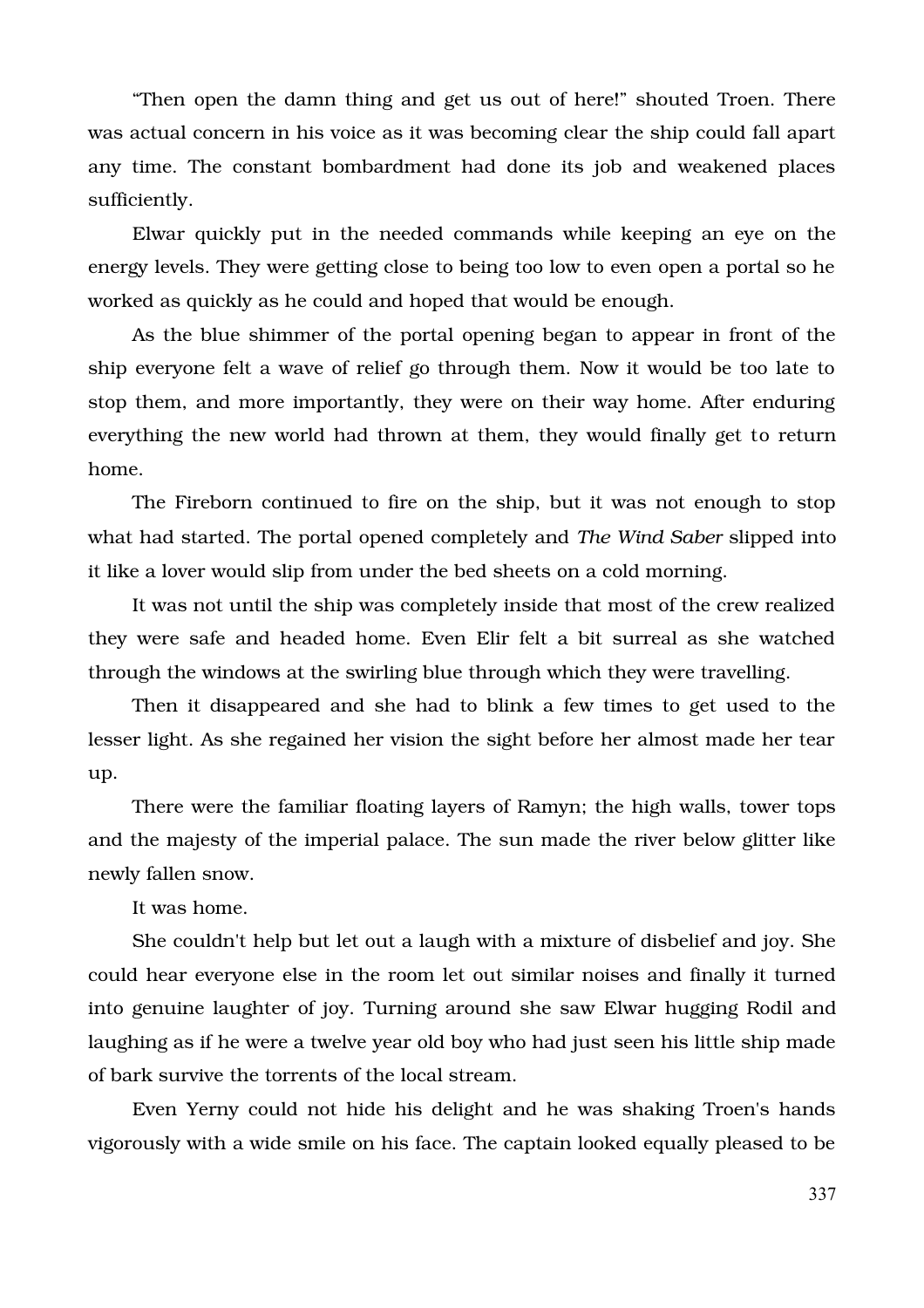back in their own world. Millard and the helmsman were engaged in a similar joyous embrace as Elwar and Rodil.

"We did it," said Troen finally as the spontaneous celebrations began to die down. "By the gods we did it. We're home." The relief in his voice was so evident that it resounded with everyone in the room. The tension of the minutes of frantic escape was lifted with those simple words.

"Let's land this ship," the captain said, echoing the feelings of everyone on board.

 $\star$  and  $\star$ 

Elir felt more comfortable sitting in the chair than she had felt anywhere else during the past two days. After *The Wind Saber* had touched down in the very harbour it had departed from the crew had been in a whirlwind of celebrations and meetings.

They had been paraded through the streets of Ramyn like war heroes and the crowds had cheered just as loudly, despite knowing very little of where they had been and what they had done. Of course, rumours had already started to circulate at that point, some exaggerated and some inaccurate while others were surprisingly truthful.

You couldn't keep a sailors mouth shut for long once you hit home port.

Elir had been rushed to meet all sorts of people she never even dreamed of getting the opportunity to see in person. Yerny, Elwar and Troen had been with her in all the events as had Turaiw. The Gardless garnered a lot of attention and Elir was needed to translate his words.

They had gotten to meet the Advisory Council and give them a quick account of their journey. While they had brought with them some samples of plants and other life they had encountered – Turaiw being the most prominent of them all – Elir could not help but feel the Advisory Council would rather have seen them return with cargo holds full of gold and other valuables.

Perhaps most amazing had been meeting the emperor during a formal dinner and getting to exchange a few words with him. He was surprisingly curious about their journey and asked some questions few would have had the mind to ask. Of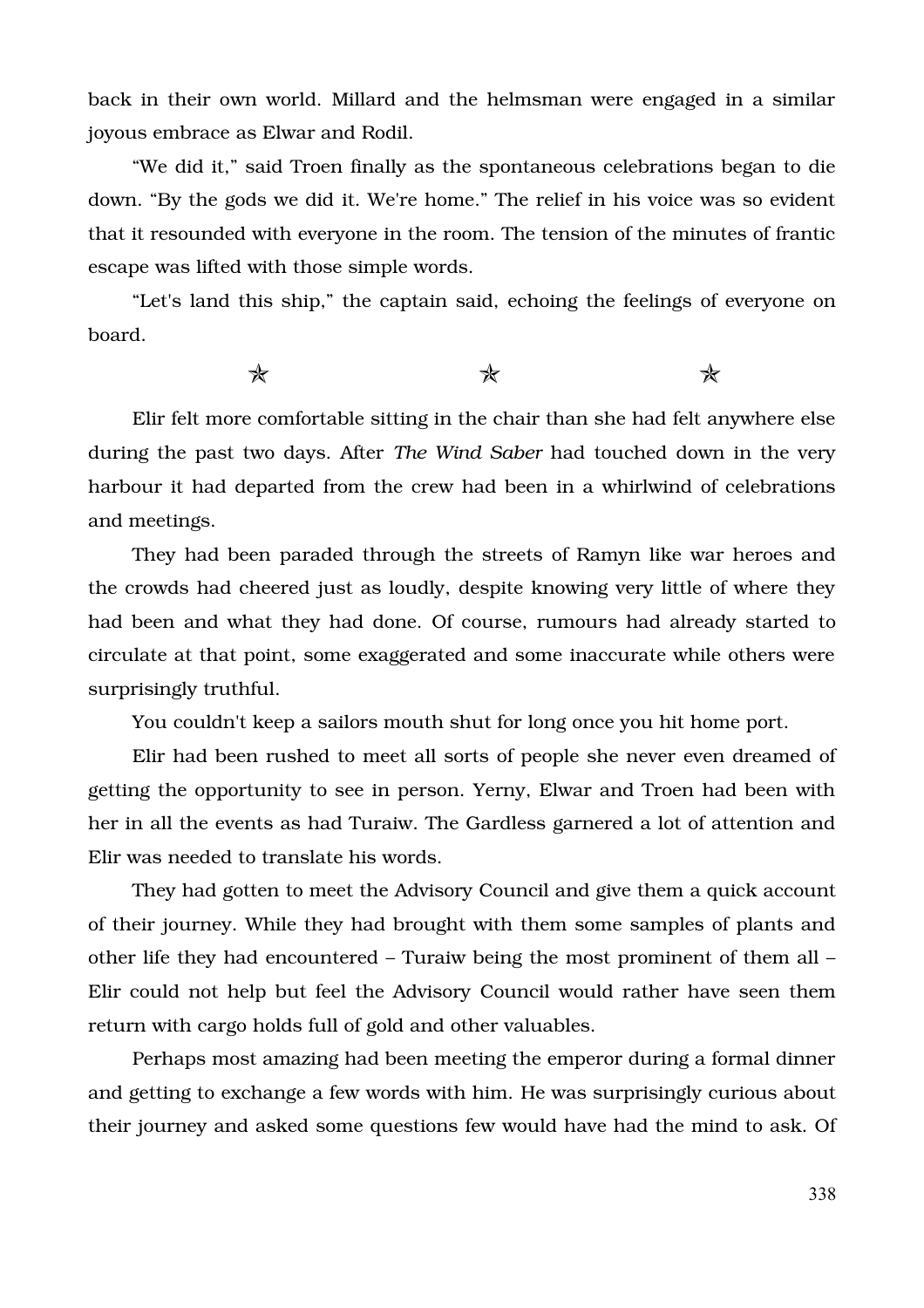deep concern to him were the Fireborn and he was not alone in that. The Advisory Council had taken the news of them seriously and were considering what measures needed to be taken to secure the empire against such an threat.

Now, most of the official celebrations had died down. Of course, there were still invitations landing on her doorsteps from every which directions; from nobles and wealthy merchants to simple scholars seeking her time to learn more of the world they had explored. They were too impatient to wait for her books to be duplicated by The Order.

Now, as she sat in Bantahelms office, she could forget the demand the outside world had for her and focus on answering the questions the senior priest had.

Just as the emperor, out of everything they had encountered, he was most curious about the Fireborn. Elir had told what little she had learned from their prisoner, but that was barely enough to answer the most basic of questions while raising several more.

Bantahelm sat across her, behind his desk, looking thoughtful. He had just heard everything she had to say about the Fireborn and it was hard to swallow it all in one go.

"It's a miracle you made it home safely," the senior priest finally said.

She had not really thought about it in the heat of the moment, but they had truly gone through something that should have left more of them dead, if not all of the crew.

"We must have gotten help from a higher power," admitted Elir. "What we went through seems like something pulled out of an minstrels tale."

A small smile appeared on Bantahelms face. "I have no doubt there will be songs and stories about your journey for years to come."

Whether that was a good thing or a bad thing, Elir had yet to decide.

"In any case, these Fireborn. Do you think we should worry about them?" asked Bantahelm. The question was a serious one.

"Given what we know of them, we should at least be cautious," said Elir. It was not usually the domain of The Order of Salvius to worry about such things, but in this case it seemed everything they held dear and holy was threatened. "If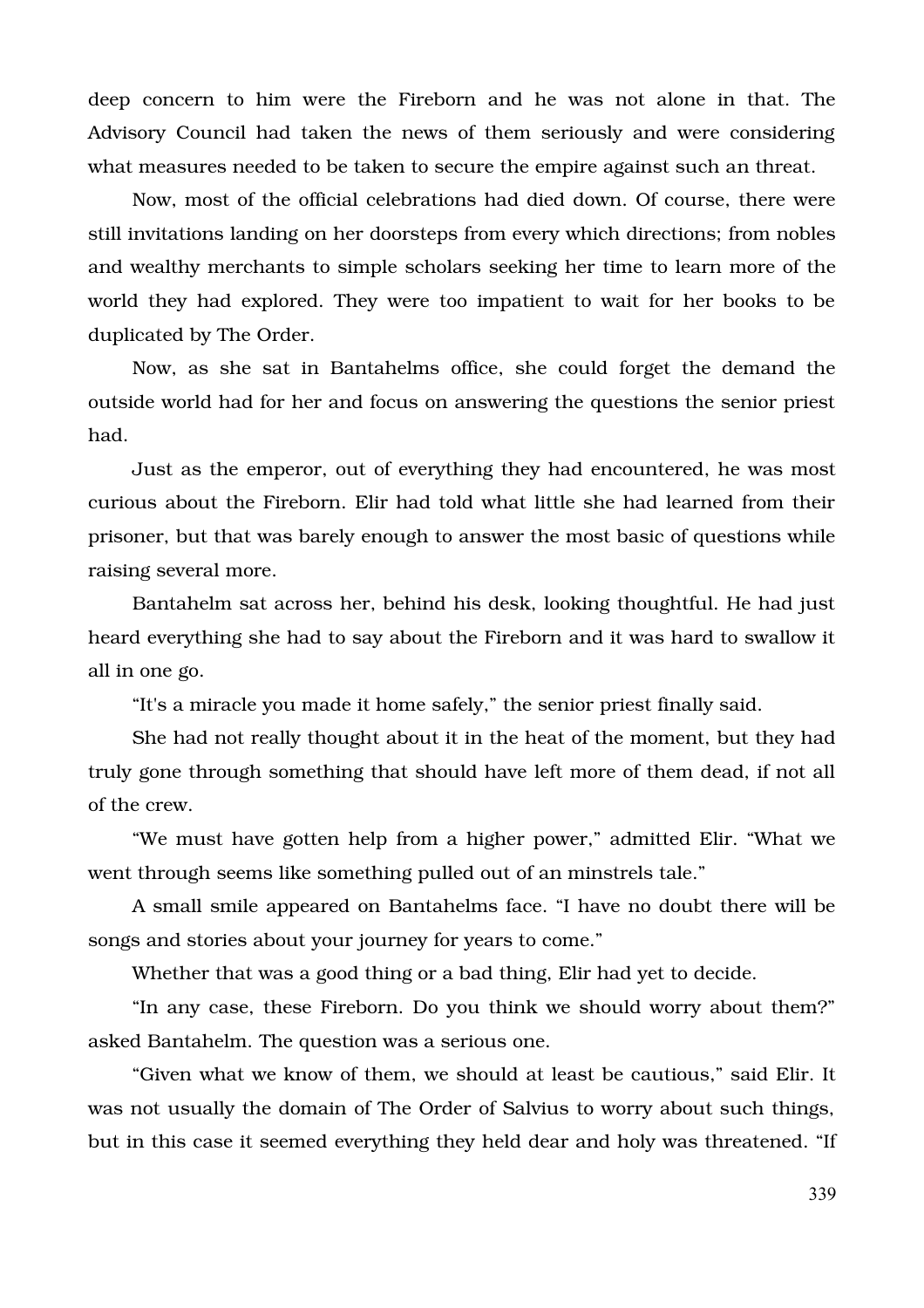their ultimate goal is what was stated to us, we will run into them sooner or later, and preventing them from accomplishing their goals is in the interest of all."

Bantahelm nodded. "I would tend to agree, though what we can do seems limited. And I fear many will not sacrifice a thought on them until they're knocking at our door."

"We have taken but the first steps into this larger world," said Elir in a steady voice. "Yet, already, we have encountered things that are far beyond our understanding. What more will we find as we explore more? And given our findings, should we even do that?"

Bantahelm gave her an appraising look. "I would expect a priestess of our order to always be in favour of exploring." There was no accusation in his voice, despite the words.

"Some knowledge will make you lose sleep at night," she said.

"Yet now that we know of the Fireborn, we can keep an eye out," replied Bantahelm. "Before we were ignorant and would have been taken by surprise."

He was of course correct, but part of Elir still though it a bad idea to arrange any further expeditions to explore Ardaw or any other world. The Fireborn were bad enough. Who knew what other terrors would be waiting for them.

Bantahelm saw the topic was not something the young priestess liked talking about, so he changed the subject.

"Your books have been retrieved from the ship and are in the hands of our scribes," the priest said, hoping it would distract his guest from the heavier thoughts. "It is our hope to have the first copies on the shelves within a few weeks."

A few weeks was a quick schedule and would mean many of the drawings she had included in the books would not be present, but then many of the books would serve their purpose well enough as text only.

"That is good news," said Elir, thankful for the change in subject.

"There has been great demand for them before hand," explained Bantahelm to shed light on such an hasty schedule. "We've had to turn away several scholars already."

It made the priestess smile. The fact her work was so sought after gave real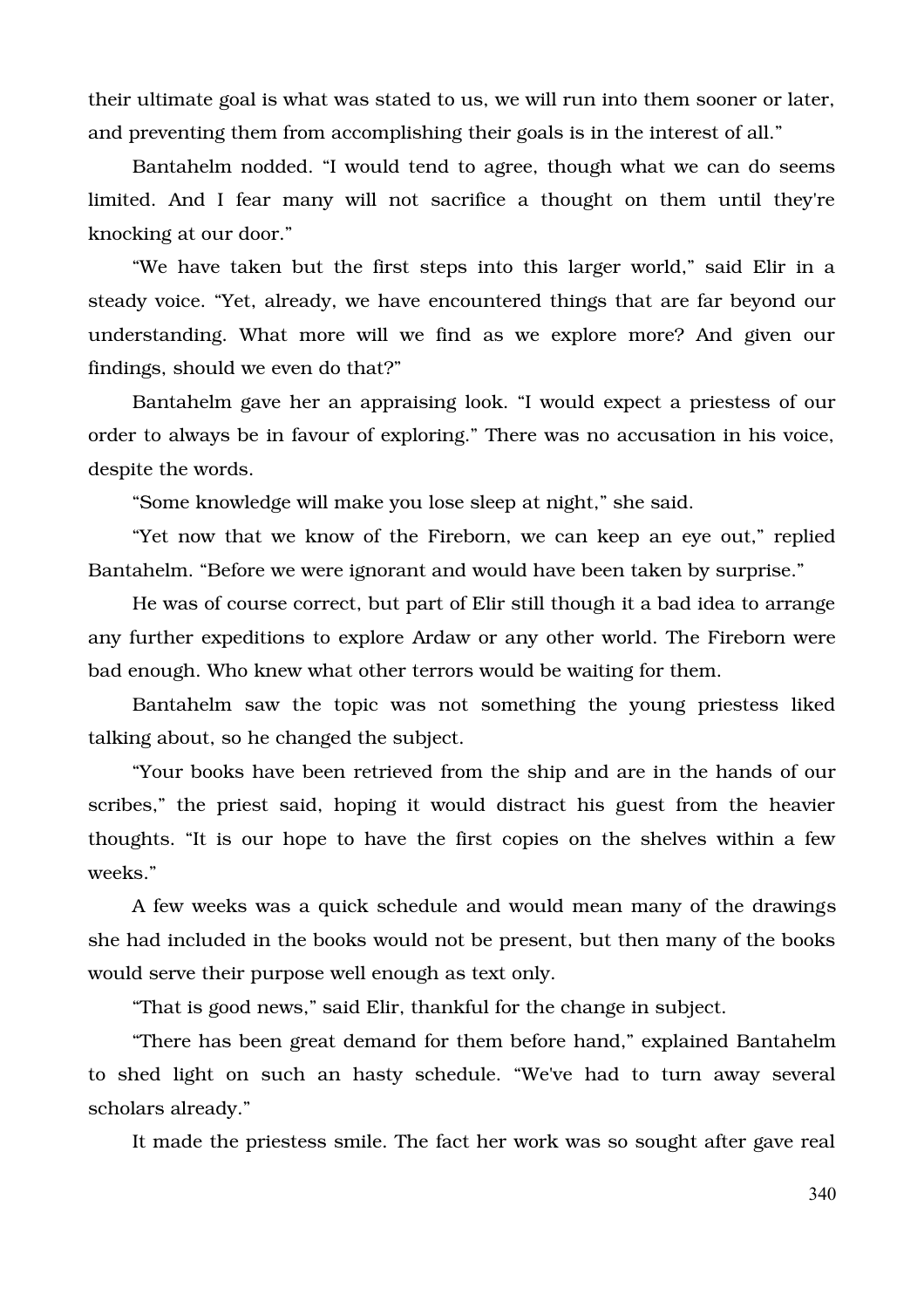value to her efforts. "Let's hope I have been detailed enough in my work," she finally said humbly.

"From what I have seen, you have done a superb job," assured Bantahelm. He glanced at the hourglass on his table. The sands were running low. "I'm sorry I have to make this meeting so short," the senior priest said. "I would have liked to talk with you more, but I have to be going to an Advisory Council meeting."

"It's all right. I have someone I must meet as well," replied Elir as she stood up. The two exchanged a few more words before Elir exited the room.

Leaving Bantahelm's study was unnerving for her.

The acolytes who usually waited in the hallway to see their masters now paid more attention to her than the doors they were staking out. They wanted to hear the stories in her own words. She found herself rushing through the hallway as quickly as she could without looking like someone trying to run away. She turned down any questions some of the more courageous ones asked her as politely as she could, but she was certain some would view her as arrogant after receiving her reply.

She breathed a sigh of relief as she came to the main hall of the library. At least there it was unlikely anyone would bother her due to the code of silence.

There was someone she wanted to find and the library was the most likely place she would find him. Despite being back for several days already the pace had been so hectic that she had not had time to see Braem. He was the single man she most wanted to see and seek council from.

She went to the clerks desk and quietly inquired whether Braem had been seen that day. To her relief she was informed the man was at a quiet corner of the library, out of the way of everyone. They would have the privacy they needed and talking would not be frowned upon as there was unlikely to be anyone else around.

She wandered the narrow, bookshelf surrounded corridors to find the corner her mentor had chosen for himself. As she looked at the shelves the realization hit her that her books would soon be there and that they would be enough to fill more than one shelf.

It was an honour that put to shame everything else she had received during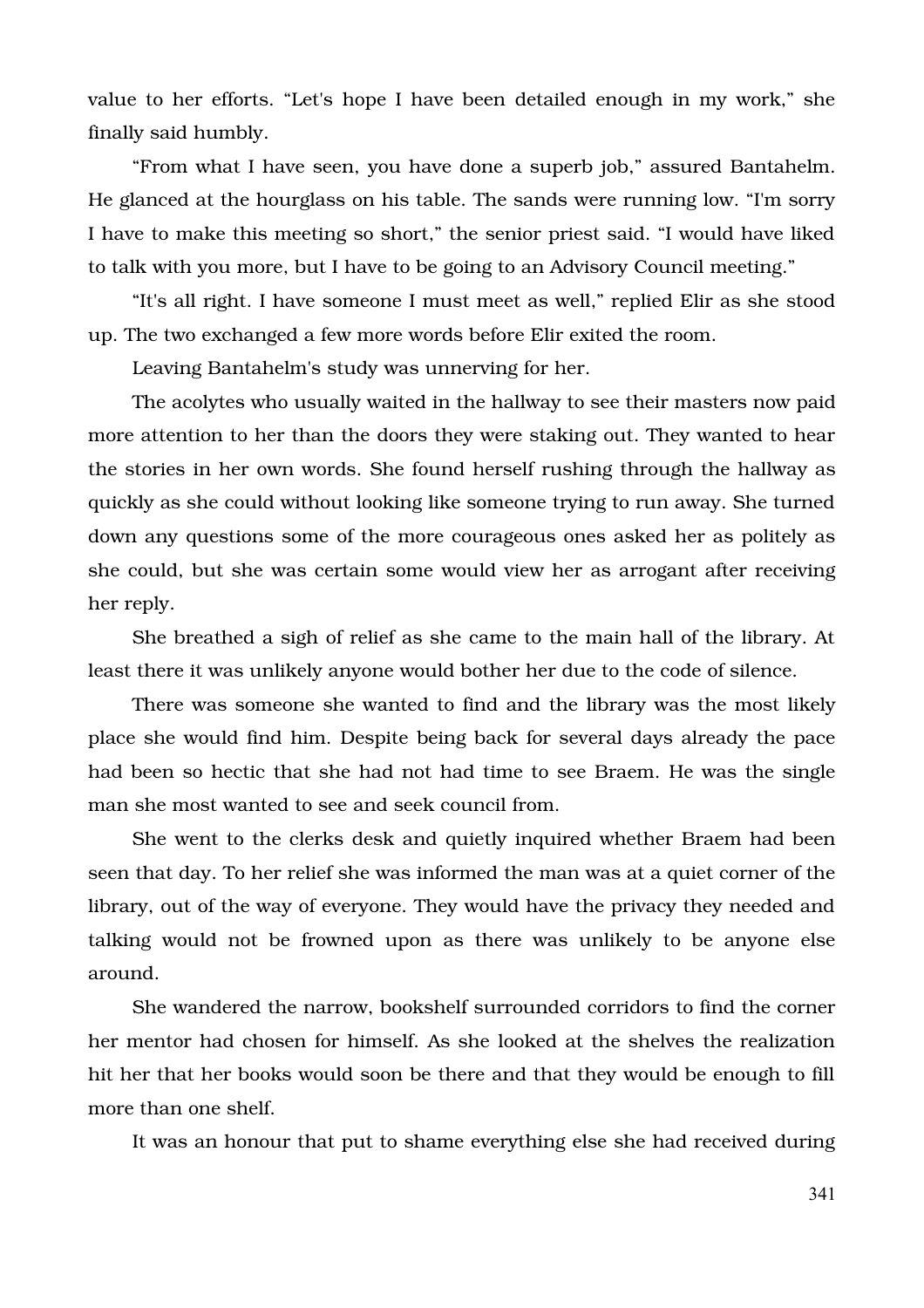the days of being back home.

She found the familiar figure hunched over a book at a small table in a peaceful corner of the library. A single lantern brought light to the windowless corner and left much of the details surrounding them shrouded in darkness. She was relieved to see the man turn a page. At least he had not fallen asleep once more.

"Have you left this building even once while I was gone?" asked Elir in a soft voice as she walked over to the table.

Braem looked up, surprised, but a smile quickly appeared on his face as he realized who it was that was talking to him. "I might have gone out a few times to eat," replied the man with mirth in his voice.

Elir took a seat next to him and they both just smiled at each other. One might have expected a deeper reaction from both, but their relationship had never been close in the physical sense. Expressions were enough between the two to convey everything both felt.

"I hope you've done more than read books as well. Sitting all day isn't good for you," added Elir. The customary rituals of greeting between the two always involved her concern for his well being.

"I see the journey has done nothing to stifle your insufferable concern for my well being," said Braem dryly.

Elir grinned. "On the contrary. It has only made me realize how much I value you."

Braem gave her a glare and closed the book he had been reading. The leather cover had cracks in it and the pages looked yellow. It was an old book and Elir had little doubt that Braem had been examining it more closely to determine whether it needed a new copy.

"I have heard some wild stories about your journey," said Braem and stroked his beard with one hand. He looked concerned.

"Many of them likely pale to the reality of it," replied Elir. Her voice was heavy with regret and conflicting emotions.

"I can see something is bothering you," Braem pointed out. As Elir turned to look at him she saw the expression she knew to mean her mentor was there,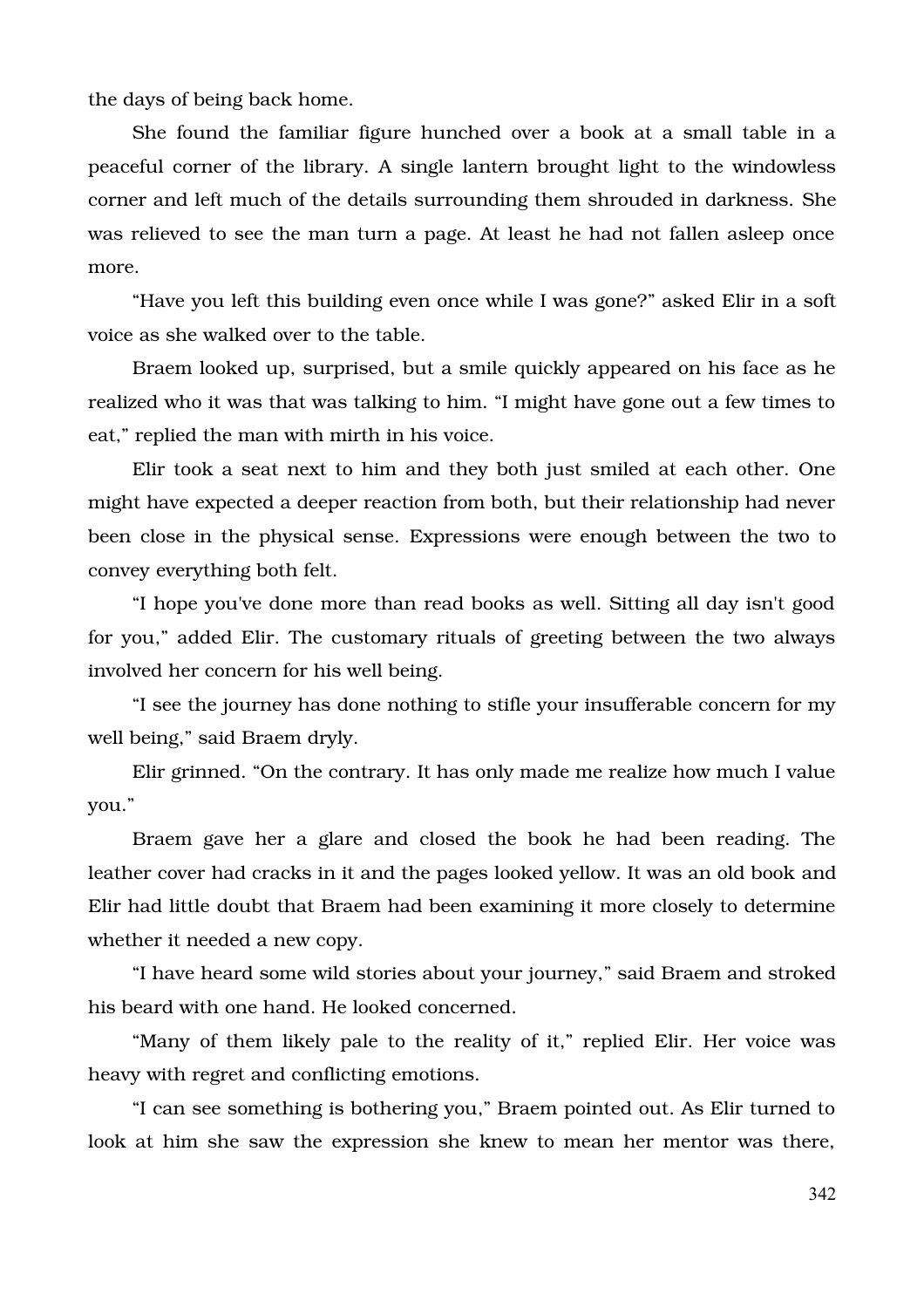ready to listen and offer advice.

She poured her heart out.

She left out details for the sake of time and skipped some parts, but when it came to the things that bothered her she spared no details and gave him all the doubts and fears she had experienced and still carried with her.

Braem listened with the patience of a stone. He did not interrupt her nor did he ask any questions. There was no sense of judgement about him and when Elir finally finished telling him everything he gave her a moment to gather herself since digging up the memories had had an impact on her.

"Do you know the story of Keln Ranperi?" asked Braem of the priestess, who shook her head in response.

"I'm not surprised," continued the older priest. "It is rarely told any more, but for your situation it is perhaps a fitting reminder."

The man coughed discreetly before continuing. "Keln Ranperi was a member of the Order of Salvius. He was fond of nature and devoted much of his time to the study of various animals. He roamed forests observing the behaviour of sometimes dangerous animals such as bears and wolves. Because of that he carried with him a bow at all times, just in case. He never intended to kill an animal, just scare them away by shooting an arrow close to them. Still, due to practice he was quite skilled with it."

"He also had a wife who travelled with him on many of his trips. She was a like-minded person and they both enjoyed the trips they made together. It was on one of such trips that Keln was faced with a decision similar to what you have had to make."

Braem gave Elir a sympathetic look. The priestess had a look on her face that was very familiar to him. It was the face she made when she had been drawn in and the only thing on her mind was listening and remembering every word being said. On a seven year old it had been a peculiar sight, but on woman nearing twenty it seemed as natural as a smile.

"Keln and his wife had just began to make camp on a summer evening after a day of walking. She had gone to the nearby forest to gather some firewood while Keln was busy setting up their tent for the night," Braem continued the story in a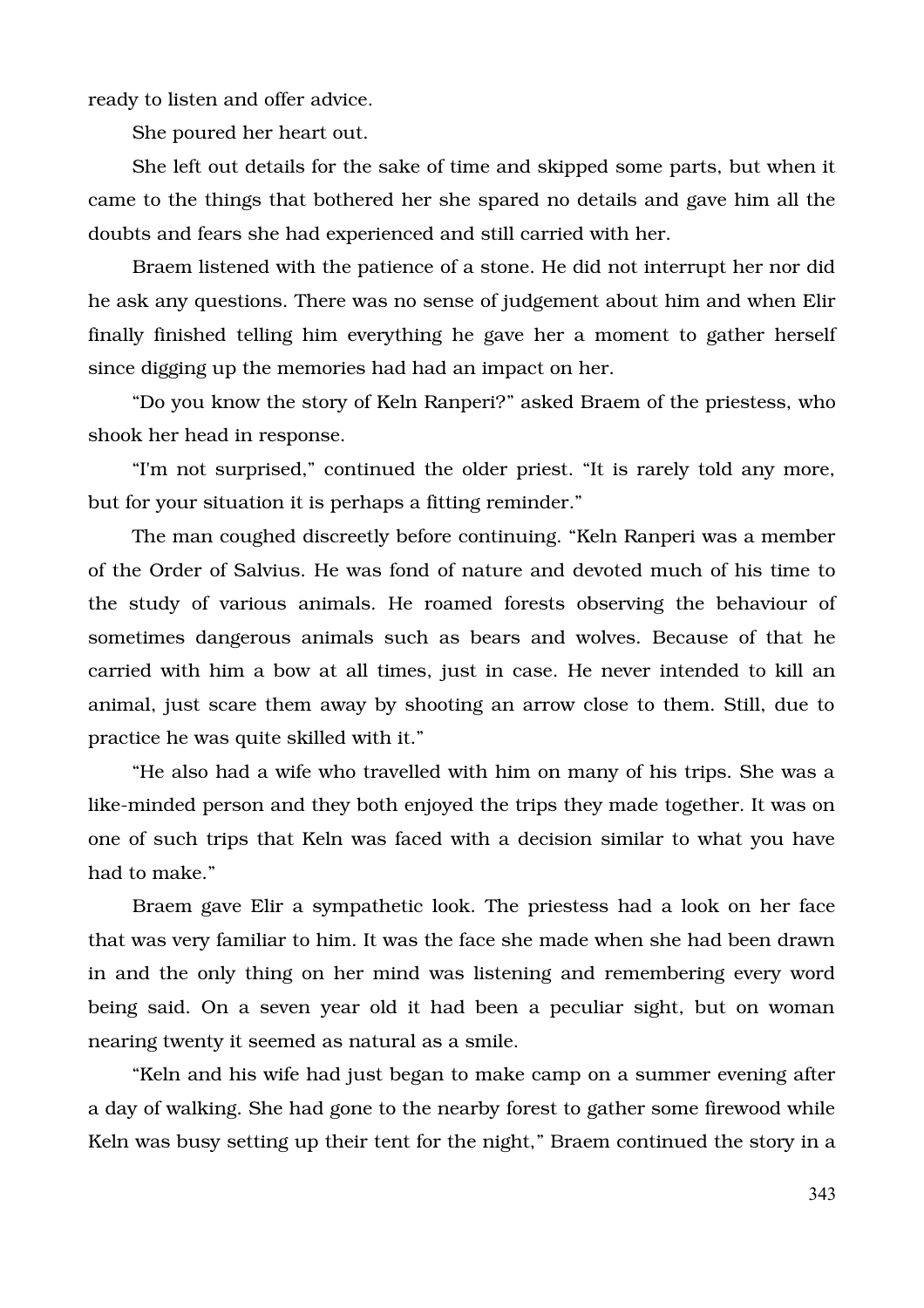vibrant voice that gave weight to just the right parts.

"Keln had his bow next to him and he quickly grabbed it and cocked an arrow as he heard rustling from the nearby trees. He spun around only to be faced with something all together unexpected; his wife with a knife to her throat and a bandit behind her with a tight grip around her. Keln demanded that she be released, but the bandit was not willing to do so. He asked him to drop the bow and hand over all his money."

"But Keln knew better than that. He had heard the stories of this bandit when they had passed through a nearby village. He never left anyone alive even if they handed everything to him. At the same time he was keenly aware that there was little he could do besides sinking an arrow in the man's head, but that went against the teachings of Salvius. What could he do?"

Braem asked the question, expecting an answer from Elir. It was an important part of telling a story with a teaching. You needed to get the listener involved and make them think of what they would do.

"There's not much of a choice," said Elir after a moment of consideration. "Either you shoot the bandit and act against your faith or you watch your loved one die." The priestess shook her head. "No matter what vou choose, vou disregard something that is important to you."

"You could try and talk the bandit out of killing you and her," suggested Braem, but Elir quickly shook her head at the idea.

"While words are powerful when used properly, there are people who can not be swayed by even the most persuasive plea," said Elir. "By the description in the story the bandit is just such a man. Both Keln and his wife would end up dead."

"What do you do then?" asked Braem.

"You shoot the bandit," replied Elir.

"Why?"

"Because protecting those dear to you is instinctive. It's at the very core of being what we are."

Braem nodded approvingly. "These rules, these teachings of Salvius, they are important and we should strive to live by them, but no one is foolish enough to think we will all be perfect and always follow every rule, especially when someone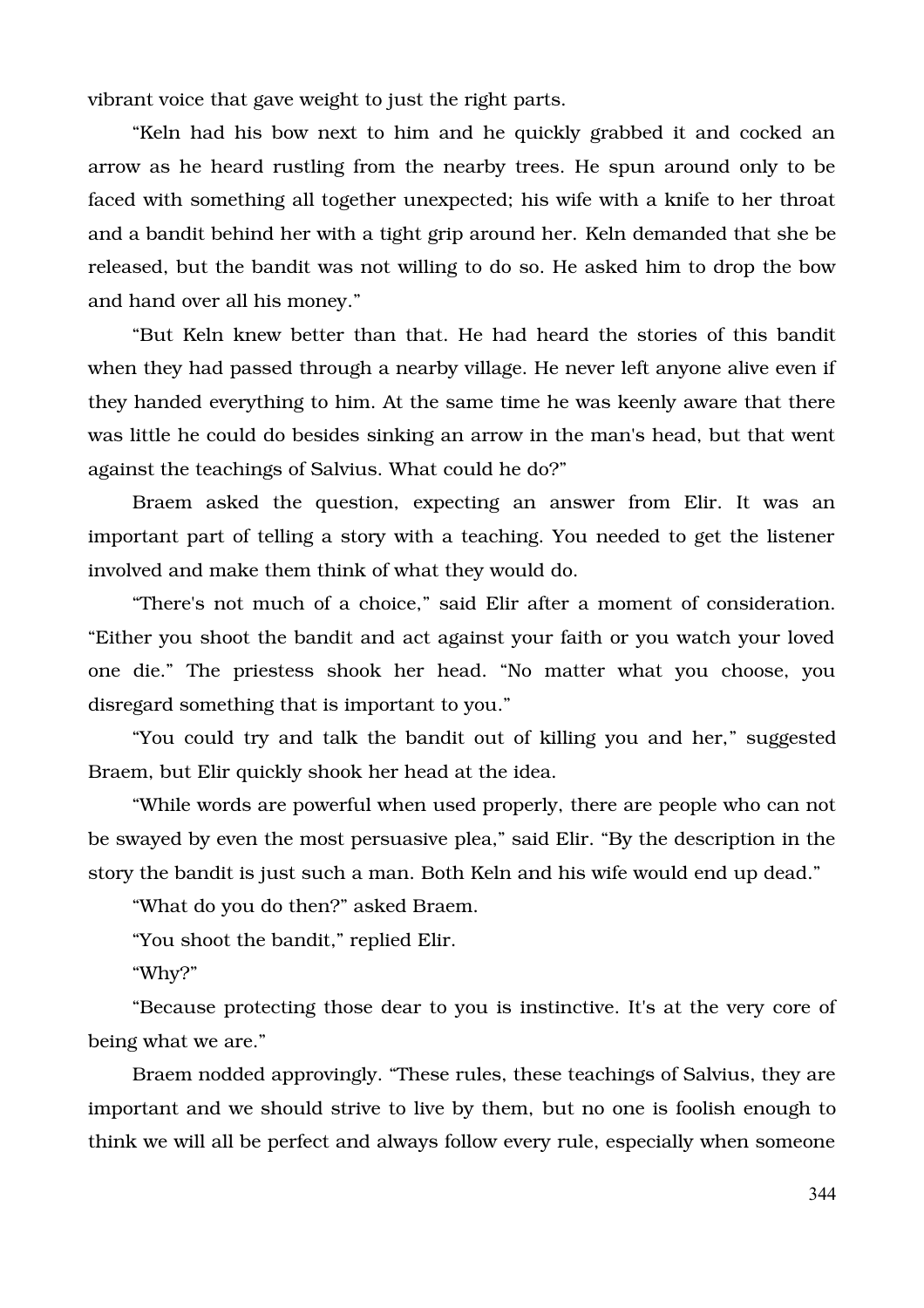we care about is in danger. When the time comes Salvius will judge us all and he is not void of sympathy nor understanding. He will understand the difficult choices we have had to make."

Elir nodded and even smiled a bit. The words of her mentor were like ointment on a fresh wound. He had always had a knack for easing her mind. "So what did Keln do?" she finally asked, curious to hear how the man had resolved the situation.

"Keln was a man of faith," said Bantahelm. "But he was also a man who loved his wife. He let loose the arrow and hit the bandit in his throat. His wife could struggle free before the bandit could do more than cause a shallow cut on her throat."

"I'm glad they both lived," said Elir, feeling she had gained a greater understanding of what it meant to live and how faith and teachings were not necessarily the only nor the right solution to every situation.

"And I'm glad you're back home along with all of your friends," said Braem, putting an emphasis on the friends. Seeing her worrying over others and even compromising her beliefs for their benefit made him proud, for what was belief without having it tested? Even if you failed those tests, in the eyes of your faith, you were a stronger person for it with a better understanding of yourself and the surrounding world.

Elir smiled. It was a genuine one that lit up her entire face. "How about we get something to eat?"

"Now?" asked Braem and glanced at the book he had been reading.

"I promised to meet Turaiw at his place and take him out," explained Elir. The emperor himself had ordered the Gardless be housed at an inn of decent quality in the merchants district. Two guards were with him to ensure his safety, but his movements were not restricted. Many people sought to talk with him and because of that he was not housed in the imperial palace nor the nobles layer of the city. It was understood that any information he could give was worth recording and sharing with the scholars of the city.

It also provided Elir with an endless source of translation work that the emperor paid for.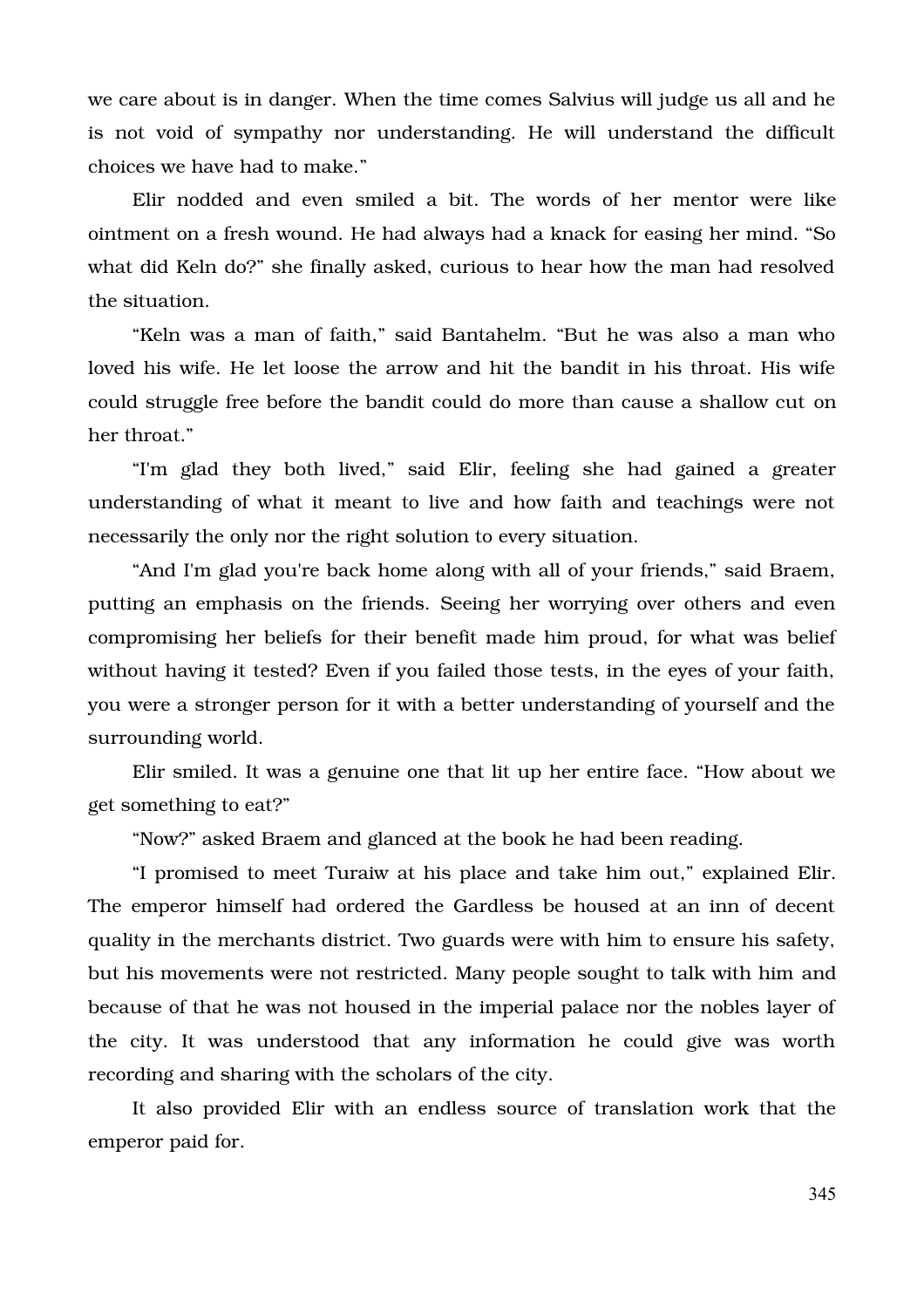Braem's eyes lit up. He was just as eager to pick the brain of someone from another world as anyone else. "Well, perhaps I can leave my work for an hour or two," he said sounding reluctant and grabbed the book from the table.

"I'm sure it's a sacrifice," said Elir dryly and watched as the old man stood up and carefully placed the book back in its place on a nearby shelf.

"Shall we?" asked Braem.

The two left the temple to meet with Turaiw.

 $\star$  and  $\star$ 

Elwar was unaccustomed to the attention he was getting. It was not so much the attention from the nobles and the recognition he was getting for making their exploration journey possible.

No. It was the women.

Suddenly, where ever he was invited to, a flock of young women surrounded him and asked to hear of the adventure with wide eyes and ample flashing of their cleavage. There were gentle brushes against his hands, locks of hair being toyed with and all sorts of other, subtle and less subtle, advances that had always been reserved towards other men.

Now they were being directed at him and he had no idea how to respond.

So he began refusing invitations to parties and refocused on working on his next project. That still left him the invitations he simply could not refuse. To certain people you simply did not say no unless you wanted to make life difficult for yourself. Besides, many such people were potential sponsors for his next big idea so making an effort to get on their good side was trying to ensure a future for his own work.

It was one of these forced parties that he was returning from. It had been much like the other parties and his throat was sore from all the talking. The only saving grace had been that Troen had been there sharing the burden of telling stories. At least he had attracted most of the women and left Elwar with the more sensible portion of the guests to entertain.

He had also had some time to talk with the captain and find out what his plans for the future were. Since arriving the small group had scattered and not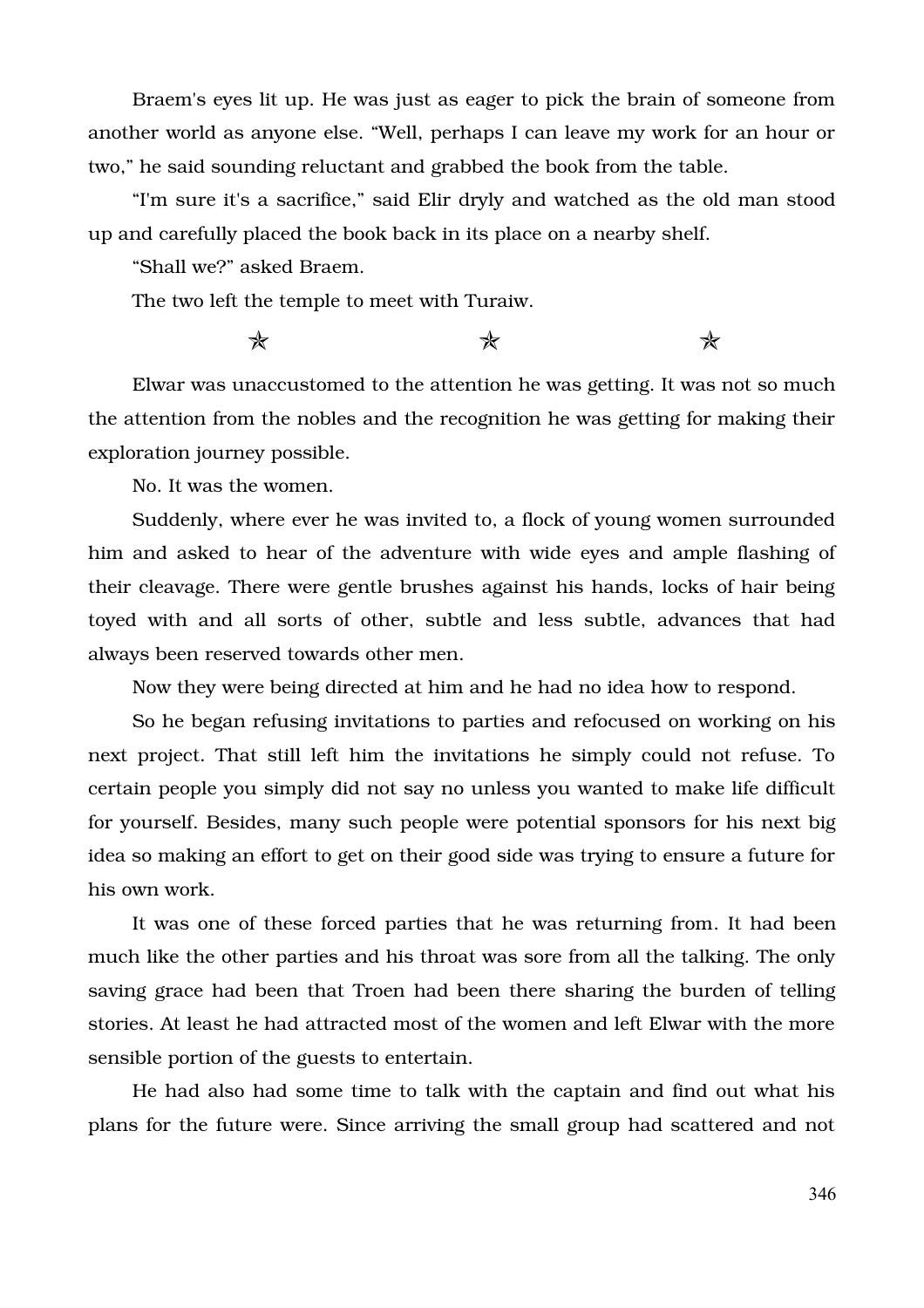really seen each other outside the official celebrations. It saddened the wizard to some extent, but at the same time he was happy to once again have at least some time for himself and the experiments.

Troen on the other hand had found himself out of a job. The emperor had claimed *The Wind Saber* for himself and the imperial navy. Since the elf's old ship had been wrecked he was now without a vessel to captain, though several merchants and nobles had approached him with proposals. Still, he had been paid well and had no need to work for some time so he was considering visiting his homeland. He had been away for a long time.

In his slightly drunken state the elf had admitted that Nala Temera owed him a ship and that he was thinking of collecting on that debt. As a member of the elven High Council she was certainly in a position to fund a ship of any kind with ease, perhaps even more so than the Ramyn empire.

At that time Elwar had not given it much thought, but now, as he walked through the streets with slightly unsteady steps, an idea began to develop in his mind. A drunken grin appeared on his face as more of the idea formed, took shape and began to fill the nooks and crannies of his mind.

Oh, how brilliant it would be.

His steps hastened and it did not take long for him to reach the Towers of Magic and cross the bridge. He took a transport disc to the first residential floor and stormed through the corridors until he found the right door. He slammed it open without knocking and entered the room.

"Yerny, wake up!" he shouted loud enough to wake up everyone in the nearby rooms.

The gnome snapped awake and shot up into a sitting position and looked around all wild eyed. As he realized it was only Elwar, a grumpy expression grew on him.

"You do realize it's the middle of the night, don't you?" the gnome demanded. He noted the slightly drunken appearance of his master and the frown on his face deepened. Yerny had never been much of an party goer and after the initial ceremonies he had chosen to retire from the spotlight and return to working behind the scenes. It suited him better.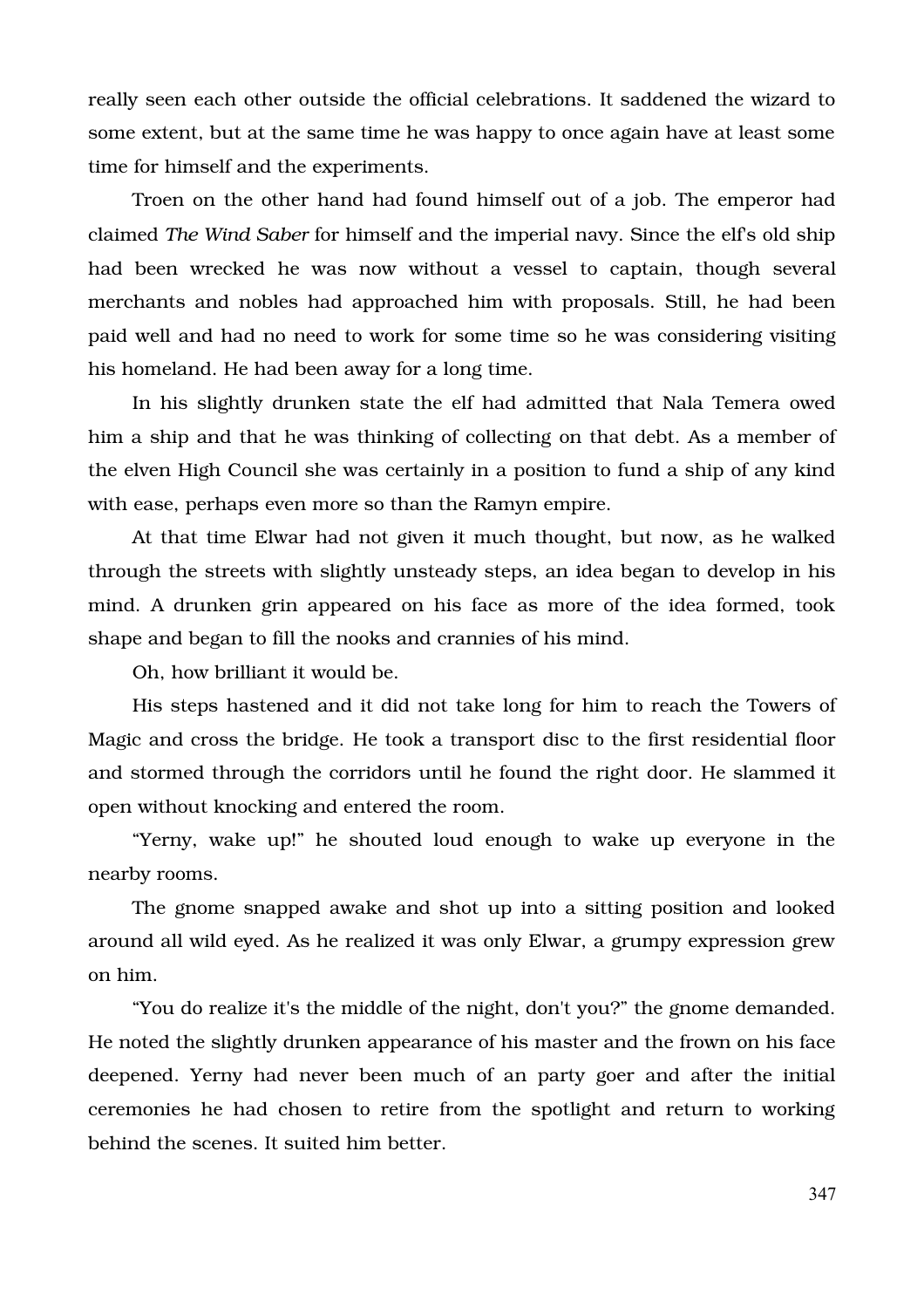"I have an idea," said Elwar enthusiastically, completely ignoring the protests presented at him. He summoned a small orb of light so they didn't have to talk in darkness..

Yerny groaned. An idea, in the middle of the night no less. But he knew it would be quickest to just listen to what Elwar had to say. "What is it?" he asked and rubbed his eyes.

"I ran into Troen at the party tonight," said Elwar as he took a seat in the single chair in the room. "He told me he's owed a ship by the elven High Council."

"And?" asked Yerny after a moment of silence.

"And I think we should use that to form a company," said Elwar. "We can use the designs of *The Wind Saber* along with all the improvements we have in mind and we'll be the first ones with a flying ship outside the imperial fleet. We can start a company to transport goods and people to anywhere in the world. Just think of it. With the profits we'd be free to do anything we wanted. Any experiment we can come up with!"

Even half asleep Yerny had to admit the idea had potential. Coming from Elwar it was a surprisingly mundane and sensible proposition.

"With the backing of the elves, maybe we can even build the ship from elf wood!" mused Elwar excitedly.

"Did you ask Troen whether he'd agree to something like this?" asked Yerny.

Elwar blinked. "No, but why wouldn't he? It's an opportunity of a lifetime."

"He might not want to be tied down like that. He is sort of an wanderer," reminded Yerny.

Elwar waved his hand dismissively. "It's us. Of course he'll go for it. He knows he'll be free to sail with the ship while we manage the other aspects of the business."

"Perhaps you should ask him before getting too excited," said Yerny. "He might refuse."

"But you can't deny the potential of it," replied Elwar, not wanting to give up on the idea just yet nor even put it to rest until he spoke with Troen.

"No, no I can't," admitted Yerny.

Elwar continued to lay out his plan for a fair bit longer, robbing the gnome of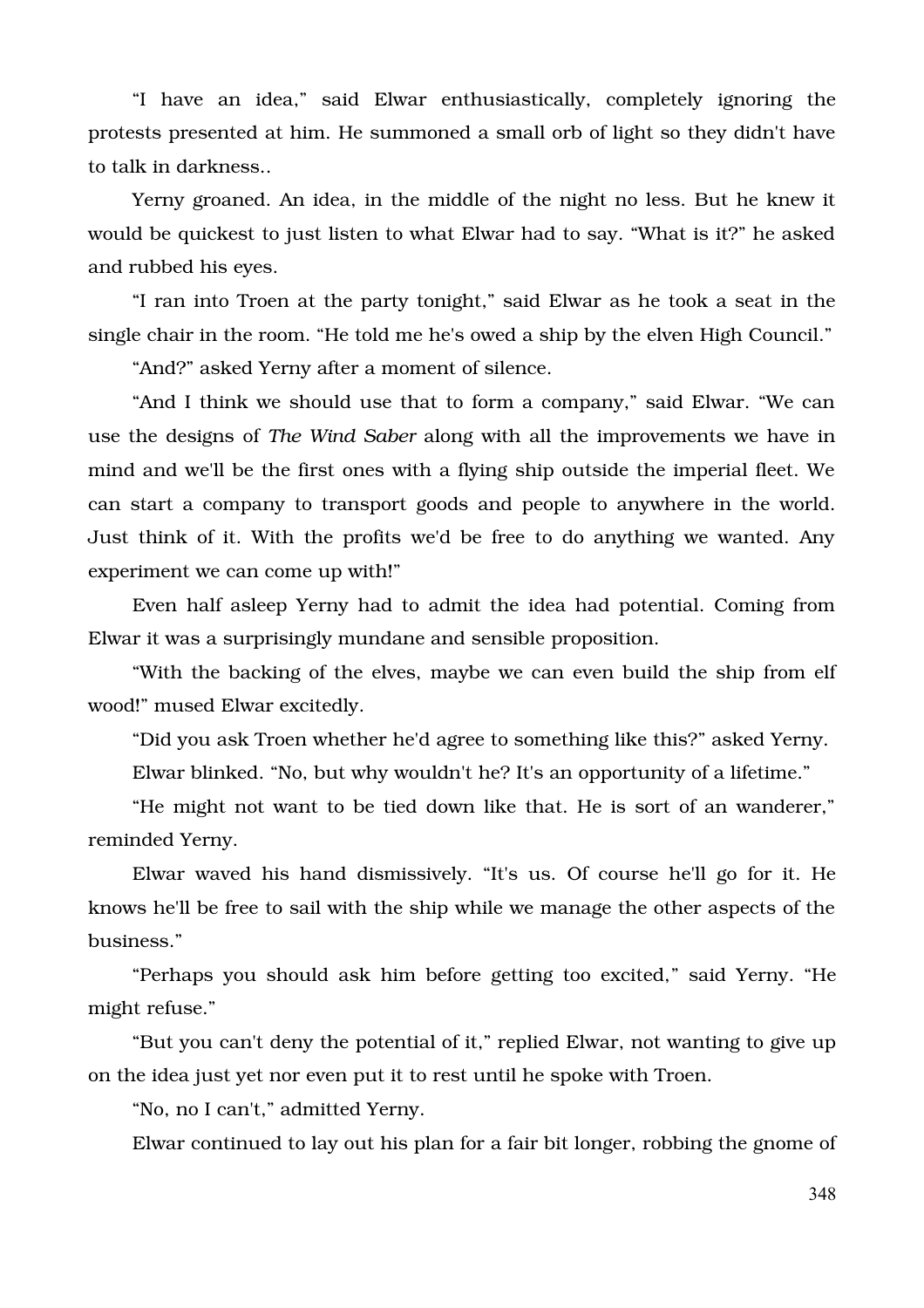the rest of the nights sleep.

 $\star$  and  $\star$ 

"That hit the spot," sighed Millard in a content voice as he lowered his tankard of beer and let out a burp. It felt good to be drinking something of decent quality instead of what they had had to be content with on *The Wind Saber*.

"Can't argue with that," said Reyes from opposite to the bald man. He had a similar tankard in hand and a bit of foam stuck to the moustache had had began to grow.

"Got to say, it feels good to be back home," added Travis and smacked down his tankard with a loud bang of the table. Millard had convinced him to try something stronger than beer and it was starting to show.

"And we got Elir home safely," the young sailor continued. He took pride in the fact that they had repaid the priestess without her even knowing it. Though they had not seen much of her since their return they still held fond feelings for her.

The two older sailors nodded silently in approval of the vounger man's remark.

They were at one of the better quality taverns that dotted the harbour side streets. It was a quiet time of the day so no one had come to pester them for a story and it suited them just fine. They were there to spend some time together and discuss, instead of entertaining others.

The table they were sitting at had the remnants of a meal. An entire roasted chicken picked to the bone, a few potatoes left on the large platter along with a slice of bread. They had enjoyed better meals ever since getting paid just as handsomely as they had been promised. If they chose to, they would not have to work at all during the coming winter.

Since returning, their life had been a lot more peaceful than those of their leaders. They did not get invited to parties and the official ceremonies passed by quickly. Occasionally they would be asked to share stories as they went to certain taverns, but other than that they were left to their own devices.

"What do you suppose the captain's going to do?" asked Travis after taking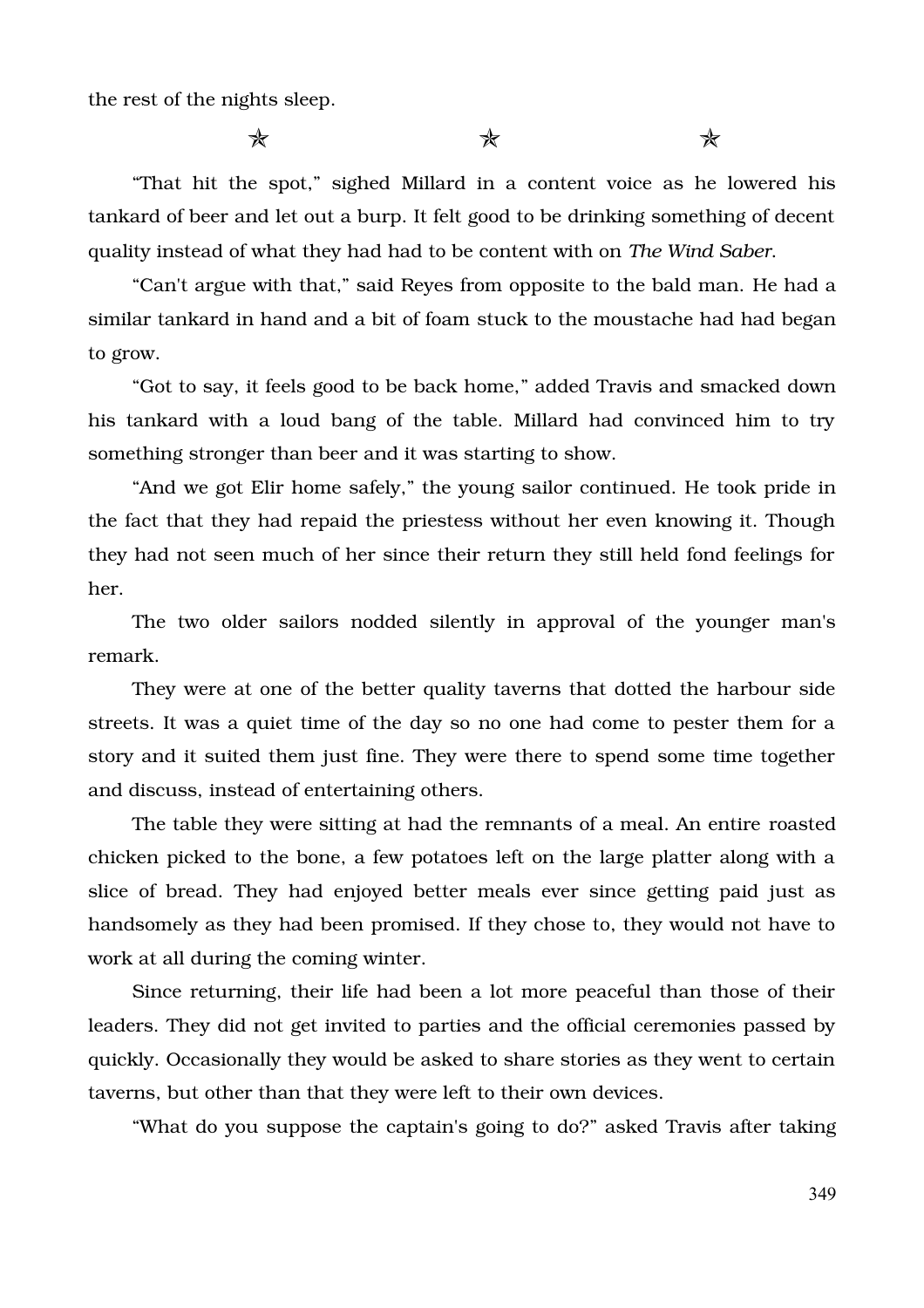another gulp of the clear liquid in his mug. He grimaced afterwards, but soon smiled happily as the warmth spread through his insides.

They knew Troen was now without ship. There had been some grumbling from the crew as the emperor had swooped in and laid claim to *The Wind Saber*, but there was not much they could do about it. He had after all funded it so claiming it did not belong to him would have been ridiculous.

"You mean you haven't heard?" asked Millard and downed the last of his beer. He waved for one the women serving drink to bring him another.

"Hear what?" asked Travis.

"Troen and Elwar are putting together a shipping company," said Millard.

"How will they manage that? They don't have enough money to buy a ship," protested the young sailor.

"Apparently the elven High Council owes Troen a ship," replied Reyes and eyed Millard as he dropped a coin to the girl who brought him his drink.

Travis tried to whistle, but managed to only blow out air from his mouth. Looking a bit embarrassed, he took a sip from his mug and grabbed one of the potatoes from the platter. He took a big bite out of one end and was pleased to find the insides still lukewarm.

"The way I heard it they plan to build the same sort of ship as *The Wind Saber*," said Millard. "Only with all the improvements that crazy wizard and the captain have thought of."

"Where'd you hear that?" asked Reyes. While the three of them were close, they did not see each other every day any more nor did they live together, so they heard different things from different sources.

"I ran into Yerny down by the harbour," explained Millard. "He was getting some things from *The Wind Saber* that Elwar had forgotten he hid in his cabin. He told me about."

"You think the captain will remember us and ask to join the crew once that ship is done?" wondered Travis.

"The way he worked us, I doubt he has forgotten about us," offered Reyes. It was true. Out of all the crew the three of them had been worked the hardest and they had gotten the most responsibilities. And they had not failed the captain so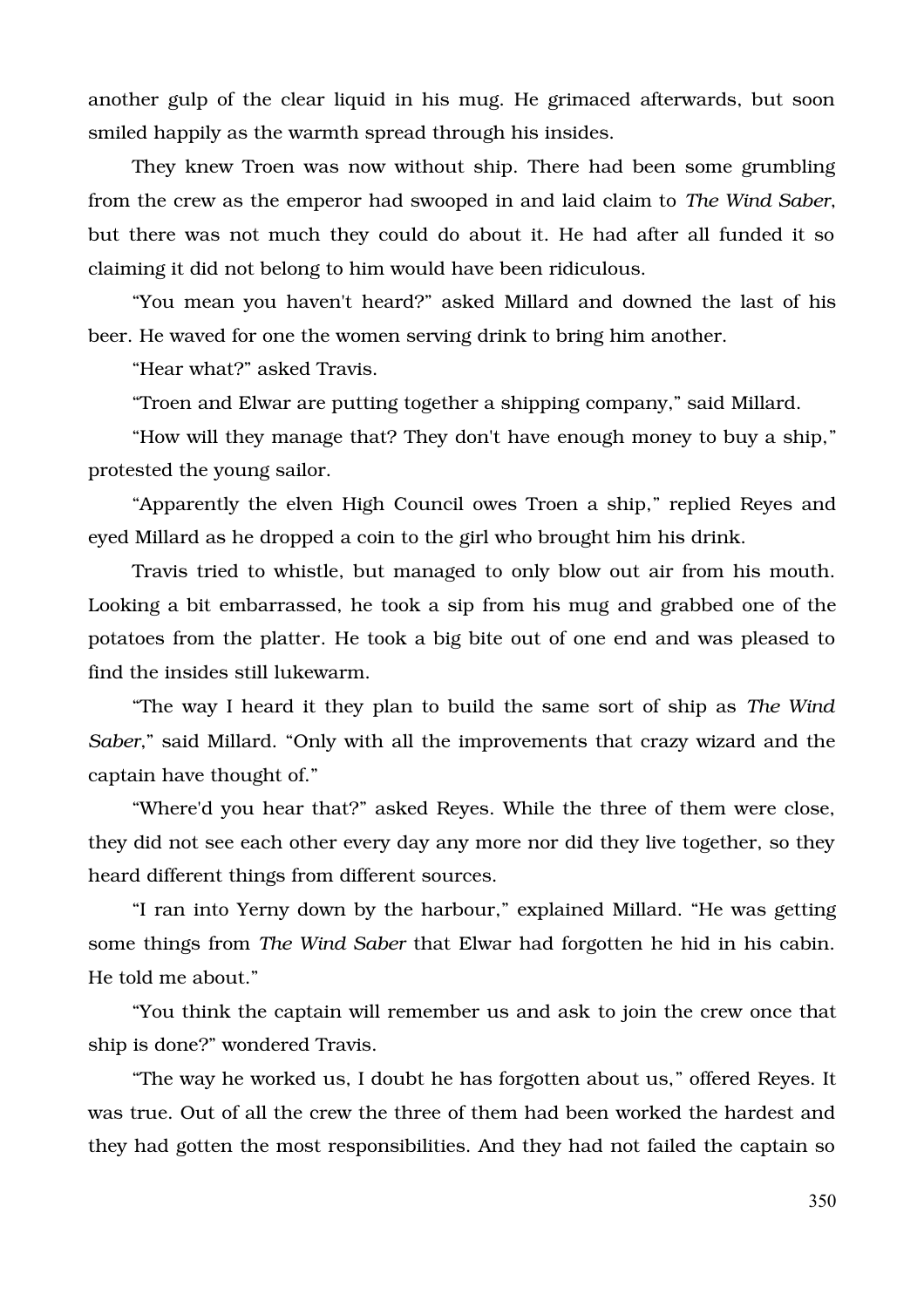it was likely he thought well and highly of all of them.

"A quiet winter and then off to a new adventure in the spring with a new ship," said Travis with a wide grin.

"There better not be any black eyed murderers and walking torches this time around," muttered Millard.

All three men burst out laughing and ordered some more drinks. The day was still young and they had gold to spend.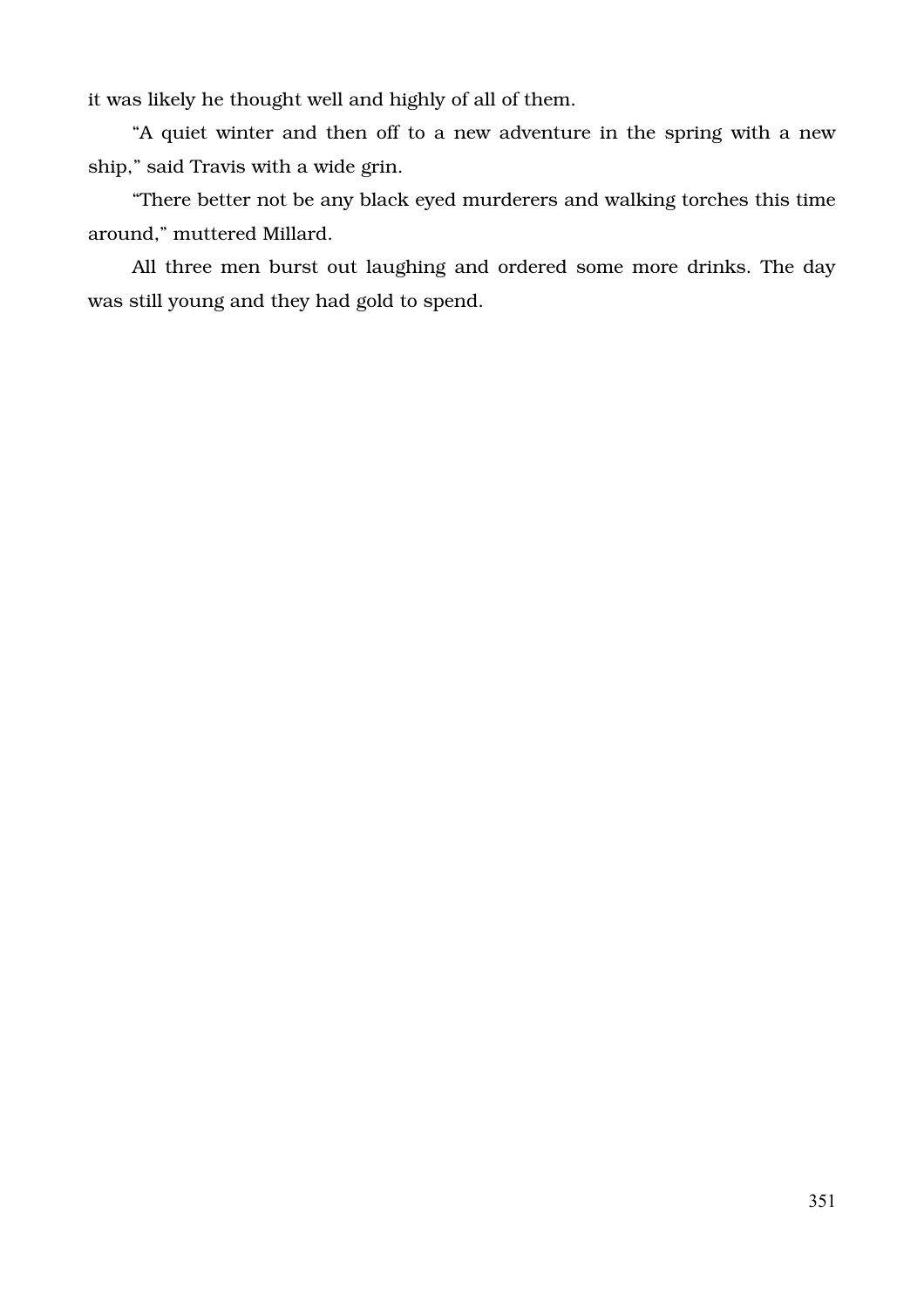$\bigcup$ ne can not overstate the importance of the Elwar Soran expedition. It changed the world in ways no one at the time could foresee, but those of us looking into the past can see.

Some say it would have been better if he had never set out on the journey with *The Wind Saber*. These are the sort of people who believe that if you do not know about something, it can not harm you.

I tend to call them fools.

The dark times that followed would have happened regardless of Elwar Soran. Their treatment of the Fireborn was inconsequential to the war starting. The driving ideology behind them is not compatible with the rest of the sentient beings living in this world.

The conflict was unavoidable.

Given what has happened it is very easy to get bogged down in the bad things that have taken place. It's easy to forget the good things that have come out of it. It's easy to forget the improvements steam technology brought about as it gained more widespread use. It is even easier to forget the immense leaps in technology that the raging conflicts brought about as people sought ways to improve their lives and ensure the safety of their loved ones.

This is something many seem to forget: magic is an art for the few while technology benefits the masses.

That is why the shift has happened. Where things used to be accomplished with magic, much has been replaced with technology. Magicians are a rare breed, but anyone can operate a machine if given the proper instructions. It was an inevitable shift as we took our steps into the larger world. The few could no longer support us all and we needed tools to fend for ourselves.

It has allowed us to expand beyond our wildest dreams and build relationships with beings that are both fantastical and horrifying, familiar and welcoming. We have built something that is beyond what our ancestors could have ever dreamed of.

It is humbling to think much of it can be traced to what a single man came up with and a small group of adventurous individuals set out to accomplish. It is